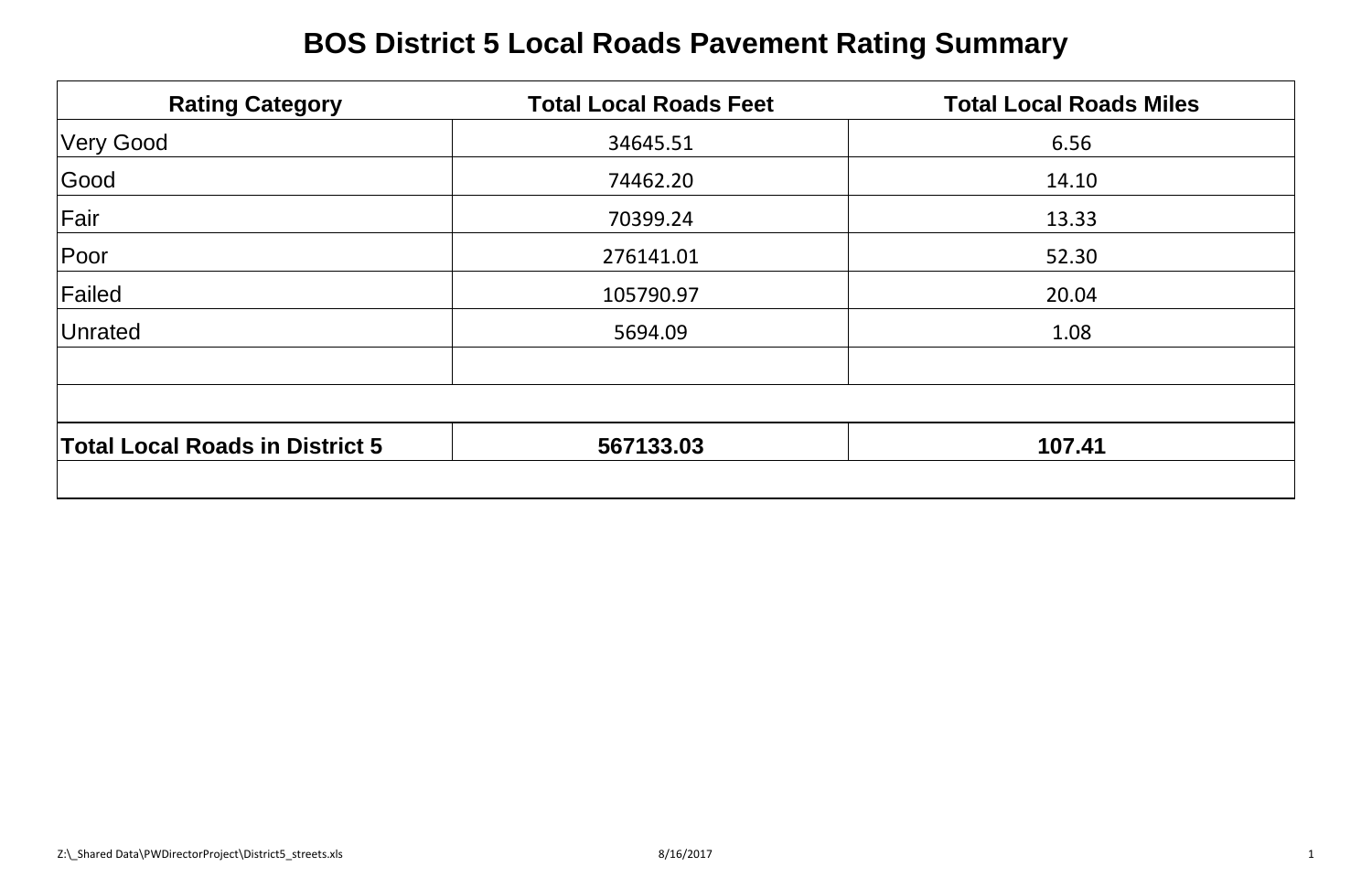| <b>STREET</b>                  | <b>FROM</b>                 | <b>TO</b>                   | <b>SUBDIVISION</b>                                                 | <b>LENGTH (ft)</b> |
|--------------------------------|-----------------------------|-----------------------------|--------------------------------------------------------------------|--------------------|
| <b>AVENIDA MONTANA ALTA</b>    | <b>SORREL LN</b>            | <b>END OF ROAD</b>          | MISSION RIDGE (306-788)                                            | 620.56             |
| <b>BEEHIVE PEAK CT</b>         | <b>END OF ROAD</b>          | <b>SAGINAW HILL DR</b>      | <b>WESTVIEW POINTE (1-114)</b>                                     | 742.28             |
| <b>BRACKENBURY CT</b>          | <b>BRACKENBURY DR</b>       | <b>END OF ROAD</b>          | MISSION WEST II, PHASE 2 (192-269,271-316,319-342,348-403,425-516) | 113.18             |
| <b>BUSHMASTER PEAK DR</b>      | <b>END OF ROAD</b>          | <b>ROBLES WELL DR</b>       | <b>WESTVIEW POINTE (1-114)</b>                                     | 470.75             |
| <b>BUSHMASTER PEAK DR</b>      | <b>ROBLES WELL DR</b>       | <b>SAGINAW HILL DR</b>      | <b>WESTVIEW POINTE (1-114)</b>                                     | 276.00             |
| <b>CALLE DON CLEMENTE</b>      | <b>END OF ROAD</b>          | <b>SAGINAW HILL DR</b>      | <b>WESTVIEW POINTE (1-114)</b>                                     | 755.93             |
| <b>CALLE DON CLEMENTE</b>      | <b>SAGINAW HILL DR</b>      | <b>AVENIDA PAISANO</b>      |                                                                    | 27.24              |
| <b>CALLE DON CLEMENTE</b>      | <b>SAGINAW HILL DR</b>      | <b>AVENIDA PAISANO</b>      | <b>WESTVIEW POINTE (1-114)</b>                                     | 262.80             |
| <b>CALLE DON TOMAS</b>         | <b>CAMINO DE OESTE</b>      | <b>PASEO DON CARLOS</b>     |                                                                    | 13.10              |
| <b>CAMINO DE LA TIERRA</b>     | <b>AVENIDA BONITA</b>       | <b>AVENIDA OBREGON</b>      | MISSION RIDGE (1-305)                                              | 875.23             |
| <b>CAMINO DE LA TIERRA</b>     | <b>AVENIDA ISABEL</b>       | <b>AVENIDA SOMBRA</b>       | MISSION RIDGE (1-305)                                              | 262.07             |
| CAMINO DE LA TIERRA            | <b>AVENIDA OBREGON</b>      | LOS REALES RD               |                                                                    | 110.76             |
| <b>CAMINO DE LA TIERRA</b>     | <b>AVENIDA OBREGON</b>      | LOS REALES RD               | MISSION RIDGE (1-305)                                              | 382.59             |
| <b>CAMINO DE LA TIERRA</b>     | <b>AVENIDA SOMBRA</b>       | <b>AVENIDA BONITA</b>       | MISSION RIDGE (1-305)                                              | 489.28             |
| <b>CAMINO DE LA TIERRA</b>     | <b>CALLE CISNE</b>          | <b>CAMINO DE AMIGOS</b>     | LAS PALOMAS (1-284)                                                | 171.91             |
| <b>CAMINO DE LA TIERRA</b>     | <b>CALLE CISNE</b>          | <b>CAMINO DE AMIGOS</b>     | MISSION RIDGE (1-305)                                              | 124.74             |
| <b>CAMINO DE LA TIERRA</b>     | <b>CALLE FAISAN</b>         | <b>CAMINO DE LA TIERRA</b>  | LAS PALOMAS (1-284)                                                | 314.88             |
| <b>CAMINO DE LA TIERRA</b>     | <b>CAMINO DE AMIGOS</b>     | <b>AVENIDA ISABEL</b>       | MISSION RIDGE (1-305)                                              | 467.30             |
| <b>CAMINO DE LA TIERRA</b>     | CAMINO DE LA TIERRA         | <b>PASEO DE LAS AVES</b>    | LAS PALOMAS (1-284)                                                | 320.72             |
| CAMINO DE LA TIERRA            | <b>PASEO DE LAS AGUILAS</b> | <b>CALLE FAISAN</b>         | LAS PALOMAS (1-284)                                                | 497.47             |
| <b>CAMINO DE LA TIERRA</b>     | <b>PASEO DE LAS AVES</b>    | <b>CALLE CISNE</b>          | LAS PALOMAS (1-284)                                                | 447.35             |
| <b>CAMINO DE LA TIERRA</b>     | <b>VALENCIA RD</b>          | <b>PASEO DE LAS AGUILAS</b> |                                                                    | 697.30             |
| <b>CAMINO DE LA TIERRA</b>     | <b>VALENCIA RD</b>          | PASEO DE LAS AGUILAS        | LAS PALOMAS (1-284)                                                | 189.85             |
| CAMINO DE OESTE                | <b>END OF ROAD</b>          | <b>VALENCIA RD</b>          |                                                                    | 870.74             |
| <b>CARLISLE AV</b>             | <b>CARLISLE AV</b>          | AVENIDA DE SAN CANDIDO      | MISSION WEST II, PHASE 2 (192-269,271-316,319-342,348-403,425-516) | 1013.30            |
| <b>CORDELIA AV</b>             | <b>CORDELIA AV</b>          | AVENIDA DE SAN CANDIDO      | MISSION WEST II, PHASE 2 (192-269,271-316,319-342,348-403,425-516) | 860.11             |
| <b>CORDELIA AV</b>             | <b>TETAKUSIM RD</b>         | <b>CORDELIA AV</b>          | MISSION WEST II, PHASE 1 (1-191,270,317-318,343-347,404-424,517)   | 118.60             |
| <b>CORDELIA AV</b>             | <b>TETAKUSIM RD</b>         | <b>CORDELIA AV</b>          | MISSION WEST II, PHASE 2 (192-269,271-316,319-342,348-403,425-516) | 3.26               |
| <b>CRESTVIEW CI</b>            | <b>CRESTVIEW DR</b>         | <b>CRESTVIEW CI</b>         | SUNDANCE ESTATES (1-33)                                            | 175.48             |
| <b>CRESTVIEW CI</b>            | <b>CRESTVIEW DR</b>         | <b>CRESTVIEW CI</b>         | SUNSET HILLS ESTATES (2-18)                                        | 553.40             |
| <b>CRESTVIEW CI</b>            | <b>CRESTVIEW RD</b>         | <b>CRESTVIEW DR</b>         |                                                                    | 499.02             |
| <b>CRESTVIEW CI</b>            | <b>CRESTVIEW RD</b>         | <b>CRESTVIEW DR</b>         | SUNDANCE ESTATES (1-33)                                            | 501.77             |
| <b>CRESTVIEW DR</b>            | <b>CRESTVIEW CI</b>         | <b>SUNDANCE TR</b>          | SUNDANCE ESTATES (1-33)                                            | 553.84             |
| <b>CRESTVIEW DR</b>            | <b>CRESTVIEW DR</b>         | <b>HIGHTON HILLS DR</b>     | SAN MARCOS ESTATES (1-6)                                           | 316.90             |
| <b>CRESTVIEW DR</b>            | <b>CRESTVIEW DR</b>         | <b>HIGHTON HILLS DR</b>     | SUNDANCE ESTATES (1-33)                                            | 3.62               |
| <b>CRESTVIEW DR</b>            | <b>SUNDANCE TR</b>          | <b>CRESTVIEW DR</b>         | SUNDANCE ESTATES (1-33)                                            | 2241.59            |
| <b>CRESTVIEW RD</b>            | <b>SUNROCK LN</b>           | <b>CAMINO DE OESTE</b>      |                                                                    | 97.32              |
| <b>CRESTVIEW RD</b>            | <b>SUNROCK LN</b>           | CAMINO DE OESTE             | RANCHOS DEL OESTE (1-33)                                           | 2103.22            |
| <b>EL MORAGA DR</b>            | <b>BAR RANCH DR</b>         | <b>IRONWOOD HILL DR</b>     |                                                                    | 1339.94            |
| <b>GOLDEN GATE MOUNTAIN CT</b> | <b>END OF ROAD</b>          | <b>SAGINAW HILL DR</b>      | <b>WESTVIEW POINTE (1-114)</b>                                     | 741.16             |
| <b>OSTLER ST</b>               | <b>COLEVILLE ST</b>         | <b>BOSWORTH FIELD WY</b>    | MISSION WEST II, PHASE 2 (192-269,271-316,319-342,348-403,425-516) | 440.45             |
| <b>PAINTED HILLS RD</b>        | <b>BLUE RIDGE RD</b>        | <b>TUCANA ST</b>            |                                                                    | 246.14             |
| <b>PAINTED HILLS RD</b>        | <b>CAMINO DEL SAGUARO</b>   | <b>INDIGO DR</b>            |                                                                    | 131.25             |
| PAINTED HILLS RD               | <b>INDIGO DR</b>            | <b>SAGUARO WEST TR</b>      |                                                                    | 256.02             |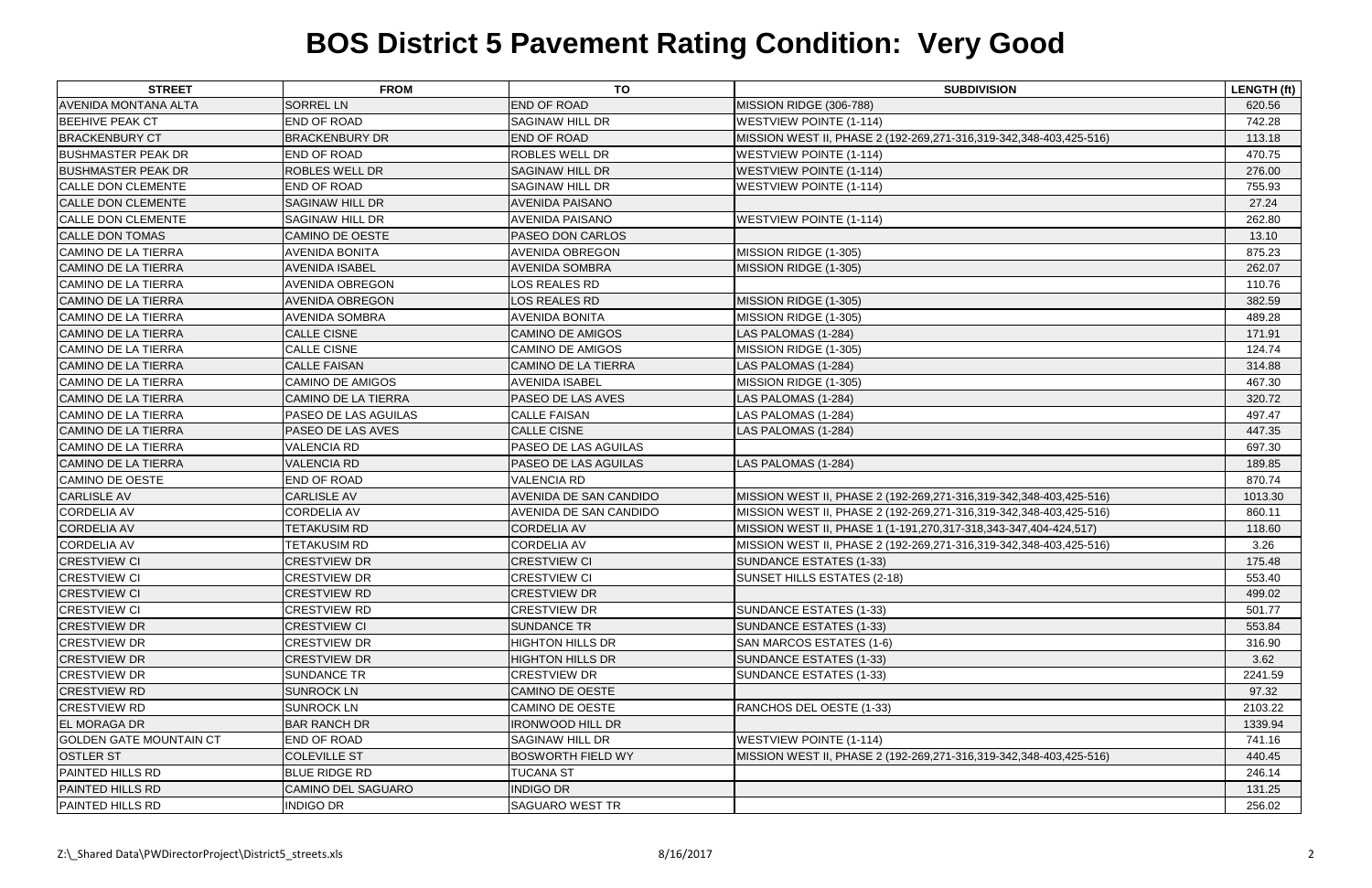| <b>STREET</b>           | <b>FROM</b>                    | <b>TO</b>                      | <b>SUBDIVISION</b>                                                 | LENGTH (ft) |
|-------------------------|--------------------------------|--------------------------------|--------------------------------------------------------------------|-------------|
| <b>PAINTED HILLS RD</b> | <b>SAGUARO WEST TR</b>         | <b>IRONWOOD HILL DR</b>        |                                                                    | 1949.08     |
| <b>PAINTED HILLS RD</b> | SANDALWOOD DR                  | <b>WESTRIDGE AV</b>            |                                                                    | 109.22      |
| <b>PAINTED HILLS RD</b> | <b>SPEEDWAY BL</b>             | <b>WESTWOOD PL</b>             |                                                                    | 420.74      |
| <b>PAINTED HILLS RD</b> | <b>TUCANA ST</b>               | <b>CAMINO DEL SAGUARO</b>      |                                                                    | 387.98      |
| <b>PAINTED HILLS RD</b> | <b>WESTRIDGE AV</b>            | <b>BLUE RIDGE RD</b>           |                                                                    | 1154.77     |
| <b>PAINTED HILLS RD</b> | WESTWOOD PL                    | SANDALWOOD DR                  |                                                                    | 394.42      |
| <b>ROBLES WELL DR</b>   | <b>CALLE DON MIGUEL</b>        | <b>BUSHMASTER PEAK DR</b>      |                                                                    | 25.48       |
| <b>ROBLES WELL DR</b>   | <b>CALLE DON MIGUEL</b>        | <b>BUSHMASTER PEAK DR</b>      | <b>WESTVIEW POINTE (1-114)</b>                                     | 330.72      |
| <b>SAGINAW HILL DR</b>  | <b>BEEHIVE PEAK CT</b>         | <b>GOLDEN GATE MOUNTAIN CT</b> | <b>WESTVIEW POINTE (1-114)</b>                                     | 276.00      |
| <b>SAGINAW HILL DR</b>  | <b>BUSHMASTER PEAK DR</b>      | <b>BEEHIVE PEAK CT</b>         | <b>WESTVIEW POINTE (1-114)</b>                                     | 276.00      |
| <b>SAGINAW HILL DR</b>  | <b>CALLE DON MIGUEL</b>        | <b>BUSHMASTER PEAK DR</b>      |                                                                    | 27.92       |
| <b>SAGINAW HILL DR</b>  | CALLE DON MIGUEL               | <b>BUSHMASTER PEAK DR</b>      | <b>WESTVIEW POINTE (1-114)</b>                                     | 326.38      |
| <b>SAGINAW HILL DR</b>  | <b>GOLDEN GATE MOUNTAIN CT</b> | <b>CALLE DON CLEMENTE</b>      | <b>WESTVIEW POINTE (1-114)</b>                                     | 286.53      |
| <b>SUMMIT DR</b>        | <b>IRONWOOD HILL DR</b>        | <b>WESTHAVEN CI</b>            |                                                                    | 78.60       |
| <b>SUMMIT DR</b>        | <b>IRONWOOD HILL DR</b>        | <b>WESTHAVEN CI</b>            | RANCHOS DEL OESTE (1-33)                                           | 511.33      |
| <b>SUMMIT DR</b>        | <b>SUMMIT DR</b>               | <b>END OF ROAD</b>             | RANCHOS DEL OESTE (1-33)                                           | 411.14      |
| <b>SUMMIT DR</b>        | <b>SUMMIT DR</b>               | <b>SUNROCK LN</b>              | RANCHOS DEL OESTE (1-33)                                           | 473.14      |
| <b>SUMMIT DR</b>        | <b>WESTHAVEN CI</b>            | <b>SUMMIT DR</b>               | RANCHOS DEL OESTE (1-33)                                           | 1244.88     |
| <b>SUNDANCE TR</b>      | <b>CRESTVIEW DR</b>            | <b>SUNDANCE WY</b>             | SUNDANCE ESTATES (1-33)                                            | 1612.87     |
| <b>SUNDANCE WY</b>      | <b>SUNDANCE TR</b>             | <b>END OF ROAD</b>             | <b>SUNDANCE ESTATES (1-33)</b>                                     | 616.75      |
| <b>SUNROCK LN</b>       | <b>CRESTVIEW RD</b>            | <b>END OF ROAD</b>             |                                                                    | 648.53      |
| <b>SUNROCK LN</b>       | <b>SUMMIT DR</b>               | <b>CRESTVIEW RD</b>            |                                                                    | 193.62      |
| <b>SUNROCK LN</b>       | <b>SUMMIT DR</b>               | <b>CRESTVIEW RD</b>            | RANCHOS DEL OESTE (1-33)                                           | 5.18        |
| <b>TYBOLT DR</b>        | <b>COLEVILLE ST</b>            | <b>BOSWORTH FIELD WY</b>       | MISSION WEST II, PHASE 2 (192-269,271-316,319-342,348-403,425-516) | 485.72      |
| <b>WESTHAVEN CI</b>     | <b>SUMMIT DR</b>               | <b>END OF ROAD</b>             | RANCHOS DEL OESTE (1-33)                                           | 698.10      |

| <b>Total Feet Very Good:</b>  | 34645.51 |
|-------------------------------|----------|
| <b>Total Miles Very Good:</b> | 6.56     |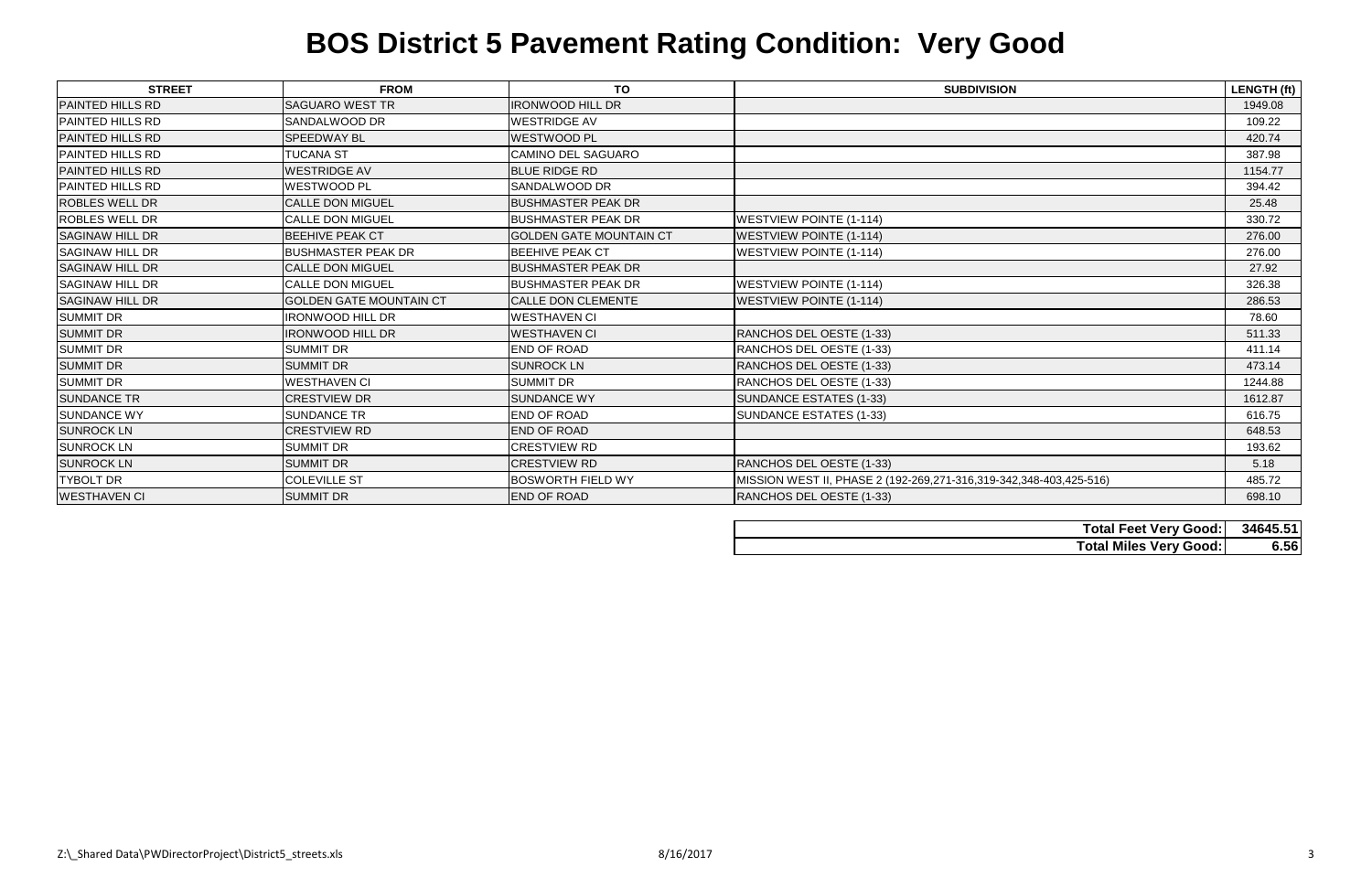| <b>STREET</b>                 | <b>FROM</b>                | <b>TO</b>                  | <b>SUBDIVISION</b>                                                 | <b>LENGTH (ft)</b> |
|-------------------------------|----------------------------|----------------------------|--------------------------------------------------------------------|--------------------|
| <b>ACACIA RIDGE DR</b>        | <b>DESERT LAUREL LN</b>    | <b>VELVET SENNA DR</b>     | CAMINO VERDE ESTATES II (1-204)                                    | 545.14             |
| <b>AVENIDA DE SAN CANDIDO</b> | <b>BRACKENBURY DR</b>      | <b>DORSET CT</b>           | MISSION WEST II, PHASE 2 (192-269,271-316,319-342,348-403,425-516) | 148.20             |
| <b>AVENIDA DE SAN CANDIDO</b> | <b>COBHAM DR</b>           | <b>MALCOLM AV</b>          | MISSION WEST II, PHASE 2 (192-269,271-316,319-342,348-403,425-516) | 250.40             |
| <b>AVENIDA DE SAN CANDIDO</b> | <b>CORDELIA AV</b>         | <b>CARLISLE AV</b>         | MISSION WEST II, PHASE 2 (192-269,271-316,319-342,348-403,425-516) | 235.11             |
| <b>AVENIDA DE SAN CANDIDO</b> | <b>CRESSIDA WY</b>         | <b>COBHAM DR</b>           | MISSION WEST II, PHASE 2 (192-269,271-316,319-342,348-403,425-516) | 168.31             |
| <b>AVENIDA DE SAN CANDIDO</b> | <b>DERBY CT</b>            | <b>CRESSIDA WY</b>         | MISSION WEST II, PHASE 2 (192-269,271-316,319-342,348-403,425-516) | 280.81             |
| AVENIDA DE SAN CANDIDO        | <b>DORSET CT</b>           | <b>DERBY CT</b>            | MISSION WEST II, PHASE 2 (192-269,271-316,319-342,348-403,425-516) | 217.77             |
| <b>AVENIDA DE SAN CANDIDO</b> | <b>END OF ROAD</b>         | <b>BRACKENBURY DR</b>      | MISSION WEST (1-370)                                               | 5.15               |
| <b>AVENIDA DE SAN CANDIDO</b> | <b>END OF ROAD</b>         | <b>BRACKENBURY DR</b>      | MISSION WEST II, PHASE 2 (192-269,271-316,319-342,348-403,425-516) | 131.70             |
| <b>AVENIDA DE SAN CANDIDO</b> | <b>MALCOLM AV</b>          | <b>CORDELIA AV</b>         | MISSION WEST II, PHASE 2 (192-269,271-316,319-342,348-403,425-516) | 276.34             |
| <b>BASS AV</b>                | <b>FENTON WY</b>           | <b>MESSALA WY</b>          | MISSION WEST II, PHASE 1 (1-191,270,317-318,343-347,404-424,517)   | 483.76             |
| <b>BLUE STAR DR</b>           | <b>BLUE STAR PL</b>        | COPPER LEAF DR             | CAMINO VERDE ESTATES (80-177)                                      | 349.43             |
| <b>BLUE STAR DR</b>           | <b>EMPRESS TREE PL</b>     | <b>BLUE STAR PL</b>        | CAMINO VERDE ESTATES (80-177)                                      | 300.95             |
| <b>BLUE STAR DR</b>           | <b>LEMON TREE DR</b>       | <b>EMPRESS TREE PL</b>     | CAMINO VERDE ESTATES (80-177)                                      | 183.30             |
| <b>BLUE STAR PL</b>           | <b>BLUE STAR DR</b>        | <b>END OF ROAD</b>         | CAMINO VERDE ESTATES (80-177)                                      | 194.67             |
| <b>BOSWORTH FIELD WY</b>      | <b>OSTLER ST</b>           | <b>END OF ROAD</b>         | MISSION WEST II, PHASE 2 (192-269,271-316,319-342,348-403,425-516) | 393.48             |
| <b>BOSWORTH FIELD WY</b>      | <b>TYBOLT DR</b>           | <b>OSTLER ST</b>           | MISSION WEST II, PHASE 2 (192-269,271-316,319-342,348-403,425-516) | 454.32             |
| <b>BRACKENBURY DR</b>         | <b>BRACKENBURY CT</b>      | AVENIDA DE SAN CANDIDO     | MISSION WEST II, PHASE 2 (192-269,271-316,319-342,348-403,425-516) | 382.90             |
| <b>CABALLO RD</b>             | <b>ARAGON ST</b>           | <b>JEFFREY RD</b>          |                                                                    | 676.91             |
| <b>CABALLO RD</b>             | <b>MEDINA RD</b>           | <b>ARAGON ST</b>           |                                                                    | 630.26             |
| <b>CABALLO RD</b>             | <b>VALENCIA RD</b>         | <b>MEDINA RD</b>           |                                                                    | 964.21             |
| <b>CALLE CANARIO</b>          | <b>CALLE CANARIO</b>       | <b>END OF ROAD</b>         | <b>LAS PALOMAS</b>                                                 | 83.57              |
| <b>CALLE CANARIO</b>          | <b>CALLE CANARIO</b>       | <b>PLAZA DEL PERDIZ</b>    | <b>LAS PALOMAS</b>                                                 | 337.72             |
| <b>CALLE CANARIO</b>          | CALLE TECOLOTE             | CALLE CANARIO              | <b>LAS PALOMAS</b>                                                 | 232.13             |
| <b>CALLE CANARIO</b>          | <b>CARDINAL AV</b>         | <b>CALLE TECOLOTE</b>      |                                                                    | 41.57              |
| <b>CALLE CANARIO</b>          | <b>CARDINAL AV</b>         | <b>CALLE TECOLOTE</b>      | <b>LAS PALOMAS</b>                                                 | 615.51             |
| <b>CALLE CANARIO</b>          | <b>PLAZA DEL GANZO</b>     | <b>PAVO REAL PL</b>        | <b>LAS PALOMAS</b>                                                 | 291.47             |
| <b>CALLE CANARIO</b>          | <b>PLAZA DEL PERDIZ</b>    | <b>PLAZA DEL GANZO</b>     | <b>LAS PALOMAS</b>                                                 | 354.25             |
| <b>CALLE CISNE</b>            | <b>CAMINO DE LA TIERRA</b> | <b>END OF ROAD</b>         | LAS PALOMAS (1-284)                                                | 477.30             |
| <b>CALLE CISNE</b>            | <b>END OF ROAD</b>         | <b>PAVO REAL PL</b>        | <b>LAS PALOMAS</b>                                                 | 288.69             |
| <b>CALLE CISNE</b>            | PAVO REAL PL               | <b>CAMINO DE LA TIERRA</b> | <b>LAS PALOMAS</b>                                                 | 757.32             |
| <b>CALLE CISNE</b>            | <b>PAVO REAL PL</b>        | <b>CAMINO DE LA TIERRA</b> | LAS PALOMAS (1-284)                                                | 46.95              |
| <b>CALLE FAISAN</b>           | CAMINO DE LA TIERRA        | PASEO DE LAS AGUILAS       | LAS PALOMAS (1-284)                                                | 472.77             |
| <b>CALLE GAVILAN</b>          | <b>VIA PERICO</b>          | <b>PASEO DE LAS AVES</b>   | <b>LAS PALOMAS</b>                                                 | 554.35             |
| <b>CALLE PAJARITO</b>         | <b>CARDINAL AV</b>         | PASEO DE LAS AVES          |                                                                    | 45.60              |
| <b>CALLE PAJARITO</b>         | <b>CARDINAL AV</b>         | PASEO DE LAS AVES          | <b>LAS PALOMAS</b>                                                 | 876.95             |
| <b>CALLE TECOLOTE</b>         | <b>CALLE CANARIO</b>       | PASEO DE LAS AVES          | <b>LAS PALOMAS</b>                                                 | 315.73             |
| CAMINO DE LA TIERRA           | CAMINO DE LA TIERRA        | <b>END OF ROAD</b>         | LAS PALOMAS (1-284)                                                | 121.75             |
| CAMINO DE OESTE               | <b>CAMINO DE OESTE</b>     | <b>GATES PASS RD</b>       |                                                                    | 1669.73            |
| <b>CARLISLE AV</b>            | AVENIDA DE SAN CANDIDO     | <b>CRESSIDA WY</b>         | MISSION WEST II, PHASE 2 (192-269,271-316,319-342,348-403,425-516) | 856.34             |
| <b>CARLISLE AV</b>            | <b>TETAKUSIM RD</b>        | <b>CARLISLE AV</b>         | MISSION WEST II, PHASE 1 (1-191,270,317-318,343-347,404-424,517)   | 139.06             |
| <b>CARLISLE AV</b>            | TETAKUSIM RD               | <b>CARLISLE AV</b>         | MISSION WEST II, PHASE 2 (192-269,271-316,319-342,348-403,425-516) | 13.15              |
| <b>COBHAM DR</b>              | <b>BRACKENBURY DR</b>      | AVENIDA DE SAN CANDIDO     | MISSION WEST II, PHASE 2 (192-269,271-316,319-342,348-403,425-516) | 598.48             |
| <b>COLEVILLE ST</b>           | <b>OSTLER ST</b>           | <b>END OF ROAD</b>         | MISSION WEST II, PHASE 2 (192-269,271-316,319-342,348-403,425-516) | 534.81             |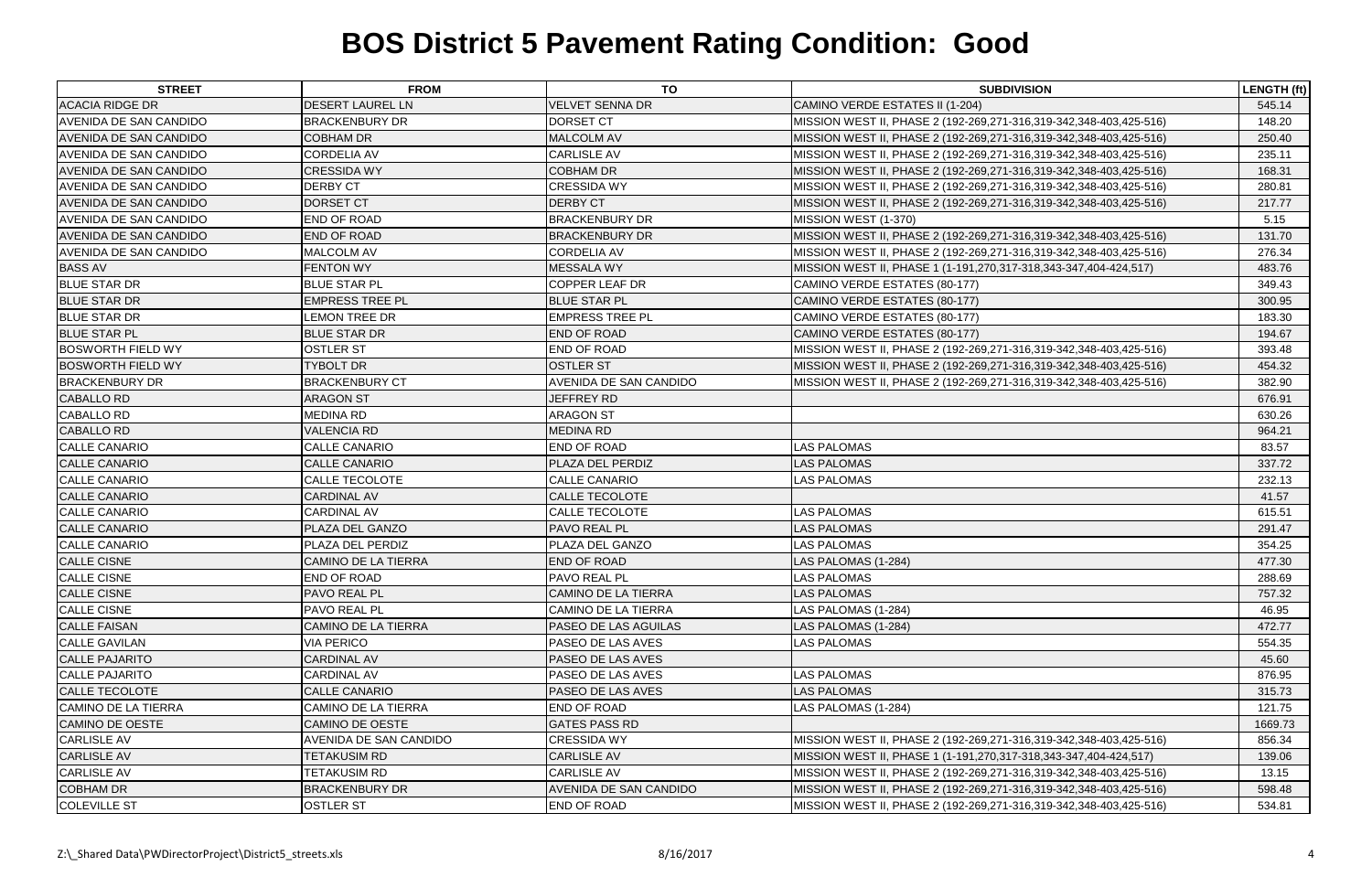| <b>STREET</b>           | <b>FROM</b>               | <b>TO</b>                 | <b>SUBDIVISION</b>                                                 | <b>LENGTH (ft)</b> |
|-------------------------|---------------------------|---------------------------|--------------------------------------------------------------------|--------------------|
| <b>COLEVILLE ST</b>     | <b>TYBOLT DR</b>          | <b>OSTLER ST</b>          | MISSION WEST II, PHASE 2 (192-269,271-316,319-342,348-403,425-516) | 260.69             |
| <b>COPPER LEAF DR</b>   | <b>BLUE STAR DR</b>       | <b>CAMINO VERDE</b>       |                                                                    | 14.22              |
| <b>COPPER LEAF DR</b>   | <b>BLUE STAR DR</b>       | <b>CAMINO VERDE</b>       | CAMINO VERDE ESTATES (80-177)                                      | 493.56             |
| <b>COPPER LEAF DR</b>   | DESERT REDBUD DR          | <b>BLUE STAR DR</b>       | CAMINO VERDE ESTATES (80-177)                                      | 274.25             |
| <b>COPPER LEAF DR</b>   | <b>LEMON TREE DR</b>      | <b>DESERT REDBUD DR</b>   | CAMINO VERDE ESTATES (80-177)                                      | 480.94             |
| <b>CORAL BEAN CT</b>    | END OF ROAD               | VELVET SENNA DR           | CAMINO VERDE ESTATES II (1-204)                                    | 204.82             |
| <b>CORONA RD</b>        | <b>VEREDA CHUMAS</b>      | <b>PLACITA DEL MUNDO</b>  | SALIDA DEL SOL IV (1-130)                                          | 246.75             |
| CORONA RD               | <b>VEREDA OPALO</b>       | <b>VEREDA CHUMAS</b>      | SALIDA DEL SOL IV (1-130)                                          | 255.94             |
| <b>CORONA RD</b>        | <b>WESTOVER AV</b>        | <b>VEREDA OPALO</b>       |                                                                    | 32.29              |
| CORONA RD               | <b>WESTOVER AV</b>        | <b>VEREDA OPALO</b>       | EL SOL ACRES (1-29)                                                | 8.03               |
| <b>CORONA RD</b>        | <b>WESTOVER AV</b>        | <b>VEREDA OPALO</b>       | SALIDA DEL SOL IV (1-130)                                          | 364.72             |
| <b>CRESSIDA WY</b>      | AVENIDA DE SAN CANDIDO    | <b>CARLISLE AV</b>        | MISSION WEST II, PHASE 2 (192-269,271-316,319-342,348-403,425-516) | 274.09             |
| <b>CYPRESS HILL DR</b>  | <b>PRIMROSE CANYON DR</b> | <b>SANDPAPER TREE WY</b>  | CAMINO VERDE ESTATES II (1-204)                                    | 395.43             |
| <b>DAKOTA ST</b>        | <b>CABALLO RD</b>         | <b>CAMINO DE OESTE</b>    |                                                                    | 3354.30            |
| <b>DERBY CT</b>         | AVENIDA DE SAN CANDIDO    | <b>END OF ROAD</b>        | MISSION WEST II, PHASE 2 (192-269,271-316,319-342,348-403,425-516) | 243.13             |
| <b>DESERT DAISY WY</b>  | <b>VELVET SENNA DR</b>    | <b>DREXEL RD</b>          | CAMINO VERDE ESTATES II (1-204)                                    | 183.10             |
| <b>DESERT LAUREL LN</b> | <b>ACACIA RIDGE DR</b>    | <b>LEMON TREE DR</b>      | CAMINO VERDE ESTATES II (1-204)                                    | 958.82             |
| <b>DESERT REDBUD DR</b> | <b>COPPER LEAF DR</b>     | <b>PRIMROSE CANYON DR</b> | CAMINO VERDE ESTATES (80-177)                                      | 25.79              |
| <b>DESERT REDBUD DR</b> | COPPER LEAF DR            | <b>PRIMROSE CANYON DR</b> | CAMINO VERDE ESTATES II (1-204)                                    | 152.38             |
| <b>DESERT REDBUD DR</b> | PRIMROSE CANYON DR        | <b>SANDPAPER TREE WY</b>  | CAMINO VERDE ESTATES II (1-204)                                    | 323.96             |
| <b>DORSET CT</b>        | AVENIDA DE SAN CANDIDO    | <b>END OF ROAD</b>        | MISSION WEST II, PHASE 2 (192-269,271-316,319-342,348-403,425-516) | 478.81             |
| <b>EMPRESS TREE PL</b>  | <b>BLUE STAR DR</b>       | <b>END OF ROAD</b>        | CAMINO VERDE ESTATES (80-177)                                      | 344.27             |
| <b>EXTON LN</b>         | <b>BOLINGBROKE AV</b>     | <b>NEVIL DR</b>           | MISSION WEST II (518-608)                                          | 579.78             |
| <b>EXTON LN</b>         | <b>BOLINGBROKE AV</b>     | NEVIL DR                  | MISSION WEST II, PHASE 1 (1-191,270,317-318,343-347,404-424,517)   | 24.16              |
| <b>FENTON WY</b>        | <b>BOLINGBROKE AV</b>     | <b>NEVIL DR</b>           | MISSION WEST II (518-608)                                          | 582.88             |
| <b>FENTON WY</b>        | <b>BOLINGBROKE AV</b>     | <b>NEVIL DR</b>           | MISSION WEST II, PHASE 1 (1-191,270,317-318,343-347,404-424,517)   | 23.53              |
| <b>FENTON WY</b>        | <b>BRACKENBURY DR</b>     | <b>BASS AV</b>            | MISSION WEST II, PHASE 1 (1-191,270,317-318,343-347,404-424,517)   | 278.03             |
| <b>FITZWATER AV</b>     | <b>END OF ROAD</b>        | TETAKUSIM RD              | MISSION WEST II, PHASE 1 (1-191,270,317-318,343-347,404-424,517)   | 242.08             |
| <b>FITZWATER AV</b>     | <b>FITZWATER CT</b>       | <b>TYBOLT DR</b>          | MISSION WEST II, PHASE 2 (192-269,271-316,319-342,348-403,425-516) | 272.38             |
| <b>FITZWATER AV</b>     | <b>TETAKUSIM RD</b>       | <b>FITZWATER CT</b>       | MISSION WEST II, PHASE 1 (1-191,270,317-318,343-347,404-424,517)   | 131.05             |
| <b>FITZWATER AV</b>     | <b>TETAKUSIM RD</b>       | <b>FITZWATER CT</b>       | MISSION WEST II, PHASE 2 (192-269,271-316,319-342,348-403,425-516) | 147.44             |
| <b>FITZWATER CT</b>     | <b>END OF ROAD</b>        | FITZWATER AV              | MISSION WEST II, PHASE 2 (192-269,271-316,319-342,348-403,425-516) | 597.14             |
| <b>GOWER ST</b>         | <b>BRACKENBURY DR</b>     | <b>MALCOLM AV</b>         | MISSION WEST II, PHASE 2 (192-269,271-316,319-342,348-403,425-516) | 426.32             |
| JEFFREY RD              | <b>CABALLO RD</b>         | <b>SETTLER AV</b>         |                                                                    | 657.13             |
| JEFFREY RD              | <b>CAMINO DE OESTE</b>    | <b>MARK RD</b>            |                                                                    | 2744.80            |
| JEFFREY RD              | PAISANO AV                | <b>CAMINO DE OESTE</b>    |                                                                    | 1285.88            |
| JEFFREY RD              | <b>SETTLER AV</b>         | <b>SPARROW AV</b>         |                                                                    | 674.76             |
| JEFFREY RD              | SPARROW AV                | <b>PAISANO AV</b>         |                                                                    | 659.22             |
| <b>LEMON TREE DR</b>    | <b>BLUE STAR DR</b>       | <b>ROYAL FERN DR</b>      | CAMINO VERDE ESTATES (80-177)                                      | 252.58             |
| LEMON TREE DR           | <b>COPPER LEAF DR</b>     | <b>OCOTILLO MEADOW DR</b> | CAMINO VERDE ESTATES (80-177)                                      | 60.17              |
| <b>LEMON TREE DR</b>    | <b>COPPER LEAF DR</b>     | <b>OCOTILLO MEADOW DR</b> | CAMINO VERDE ESTATES II (1-204)                                    | 217.36             |
| <b>LEMON TREE DR</b>    | <b>DESERT LAUREL LN</b>   | <b>VELVET SENNA DR</b>    | CAMINO VERDE ESTATES II (1-204)                                    | 273.85             |
| <b>LEMON TREE DR</b>    | OCOTILLO MEADOW DR        | <b>SANDPAPER TREE WY</b>  | CAMINO VERDE ESTATES II (1-204)                                    | 311.50             |
| LEMON TREE DR           | ROYAL FERN DR             | <b>COPPER LEAF DR</b>     | CAMINO VERDE ESTATES (80-177)                                      | 257.64             |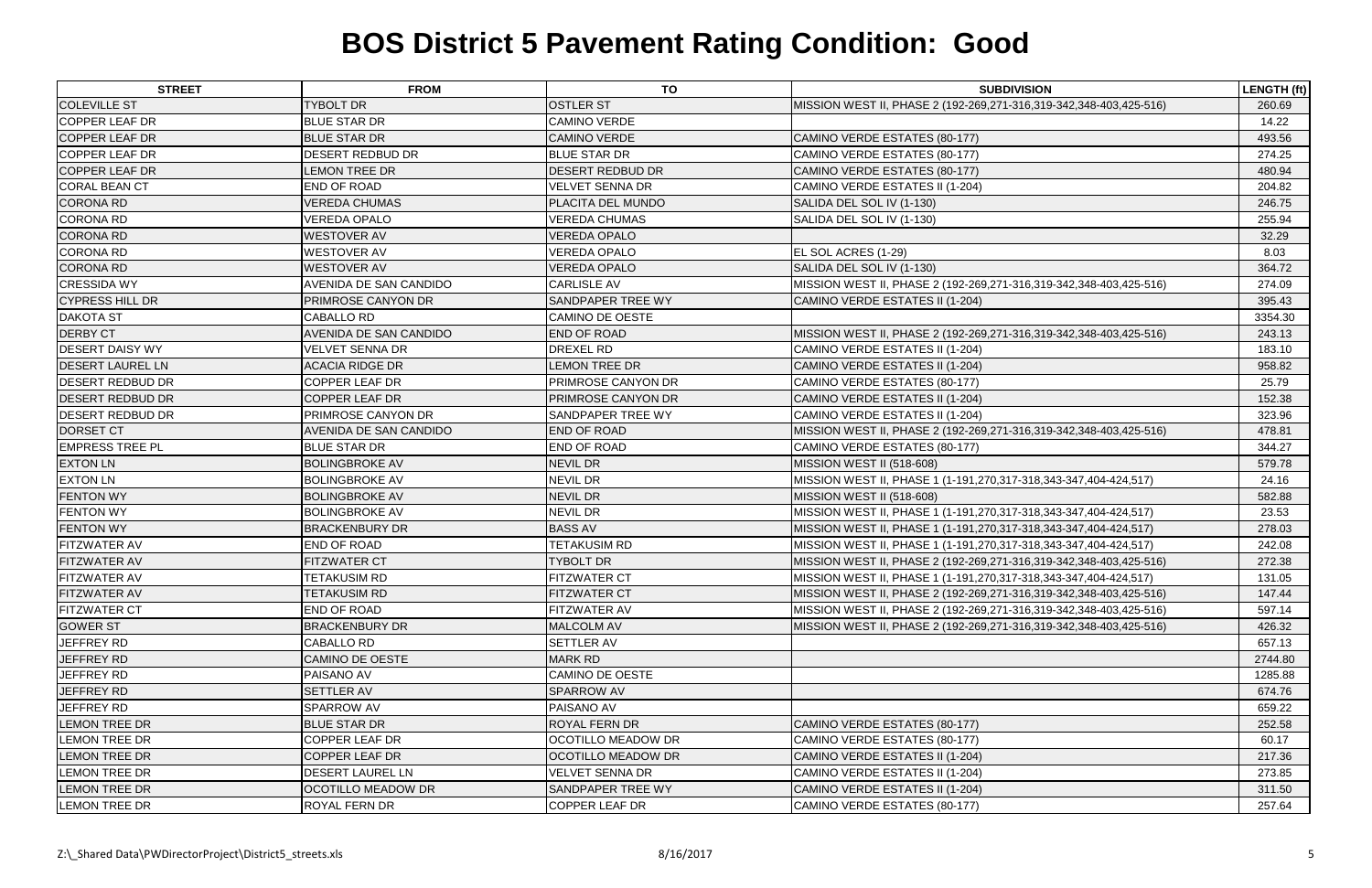| <b>STREET</b>               | <b>FROM</b>                | <b>TO</b>                     | <b>SUBDIVISION</b>                                                 | LENGTH (ft) |
|-----------------------------|----------------------------|-------------------------------|--------------------------------------------------------------------|-------------|
| <b>LEMON TREE DR</b>        | <b>SANDPAPER TREE WY</b>   | <b>DESERT LAUREL LN</b>       | CAMINO VERDE ESTATES II (1-204)                                    | 337.95      |
| <b>MALCOLM AV</b>           | <b>GOWER ST</b>            | <b>STAFFORD ST</b>            | MISSION WEST II, PHASE 2 (192-269,271-316,319-342,348-403,425-516) | 280.20      |
| <b>MALCOLM AV</b>           | <b>STAFFORD ST</b>         | <b>AVENIDA DE SAN CANDIDO</b> | MISSION WEST II, PHASE 2 (192-269,271-316,319-342,348-403,425-516) | 414.42      |
| <b>MALCOLM AV</b>           | <b>TETAKUSIM RD</b>        | <b>GOWER ST</b>               | MISSION WEST II, PHASE 1 (1-191,270,317-318,343-347,404-424,517)   | 95.29       |
| <b>MALCOLM AV</b>           | <b>TETAKUSIM RD</b>        | <b>GOWER ST</b>               | MISSION WEST II, PHASE 2 (192-269,271-316,319-342,348-403,425-516) | 176.01      |
| <b>MESSALA CT</b>           | <b>END OF ROAD</b>         | <b>MESSALA WY</b>             | MISSION WEST II, PHASE 1 (1-191,270,317-318,343-347,404-424,517)   | 460.41      |
| <b>MESSALA WY</b>           | <b>BRACKENBURY DR</b>      | <b>BASS AV</b>                | MISSION WEST II, PHASE 1 (1-191,270,317-318,343-347,404-424,517)   | 285.73      |
| <b>MOUNTAIN DEW ST</b>      | <b>TERRAIN DR</b>          | <b>TOURING PL</b>             | <b>MOUNTAIN MANOR VIEW</b>                                         | 846.06      |
| <b>MOUNTAIN DEW ST</b>      | <b>TIME CT</b>             | <b>IRVINGTON RD</b>           |                                                                    | 95.22       |
| <b>MOUNTAIN DEW ST</b>      | <b>TIME CT</b>             | <b>IRVINGTON RD</b>           | <b>MOUNTAIN MANOR VIEW</b>                                         | 137.98      |
| <b>MOUNTAIN DEW ST</b>      | <b>TOURING PL</b>          | <b>TIME CT</b>                | <b>MOUNTAIN MANOR VIEW</b>                                         | 627.53      |
| <b>NEVIL CT</b>             | <b>END OF ROAD</b>         | <b>NEVIL DR</b>               | MISSION WEST II, PHASE 1 (1-191,270,317-318,343-347,404-424,517)   | 273.03      |
| <b>NEVIL DR</b>             | <b>EXTON LN</b>            | <b>NEVIL CT</b>               | MISSION WEST II, PHASE 1 (1-191,270,317-318,343-347,404-424,517)   | 346.09      |
| <b>NEVIL DR</b>             | <b>FENTON WY</b>           | <b>EXTON LN</b>               | MISSION WEST II, PHASE 1 (1-191,270,317-318,343-347,404-424,517)   | 267.63      |
| <b>NEVIL DR</b>             | LOS REALES RD              | <b>FENTON WY</b>              |                                                                    | 35.23       |
| <b>NEVIL DR</b>             | LOS REALES RD              | <b>FENTON WY</b>              | MISSION WEST II, PHASE 1 (1-191,270,317-318,343-347,404-424,517)   | 137.83      |
| <b>NEVIL DR</b>             | <b>NEVIL CT</b>            | <b>BOLINGBROKE AV</b>         | MISSION WEST II, PHASE 1 (1-191,270,317-318,343-347,404-424,517)   | 633.50      |
| <b>PASEO DE LAS AGUILAS</b> | <b>CALLE FAISAN</b>        | <b>PASEO DE LAS AGUILAS</b>   | LAS PALOMAS (1-284)                                                | 753.61      |
| <b>PASEO DE LAS AGUILAS</b> | <b>CAMINO DE LA TIERRA</b> | <b>CALLE FAISAN</b>           | LAS PALOMAS (1-284)                                                | 513.48      |
| <b>PASEO DE LAS AGUILAS</b> | PASEO DE LAS AGUILAS       | <b>CAMINO DE LA TIERRA</b>    | LAS PALOMAS (1-284)                                                | 428.02      |
| <b>PASEO DE LAS AGUILAS</b> | PASEO DE LAS AGUILAS       | <b>END OF ROAD</b>            | LAS PALOMAS (1-284)                                                | 156.59      |
| <b>PASEO DE LAS AVES</b>    | <b>CALLE GAVILAN</b>       | <b>VIA PERICO</b>             | <b>LAS PALOMAS</b>                                                 | 268.73      |
| <b>PASEO DE LAS AVES</b>    | <b>CALLE PAJARITO</b>      | <b>VIA CUERVO</b>             | <b>LAS PALOMAS</b>                                                 | 360.57      |
| <b>PASEO DE LAS AVES</b>    | CALLE TECOLOTE             | <b>CALLE PAJARITO</b>         | <b>LAS PALOMAS</b>                                                 | 217.04      |
| <b>PASEO DE LAS AVES</b>    | <b>CARDINAL AV</b>         | <b>CALLE TECOLOTE</b>         |                                                                    | 43.58       |
| <b>PASEO DE LAS AVES</b>    | <b>CARDINAL AV</b>         | <b>CALLE TECOLOTE</b>         | <b>LAS PALOMAS</b>                                                 | 601.08      |
| <b>PASEO DE LAS AVES</b>    | <b>PAVO REAL PL</b>        | <b>CALLE GAVILAN</b>          | <b>LAS PALOMAS</b>                                                 | 277.68      |
| <b>PASEO DE LAS AVES</b>    | <b>VIA CUERVO</b>          | <b>PAVO REAL PL</b>           | <b>LAS PALOMAS</b>                                                 | 641.98      |
| <b>PASEO DE LAS AVES</b>    | <b>VIA PERICO</b>          | <b>CAMINO DE LA TIERRA</b>    | <b>LAS PALOMAS</b>                                                 | 234.92      |
| <b>PASEO DE LAS AVES</b>    | <b>VIA PERICO</b>          | CAMINO DE LA TIERRA           | LAS PALOMAS (1-284)                                                | 46.34       |
| <b>PAVO REAL PL</b>         | <b>CALLE CANARIO</b>       | <b>PASEO DE LAS AVES</b>      | <b>LAS PALOMAS</b>                                                 | 290.60      |
| <b>PAVO REAL PL</b>         | <b>END OF ROAD</b>         | <b>VIA PERICO</b>             | LAS PALOMAS                                                        | 145.34      |
| <b>PAVO REAL PL</b>         | <b>VIA PERICO</b>          | <b>CALLE CANARIO</b>          | <b>LAS PALOMAS</b>                                                 | 308.75      |
| <b>PLAZA DEL GANZO</b>      | <b>END OF ROAD</b>         | <b>CALLE CANARIO</b>          | <b>LAS PALOMAS</b>                                                 | 369.37      |
| PLAZA DEL PERDIZ            | <b>END OF ROAD</b>         | <b>CALLE CANARIO</b>          | <b>LAS PALOMAS</b>                                                 | 230.44      |
| <b>PRIMROSE CANYON DR</b>   | <b>CYPRESS HILL DR</b>     | <b>DESERT REDBUD DR</b>       | CAMINO VERDE ESTATES II (1-204)                                    | 214.07      |
| <b>SANDPAPER TREE WY</b>    | <b>CYPRESS HILL DR</b>     | <b>DESERT REDBUD DR</b>       | CAMINO VERDE ESTATES II (1-204)                                    | 326.51      |
| SANDPAPER TREE WY           | LEMON TREE DR              | <b>CYPRESS HILL DR</b>        | CAMINO VERDE ESTATES II (1-204)                                    | 304.97      |
| <b>STAFFORD ST</b>          | <b>BRACKENBURY DR</b>      | MALCOLM AV                    | MISSION WEST II, PHASE 2 (192-269,271-316,319-342,348-403,425-516) | 554.78      |
| TERRAIN DR                  | <b>END OF ROAD</b>         | <b>MOUNTAIN DEW ST</b>        | <b>MOUNTAIN MANOR VIEW</b>                                         | 397.95      |
| <b>TERRAIN DR</b>           | <b>MOUNTAIN DEW ST</b>     | <b>IRVINGTON RD</b>           |                                                                    | 80.25       |
| <b>TERRAIN DR</b>           | <b>MOUNTAIN DEW ST</b>     | <b>IRVINGTON RD</b>           | <b>MOUNTAIN MANOR VIEW</b>                                         | 190.27      |
| <b>TIME CT</b>              | <b>END OF ROAD</b>         | MOUNTAIN DEW ST               | <b>MOUNTAIN MANOR VIEW</b>                                         | 323.25      |
| <b>TOURING PL</b>           | <b>END OF ROAD</b>         | <b>MOUNTAIN DEW ST</b>        | <b>MOUNTAIN MANOR VIEW</b>                                         | 519.69      |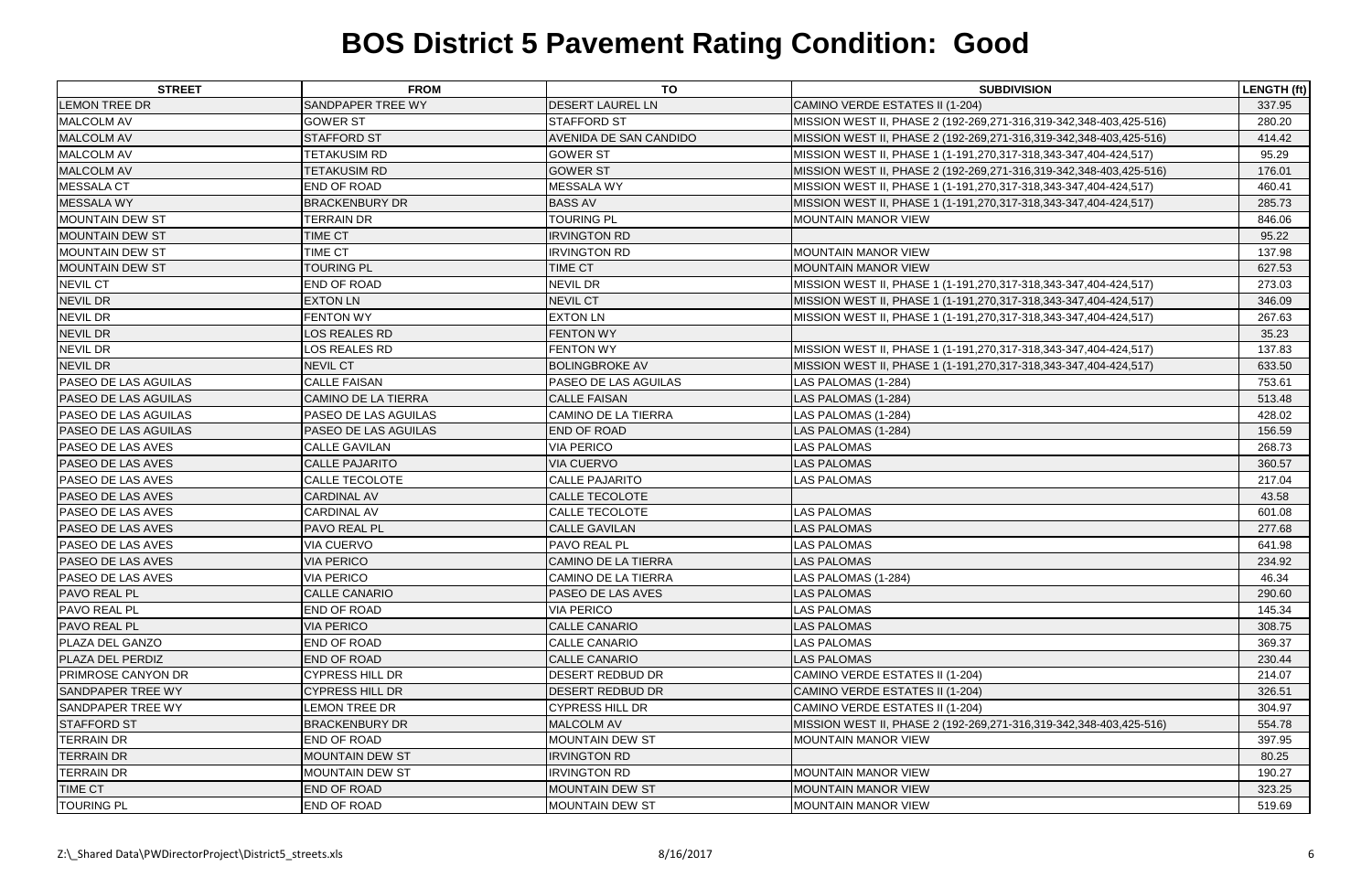| <b>STREET</b>                | <b>FROM</b>                  | TO                           | <b>SUBDIVISION</b>              | <b>LENGTH (ft)</b> |
|------------------------------|------------------------------|------------------------------|---------------------------------|--------------------|
| <b>VELVET SENNA DR</b>       | <b>ACACIA RIDGE DR</b>       | <b>CORAL BEAN CT</b>         | CAMINO VERDE ESTATES II (1-204) | 276.01             |
| <b>VELVET SENNA DR</b>       | <b>CORAL BEAN CT</b>         | <b>DESERT DAISY WY</b>       | CAMINO VERDE ESTATES II (1-204) | 289.50             |
| <b>VELVET SENNA DR</b>       | <b>DESERT DAISY WY</b>       | <b>LEMON TREE DR</b>         | CAMINO VERDE ESTATES II (1-204) | 351.57             |
| <b>VEREDA AMARILLO</b>       | <b>VEREDA DE LAS CASITAS</b> | <b>VEREDA OPALO</b>          | SALIDA DEL SOL (1-274)          | 563.40             |
| <b>VEREDA AMARILLO</b>       | <b>VEREDA OPALO</b>          | <b>VEREDA DE LOS ARBOLES</b> | SALIDA DEL SOL (1-274)          | 33.57              |
| <b>VEREDA AMARILLO</b>       | <b>VEREDA OPALO</b>          | <b>VEREDA DE LOS ARBOLES</b> | SALIDA DEL SOL II (1-27)        | 612.69             |
| <b>VEREDA AZUL</b>           | <b>VEREDA DE LAS CASITAS</b> | <b>VEREDA OPALO</b>          | SALIDA DEL SOL (1-274)          | 613.26             |
| <b>VEREDA AZUL</b>           | <b>VEREDA OPALO</b>          | <b>VEREDA ROSA</b>           | SALIDA DEL SOL (1-274)          | 349.36             |
| <b>VEREDA AZUL</b>           | <b>VEREDA ROSA</b>           | <b>WESTOVER AV</b>           |                                 | 29.61              |
| <b>VEREDA AZUL</b>           | <b>VEREDA ROSA</b>           | <b>WESTOVER AV</b>           | SALIDA DEL SOL (1-274)          | 171.78             |
| <b>VEREDA CHUMAS</b>         | <b>VEREDA LAS MUCHAS</b>     | <b>CORONA RD</b>             | SALIDA DEL SOL IV (1-130)       | 335.38             |
| <b>VEREDA DE GENTE</b>       | <b>VEREDA DE LAS CASITAS</b> | <b>END OF ROAD</b>           | SALIDA DEL SOL (1-274)          | 768.45             |
| <b>VEREDA DE GENTE</b>       | <b>WESTOVER AV</b>           | <b>END OF ROAD</b>           |                                 | 33.09              |
| <b>VEREDA DE GENTE</b>       | <b>WESTOVER AV</b>           | <b>END OF ROAD</b>           | SALIDA DEL SOL IV (1-130)       | 206.46             |
| VEREDA DE LA MANANA          | <b>VEREDA DE LAS CASITAS</b> | <b>END OF ROAD</b>           | SALIDA DEL SOL (1-274)          | 651.21             |
| VEREDA DE LA MANANA          | <b>VEREDA SOMBRIA</b>        | <b>END OF ROAD</b>           |                                 | 1.01               |
| VEREDA DE LA MANANA          | <b>VEREDA SOMBRIA</b>        | <b>END OF ROAD</b>           | SALIDA DEL SOL IV (1-130)       | 148.94             |
| VEREDA DE LA MANANA          | <b>WESTOVER AV</b>           | VEREDA SOMBRIA               |                                 | 41.32              |
| <b>VEREDA DE LA MANANA</b>   | <b>WESTOVER AV</b>           | <b>VEREDA SOMBRIA</b>        | SALIDA DEL SOL IV (1-130)       | 222.66             |
| <b>VEREDA DE LA TIERRA</b>   | <b>VEREDA DE LAS CASITAS</b> | <b>VEREDA VERDE</b>          | SALIDA DEL SOL (1-274)          | 267.25             |
| <b>VEREDA DE LA TIERRA</b>   | <b>VEREDA VERDE</b>          | <b>VEREDA ROSA</b>           | SALIDA DEL SOL (1-274)          | 632.43             |
| <b>VEREDA DE LAS CASITAS</b> | <b>VEREDA AMARILLO</b>       | <b>VEREDA DE LOS ARBOLES</b> | SALIDA DEL SOL (1-274)          | 201.46             |
| <b>VEREDA DE LAS CASITAS</b> | <b>VEREDA AZUL</b>           | <b>VEREDA AMARILLO</b>       | SALIDA DEL SOL (1-274)          | 359.35             |
| <b>VEREDA DE LAS CASITAS</b> | <b>VEREDA DE GENTE</b>       | VEREDA DE LA MANANA          | SALIDA DEL SOL (1-274)          | 198.66             |
| <b>VEREDA DE LAS CASITAS</b> | VEREDA DE LA MANANA          | <b>VEREDA DE LAS NUBES</b>   | SALIDA DEL SOL (1-274)          | 211.01             |
| <b>VEREDA DE LAS CASITAS</b> | VEREDA DE LA TIERRA          | <b>VEREDA AZUL</b>           | SALIDA DEL SOL (1-274)          | 201.59             |
| <b>VEREDA DE LAS CASITAS</b> | <b>VEREDA DE LAS FLORES</b>  | <b>WESTOVER AV</b>           |                                 | 22.34              |
| VEREDA DE LAS CASITAS        | <b>VEREDA DE LAS FLORES</b>  | <b>WESTOVER AV</b>           | SALIDA DEL SOL (1-274)          | 383.15             |
| <b>VEREDA DE LAS CASITAS</b> | <b>VEREDA DE LOS ARBOLES</b> | <b>VEREDA DE GENTE</b>       | SALIDA DEL SOL (1-274)          | 191.87             |
| <b>VEREDA DE LAS CASITAS</b> | <b>VEREDA FELICIDAD</b>      | <b>VEREDA DE LAS FLORES</b>  | SALIDA DEL SOL (1-274)          | 199.00             |
| <b>VEREDA DE LAS CASITAS</b> | <b>VEREDA PASADERA</b>       | <b>VEREDA FELICIDAD</b>      | SALIDA DEL SOL (1-274)          | 209.29             |
| <b>VEREDA DE LAS FLORES</b>  | VEREDA DE LAS CASITAS        | <b>WESTOVER AV</b>           |                                 | 31.06              |
| <b>VEREDA DE LAS FLORES</b>  | <b>VEREDA DE LAS CASITAS</b> | <b>WESTOVER AV</b>           | SALIDA DEL SOL (1-274)          | 286.86             |
| <b>VEREDA DE LAS NUBES</b>   | <b>VEREDA DE LAS CASITAS</b> | <b>WESTOVER AV</b>           |                                 | 33.11              |
| <b>VEREDA DE LAS NUBES</b>   | <b>VEREDA DE LAS CASITAS</b> | <b>WESTOVER AV</b>           | SALIDA DEL SOL (1-274)          | 636.12             |
| VEREDA DE LOS ARBOLES        | <b>VEREDA AMARILLO</b>       | <b>WESTOVER AV</b>           |                                 | 34.00              |
| <b>VEREDA DE LOS ARBOLES</b> | <b>VEREDA AMARILLO</b>       | <b>WESTOVER AV</b>           | SALIDA DEL SOL (1-274)          | 115.82             |
| VEREDA DE LOS ARBOLES        | <b>VEREDA DE LAS CASITAS</b> | <b>VEREDA OPALO</b>          | SALIDA DEL SOL (1-274)          | 557.41             |
| <b>VEREDA DE LOS ARBOLES</b> | <b>VEREDA OPALO</b>          | <b>VEREDA AMARILLO</b>       | SALIDA DEL SOL (1-274)          | 294.67             |
| <b>VEREDA FELICIDAD</b>      | <b>VEREDA DE LAS CASITAS</b> | <b>END OF ROAD</b>           | SALIDA DEL SOL (1-274)          | 319.42             |
| <b>VEREDA LAS MUCHAS</b>     | <b>END OF ROAD</b>           | <b>VEREDA OPALO</b>          | SALIDA DEL SOL IV (1-130)       | 68.70              |
| <b>VEREDA LAS MUCHAS</b>     | <b>VEREDA CHUMAS</b>         | <b>PLACITA DEL MUNDO</b>     | SALIDA DEL SOL IV (1-130)       | 275.64             |
| <b>VEREDA LAS MUCHAS</b>     | <b>VEREDA OPALO</b>          | <b>VEREDA CHUMAS</b>         | SALIDA DEL SOL IV (1-130)       | 270.45             |
| <b>VEREDA OPALO</b>          | <b>VEREDA AMARILLO</b>       | VEREDA DE LOS ARBOLES        | SALIDA DEL SOL (1-274)          | 206.73             |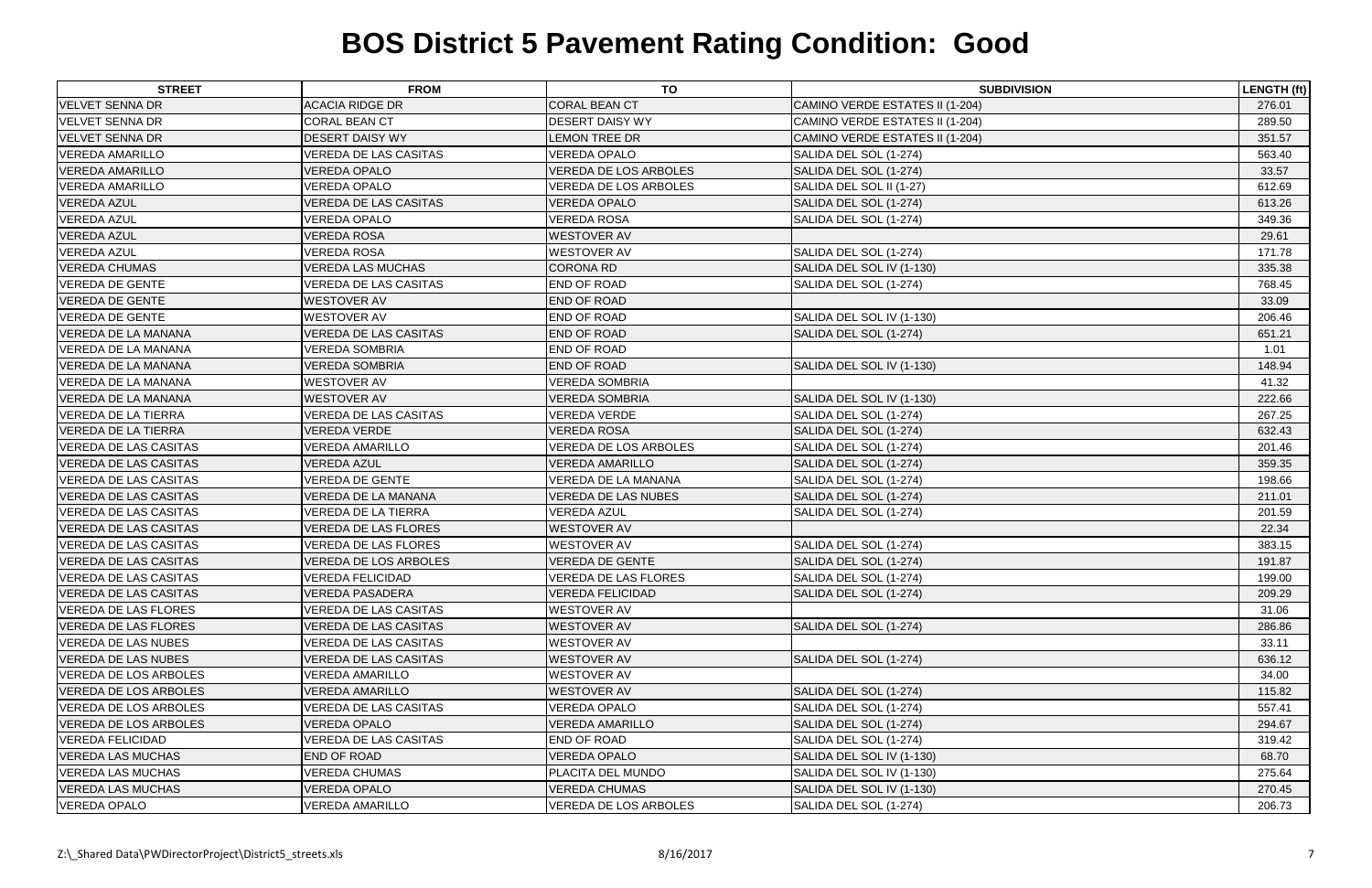| <b>STREET</b>          | <b>FROM</b>                  | <b>TO</b>                    | <b>SUBDIVISION</b>        | LENGTH (ft) |
|------------------------|------------------------------|------------------------------|---------------------------|-------------|
| <b>VEREDA OPALO</b>    | <b>VEREDA AZUL</b>           | <b>VEREDA AMARILLO</b>       | SALIDA DEL SOL (1-274)    | 222.18      |
| <b>VEREDA PASADERA</b> | <b>VEREDA DE LAS CASITAS</b> | <b>WESTOVER AV</b>           |                           | 37.20       |
| <b>VEREDA PASADERA</b> | <b>VEREDA DE LAS CASITAS</b> | <b>WESTOVER AV</b>           | SALIDA DEL SOL (1-274)    | 519.50      |
| <b>VEREDA ROJA</b>     | END OF ROAD                  | <b>WESTOVER AV</b>           |                           | 32.38       |
| <b>VEREDA ROJA</b>     | <b>END OF ROAD</b>           | <b>WESTOVER AV</b>           | SALIDA DEL SOL (1-274)    | 118.80      |
| <b>VEREDA ROJA</b>     | <b>VEREDA SOMBRIA</b>        | <b>VEREDA SOMBRIA</b>        | SALIDA DEL SOL IV (1-130) | 983.09      |
| <b>VEREDA ROJA</b>     | <b>WESTOVER AV</b>           | <b>VEREDA SOMBRIA</b>        |                           | 35.88       |
| <b>VEREDA ROJA</b>     | <b>WESTOVER AV</b>           | <b>VEREDA SOMBRIA</b>        | SALIDA DEL SOL IV (1-130) | 409.17      |
| <b>VEREDA ROSA</b>     | <b>VEREDA DE LA TIERRA</b>   | <b>VEREDA VERDE</b>          | SALIDA DEL SOL (1-274)    | 240.31      |
| <b>VEREDA ROSA</b>     | <b>VEREDA VERDE</b>          | <b>VEREDA AZUL</b>           | SALIDA DEL SOL (1-274)    | 201.75      |
| <b>VEREDA SOMBRIA</b>  | VEREDA DE LA MANANA          | <b>VEREDA ROJA</b>           | SALIDA DEL SOL IV (1-130) | 255.22      |
| <b>VEREDA SOMBRIA</b>  | <b>VEREDA ROJA</b>           | <b>VEREDA ROJA</b>           | SALIDA DEL SOL IV (1-130) | 773.09      |
| <b>VEREDA VERDE</b>    | <b>VEREDA DE LA TIERRA</b>   | <b>VEREDA ROSA</b>           | SALIDA DEL SOL (1-274)    | 816.09      |
| <b>VIA CUERVO</b>      | <b>CARDINAL AV</b>           | <b>PASEO DE LAS AVES</b>     |                           | 45.60       |
| <b>VIA CUERVO</b>      | <b>CARDINAL AV</b>           | <b>PASEO DE LAS AVES</b>     | <b>LAS PALOMAS</b>        | 1237.92     |
| <b>VIA PERICO</b>      | <b>CALLE GAVILAN</b>         | <b>VIA PERICO</b>            | <b>LAS PALOMAS</b>        | 266.22      |
| <b>VIA PERICO</b>      | PAVO REAL PL                 | <b>CALLE GAVILAN</b>         | <b>LAS PALOMAS</b>        | 274.76      |
| <b>VIA PERICO</b>      | <b>VIA PERICO</b>            | <b>PASEO DE LAS AVES</b>     | <b>LAS PALOMAS</b>        | 533.96      |
| <b>WESTOVER AV</b>     | <b>VALENCIA RD</b>           | <b>VEREDA AZUL</b>           |                           | 1259.47     |
| <b>WESTOVER AV</b>     | <b>VEREDA AZUL</b>           | <b>VEREDA DE LOS ARBOLES</b> |                           | 588.34      |
| <b>WESTOVER AV</b>     | <b>VEREDA DE GENTE</b>       | <b>VEREDA DE LA MANANA</b>   |                           | 258.29      |
| <b>WESTOVER AV</b>     | VEREDA DE LA MANANA          | <b>VEREDA DE LAS NUBES</b>   |                           | 184.62      |
| <b>WESTOVER AV</b>     | <b>VEREDA DE LAS CASITAS</b> | <b>VEREDA ROJA</b>           |                           | 170.59      |
| <b>WESTOVER AV</b>     | <b>VEREDA DE LAS FLORES</b>  | <b>VEREDA DE LAS CASITAS</b> |                           | 200.32      |
| <b>WESTOVER AV</b>     | <b>VEREDA DE LAS NUBES</b>   | <b>VEREDA PASADERA</b>       |                           | 202.63      |
| <b>WESTOVER AV</b>     | <b>VEREDA DE LOS ARBOLES</b> | <b>VEREDA DE GENTE</b>       |                           | 164.46      |
| <b>WESTOVER AV</b>     | <b>VEREDA PASADERA</b>       | <b>VEREDA DE LAS FLORES</b>  |                           | 397.25      |
| <b>WESTOVER AV</b>     | <b>VEREDA ROJA</b>           | <b>CORONA RD</b>             |                           | 807.90      |
| <b>WESTOVER AV</b>     | <b>VEREDA ROJA</b>           | <b>CORONA RD</b>             | EL SOL ACRES (1-29)       | 0.33        |

| <b>Total Feet Good: 74462.20</b> |       |
|----------------------------------|-------|
| <b>Total Miles Good:</b>         | 14.10 |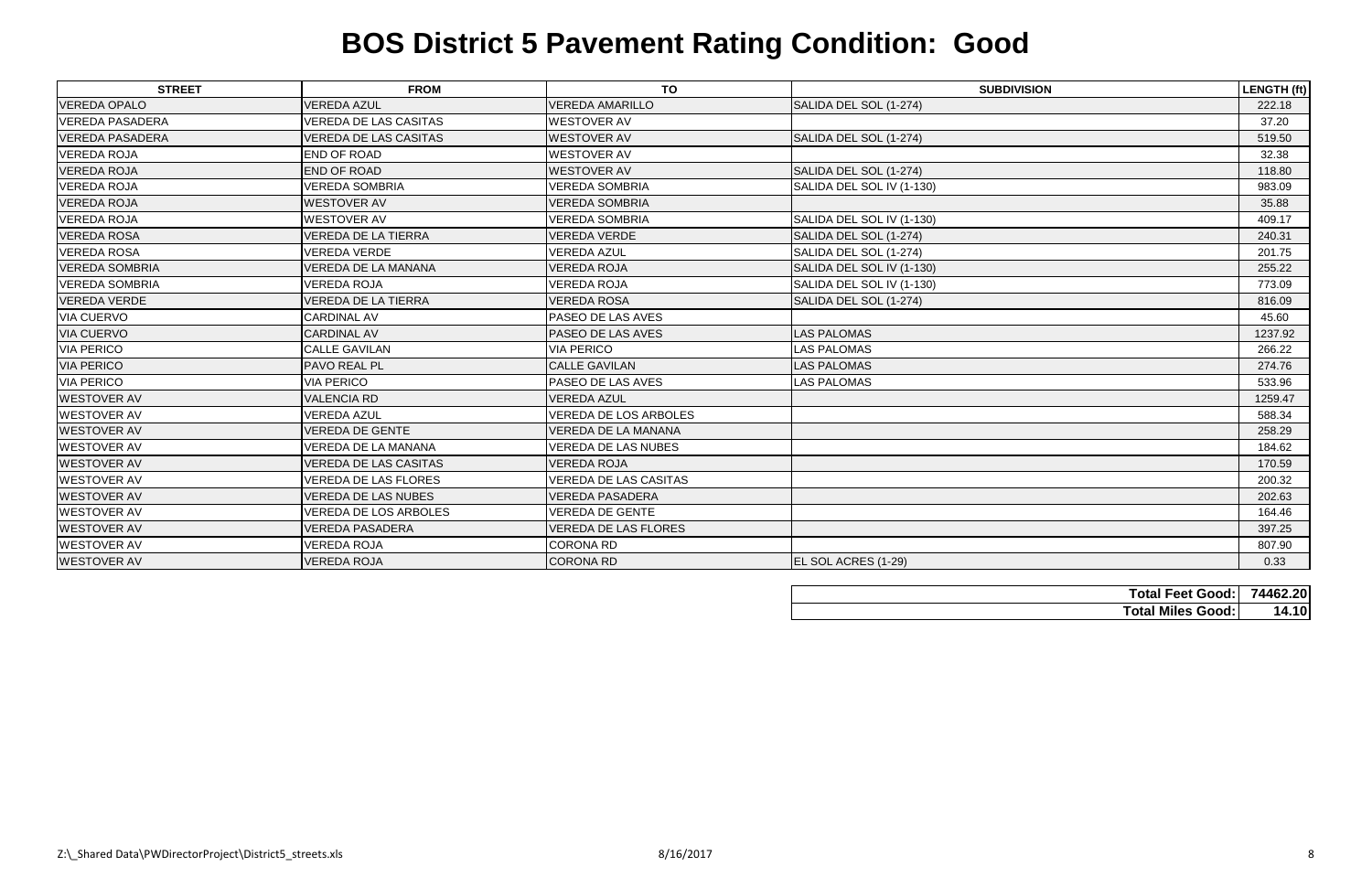| <b>CAMINO DE LA TIERRA</b><br><b>CAMINO TRISTE</b><br>MISSION RIDGE (1-305)<br>45.24<br><b>CAMINO DE LA TIERRA</b><br><b>CAMINO TRISTE</b><br>128.44<br>PRESIDIO SHADOWS (1-204)<br><b>CAMINO TRISTE</b><br>PLACITA DEL CAMPO<br>PRESIDIO SHADOWS (1-204)<br>121.32<br><b>CAMINO TRISTE</b><br>PLACITA DEL CAMPO<br>PRESIDIO VISTA (1-36, 118-181)<br>105.21<br>PLACITA ATOYAC<br><b>CAMINO DE AYER</b><br>217.27<br>PRESIDIO VISTA (1-36, 118-181)<br><b>PLACITA DEL CAMPO</b><br><b>PLACITA ATOYAC</b><br>269.61<br>PRESIDIO VISTA (1-36, 118-181)<br><b>AVENIDA SOMBRA</b><br><b>END OF ROAD</b><br>452.24<br>MISSION RIDGE (1-305)<br><b>AVENIDA FRIA</b><br><b>END OF ROAD</b><br>PRESIDIO HILLS (1-182)<br>424.13<br><b>END OF ROAD</b><br><b>HASKINS DR</b><br>MISSION RIDGE (1-305)<br>166.95<br>CAMINO DE LOS NOPALES<br><b>CAMINO SECRETO</b><br>PRESIDIO HILLS (1-182)<br>1000.77<br><b>END OF ROAD</b><br><b>AVENIDA FRIA</b><br>PRESIDIO HILLS (1-182)<br>435.01<br><b>CAMINO TRISTE</b><br><b>CAMINO CARMEN</b><br>MISSION RIDGE (306-788)<br>640.59<br><b>END OF ROAD</b><br><b>HASKINS DR</b><br>227.67<br>MISSION RIDGE (1-305)<br><b>CAMINO TRISTE</b><br><b>END OF ROAD</b><br>PRESIDIO SHADOWS (1-204)<br>523.17<br><b>AVENIDA DE LA PALMAR</b><br><b>CAMINO SECRETO</b><br>PRESIDIO HILLS (1-182)<br>348.64<br><b>AVENIDA DE LA PALMAR</b><br>PRESIDIO HILLS (1-182)<br>360.53<br><b>AVENIDA DEL NOPAL</b><br>PRESIDIO HILLS (1-182)<br>CAMINO DE LOS NOPALES<br><b>AVENIDA DEL NOPAL</b><br>405.28<br><b>SORREL LN</b><br><b>CAMINO SECRETO</b><br>MISSION RIDGE (306-788)<br>35.53<br><b>SORREL LN</b><br><b>CAMINO SECRETO</b><br>PRESIDIO HILLS (1-182)<br>135.33<br>DOOLEY DR<br><b>AVENIDA DOMINGO</b><br>MISSION RIDGE (1-305)<br>442.64<br><b>AVENIDA MANANA</b><br><b>CAMINO LIBERTAD</b><br>MISSION RIDGE (1-305)<br>621.96<br><b>AVENIDA SAN MIGUEL</b><br><b>CAMINO PRIMAVERA</b><br>MISSION RIDGE (1-305)<br>273.59<br>529.57<br><b>CAMINO LIBERTAD</b><br><b>AVENIDA MANANA</b><br>MISSION RIDGE (1-305)<br><b>CAMINO LIBERTAD</b><br><b>AVENIDA SAN MIGUEL</b><br>MISSION RIDGE (1-305)<br>740.76<br><b>CAMINO PRIMAVERA</b><br><b>CAMINO DE LA TIERRA</b><br>MISSION RIDGE (1-305)<br>512.04<br>DOOLEY DR<br><b>CAMINO LIBERTAD</b><br>MISSION RIDGE (1-305)<br>256.89<br>679.22<br><b>AVENIDA SOMBRA</b><br><b>CAMINO GRANDE</b><br>MISSION RIDGE (1-305)<br><b>AVENIDA ISABEL</b><br><b>AVENIDA SOMBRA</b><br>MISSION RIDGE (1-305)<br>365.13<br><b>AVENIDA SOMBRA</b><br><b>CAMINO GRANDE</b><br>MISSION RIDGE (1-305)<br>665.27<br>MISSION RIDGE (306-788)<br><b>CAMINO CARMEN</b><br>CAMINO DE LOS NOPALES<br>131.15<br><b>CAMINO CARMEN</b><br>CAMINO DE LOS NOPALES<br>PRESIDIO HILLS (1-182)<br>123.07<br><b>CAMINO DE LA TIERRA</b><br><b>CAMINO TRISTE</b><br>MISSION RIDGE (1-305)<br>51.75<br><b>CAMINO DE LA TIERRA</b><br><b>CAMINO TRISTE</b><br>MISSION RIDGE (306-788)<br>112.30<br>PRESIDIO HILLS (1-182)<br>CAMINO DE LOS NOPALES<br>CAMINO SECRETO<br>1002.71<br><b>CAMINO TRISTE</b><br><b>CAMINO CARMEN</b><br>MISSION RIDGE (306-788)<br>634.63<br><b>END OF ROAD</b><br><b>AVENIDA ISABEL</b><br>MISSION RIDGE (1-305)<br>190.18<br><b>AVENIDA MANANA</b><br><b>AVENIDA CANCION</b><br>MISSION RIDGE (1-305)<br>245.03<br><b>AVENIDA LUNA</b><br><b>AVENIDA CANCION</b><br>MISSION RIDGE (1-305)<br>249.28<br><b>AVENIDA SOMBRA</b><br><b>AVENIDA LUNA</b><br>MISSION RIDGE (1-305)<br>269.86<br><b>AVENIDA SOMBRA</b><br><b>CAMINO GRANDE</b><br>MISSION RIDGE (1-305)<br>684.12 | <b>STREET</b>                | <b>FROM</b>           | TO                    | <b>SUBDIVISION</b>             | <b>LENGTH (ft)</b> |
|------------------------------------------------------------------------------------------------------------------------------------------------------------------------------------------------------------------------------------------------------------------------------------------------------------------------------------------------------------------------------------------------------------------------------------------------------------------------------------------------------------------------------------------------------------------------------------------------------------------------------------------------------------------------------------------------------------------------------------------------------------------------------------------------------------------------------------------------------------------------------------------------------------------------------------------------------------------------------------------------------------------------------------------------------------------------------------------------------------------------------------------------------------------------------------------------------------------------------------------------------------------------------------------------------------------------------------------------------------------------------------------------------------------------------------------------------------------------------------------------------------------------------------------------------------------------------------------------------------------------------------------------------------------------------------------------------------------------------------------------------------------------------------------------------------------------------------------------------------------------------------------------------------------------------------------------------------------------------------------------------------------------------------------------------------------------------------------------------------------------------------------------------------------------------------------------------------------------------------------------------------------------------------------------------------------------------------------------------------------------------------------------------------------------------------------------------------------------------------------------------------------------------------------------------------------------------------------------------------------------------------------------------------------------------------------------------------------------------------------------------------------------------------------------------------------------------------------------------------------------------------------------------------------------------------------------------------------------------------------------------------------------------------------------------------------------------------------------------------------------------------------------------------------------------------------------------------------------------------------------------------------------------------------------------------------------------------------------------------------------------------------------------------------------------------------------------------------------------------------------------------------------------------------------|------------------------------|-----------------------|-----------------------|--------------------------------|--------------------|
|                                                                                                                                                                                                                                                                                                                                                                                                                                                                                                                                                                                                                                                                                                                                                                                                                                                                                                                                                                                                                                                                                                                                                                                                                                                                                                                                                                                                                                                                                                                                                                                                                                                                                                                                                                                                                                                                                                                                                                                                                                                                                                                                                                                                                                                                                                                                                                                                                                                                                                                                                                                                                                                                                                                                                                                                                                                                                                                                                                                                                                                                                                                                                                                                                                                                                                                                                                                                                                                                                                                                                | <b>AVENIDA BONITA</b>        |                       |                       |                                |                    |
|                                                                                                                                                                                                                                                                                                                                                                                                                                                                                                                                                                                                                                                                                                                                                                                                                                                                                                                                                                                                                                                                                                                                                                                                                                                                                                                                                                                                                                                                                                                                                                                                                                                                                                                                                                                                                                                                                                                                                                                                                                                                                                                                                                                                                                                                                                                                                                                                                                                                                                                                                                                                                                                                                                                                                                                                                                                                                                                                                                                                                                                                                                                                                                                                                                                                                                                                                                                                                                                                                                                                                | <b>AVENIDA BONITA</b>        |                       |                       |                                |                    |
|                                                                                                                                                                                                                                                                                                                                                                                                                                                                                                                                                                                                                                                                                                                                                                                                                                                                                                                                                                                                                                                                                                                                                                                                                                                                                                                                                                                                                                                                                                                                                                                                                                                                                                                                                                                                                                                                                                                                                                                                                                                                                                                                                                                                                                                                                                                                                                                                                                                                                                                                                                                                                                                                                                                                                                                                                                                                                                                                                                                                                                                                                                                                                                                                                                                                                                                                                                                                                                                                                                                                                | <b>AVENIDA BONITA</b>        |                       |                       |                                |                    |
|                                                                                                                                                                                                                                                                                                                                                                                                                                                                                                                                                                                                                                                                                                                                                                                                                                                                                                                                                                                                                                                                                                                                                                                                                                                                                                                                                                                                                                                                                                                                                                                                                                                                                                                                                                                                                                                                                                                                                                                                                                                                                                                                                                                                                                                                                                                                                                                                                                                                                                                                                                                                                                                                                                                                                                                                                                                                                                                                                                                                                                                                                                                                                                                                                                                                                                                                                                                                                                                                                                                                                | <b>AVENIDA BONITA</b>        |                       |                       |                                |                    |
|                                                                                                                                                                                                                                                                                                                                                                                                                                                                                                                                                                                                                                                                                                                                                                                                                                                                                                                                                                                                                                                                                                                                                                                                                                                                                                                                                                                                                                                                                                                                                                                                                                                                                                                                                                                                                                                                                                                                                                                                                                                                                                                                                                                                                                                                                                                                                                                                                                                                                                                                                                                                                                                                                                                                                                                                                                                                                                                                                                                                                                                                                                                                                                                                                                                                                                                                                                                                                                                                                                                                                | <b>AVENIDA BONITA</b>        |                       |                       |                                |                    |
|                                                                                                                                                                                                                                                                                                                                                                                                                                                                                                                                                                                                                                                                                                                                                                                                                                                                                                                                                                                                                                                                                                                                                                                                                                                                                                                                                                                                                                                                                                                                                                                                                                                                                                                                                                                                                                                                                                                                                                                                                                                                                                                                                                                                                                                                                                                                                                                                                                                                                                                                                                                                                                                                                                                                                                                                                                                                                                                                                                                                                                                                                                                                                                                                                                                                                                                                                                                                                                                                                                                                                | <b>AVENIDA BONITA</b>        |                       |                       |                                |                    |
|                                                                                                                                                                                                                                                                                                                                                                                                                                                                                                                                                                                                                                                                                                                                                                                                                                                                                                                                                                                                                                                                                                                                                                                                                                                                                                                                                                                                                                                                                                                                                                                                                                                                                                                                                                                                                                                                                                                                                                                                                                                                                                                                                                                                                                                                                                                                                                                                                                                                                                                                                                                                                                                                                                                                                                                                                                                                                                                                                                                                                                                                                                                                                                                                                                                                                                                                                                                                                                                                                                                                                | <b>AVENIDA CANCION</b>       |                       |                       |                                |                    |
|                                                                                                                                                                                                                                                                                                                                                                                                                                                                                                                                                                                                                                                                                                                                                                                                                                                                                                                                                                                                                                                                                                                                                                                                                                                                                                                                                                                                                                                                                                                                                                                                                                                                                                                                                                                                                                                                                                                                                                                                                                                                                                                                                                                                                                                                                                                                                                                                                                                                                                                                                                                                                                                                                                                                                                                                                                                                                                                                                                                                                                                                                                                                                                                                                                                                                                                                                                                                                                                                                                                                                | <b>AVENIDA DE LA PALMAR</b>  |                       |                       |                                |                    |
|                                                                                                                                                                                                                                                                                                                                                                                                                                                                                                                                                                                                                                                                                                                                                                                                                                                                                                                                                                                                                                                                                                                                                                                                                                                                                                                                                                                                                                                                                                                                                                                                                                                                                                                                                                                                                                                                                                                                                                                                                                                                                                                                                                                                                                                                                                                                                                                                                                                                                                                                                                                                                                                                                                                                                                                                                                                                                                                                                                                                                                                                                                                                                                                                                                                                                                                                                                                                                                                                                                                                                | <b>AVENIDA DE LAS FLORES</b> |                       |                       |                                |                    |
|                                                                                                                                                                                                                                                                                                                                                                                                                                                                                                                                                                                                                                                                                                                                                                                                                                                                                                                                                                                                                                                                                                                                                                                                                                                                                                                                                                                                                                                                                                                                                                                                                                                                                                                                                                                                                                                                                                                                                                                                                                                                                                                                                                                                                                                                                                                                                                                                                                                                                                                                                                                                                                                                                                                                                                                                                                                                                                                                                                                                                                                                                                                                                                                                                                                                                                                                                                                                                                                                                                                                                | <b>AVENIDA DEL MAR</b>       |                       |                       |                                |                    |
|                                                                                                                                                                                                                                                                                                                                                                                                                                                                                                                                                                                                                                                                                                                                                                                                                                                                                                                                                                                                                                                                                                                                                                                                                                                                                                                                                                                                                                                                                                                                                                                                                                                                                                                                                                                                                                                                                                                                                                                                                                                                                                                                                                                                                                                                                                                                                                                                                                                                                                                                                                                                                                                                                                                                                                                                                                                                                                                                                                                                                                                                                                                                                                                                                                                                                                                                                                                                                                                                                                                                                | <b>AVENIDA DEL NOPAL</b>     |                       |                       |                                |                    |
|                                                                                                                                                                                                                                                                                                                                                                                                                                                                                                                                                                                                                                                                                                                                                                                                                                                                                                                                                                                                                                                                                                                                                                                                                                                                                                                                                                                                                                                                                                                                                                                                                                                                                                                                                                                                                                                                                                                                                                                                                                                                                                                                                                                                                                                                                                                                                                                                                                                                                                                                                                                                                                                                                                                                                                                                                                                                                                                                                                                                                                                                                                                                                                                                                                                                                                                                                                                                                                                                                                                                                | <b>AVENIDA DEL PUEBLO</b>    |                       |                       |                                |                    |
|                                                                                                                                                                                                                                                                                                                                                                                                                                                                                                                                                                                                                                                                                                                                                                                                                                                                                                                                                                                                                                                                                                                                                                                                                                                                                                                                                                                                                                                                                                                                                                                                                                                                                                                                                                                                                                                                                                                                                                                                                                                                                                                                                                                                                                                                                                                                                                                                                                                                                                                                                                                                                                                                                                                                                                                                                                                                                                                                                                                                                                                                                                                                                                                                                                                                                                                                                                                                                                                                                                                                                | <b>AVENIDA DOMINGO</b>       |                       |                       |                                |                    |
|                                                                                                                                                                                                                                                                                                                                                                                                                                                                                                                                                                                                                                                                                                                                                                                                                                                                                                                                                                                                                                                                                                                                                                                                                                                                                                                                                                                                                                                                                                                                                                                                                                                                                                                                                                                                                                                                                                                                                                                                                                                                                                                                                                                                                                                                                                                                                                                                                                                                                                                                                                                                                                                                                                                                                                                                                                                                                                                                                                                                                                                                                                                                                                                                                                                                                                                                                                                                                                                                                                                                                | <b>AVENIDA ESPERANZA</b>     |                       |                       |                                |                    |
|                                                                                                                                                                                                                                                                                                                                                                                                                                                                                                                                                                                                                                                                                                                                                                                                                                                                                                                                                                                                                                                                                                                                                                                                                                                                                                                                                                                                                                                                                                                                                                                                                                                                                                                                                                                                                                                                                                                                                                                                                                                                                                                                                                                                                                                                                                                                                                                                                                                                                                                                                                                                                                                                                                                                                                                                                                                                                                                                                                                                                                                                                                                                                                                                                                                                                                                                                                                                                                                                                                                                                | <b>AVENIDA FRIA</b>          |                       |                       |                                |                    |
|                                                                                                                                                                                                                                                                                                                                                                                                                                                                                                                                                                                                                                                                                                                                                                                                                                                                                                                                                                                                                                                                                                                                                                                                                                                                                                                                                                                                                                                                                                                                                                                                                                                                                                                                                                                                                                                                                                                                                                                                                                                                                                                                                                                                                                                                                                                                                                                                                                                                                                                                                                                                                                                                                                                                                                                                                                                                                                                                                                                                                                                                                                                                                                                                                                                                                                                                                                                                                                                                                                                                                | <b>AVENIDA FRIA</b>          |                       |                       |                                |                    |
|                                                                                                                                                                                                                                                                                                                                                                                                                                                                                                                                                                                                                                                                                                                                                                                                                                                                                                                                                                                                                                                                                                                                                                                                                                                                                                                                                                                                                                                                                                                                                                                                                                                                                                                                                                                                                                                                                                                                                                                                                                                                                                                                                                                                                                                                                                                                                                                                                                                                                                                                                                                                                                                                                                                                                                                                                                                                                                                                                                                                                                                                                                                                                                                                                                                                                                                                                                                                                                                                                                                                                | <b>AVENIDA FRIA</b>          |                       |                       |                                |                    |
|                                                                                                                                                                                                                                                                                                                                                                                                                                                                                                                                                                                                                                                                                                                                                                                                                                                                                                                                                                                                                                                                                                                                                                                                                                                                                                                                                                                                                                                                                                                                                                                                                                                                                                                                                                                                                                                                                                                                                                                                                                                                                                                                                                                                                                                                                                                                                                                                                                                                                                                                                                                                                                                                                                                                                                                                                                                                                                                                                                                                                                                                                                                                                                                                                                                                                                                                                                                                                                                                                                                                                | <b>AVENIDA FRIA</b>          |                       |                       |                                |                    |
|                                                                                                                                                                                                                                                                                                                                                                                                                                                                                                                                                                                                                                                                                                                                                                                                                                                                                                                                                                                                                                                                                                                                                                                                                                                                                                                                                                                                                                                                                                                                                                                                                                                                                                                                                                                                                                                                                                                                                                                                                                                                                                                                                                                                                                                                                                                                                                                                                                                                                                                                                                                                                                                                                                                                                                                                                                                                                                                                                                                                                                                                                                                                                                                                                                                                                                                                                                                                                                                                                                                                                | <b>AVENIDA FRIA</b>          |                       |                       |                                |                    |
|                                                                                                                                                                                                                                                                                                                                                                                                                                                                                                                                                                                                                                                                                                                                                                                                                                                                                                                                                                                                                                                                                                                                                                                                                                                                                                                                                                                                                                                                                                                                                                                                                                                                                                                                                                                                                                                                                                                                                                                                                                                                                                                                                                                                                                                                                                                                                                                                                                                                                                                                                                                                                                                                                                                                                                                                                                                                                                                                                                                                                                                                                                                                                                                                                                                                                                                                                                                                                                                                                                                                                | <b>AVENIDA ISABEL</b>        |                       |                       |                                |                    |
|                                                                                                                                                                                                                                                                                                                                                                                                                                                                                                                                                                                                                                                                                                                                                                                                                                                                                                                                                                                                                                                                                                                                                                                                                                                                                                                                                                                                                                                                                                                                                                                                                                                                                                                                                                                                                                                                                                                                                                                                                                                                                                                                                                                                                                                                                                                                                                                                                                                                                                                                                                                                                                                                                                                                                                                                                                                                                                                                                                                                                                                                                                                                                                                                                                                                                                                                                                                                                                                                                                                                                | <b>AVENIDA ISABEL</b>        |                       |                       |                                |                    |
|                                                                                                                                                                                                                                                                                                                                                                                                                                                                                                                                                                                                                                                                                                                                                                                                                                                                                                                                                                                                                                                                                                                                                                                                                                                                                                                                                                                                                                                                                                                                                                                                                                                                                                                                                                                                                                                                                                                                                                                                                                                                                                                                                                                                                                                                                                                                                                                                                                                                                                                                                                                                                                                                                                                                                                                                                                                                                                                                                                                                                                                                                                                                                                                                                                                                                                                                                                                                                                                                                                                                                | <b>AVENIDA ISABEL</b>        |                       |                       |                                |                    |
|                                                                                                                                                                                                                                                                                                                                                                                                                                                                                                                                                                                                                                                                                                                                                                                                                                                                                                                                                                                                                                                                                                                                                                                                                                                                                                                                                                                                                                                                                                                                                                                                                                                                                                                                                                                                                                                                                                                                                                                                                                                                                                                                                                                                                                                                                                                                                                                                                                                                                                                                                                                                                                                                                                                                                                                                                                                                                                                                                                                                                                                                                                                                                                                                                                                                                                                                                                                                                                                                                                                                                | <b>AVENIDA ISABEL</b>        |                       |                       |                                |                    |
|                                                                                                                                                                                                                                                                                                                                                                                                                                                                                                                                                                                                                                                                                                                                                                                                                                                                                                                                                                                                                                                                                                                                                                                                                                                                                                                                                                                                                                                                                                                                                                                                                                                                                                                                                                                                                                                                                                                                                                                                                                                                                                                                                                                                                                                                                                                                                                                                                                                                                                                                                                                                                                                                                                                                                                                                                                                                                                                                                                                                                                                                                                                                                                                                                                                                                                                                                                                                                                                                                                                                                | <b>AVENIDA ISABEL</b>        |                       |                       |                                |                    |
|                                                                                                                                                                                                                                                                                                                                                                                                                                                                                                                                                                                                                                                                                                                                                                                                                                                                                                                                                                                                                                                                                                                                                                                                                                                                                                                                                                                                                                                                                                                                                                                                                                                                                                                                                                                                                                                                                                                                                                                                                                                                                                                                                                                                                                                                                                                                                                                                                                                                                                                                                                                                                                                                                                                                                                                                                                                                                                                                                                                                                                                                                                                                                                                                                                                                                                                                                                                                                                                                                                                                                | <b>AVENIDA ISABEL</b>        |                       |                       |                                |                    |
|                                                                                                                                                                                                                                                                                                                                                                                                                                                                                                                                                                                                                                                                                                                                                                                                                                                                                                                                                                                                                                                                                                                                                                                                                                                                                                                                                                                                                                                                                                                                                                                                                                                                                                                                                                                                                                                                                                                                                                                                                                                                                                                                                                                                                                                                                                                                                                                                                                                                                                                                                                                                                                                                                                                                                                                                                                                                                                                                                                                                                                                                                                                                                                                                                                                                                                                                                                                                                                                                                                                                                | <b>AVENIDA ISABEL</b>        |                       |                       |                                |                    |
|                                                                                                                                                                                                                                                                                                                                                                                                                                                                                                                                                                                                                                                                                                                                                                                                                                                                                                                                                                                                                                                                                                                                                                                                                                                                                                                                                                                                                                                                                                                                                                                                                                                                                                                                                                                                                                                                                                                                                                                                                                                                                                                                                                                                                                                                                                                                                                                                                                                                                                                                                                                                                                                                                                                                                                                                                                                                                                                                                                                                                                                                                                                                                                                                                                                                                                                                                                                                                                                                                                                                                | <b>AVENIDA LUNA</b>          |                       |                       |                                |                    |
|                                                                                                                                                                                                                                                                                                                                                                                                                                                                                                                                                                                                                                                                                                                                                                                                                                                                                                                                                                                                                                                                                                                                                                                                                                                                                                                                                                                                                                                                                                                                                                                                                                                                                                                                                                                                                                                                                                                                                                                                                                                                                                                                                                                                                                                                                                                                                                                                                                                                                                                                                                                                                                                                                                                                                                                                                                                                                                                                                                                                                                                                                                                                                                                                                                                                                                                                                                                                                                                                                                                                                | <b>AVENIDA MANANA</b>        |                       |                       |                                |                    |
|                                                                                                                                                                                                                                                                                                                                                                                                                                                                                                                                                                                                                                                                                                                                                                                                                                                                                                                                                                                                                                                                                                                                                                                                                                                                                                                                                                                                                                                                                                                                                                                                                                                                                                                                                                                                                                                                                                                                                                                                                                                                                                                                                                                                                                                                                                                                                                                                                                                                                                                                                                                                                                                                                                                                                                                                                                                                                                                                                                                                                                                                                                                                                                                                                                                                                                                                                                                                                                                                                                                                                | <b>AVENIDA MANANA</b>        |                       |                       |                                |                    |
|                                                                                                                                                                                                                                                                                                                                                                                                                                                                                                                                                                                                                                                                                                                                                                                                                                                                                                                                                                                                                                                                                                                                                                                                                                                                                                                                                                                                                                                                                                                                                                                                                                                                                                                                                                                                                                                                                                                                                                                                                                                                                                                                                                                                                                                                                                                                                                                                                                                                                                                                                                                                                                                                                                                                                                                                                                                                                                                                                                                                                                                                                                                                                                                                                                                                                                                                                                                                                                                                                                                                                | <b>AVENIDA OBREGON</b>       |                       |                       |                                |                    |
|                                                                                                                                                                                                                                                                                                                                                                                                                                                                                                                                                                                                                                                                                                                                                                                                                                                                                                                                                                                                                                                                                                                                                                                                                                                                                                                                                                                                                                                                                                                                                                                                                                                                                                                                                                                                                                                                                                                                                                                                                                                                                                                                                                                                                                                                                                                                                                                                                                                                                                                                                                                                                                                                                                                                                                                                                                                                                                                                                                                                                                                                                                                                                                                                                                                                                                                                                                                                                                                                                                                                                | <b>AVENIDA OBREGON</b>       |                       |                       |                                |                    |
|                                                                                                                                                                                                                                                                                                                                                                                                                                                                                                                                                                                                                                                                                                                                                                                                                                                                                                                                                                                                                                                                                                                                                                                                                                                                                                                                                                                                                                                                                                                                                                                                                                                                                                                                                                                                                                                                                                                                                                                                                                                                                                                                                                                                                                                                                                                                                                                                                                                                                                                                                                                                                                                                                                                                                                                                                                                                                                                                                                                                                                                                                                                                                                                                                                                                                                                                                                                                                                                                                                                                                | <b>AVENIDA OBREGON</b>       |                       |                       |                                |                    |
|                                                                                                                                                                                                                                                                                                                                                                                                                                                                                                                                                                                                                                                                                                                                                                                                                                                                                                                                                                                                                                                                                                                                                                                                                                                                                                                                                                                                                                                                                                                                                                                                                                                                                                                                                                                                                                                                                                                                                                                                                                                                                                                                                                                                                                                                                                                                                                                                                                                                                                                                                                                                                                                                                                                                                                                                                                                                                                                                                                                                                                                                                                                                                                                                                                                                                                                                                                                                                                                                                                                                                | <b>AVENIDA OBREGON</b>       |                       |                       |                                |                    |
|                                                                                                                                                                                                                                                                                                                                                                                                                                                                                                                                                                                                                                                                                                                                                                                                                                                                                                                                                                                                                                                                                                                                                                                                                                                                                                                                                                                                                                                                                                                                                                                                                                                                                                                                                                                                                                                                                                                                                                                                                                                                                                                                                                                                                                                                                                                                                                                                                                                                                                                                                                                                                                                                                                                                                                                                                                                                                                                                                                                                                                                                                                                                                                                                                                                                                                                                                                                                                                                                                                                                                | <b>AVENIDA OBREGON</b>       |                       |                       |                                |                    |
|                                                                                                                                                                                                                                                                                                                                                                                                                                                                                                                                                                                                                                                                                                                                                                                                                                                                                                                                                                                                                                                                                                                                                                                                                                                                                                                                                                                                                                                                                                                                                                                                                                                                                                                                                                                                                                                                                                                                                                                                                                                                                                                                                                                                                                                                                                                                                                                                                                                                                                                                                                                                                                                                                                                                                                                                                                                                                                                                                                                                                                                                                                                                                                                                                                                                                                                                                                                                                                                                                                                                                | <b>AVENIDA OBREGON</b>       |                       |                       |                                |                    |
|                                                                                                                                                                                                                                                                                                                                                                                                                                                                                                                                                                                                                                                                                                                                                                                                                                                                                                                                                                                                                                                                                                                                                                                                                                                                                                                                                                                                                                                                                                                                                                                                                                                                                                                                                                                                                                                                                                                                                                                                                                                                                                                                                                                                                                                                                                                                                                                                                                                                                                                                                                                                                                                                                                                                                                                                                                                                                                                                                                                                                                                                                                                                                                                                                                                                                                                                                                                                                                                                                                                                                | <b>AVENIDA SAN MIGUEL</b>    |                       |                       |                                |                    |
|                                                                                                                                                                                                                                                                                                                                                                                                                                                                                                                                                                                                                                                                                                                                                                                                                                                                                                                                                                                                                                                                                                                                                                                                                                                                                                                                                                                                                                                                                                                                                                                                                                                                                                                                                                                                                                                                                                                                                                                                                                                                                                                                                                                                                                                                                                                                                                                                                                                                                                                                                                                                                                                                                                                                                                                                                                                                                                                                                                                                                                                                                                                                                                                                                                                                                                                                                                                                                                                                                                                                                | <b>AVENIDA SOMBRA</b>        |                       |                       |                                |                    |
|                                                                                                                                                                                                                                                                                                                                                                                                                                                                                                                                                                                                                                                                                                                                                                                                                                                                                                                                                                                                                                                                                                                                                                                                                                                                                                                                                                                                                                                                                                                                                                                                                                                                                                                                                                                                                                                                                                                                                                                                                                                                                                                                                                                                                                                                                                                                                                                                                                                                                                                                                                                                                                                                                                                                                                                                                                                                                                                                                                                                                                                                                                                                                                                                                                                                                                                                                                                                                                                                                                                                                | <b>AVENIDA SOMBRA</b>        |                       |                       |                                |                    |
|                                                                                                                                                                                                                                                                                                                                                                                                                                                                                                                                                                                                                                                                                                                                                                                                                                                                                                                                                                                                                                                                                                                                                                                                                                                                                                                                                                                                                                                                                                                                                                                                                                                                                                                                                                                                                                                                                                                                                                                                                                                                                                                                                                                                                                                                                                                                                                                                                                                                                                                                                                                                                                                                                                                                                                                                                                                                                                                                                                                                                                                                                                                                                                                                                                                                                                                                                                                                                                                                                                                                                | <b>AVENIDA SOMBRA</b>        |                       |                       |                                |                    |
|                                                                                                                                                                                                                                                                                                                                                                                                                                                                                                                                                                                                                                                                                                                                                                                                                                                                                                                                                                                                                                                                                                                                                                                                                                                                                                                                                                                                                                                                                                                                                                                                                                                                                                                                                                                                                                                                                                                                                                                                                                                                                                                                                                                                                                                                                                                                                                                                                                                                                                                                                                                                                                                                                                                                                                                                                                                                                                                                                                                                                                                                                                                                                                                                                                                                                                                                                                                                                                                                                                                                                | <b>AVENIDA SOMBRA</b>        |                       |                       |                                |                    |
|                                                                                                                                                                                                                                                                                                                                                                                                                                                                                                                                                                                                                                                                                                                                                                                                                                                                                                                                                                                                                                                                                                                                                                                                                                                                                                                                                                                                                                                                                                                                                                                                                                                                                                                                                                                                                                                                                                                                                                                                                                                                                                                                                                                                                                                                                                                                                                                                                                                                                                                                                                                                                                                                                                                                                                                                                                                                                                                                                                                                                                                                                                                                                                                                                                                                                                                                                                                                                                                                                                                                                | <b>AVENIDA SOMBRA</b>        | <b>CAMINO DE AYER</b> | <b>CAMINO DERECHO</b> | PRESIDIO VISTA (1-36, 118-181) | 242.31             |
| <b>CAMINO DERECHO</b><br><b>AVENIDA VERA CRUZ</b><br>PRESIDIO VISTA (1-36, 118-181)<br>404.38                                                                                                                                                                                                                                                                                                                                                                                                                                                                                                                                                                                                                                                                                                                                                                                                                                                                                                                                                                                                                                                                                                                                                                                                                                                                                                                                                                                                                                                                                                                                                                                                                                                                                                                                                                                                                                                                                                                                                                                                                                                                                                                                                                                                                                                                                                                                                                                                                                                                                                                                                                                                                                                                                                                                                                                                                                                                                                                                                                                                                                                                                                                                                                                                                                                                                                                                                                                                                                                  | <b>AVENIDA SOMBRA</b>        |                       |                       |                                |                    |
| <b>CAMINO GRANDE</b><br><b>CAMINO DE LA TIERRA</b><br>MISSION RIDGE (1-305)<br>165.02                                                                                                                                                                                                                                                                                                                                                                                                                                                                                                                                                                                                                                                                                                                                                                                                                                                                                                                                                                                                                                                                                                                                                                                                                                                                                                                                                                                                                                                                                                                                                                                                                                                                                                                                                                                                                                                                                                                                                                                                                                                                                                                                                                                                                                                                                                                                                                                                                                                                                                                                                                                                                                                                                                                                                                                                                                                                                                                                                                                                                                                                                                                                                                                                                                                                                                                                                                                                                                                          | <b>AVENIDA SOMBRA</b>        |                       |                       |                                |                    |
| <b>CAMINO TRISTE</b><br><b>END OF ROAD</b><br>PRESIDIO SHADOWS (1-204)<br>404.10                                                                                                                                                                                                                                                                                                                                                                                                                                                                                                                                                                                                                                                                                                                                                                                                                                                                                                                                                                                                                                                                                                                                                                                                                                                                                                                                                                                                                                                                                                                                                                                                                                                                                                                                                                                                                                                                                                                                                                                                                                                                                                                                                                                                                                                                                                                                                                                                                                                                                                                                                                                                                                                                                                                                                                                                                                                                                                                                                                                                                                                                                                                                                                                                                                                                                                                                                                                                                                                               | <b>AVENIDA SOMBRA</b>        |                       |                       |                                |                    |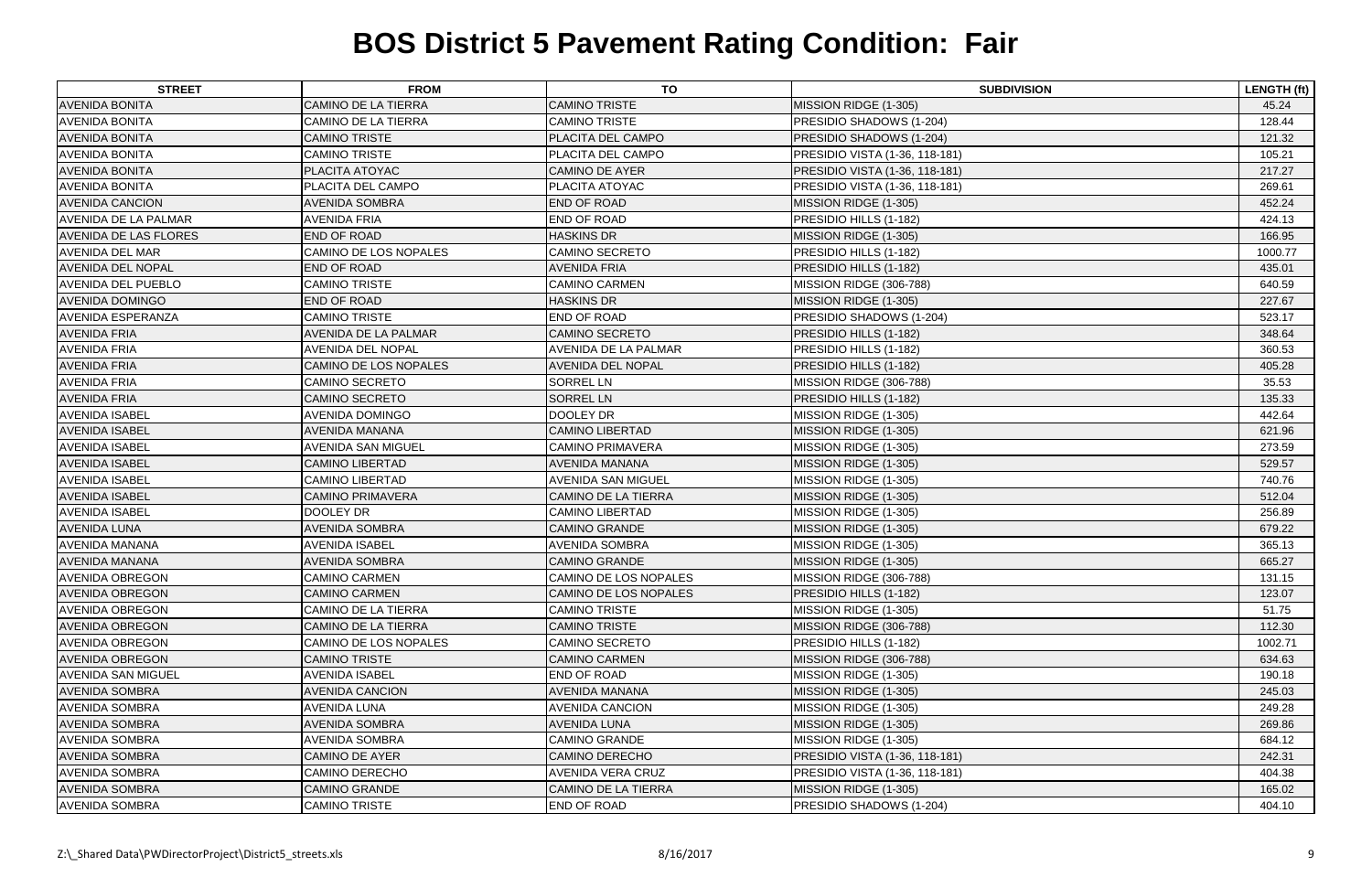| <b>STREET</b>            | <b>FROM</b>             | <b>TO</b>                | <b>SUBDIVISION</b>                                                 | <b>LENGTH (ft)</b> |
|--------------------------|-------------------------|--------------------------|--------------------------------------------------------------------|--------------------|
| <b>AVENIDA SOMBRA</b>    | <b>END OF ROAD</b>      | <b>CAMINO DE AYER</b>    | PRESIDIO VISTA (1-36, 118-181)                                     | 283.91             |
| <b>AVENIDA VERA CRUZ</b> | <b>AVENIDA SOMBRA</b>   | <b>SORREL LN</b>         | MISSION RIDGE (306-788)                                            | 39.97              |
| <b>AVENIDA VERA CRUZ</b> | <b>AVENIDA SOMBRA</b>   | <b>SORREL LN</b>         | PRESIDIO VISTA (1-36, 118-181)                                     | 437.63             |
| <b>AVENIDA VERA CRUZ</b> | <b>CAMINO DE AYER</b>   | <b>CAMINO DERECHO</b>    | PRESIDIO VISTA (1-36, 118-181)                                     | 239.44             |
| <b>AVENIDA VERA CRUZ</b> | <b>CAMINO DERECHO</b>   | <b>AVENIDA SOMBRA</b>    | PRESIDIO VISTA (1-36, 118-181)                                     | 241.43             |
| <b>AVENIDA VERA CRUZ</b> | <b>END OF ROAD</b>      | <b>CAMINO DE AYER</b>    | PRESIDIO VISTA (1-36, 118-181)                                     | 134.92             |
| <b>BILBY RD</b>          | <b>CABALLO RD</b>       | PINTO RD                 |                                                                    | 314.84             |
| <b>BILBY RD</b>          | <b>CAMINO DE CERRO</b>  | VISTA DEL OESTE          |                                                                    | 127.63             |
| <b>BILBY RD</b>          | <b>HOPDOWN LN</b>       | <b>CAMINO DE CERRO</b>   |                                                                    | 686.14             |
| <b>BILBY RD</b>          | PALOMINO RD             | CABALLO RD               |                                                                    | 325.57             |
| <b>BILBY RD</b>          | PINTO RD                | <b>VILLA SUENO LEJOS</b> |                                                                    | 341.02             |
| <b>BLUE STAR DR</b>      | SILK TASSEL DR          | <b>LEMON TREE DR</b>     | CAMINO VERDE ESTATES (80-177)                                      | 707.51             |
| <b>BLUE STAR DR</b>      | <b>SKY FLOWER DR</b>    | SILK TASSEL DR           | CAMINO VERDE ESTATES (80-177)                                      | 230.56             |
| <b>BLUE STAR DR</b>      | <b>WILD SAGE DR</b>     | <b>SKY FLOWER DR</b>     | CAMINO VERDE ESTATES (80-177)                                      | 463.00             |
| <b>BOLINGBROKE AV</b>    | <b>EXTON LN</b>         | <b>MESSALA WY</b>        | <b>MISSION WEST II (518-608)</b>                                   | 9.31               |
| <b>BOLINGBROKE AV</b>    | <b>EXTON LN</b>         | <b>MESSALA WY</b>        | MISSION WEST II, PHASE 1 (1-191,270,317-318,343-347,404-424,517)   | 200.76             |
| <b>BOLINGBROKE AV</b>    | <b>FENTON WY</b>        | <b>EXTON LN</b>          | <b>MISSION WEST II (518-608)</b>                                   | 262.13             |
| <b>BOLINGBROKE AV</b>    | LOS REALES RD           | <b>FENTON WY</b>         |                                                                    | 18.96              |
| <b>BOLINGBROKE AV</b>    | LOS REALES RD           | <b>FENTON WY</b>         | <b>MISSION WEST II (518-608)</b>                                   | 158.12             |
| <b>BOLINGBROKE AV</b>    | <b>MESSALA WY</b>       | <b>NEVIL DR</b>          | MISSION WEST II, PHASE 1 (1-191,270,317-318,343-347,404-424,517)   | 327.80             |
| <b>BOLINGBROKE AV</b>    | <b>NEVIL DR</b>         | TETAKUSIM RD             | MISSION WEST II, PHASE 1 (1-191,270,317-318,343-347,404-424,517)   | 266.86             |
| <b>BRACKENBURY DR</b>    | <b>COBHAM DR</b>        | <b>BRACKENBURY CT</b>    | MISSION WEST II, PHASE 2 (192-269,271-316,319-342,348-403,425-516) | 319.09             |
| <b>BRACKENBURY DR</b>    | <b>FENTON WY</b>        | <b>MESSALA WY</b>        | MISSION WEST II, PHASE 1 (1-191,270,317-318,343-347,404-424,517)   | 487.80             |
| <b>BRACKENBURY DR</b>    | <b>GOWER ST</b>         | <b>STAFFORD ST</b>       | MISSION WEST II, PHASE 2 (192-269,271-316,319-342,348-403,425-516) | 267.01             |
| <b>BRACKENBURY DR</b>    | LOS REALES RD           | <b>FENTON WY</b>         |                                                                    | 29.60              |
| <b>BRACKENBURY DR</b>    | LOS REALES RD           | <b>FENTON WY</b>         | MISSION WEST II, PHASE 1 (1-191,270,317-318,343-347,404-424,517)   | 151.83             |
| <b>BRACKENBURY DR</b>    | <b>MESSALA WY</b>       | <b>TETAKUSIM RD</b>      | MISSION WEST II, PHASE 1 (1-191,270,317-318,343-347,404-424,517)   | 482.01             |
| <b>BRACKENBURY DR</b>    | <b>STAFFORD ST</b>      | <b>COBHAM DR</b>         | MISSION WEST II, PHASE 2 (192-269,271-316,319-342,348-403,425-516) | 266.38             |
| <b>BRACKENBURY DR</b>    | <b>TETAKUSIM RD</b>     | <b>GOWER ST</b>          | MISSION WEST II, PHASE 1 (1-191,270,317-318,343-347,404-424,517)   | 190.77             |
| <b>BRACKENBURY DR</b>    | <b>TETAKUSIM RD</b>     | <b>GOWER ST</b>          | MISSION WEST II, PHASE 2 (192-269,271-316,319-342,348-403,425-516) | 67.47              |
| <b>CACTUS BERRY WY</b>   | OCOTILLO MEADOW DR      | <b>MESA GARDEN DR</b>    | CAMINO VERDE ESTATES II (1-204)                                    | 270.94             |
| CALLE DEL SUERTE         | <b>CALLE DEL SUERTE</b> | <b>CAMINO DE OESTE</b>   |                                                                    | 84.43              |
| <b>CALLE DEL SUERTE</b>  | <b>CALLE DEL SUERTE</b> | <b>CAMINO DE OESTE</b>   | CASAS COLINA CABO (1-30)                                           | 451.66             |
| CALLE DEL SUERTE         | <b>CALLE DEL SUERTE</b> | <b>END OF ROAD</b>       | CASAS COLINA CABO (1-30)                                           | 262.31             |
| CALLE DEL SUERTE         | PLACITA DE SUERTE       | <b>CALLE DEL SUERTE</b>  | CASAS COLINA CABO (1-30)                                           | 226.46             |
| CALLE DEL SUERTE         | TRAILS END RD           | PLACITA DE SUERTE        |                                                                    | 47.70              |
| <b>CALLE DEL SUERTE</b>  | TRAILS END RD           | PLACITA DE SUERTE        | CASAS COLINA CABO (1-30)                                           | 797.19             |
| CALLE LEONIDO            | <b>CARDINAL AV</b>      | <b>CALLE ROSALINDA</b>   |                                                                    | 60.16              |
| <b>CALLE LEONIDO</b>     | <b>CARDINAL AV</b>      | <b>CALLE ROSALINDA</b>   | TRES LEONES (1-68)                                                 | 1234.76            |
| <b>CALLE ROSALINDA</b>   | CALLE LEONIDO           | <b>CALLE ROSALINDA</b>   | TRES LEONES (1-68)                                                 | 271.73             |
| <b>CALLE ROSALINDA</b>   | <b>CALLE ROSALINDA</b>  | <b>END OF ROAD</b>       | TRES LEONES (1-68)                                                 | 48.75              |
| <b>CALLE ROSALINDA</b>   | <b>CARDINAL AV</b>      | CALLE LEONIDO            |                                                                    | 70.10              |
| <b>CALLE ROSALINDA</b>   | <b>CARDINAL AV</b>      | <b>CALLE LEONIDO</b>     | TRES LEONES (1-68)                                                 | 1171.50            |
| <b>CALLE ROSALINDA</b>   | END OF ROAD             | <b>CALLE ROSALINDA</b>   | TRES LEONES (1-68)                                                 | 71.53              |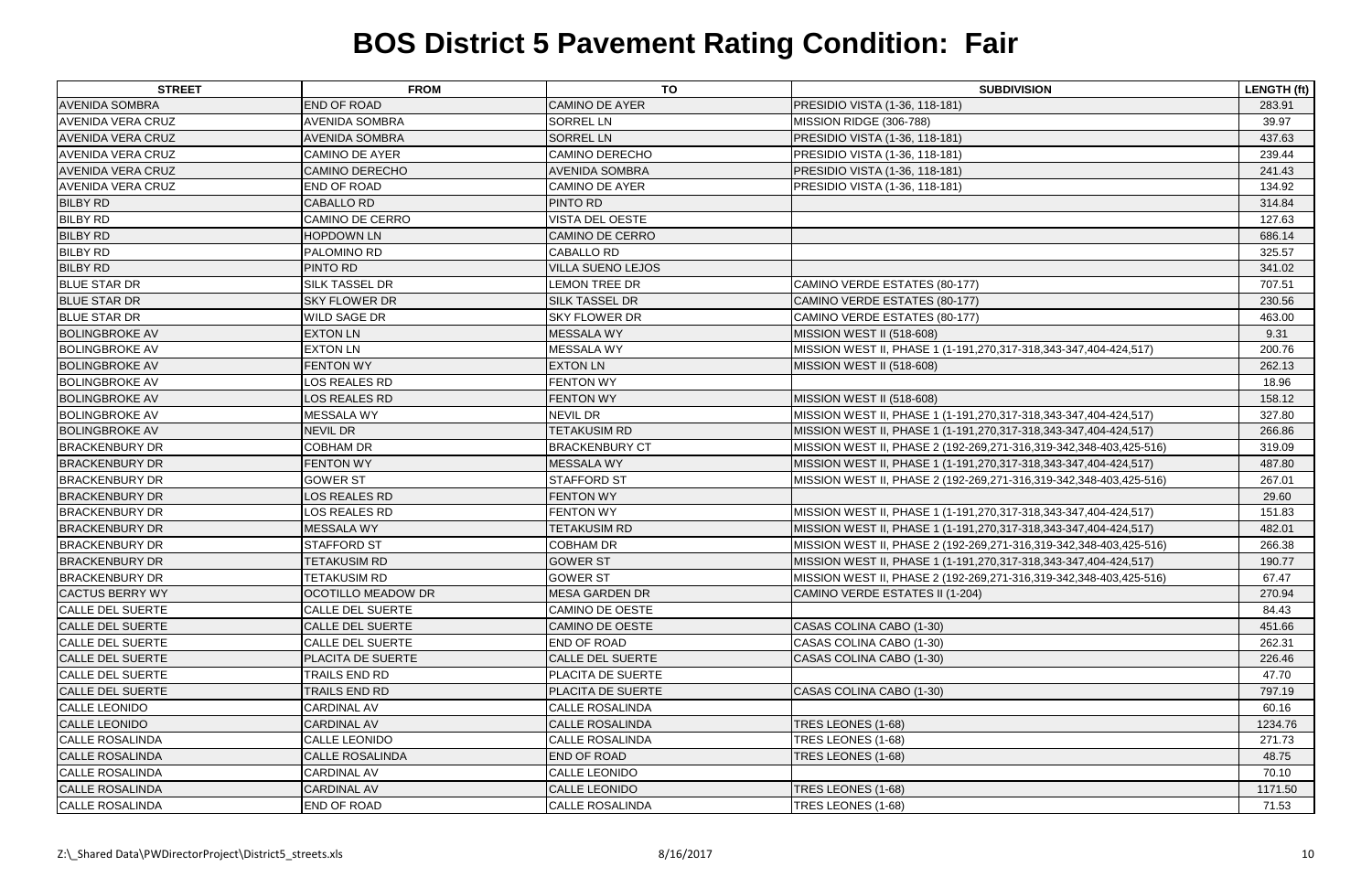| <b>STREET</b>              | <b>FROM</b>               | TO                         | <b>SUBDIVISION</b>              | <b>LENGTH (ft)</b> |
|----------------------------|---------------------------|----------------------------|---------------------------------|--------------------|
| <b>CAMINO ALLENDA</b>      | TRAILS END RD             | <b>CAMINO DEL DESIERTO</b> |                                 | 46.26              |
| <b>CAMINO ALLENDA</b>      | TRAILS END RD             | CAMINO DEL DESIERTO        | CASAS COLINA CABO NO. 2 (31-67) | 607.20             |
| <b>CAMINO AZUL</b>         | <b>CAMINO LIBERTAD</b>    | <b>END OF ROAD</b>         | MISSION RIDGE (1-305)           | 312.14             |
| <b>CAMINO CARMEN</b>       | <b>AVENIDA OBREGON</b>    | AVENIDA DEL PUEBLO         | MISSION RIDGE (306-788)         | 271.11             |
| <b>CAMINO DE AYER</b>      | <b>AVENIDA BONITA</b>     | <b>AVENIDA VERA CRUZ</b>   | PRESIDIO VISTA (1-36, 118-181)  | 341.93             |
| <b>CAMINO DE AYER</b>      | <b>AVENIDA SOMBRA</b>     | <b>AVENIDA BONITA</b>      | PRESIDIO VISTA (1-36, 118-181)  | 394.08             |
| <b>CAMINO DE AYER</b>      | <b>CENTER MOUNTAIN WY</b> | <b>LOST VILLAGE LN</b>     | PRESIDIO RIDGE (1-99)           | 265.01             |
| CAMINO DE LOS NOPALES      | AVENIDA DEL MAR           | <b>AVENIDA FRIA</b>        | PRESIDIO HILLS (1-182)          | 145.51             |
| CAMINO DE LOS NOPALES      | <b>AVENIDA OBREGON</b>    | <b>AVENIDA DEL MAR</b>     | PRESIDIO HILLS (1-182)          | 254.26             |
| CAMINO DEL DESIERTO        | CAMINO ALLENDA            | <b>END OF ROAD</b>         | CASAS COLINA CABO NO. 2 (31-67) | 320.33             |
| <b>CAMINO DEL DESIERTO</b> | <b>CAMINO ALLENDA</b>     | <b>END OF ROAD</b>         | CASAS COLINA CABO NO. 2 (68-96) | 1260.50            |
| <b>CAMINO DEL DESIERTO</b> | PLACITA LA ZARCA          | <b>CAMINO ALLENDA</b>      | CASAS COLINA CABO NO. 2 (31-67) | 1714.27            |
| <b>CAMINO DEL VIENTO</b>   | <b>CAMINO SECRETO</b>     | <b>SORREL LN</b>           | MISSION RIDGE (306-788)         | 31.99              |
| CAMINO DEL VIENTO          | <b>CAMINO SECRETO</b>     | <b>SORREL LN</b>           | PRESIDIO RIDGE (1-99)           | 273.66             |
| <b>CAMINO DEL VIENTO</b>   | <b>END OF ROAD</b>        | <b>CAMINO SECRETO</b>      | PRESIDIO RIDGE (1-99)           | 368.94             |
| <b>CAMINO DERECHO</b>      | AVENIDA SOMBRA            | <b>AVENIDA VERA CRUZ</b>   | PRESIDIO VISTA (1-36, 118-181)  | 421.39             |
| <b>CAMINO GRANDE</b>       | <b>AVENIDA LUNA</b>       | <b>AVENIDA MANANA</b>      | MISSION RIDGE (1-305)           | 707.38             |
| <b>CAMINO GRANDE</b>       | AVENIDA SOMBRA            | <b>AVENIDA LUNA</b>        | MISSION RIDGE (1-305)           | 257.90             |
| <b>CAMINO LIBERTAD</b>     | <b>AVENIDA ISABEL</b>     | <b>CAMINO AZUL</b>         | MISSION RIDGE (1-305)           | 393.70             |
| <b>CAMINO LIBERTAD</b>     | <b>CAMINO AZUL</b>        | <b>AVENIDA ISABEL</b>      | MISSION RIDGE (1-305)           | 566.25             |
| <b>CAMINO PRIMAVERA</b>    | <b>AVENIDA ISABEL</b>     | <b>END OF ROAD</b>         | MISSION RIDGE (1-305)           | 93.46              |
| <b>CAMINO SECRETO</b>      | <b>AVENIDA DEL MAR</b>    | <b>AVENIDA FRIA</b>        | PRESIDIO HILLS (1-182)          | 411.55             |
| <b>CAMINO SECRETO</b>      | <b>AVENIDA OBREGON</b>    | <b>AVENIDA DEL MAR</b>     | PRESIDIO HILLS (1-182)          | 276.96             |
| <b>CAMINO SECRETO</b>      | CENTER MOUNTAIN WY        | <b>LOST VILLAGE LN</b>     | PRESIDIO RIDGE (1-99)           | 265.78             |
| <b>CAMINO SECRETO</b>      | <b>LOST VILLAGE LN</b>    | <b>CAMINO DEL VIENTO</b>   | PRESIDIO RIDGE (1-99)           | 408.86             |
| <b>CAMINO TRISTE</b>       | <b>AVENIDA BONITA</b>     | <b>END OF ROAD</b>         | PRESIDIO SHADOWS (1-204)        | 226.37             |
| <b>CAMINO TRISTE</b>       | AVENIDA ESPERANZA         | <b>AVENIDA BONITA</b>      | PRESIDIO SHADOWS (1-204)        | 247.23             |
| <b>CAMINO TRISTE</b>       | <b>AVENIDA OBREGON</b>    | AVENIDA DEL PUEBLO         | MISSION RIDGE (306-788)         | 243.85             |
| <b>CAMINO TRISTE</b>       | <b>AVENIDA SOMBRA</b>     | <b>AVENIDA ESPERANZA</b>   | PRESIDIO SHADOWS (1-204)        | 246.65             |
| <b>CENTER MOUNTAIN WY</b>  | <b>CAMINO DE AYER</b>     | <b>CAMINO SECRETO</b>      | PRESIDIO RIDGE (1-99)           | 691.03             |
| <b>CENTER MOUNTAIN WY</b>  | <b>CAMINO SECRETO</b>     | <b>SORREL LN</b>           | MISSION RIDGE (306-788)         | 47.90              |
| <b>CENTER MOUNTAIN WY</b>  | <b>CAMINO SECRETO</b>     | <b>SORREL LN</b>           | PRESIDIO RIDGE (1-99)           | 150.52             |
| <b>CHRISTOPHER DR</b>      | <b>CALLE DEL TIGRE</b>    | <b>TERRY LN</b>            |                                 | 34.73              |
| <b>CHRISTOPHER DR</b>      | <b>CALLE DEL TIGRE</b>    | <b>TERRY LN</b>            | <b>CARDINAL ESTATES (1-111)</b> | 394.40             |
| <b>CHRISTOPHER DR</b>      | <b>CHRISTOPHER PL</b>     | <b>MAXINE CI</b>           | CARDINAL ESTATES (1-111)        | 378.13             |
| <b>CHRISTOPHER DR</b>      | <b>TERRY LN</b>           | CHRISTOPHER PL             | CARDINAL ESTATES (1-111)        | 458.83             |
| <b>CHRISTOPHER DR</b>      | <b>TERRY LN</b>           | <b>END OF ROAD</b>         | <b>CARDINAL ESTATES (1-111)</b> | 81.38              |
| <b>CHRISTOPHER PL</b>      | <b>CHRISTOPHER DR</b>     | <b>END OF ROAD</b>         | CARDINAL ESTATES (1-111)        | 144.67             |
| <b>COPPER LEAF DR</b>      | <b>CRIMSON THORN DR</b>   | <b>LEMON TREE DR</b>       | CAMINO VERDE ESTATES (80-177)   | 64.11              |
| COPPER LEAF DR             | <b>CRIMSON THORN DR</b>   | <b>LEMON TREE DR</b>       | CAMINO VERDE ESTATES II (1-204) | 1078.97            |
| <b>CORONA RD</b>           | PAISANO AV                | <b>CAMINO DE OESTE</b>     |                                 | 1310.13            |
| <b>CORONA RD</b>           | SPARROW AV                | PAISANO AV                 |                                 | 666.60             |
| <b>CRIMSON THORN DR</b>    | <b>COPPER LEAF DR</b>     | <b>OCOTILLO MEADOW DR</b>  | CAMINO VERDE ESTATES II (1-204) | 280.53             |
| <b>CRIMSON THORN DR</b>    | OCOTILLO MEADOW DR        | <b>MESA GARDEN DR</b>      | CAMINO VERDE ESTATES II (1-204) | 272.56             |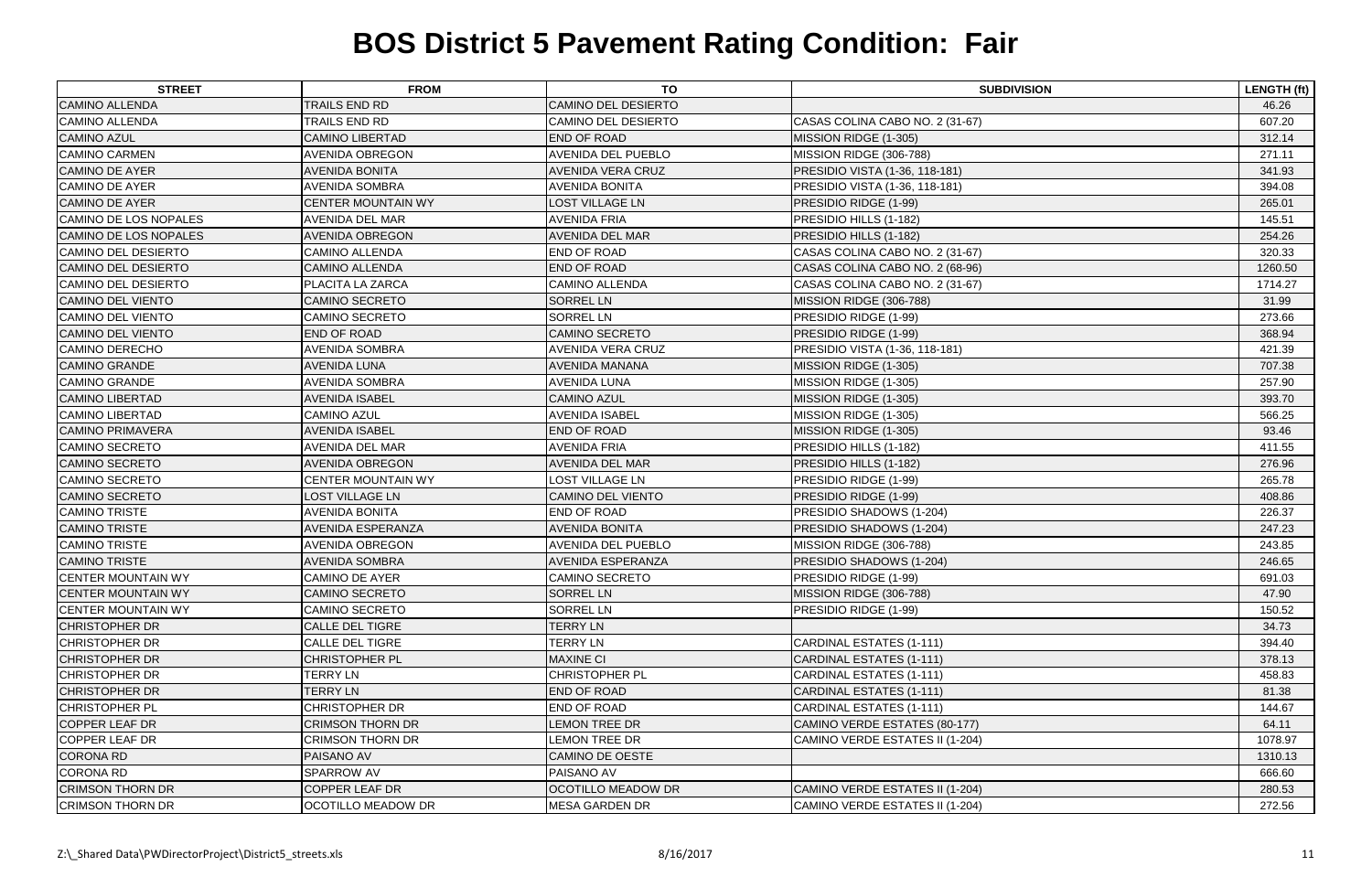| <b>STREET</b>             | <b>FROM</b>                  | <b>TO</b>                    | <b>SUBDIVISION</b>                                               | <b>LENGTH (ft)</b> |
|---------------------------|------------------------------|------------------------------|------------------------------------------------------------------|--------------------|
| DOOLEY DR                 | <b>MAXINE CI</b>             | <b>PLACITA MARIA</b>         | CARDINAL ESTATES (1-111)                                         | 91.51              |
| DOOLEY DR                 | <b>MAXINE CI</b>             | PLACITA MARIA                | MISSION RIDGE (1-305)                                            | 223.28             |
| DOOLEY DR                 | PLACITA MARIA                | <b>AVENIDA ISABEL</b>        | MISSION RIDGE (1-305)                                            | 305.76             |
| <b>DREXEL RD</b>          | <b>CARDINAL AV</b>           | <b>HOPDOWN LN</b>            |                                                                  | 1313.48            |
| <b>HASKINS DR</b>         | <b>AVENIDA DE LAS FLORES</b> | <b>AVENIDA DOMINGO</b>       | MISSION RIDGE (1-305)                                            | 239.71             |
| <b>HASKINS DR</b>         | <b>MAXINE CI</b>             | <b>AVENIDA DE LAS FLORES</b> | CARDINAL ESTATES (1-111)                                         | 102.00             |
| <b>HASKINS DR</b>         | <b>MAXINE CI</b>             | <b>AVENIDA DE LAS FLORES</b> | MISSION RIDGE (1-305)                                            | 143.80             |
| <b>JEFFREY RD</b>         | <b>TILLERY ST</b>            | <b>END OF ROAD</b>           |                                                                  | 4.75               |
| <b>JEFFREY RD</b>         | <b>TILLERY ST</b>            | END OF ROAD                  | <b>VALENCIA HOMESITES (1-75)</b>                                 | 823.06             |
| <b>LOREE AV</b>           | <b>END OF ROAD</b>           | <b>FALLON PL</b>             | VALENCIA HOMESITES (1-75)                                        | 458.15             |
| <b>LOST VILLAGE LN</b>    | <b>CAMINO DE AYER</b>        | <b>CAMINO SECRETO</b>        | PRESIDIO RIDGE (1-99)                                            | 696.03             |
| <b>MAXINE CI</b>          | <b>CARDINAL AV</b>           | <b>HASKINS DR</b>            |                                                                  | 35.36              |
| <b>MAXINE CI</b>          | <b>CARDINAL AV</b>           | <b>HASKINS DR</b>            | CARDINAL ESTATES (1-111)                                         | 314.46             |
| <b>MAXINE CI</b>          | <b>CHRISTOPHER DR</b>        | <b>MAXINE CI</b>             | CARDINAL ESTATES (1-111)                                         | 547.07             |
| <b>MAXINE CI</b>          | DOOLEY DR                    | <b>MAXINE CI</b>             | CARDINAL ESTATES (1-111)                                         | 391.88             |
| <b>MAXINE CI</b>          | <b>HASKINS DR</b>            | DOOLEY DR                    | CARDINAL ESTATES (1-111)                                         | 347.60             |
| <b>MAXINE CI</b>          | <b>TUCKER ST</b>             | <b>CHRISTOPHER DR</b>        | <b>CARDINAL ESTATES (1-111)</b>                                  | 336.41             |
| <b>MESA GARDEN DR</b>     | <b>CRIMSON THORN DR</b>      | <b>CACTUS BERRY WY</b>       | CAMINO VERDE ESTATES II (1-204)                                  | 633.55             |
| MESSALA WY                | <b>BASS AV</b>               | <b>MESSALA CT</b>            | MISSION WEST II, PHASE 1 (1-191,270,317-318,343-347,404-424,517) | 271.68             |
| <b>MESSALA WY</b>         | <b>MESSALA CT</b>            | <b>BOLINGBROKE AV</b>        | MISSION WEST II, PHASE 1 (1-191,270,317-318,343-347,404-424,517) | 278.74             |
| <b>MONROE ST</b>          | <b>HOLLADAY ST</b>           | <b>DREXEL RD</b>             | MANZANITA TERRACE LOTS 1-349 & BLOCKS 1-4                        | 456.01             |
| <b>OCOTILLO MEADOW DR</b> | <b>CACTUS BERRY WY</b>       | <b>LEMON TREE DR</b>         | CAMINO VERDE ESTATES II (1-204)                                  | 341.93             |
| <b>OCOTILLO MEADOW DR</b> | <b>CRIMSON THORN DR</b>      | <b>CACTUS BERRY WY</b>       | CAMINO VERDE ESTATES II (1-204)                                  | 722.26             |
| <b>PLACITA ATOYAC</b>     | <b>AVENIDA BONITA</b>        | <b>END OF ROAD</b>           | PRESIDIO VISTA (1-36, 118-181)                                   | 191.52             |
| <b>PLACITA DE LAROCA</b>  | TRAILS END RD                | <b>END OF ROAD</b>           |                                                                  | 46.00              |
| <b>PLACITA DE LAROCA</b>  | TRAILS END RD                | END OF ROAD                  | CASAS COLINA CABO NO. 2 (68-96)                                  | 474.02             |
| <b>PLACITA DE SUERTE</b>  | <b>CALLE DEL SUERTE</b>      | PLACITA DE SUERTE            | CASAS COLINA CABO (1-30)                                         | 451.62             |
| <b>PLACITA DE SUERTE</b>  | PLACITA DE SUERTE            | END OF ROAD                  | CASAS COLINA CABO (1-30)                                         | 318.70             |
| <b>PLACITA DE SUERTE</b>  | PLACITA DE SUERTE            | <b>END OF ROAD</b>           | CASAS COLINA CABO (1-30)                                         | 361.95             |
| <b>PLACITA DEL CAMPO</b>  | <b>AVENIDA BONITA</b>        | <b>END OF ROAD</b>           | PRESIDIO VISTA (1-36, 118-181)                                   | 264.23             |
| <b>PLACITA LA ZARCA</b>   | <b>CAMINO DEL DESIERTO</b>   | <b>END OF ROAD</b>           | CASAS COLINA CABO NO. 2 (31-67)                                  | 600.87             |
| PLACITA LA ZARCA          | TRAILS END RD                | CAMINO DEL DESIERTO          |                                                                  | 45.06              |
| PLACITA LA ZARCA          | <b>TRAILS END RD</b>         | <b>CAMINO DEL DESIERTO</b>   | CASAS COLINA CABO NO. 2 (31-67)                                  | 333.66             |
| <b>PLACITA MARIA</b>      | <b>END OF ROAD</b>           | <b>DOOLEY DR</b>             | MISSION RIDGE (1-305)                                            | 142.61             |
| <b>PLACITA TUBERIA</b>    | TRAILS END RD                | <b>END OF ROAD</b>           |                                                                  | 44.84              |
| <b>PLACITA TUBERIA</b>    | TRAILS END RD                | <b>END OF ROAD</b>           | CASAS COLINA CABO NO. 2 (68-96)                                  | 386.71             |
| <b>ROYAL FERN DR</b>      | <b>SILK TASSEL DR</b>        | <b>LEMON TREE DR</b>         | CAMINO VERDE ESTATES (80-177)                                    | 662.89             |
| <b>ROYAL FERN DR</b>      | <b>WILD SAGE DR</b>          | SILK TASSEL DR               | CAMINO VERDE ESTATES (80-177)                                    | 526.93             |
| <b>SETTLER AV</b>         | <b>ARAGON ST</b>             | <b>JEFFREY RD</b>            |                                                                  | 676.58             |
| <b>SILK TASSEL DR</b>     | <b>BLUE STAR DR</b>          | ROYAL FERN DR                | CAMINO VERDE ESTATES (80-177)                                    | 374.06             |
| <b>SKY FLOWER DR</b>      | <b>WILD SAGE DR</b>          | <b>BLUE STAR DR</b>          | CAMINO VERDE ESTATES (80-177)                                    | 492.45             |
| <b>SORREL LN</b>          | <b>AVENIDA FRIA</b>          | LOS REALES RD                |                                                                  | 117.18             |
| <b>SORREL LN</b>          | <b>AVENIDA FRIA</b>          | <b>LOS REALES RD</b>         | MISSION RIDGE (306-788)                                          | 687.83             |
| <b>SORREL LN</b>          | <b>AVENIDA MONTANA ALTA</b>  | <b>CAMINO DEL VIENTO</b>     | MISSION RIDGE (306-788)                                          | 672.61             |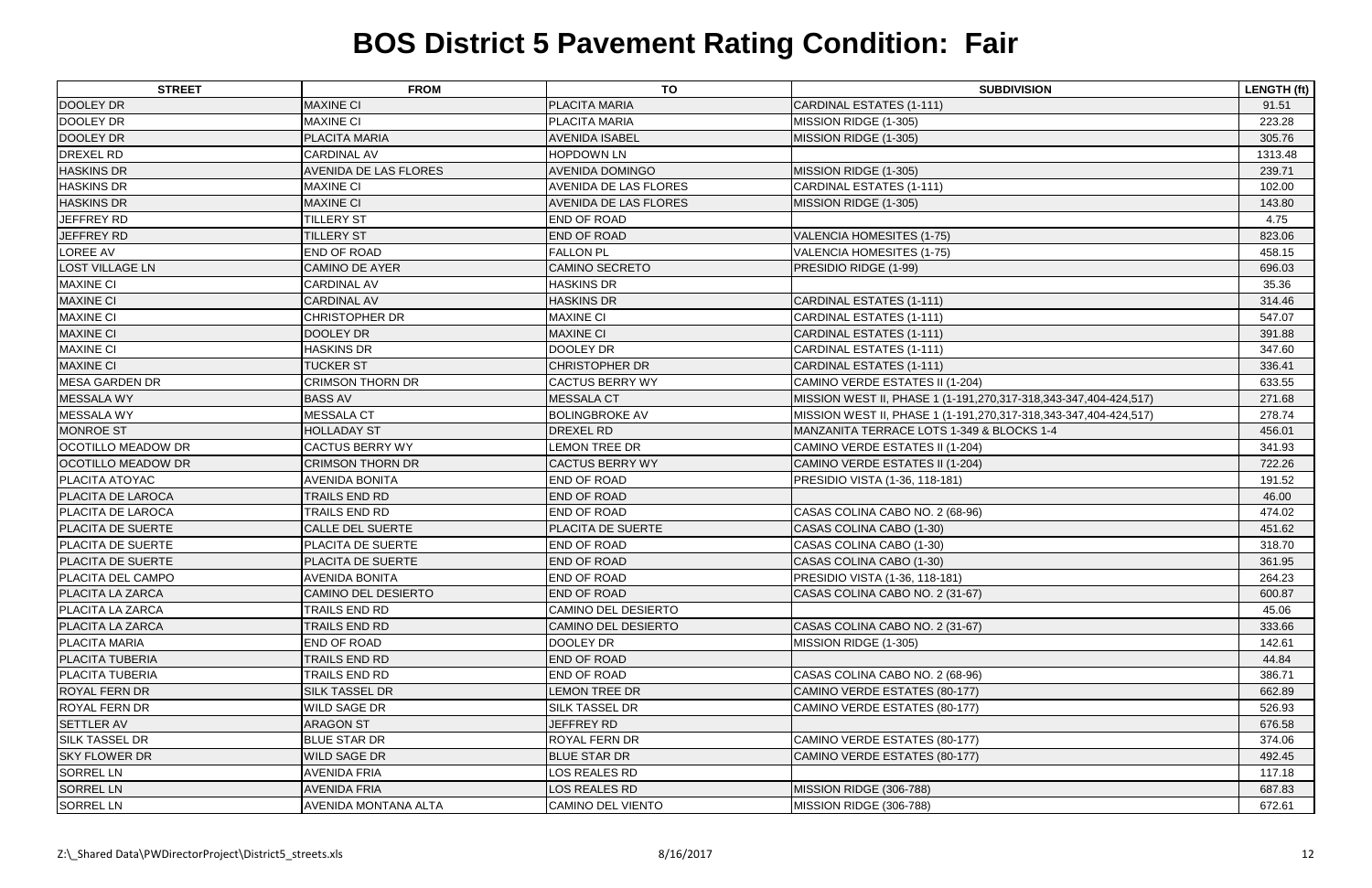| <b>STREET</b>        | <b>FROM</b>              | <b>TO</b>                | <b>SUBDIVISION</b>                                                 | LENGTH (ft) |
|----------------------|--------------------------|--------------------------|--------------------------------------------------------------------|-------------|
| <b>SORREL LN</b>     | <b>AVENIDA VERA CRUZ</b> | <b>SORREL LN</b>         | MISSION RIDGE (306-788)                                            | 194.85      |
| <b>SORREL LN</b>     | CAMINO DEL VIENTO        | <b>AVENIDA VERA CRUZ</b> | MISSION RIDGE (306-788)                                            | 428.87      |
| <b>SORREL LN</b>     | <b>SORREL LN</b>         | <b>AVENIDA FRIA</b>      | MISSION RIDGE (306-788)                                            | 688.93      |
| <b>TERRY LN</b>      | <b>TUCKER ST</b>         | <b>CHRISTOPHER DR</b>    | CARDINAL ESTATES (1-111)                                           | 525.54      |
| <b>TETAKUSIM RD</b>  | <b>BOLINGBROKE AV</b>    | <b>FITZWATER AV</b>      | MISSION WEST II, PHASE 1 (1-191,270,317-318,343-347,404-424,517)   | 669.89      |
| <b>TETAKUSIM RD</b>  | <b>BRACKENBURY DR</b>    | <b>MALCOLM AV</b>        | MISSION WEST II, PHASE 1 (1-191,270,317-318,343-347,404-424,517)   | 283.76      |
| <b>TETAKUSIM RD</b>  | <b>CARLISLE AV</b>       | <b>BOLINGBROKE AV</b>    | MISSION WEST II, PHASE 1 (1-191,270,317-318,343-347,404-424,517)   | 156.25      |
| <b>TETAKUSIM RD</b>  | <b>CORDELIA AV</b>       | <b>CARLISLE AV</b>       | MISSION WEST II, PHASE 1 (1-191,270,317-318,343-347,404-424,517)   | 273.90      |
| <b>TETAKUSIM RD</b>  | FITZWATER AV             | <b>SORREL LN</b>         |                                                                    | 46.11       |
| <b>TETAKUSIM RD</b>  | FITZWATER AV             | <b>SORREL LN</b>         | MISSION WEST II, PHASE 1 (1-191,270,317-318,343-347,404-424,517)   | 139.81      |
| <b>TETAKUSIM RD</b>  | <b>MALCOLM AV</b>        | <b>CORDELIA AV</b>       | MISSION WEST II, PHASE 1 (1-191,270,317-318,343-347,404-424,517)   | 281.45      |
| <b>TRAILS END RD</b> | TRAILS END RD            | <b>END OF ROAD</b>       |                                                                    | 47.27       |
| <b>TRAILS END RD</b> | <b>TRAILS END RD</b>     | <b>END OF ROAD</b>       | CASAS COLINA CABO (1-30)                                           | 175.66      |
| <b>TUCKER ST</b>     | <b>CARDINAL AV</b>       | <b>TERRY LN</b>          |                                                                    | 34.49       |
| <b>TUCKER ST</b>     | <b>CARDINAL AV</b>       | <b>TERRY LN</b>          | CARDINAL ESTATES (1-111)                                           | 305.33      |
| <b>TUCKER ST</b>     | <b>MAXINE CI</b>         | <b>END OF ROAD</b>       | CARDINAL ESTATES (1-111)                                           | 155.82      |
| <b>TUCKER ST</b>     | <b>TERRY LN</b>          | <b>MAXINE CI</b>         | CARDINAL ESTATES (1-111)                                           | 857.65      |
| <b>TYBOLT DR</b>     | <b>BOSWORTH FIELD WY</b> | FITZWATER AV             | MISSION WEST II, PHASE 2 (192-269,271-316,319-342,348-403,425-516) | 168.77      |
| <b>TYBOLT DR</b>     | FITZWATER AV             | <b>SORREL LN</b>         |                                                                    | 43.40       |
| <b>TYBOLT DR</b>     | FITZWATER AV             | <b>SORREL LN</b>         | MISSION WEST II, PHASE 2 (192-269,271-316,319-342,348-403,425-516) | 136.41      |
| <b>WESTOVER AV</b>   | <b>MOSSMAN RD</b>        | <b>QUAIL RD</b>          |                                                                    | 324.58      |
| <b>WESTOVER AV</b>   | <b>QUAIL RD</b>          | <b>BILBY RD</b>          |                                                                    | 156.65      |
| <b>WESTOVER AV</b>   | <b>ROADRUNNER RD</b>     | <b>MOSSMAN RD</b>        |                                                                    | 248.69      |
| <b>WESTOVER AV</b>   | <b>SAN PAULUS RD</b>     | <b>VALENCIA RD</b>       |                                                                    | 1.26        |
| <b>WILD SAGE DR</b>  | <b>BLUE STAR DR</b>      | <b>SKY FLOWER DR</b>     | CAMINO VERDE ESTATES (80-177)                                      | 243.29      |
| <b>WILD SAGE DR</b>  | <b>SKY FLOWER DR</b>     | <b>ROYAL FERN DR</b>     | CAMINO VERDE ESTATES (80-177)                                      | 242.21      |

| <b>Total Feet Fair:</b>  | 70399.24 |
|--------------------------|----------|
| <b>Total Miles Fair:</b> | 13.33    |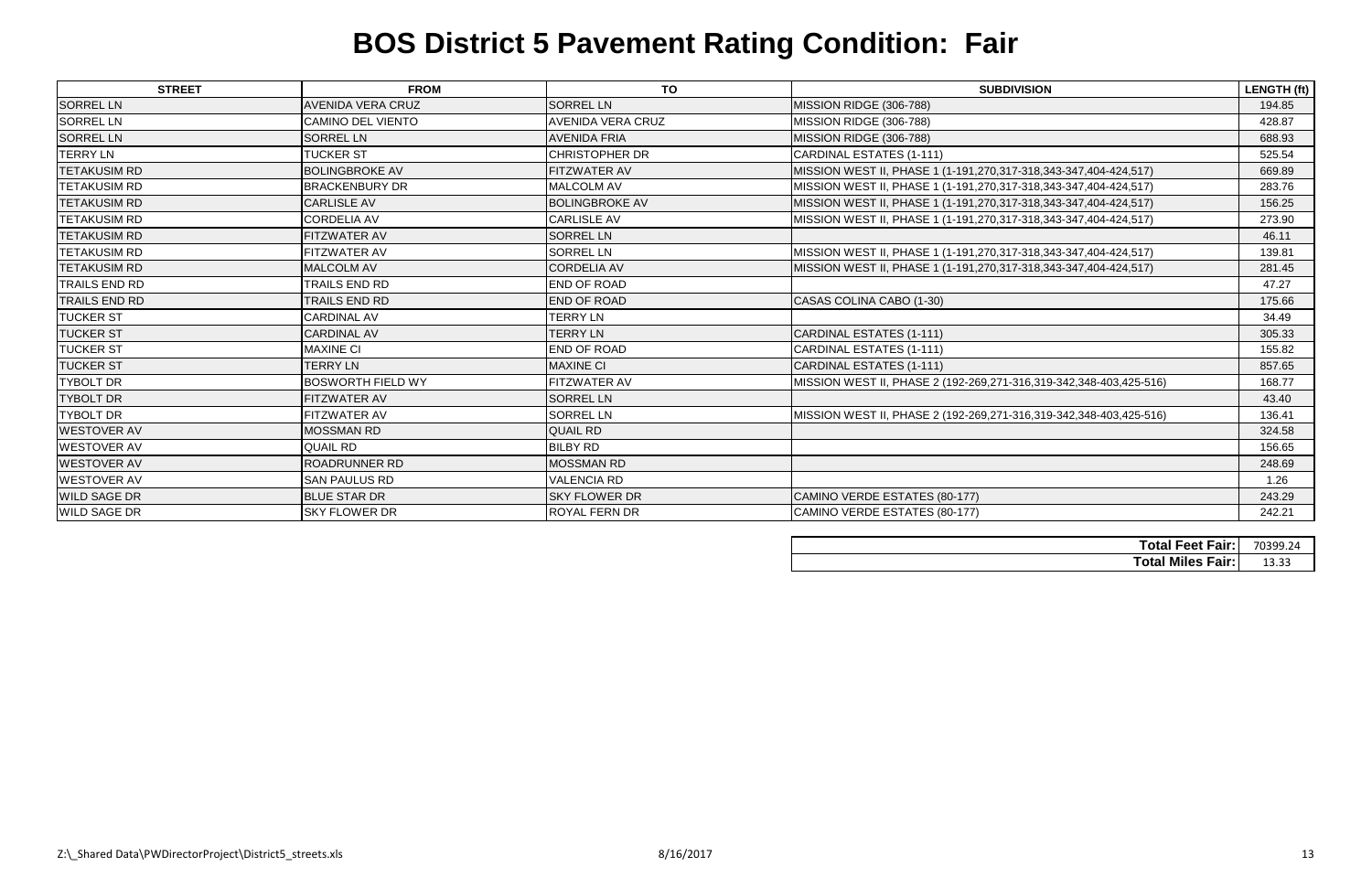| <b>STREET</b>               | <b>FROM</b>               | <b>TO</b>                 | <b>SUBDIVISION</b>                      | LENGTH (ft) |
|-----------------------------|---------------------------|---------------------------|-----------------------------------------|-------------|
| ALEXANDERWOOD DR            | <b>HOME DR</b>            | <b>MAPLE CT</b>           | <b>MOUNTAIN MANOR VIEW</b>              | 250.48      |
| <b>ALVARO RD</b>            | <b>CACTUS WREN AV</b>     | <b>CARDINAL AV</b>        |                                         | 27.64       |
| <b>ALVARO RD</b>            | <b>CACTUS WREN AV</b>     | <b>CARDINAL AV</b>        | <b>DREXEL HEIGHTS</b>                   | 632.76      |
| ALVARO RD                   | <b>CARDINAL AV</b>        | <b>HOPDOWN LN</b>         |                                         | 1294.46     |
| <b>ALVARO RD</b>            | <b>HILDRETH AV</b>        | <b>CACTUS WREN AV</b>     | <b>DREXEL HEIGHTS</b>                   | 662.57      |
| <b>ALVARO RD</b>            | <b>WESTOVER AV</b>        | <b>HILDRETH AV</b>        |                                         | 1238.10     |
| <b>ALVARO RD</b>            | <b>WESTOVER AV</b>        | <b>HILDRETH AV</b>        | <b>DREXEL HEIGHTS</b>                   | 51.36       |
| <b>ANGELS BREATH DR</b>     | VINCA ROSE DR             | <b>GOLDEN RAIN DR</b>     | CAMINO VERDE ESTATES(1-79)              | 582.95      |
| <b>ANTON PL</b>             | <b>END OF ROAD</b>        | <b>ANTON RD</b>           | VALENCIA RANCHOS (1-107)                | 472.26      |
| <b>ANTON RD</b>             | <b>ANTON PL</b>           | <b>MARSHALL PL</b>        | VALENCIA RANCHOS (1-107)                | 781.46      |
| <b>ANTON RD</b>             | <b>MARSHALL PL</b>        | <b>MOSSMAN RD</b>         | VALENCIA RANCHOS (1-107)                | 812.90      |
| <b>ANTON RD</b>             | <b>MOSSMAN RD</b>         | <b>ANTON PL</b>           | VALENCIA RANCHOS (1-107)                | 925.46      |
| <b>ARROWHEAD LN</b>         | <b>MILTON RD</b>          | <b>BILBY RD</b>           |                                         | 1992.84     |
| <b>ATHENEE CT</b>           | <b>END OF ROAD</b>        | <b>MANHATTAN DR</b>       | <b>MOUNTAIN MANOR VIEW</b>              | 337.03      |
| <b>AURORA DR</b>            | <b>ORIOLE CI</b>          | <b>HILDRETH AV</b>        | <b>MISSION TERRACE NO.2</b>             | 867.93      |
| <b>AURORA DR</b>            | <b>SAN GABRIEL AV</b>     | <b>DORADO CI</b>          | MISSION TERRACE NO.3 (7-28)             | 825.35      |
| <b>AVENIDA BELLA</b>        | <b>VIA HERMOSA</b>        | <b>CAMINO BELLO</b>       | MISSION WEST (1-370)                    | 438.13      |
| <b>AVENIDA CRESTA</b>       | <b>CALLE PAULO</b>        | <b>COSBY AV</b>           |                                         | 42.10       |
| <b>AVENIDA DON ARTURO</b>   | <b>VALENCIA RD</b>        | <b>MEDINA RD</b>          |                                         | 66.44       |
| <b>AVENIDA DON ARTURO</b>   | <b>VALENCIA RD</b>        | <b>MEDINA RD</b>          | CIRCLE J ESTATES (1-17)                 | 1222.52     |
| <b>AVENIDA DON FERNANDO</b> | <b>VALENCIA RD</b>        | <b>MEDINA RD</b>          |                                         | 73.84       |
| <b>AVENIDA DON FERNANDO</b> | <b>VALENCIA RD</b>        | <b>MEDINA RD</b>          | CIRCLE J ESTATES (1-17)                 | 1205.97     |
| <b>AVENIDA DON GERARDO</b>  | <b>CALLE DON MIGUEL</b>   | PASEO DON ROLANDO         |                                         | 27.20       |
| <b>AVENIDA DON GERARDO</b>  | <b>CALLE DON MIGUEL</b>   | PASEO DON ROLANDO         | MOUNTAIN VILLAGE ESTATES NO. II (1-150) | 971.80      |
| <b>AVENIDA DON PEPE</b>     | <b>CALLE DON MIGUEL</b>   | PASEO DON ROLANDO         |                                         | 28.58       |
| <b>AVENIDA DON PEPE</b>     | <b>CALLE DON MIGUEL</b>   | PASEO DON ROLANDO         | MOUNTAIN VILLAGE ESTATES NO. II (1-150) | 703.34      |
| <b>AVENIDA ESTRADA</b>      | <b>CALLE DE ROSITA</b>    | <b>CALLE DEL TIGRE</b>    | SALIDA DEL SOL V (1-109)                | 221.14      |
| <b>AVENIDA ESTRADA</b>      | <b>CALLE DEL TIGRE</b>    | PLACITA ESTRADA           | SALIDA DEL SOL V (1-109)                | 230.76      |
| <b>AVENIDA ESTRADA</b>      | PLACITA ESTRADA           | <b>CORONA RD</b>          | SALIDA DEL SOL V (1-109)                | 86.16       |
| <b>AVENIDA FRESCA</b>       | <b>CALLE ESCARPADA</b>    | PASEO BONITO              | MISSION WEST (1-370)                    | 206.88      |
| <b>AVENIDA FRESCA</b>       | <b>CAMINO FRESCO</b>      | <b>CRANBROOK ST</b>       | MISSION VIEW (1-134)                    | 29.49       |
| <b>AVENIDA FRESCA</b>       | <b>CAMINO FRESCO</b>      | <b>CRANBROOK ST</b>       | MISSION WEST (1-370)                    | 385.10      |
| <b>AVENIDA FRESCA</b>       | <b>CRANBROOK ST</b>       | <b>CALLE ESCARPADA</b>    | MISSION WEST (1-370)                    | 178.17      |
| <b>AVENIDA FRESCA</b>       | <b>PARTRIDGE ST</b>       | CALLE DE LA BAJADA        | MISSION WEST (1-370)                    | 263.98      |
| <b>AVENIDA FRESCA</b>       | PASEO BONITO              | <b>PARTRIDGE ST</b>       | MISSION WEST (1-370)                    | 351.36      |
| <b>AVENIDA PAISANO</b>      | <b>CALLE DON DOMENICO</b> | <b>CALLE DON CLEMENTE</b> |                                         | 587.73      |
| <b>AVENIDA PAISANO</b>      | <b>CALLE DON MIGUEL</b>   | <b>CALLE DON DOMENICO</b> |                                         | 611.65      |
| <b>AVENIDA PERLINA</b>      | CAMINO FRESCO             | <b>CALLE LEVANTE</b>      | MISSION VIEW (1-134)                    | 246.46      |
| <b>AVENIDA PERLINA</b>      | LOS REALES RD             | PLACITA DEL CONEJITO      |                                         | 35.66       |
| <b>AVENIDA PERLINA</b>      | LOS REALES RD             | PLACITA DEL CONEJITO      | MISSION VIEW (1-134)                    | 162.31      |
| <b>AVENIDA PERLINA</b>      | PLACITA DE LA ROSETA      | PLACITA DEL PASILLO       | MISSION VIEW (1-134)                    | 278.37      |
| <b>AVENIDA PERLINA</b>      | PLACITA DEL CONEJITO      | PLACITA DE LA ROSETA      | MISSION VIEW (1-134)                    | 275.05      |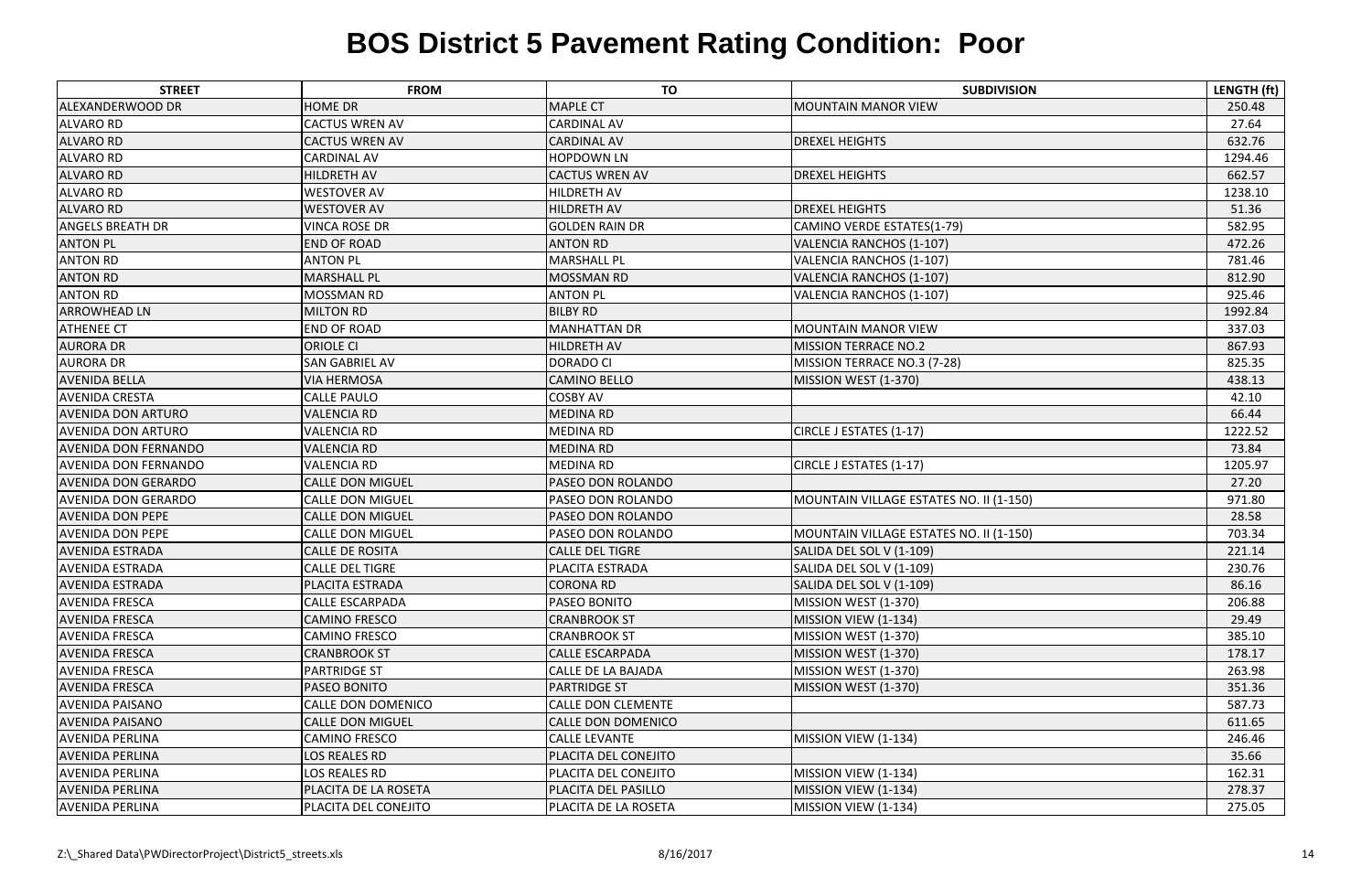| <b>STREET</b>              | <b>FROM</b>                | <b>TO</b>                  | <b>SUBDIVISION</b>              | LENGTH (ft) |
|----------------------------|----------------------------|----------------------------|---------------------------------|-------------|
| <b>AVENIDA PERLINA</b>     | PLACITA DEL PASILLO        | <b>CAMINO FRESCO</b>       | MISSION VIEW (1-134)            | 247.01      |
| <b>AVENIDA SAN CANDIDO</b> | <b>VIA SAN ANDREA</b>      | <b>VIA SAN TERESA</b>      | SAN XAVIER ESTATES (32-76)      | 605.31      |
| <b>AVENIDA SAN CANDIDO</b> | <b>VIA SAN TERESA</b>      | <b>HERMANS RD</b>          | SAN XAVIER ESTATES (32-76)      | 618.22      |
| <b>AVENIDA SAN CANDIDO</b> | <b>VIA SANTA DOROTEA</b>   | <b>VIA SAN ANDREA</b>      | SAN XAVIER ESTATES (1-31)       | 367.97      |
| <b>AVENIDA SAN CANDIDO</b> | <b>VIA SANTA DOROTEA</b>   | <b>VIA SAN ANDREA</b>      | SAN XAVIER ESTATES (32-76)      | 263.55      |
| <b>AVENIDA SAN SABA</b>    | <b>VIA SAN TERESA</b>      | <b>HERMANS RD</b>          | SAN XAVIER ESTATES (32-76)      | 19.17       |
| <b>AVENIDA SAN SABA</b>    | <b>VIA SAN TERESA</b>      | <b>HERMANS RD</b>          | SAN XAVIER ESTATES (77-122)     | 587.35      |
| <b>BARREL DR</b>           | <b>CARDINAL AV</b>         | <b>END OF ROAD</b>         |                                 | 74.62       |
| <b>BARREL DR</b>           | <b>CARDINAL AV</b>         | <b>END OF ROAD</b>         | SUNKIST ACRES NO. 5 (1-14)      | 845.55      |
| <b>BEEHIVE AV</b>          | <b>ARAGON ST</b>           | <b>END OF ROAD</b>         |                                 | 571.93      |
| <b>BEEHIVE AV</b>          | <b>MEDINA RD</b>           | <b>ARAGON ST</b>           |                                 | 647.88      |
| <b>BEEHIVE AV</b>          | <b>VALENCIA RD</b>         | <b>MEDINA RD</b>           |                                 | 1100.94     |
| <b>BIG HILL PL</b>         | <b>MOSSMAN RD</b>          | <b>END OF ROAD</b>         | <b>VALENCIA RANCHOS (1-107)</b> | 799.77      |
| <b>BILBY RD</b>            | <b>ARROWHEAD LN</b>        | <b>SORREL LN</b>           |                                 | 660.20      |
| <b>BILBY RD</b>            | <b>CACTUS WREN AV</b>      | <b>CARDINAL AV</b>         |                                 | 653.23      |
| <b>BILBY RD</b>            | <b>CALLE CHILITO</b>       | <b>HOPDOWN LN</b>          |                                 | 245.66      |
| <b>BILBY RD</b>            | <b>CAMINO DE LA TIERRA</b> | <b>GUNSIGHT LN</b>         |                                 | 674.92      |
| <b>BILBY RD</b>            | <b>CARDINAL AV</b>         | <b>CALLE CHILITO</b>       |                                 | 1060.92     |
| <b>BILBY RD</b>            | <b>GUNSIGHT LN</b>         | <b>SADDLE RIDGE LN</b>     |                                 | 660.19      |
| <b>BILBY RD</b>            | HILDRETH AV                | <b>HILDRETH AV</b>         |                                 | 170.69      |
| <b>BILBY RD</b>            | <b>HILDRETH AV</b>         | <b>SAN GABRIEL AV</b>      |                                 | 321.88      |
| <b>BILBY RD</b>            | <b>SADDLE RIDGE LN</b>     | <b>ARROWHEAD LN</b>        |                                 | 674.05      |
| <b>BILBY RD</b>            | <b>SAN GABRIEL AV</b>      | <b>CACTUS WREN AV</b>      |                                 | 166.63      |
| <b>BILBY RD</b>            | <b>SORREL LN</b>           | <b>PALOMINO RD</b>         |                                 | 1668.33     |
| <b>BILBY RD</b>            | <b>VISTA DEL OESTE</b>     | <b>CAMINO DE LA TIERRA</b> |                                 | 513.76      |
| <b>BILBY RD</b>            | <b>WESTOVER AV</b>         | <b>HILDRETH AV</b>         |                                 | 1285.76     |
| <b>BIRD RD</b>             | <b>CACTUS WREN AV</b>      | <b>CARDINAL AV</b>         |                                 | 35.47       |
| <b>BIRD RD</b>             | <b>CACTUS WREN AV</b>      | <b>CARDINAL AV</b>         | <b>DREXEL HEIGHTS</b>           | 629.47      |
| BIRD RD                    | <b>HILDRETH AV</b>         | <b>CACTUS WREN AV</b>      |                                 | 21.05       |
| <b>BIRD RD</b>             | <b>HILDRETH AV</b>         | <b>CACTUS WREN AV</b>      | <b>DREXEL HEIGHTS</b>           | 634.69      |
| <b>BLUE RIDGE RD</b>       | <b>SANDALWOOD DR</b>       | <b>PAINTED HILLS RD</b>    |                                 | 39.09       |
| <b>BLUE RIDGE RD</b>       | <b>SANDALWOOD DR</b>       | <b>PAINTED HILLS RD</b>    | PAINTED HILLS ESTATES (19-40)   | 921.20      |
| <b>BLUE RIDGE RD</b>       | <b>SANDALWOOD DR</b>       | <b>PAINTED HILLS RD</b>    | PAINTED HILLS ESTATES (41-65)   | 571.66      |
| <b>BOUSCHOR LN</b>         | <b>MCELROY DR</b>          | <b>MONTE CARLO DR</b>      | PASEO MONTANA (1-25)            | 342.71      |
| <b>BRUSH BERRY DR</b>      | <b>VINCA ROSE DR</b>       | <b>GOLDEN RAIN DR</b>      | CAMINO VERDE ESTATES(1-79)      | 451.55      |
| <b>CABALLO RD</b>          | <b>CABALLO RD</b>          | <b>NEBRASKA ST</b>         |                                 | 1111.80     |
| <b>CABALLO RD</b>          | <b>CANADA ST</b>           | <b>HOLLADAY ST</b>         |                                 | 637.45      |
| <b>CABALLO RD</b>          | <b>DAKOTA ST</b>           | <b>CANADA ST</b>           |                                 | 675.19      |
| <b>CABALLO RD</b>          | <b>END OF ROAD</b>         | <b>TETAKUSIM RD</b>        |                                 | 1283.49     |
| <b>CABALLO RD</b>          | <b>HOLLADAY ST</b>         | <b>DREXEL RD</b>           |                                 | 640.38      |
| <b>CABALLO RD</b>          | <b>HOLLADAY ST</b>         | <b>HOLLADAY ST</b>         |                                 | 24.31       |
| <b>CABALLO RD</b>          | <b>NEBRASKA ST</b>         | <b>DAKOTA ST</b>           |                                 | 632.59      |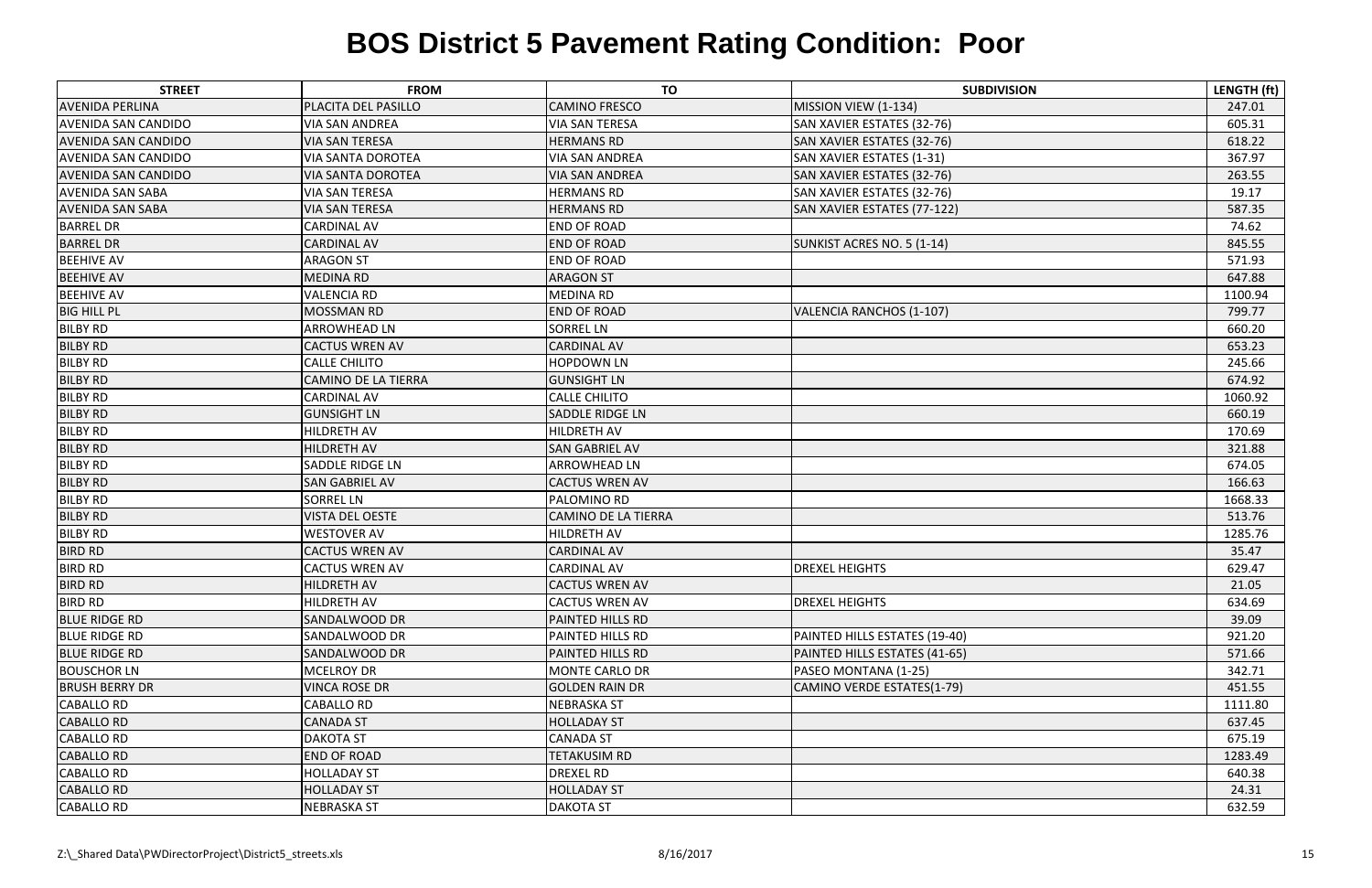| <b>STREET</b>             | <b>FROM</b>                | <b>TO</b>                   | <b>SUBDIVISION</b>                      | LENGTH (ft) |
|---------------------------|----------------------------|-----------------------------|-----------------------------------------|-------------|
| <b>CACTUS WREN AV</b>     | <b>ALVARO RD</b>           | <b>ROADRUNNER RD</b>        | <b>DREXEL HEIGHTS</b>                   | 332.02      |
| <b>CACTUS WREN AV</b>     | <b>BIRD RD</b>             | <b>MILTON RD</b>            | <b>DREXEL HEIGHTS</b>                   | 319.85      |
| <b>CACTUS WREN AV</b>     | <b>DOVE RD</b>             | <b>ALVARO RD</b>            | <b>DREXEL HEIGHTS</b>                   | 319.47      |
| <b>CACTUS WREN AV</b>     | <b>DREXEL RD</b>           | <b>BIRD RD</b>              |                                         | 55.92       |
| <b>CACTUS WREN AV</b>     | <b>DREXEL RD</b>           | <b>BIRD RD</b>              | <b>DREXEL HEIGHTS</b>                   | 302.74      |
| <b>CACTUS WREN AV</b>     | <b>MILTON RD</b>           | <b>DOVE RD</b>              | <b>DREXEL HEIGHTS</b>                   | 314.57      |
| <b>CACTUS WREN AV</b>     | <b>MOSSMAN RD</b>          | <b>QUAIL RD</b>             | <b>DREXEL HEIGHTS</b>                   | 318.38      |
| <b>CACTUS WREN AV</b>     | <b>QUAIL RD</b>            | <b>BILBY RD</b>             |                                         | 12.87       |
| <b>CACTUS WREN AV</b>     | <b>QUAIL RD</b>            | <b>BILBY RD</b>             | <b>DREXEL HEIGHTS</b>                   | 304.16      |
| <b>CACTUS WREN AV</b>     | <b>ROADRUNNER RD</b>       | <b>MOSSMAN RD</b>           | <b>DREXEL HEIGHTS</b>                   | 329.25      |
| <b>CACTUS WREN PL</b>     | <b>END OF ROAD</b>         | <b>DORADO CI</b>            | MISSION TERRACE NO.3 (7-28)             | 390.58      |
| <b>CALLE CASTELLON</b>    | <b>CALLE CASTELLON</b>     | PLACITA DE CASTELLON        | <b>TUCSON MOUNTAIN VISTAS (1-34)</b>    | 577.59      |
| <b>CALLE CASTELLON</b>    | <b>CORTE CASTELLON</b>     | <b>GORET RD</b>             |                                         | 42.21       |
| <b>CALLE CASTELLON</b>    | <b>CORTE CASTELLON</b>     | <b>GORET RD</b>             | TUCSON MOUNTAIN VISTAS (1-34)           | 603.59      |
| <b>CALLE CASTELLON</b>    | <b>END OF ROAD</b>         | <b>CALLE CASTELLON</b>      | <b>TUCSON MOUNTAIN VISTAS (1-34)</b>    | 2.23        |
| <b>CALLE CASTELLON</b>    | PLACITA DE CASTELLON       | <b>CORTE CASTELLON</b>      | <b>TUCSON MOUNTAIN VISTAS (1-34)</b>    | 380.81      |
| CALLE DE LA BAJADA        | <b>AVENIDA FRESCA</b>      | <b>CALLE DEL LAGO</b>       | MISSION WEST (1-370)                    | 281.57      |
| <b>CALLE DE LA BAJADA</b> | CALLE DEL LAGO             | <b>CAMINO ESCARPADO</b>     | MISSION WEST (1-370)                    | 415.21      |
| <b>CALLE DE LA BAJADA</b> | <b>CAMINO BELLO</b>        | <b>PLACITA DE LA SOMBRA</b> | MISSION WEST (1-370)                    | 287.19      |
| <b>CALLE DE LA BAJADA</b> | CAMINO DE LA TIERRA        | <b>VISTA DEL ARROYO</b>     | MISSION WEST (1-370)                    | 301.76      |
| <b>CALLE DE LA BAJADA</b> | <b>CAMINO ESCARPADO</b>    | <b>VIA HERMOSA</b>          | MISSION WEST (1-370)                    | 368.97      |
| <b>CALLE DE LA BAJADA</b> | PLACITA DE LA BAJADA       | <b>LOS REALES RD</b>        |                                         | 31.84       |
| <b>CALLE DE LA BAJADA</b> | PLACITA DE LA BAJADA       | <b>LOS REALES RD</b>        | MISSION WEST (1-370)                    | 285.78      |
| <b>CALLE DE LA BAJADA</b> | PLACITA DE LA SOMBRA       | <b>VIA DEL PROMONTORIO</b>  | MISSION WEST (1-370)                    | 266.69      |
| <b>CALLE DE LA BAJADA</b> | <b>VIA DEL PROMONTORIO</b> | <b>CAMINO DE LA TIERRA</b>  | MISSION WEST (1-370)                    | 331.66      |
| <b>CALLE DE LA BAJADA</b> | <b>VIA HERMOSA</b>         | <b>CAMINO BELLO</b>         | MISSION WEST (1-370)                    | 447.11      |
| <b>CALLE DE LA BAJADA</b> | <b>VISTA DEL ARROYO</b>    | PLACITA DE LA BAJADA        | MISSION WEST (1-370)                    | 661.66      |
| <b>CALLE DE LA TINTA</b>  | <b>CAMINO FRESCO</b>       | <b>CALLE LEVANTE</b>        | MISSION VIEW (1-134)                    | 230.50      |
| <b>CALLE DE ROSITA</b>    | <b>AVENIDA ESTRADA</b>     | <b>CALLE DEL TIGRE</b>      | SALIDA DEL SOL V (1-109)                | 1158.55     |
| <b>CALLE DEL CERRO</b>    | <b>END OF ROAD</b>         | <b>VISTA DEL OESTE</b>      | WESTVIEW(1-142)                         | 195.75      |
| <b>CALLE DEL LAGO</b>     | <b>CALLE ESCARPADA</b>     | CALLE DE LA BAJADA          | MISSION WEST (1-370)                    | 820.90      |
| <b>CALLE DEL SUERTE</b>   | <b>CAMINO DE OESTE</b>     | <b>CAMINO DE VENIAS</b>     |                                         | 72.94       |
| <b>CALLE DEL SUERTE</b>   | <b>CAMINO DE OESTE</b>     | <b>CAMINO DE VENIAS</b>     | VISTA DE LA SIERRA DE DIOS (22-83)      | 1171.12     |
| <b>CALLE DEL SUERTE</b>   | <b>CAMINO DE VENIAS</b>    | <b>IRONWOOD HILL DR</b>     |                                         | 74.36       |
| <b>CALLE DEL SUERTE</b>   | <b>CAMINO DE VENIAS</b>    | <b>IRONWOOD HILL DR</b>     | VISTA DE LA SIERRA DE DIOS (1-21)       | 1632.60     |
| <b>CALLE DEL SUERTE</b>   | <b>CAMINO DE VENIAS</b>    | <b>IRONWOOD HILL DR</b>     | VISTA DE LA SIERRA DE DIOS (22-83)      | 764.01      |
| <b>CALLE DEL TIGRE</b>    | AVENIDA ESTRADA            | <b>CALLE DE ROSITA</b>      | SALIDA DEL SOL V (1-109)                | 1098.46     |
| <b>CALLE DEL TIGRE</b>    | CALLE DE ROSITA            | <b>CARDINAL AV</b>          |                                         | 118.11      |
| <b>CALLE DEL TIGRE</b>    | <b>CALLE DE ROSITA</b>     | <b>CARDINAL AV</b>          | SALIDA DEL SOL V (1-109)                | 88.53       |
| <b>CALLE DON CLEMENTE</b> | AVENIDA PAISANO            | <b>CALLE DON DOMENICO</b>   |                                         | 25.88       |
| <b>CALLE DON CLEMENTE</b> | <b>AVENIDA PAISANO</b>     | <b>CALLE DON DOMENICO</b>   | MOUNTAIN VILLAGE ESTATES NO. II (1-150) | 588.33      |
| <b>CALLE DON CLEMENTE</b> | CALLE DON DOMENICO         | <b>END OF ROAD</b>          | MOUNTAIN VILLAGE ESTATES NO. II (1-150) | 240.12      |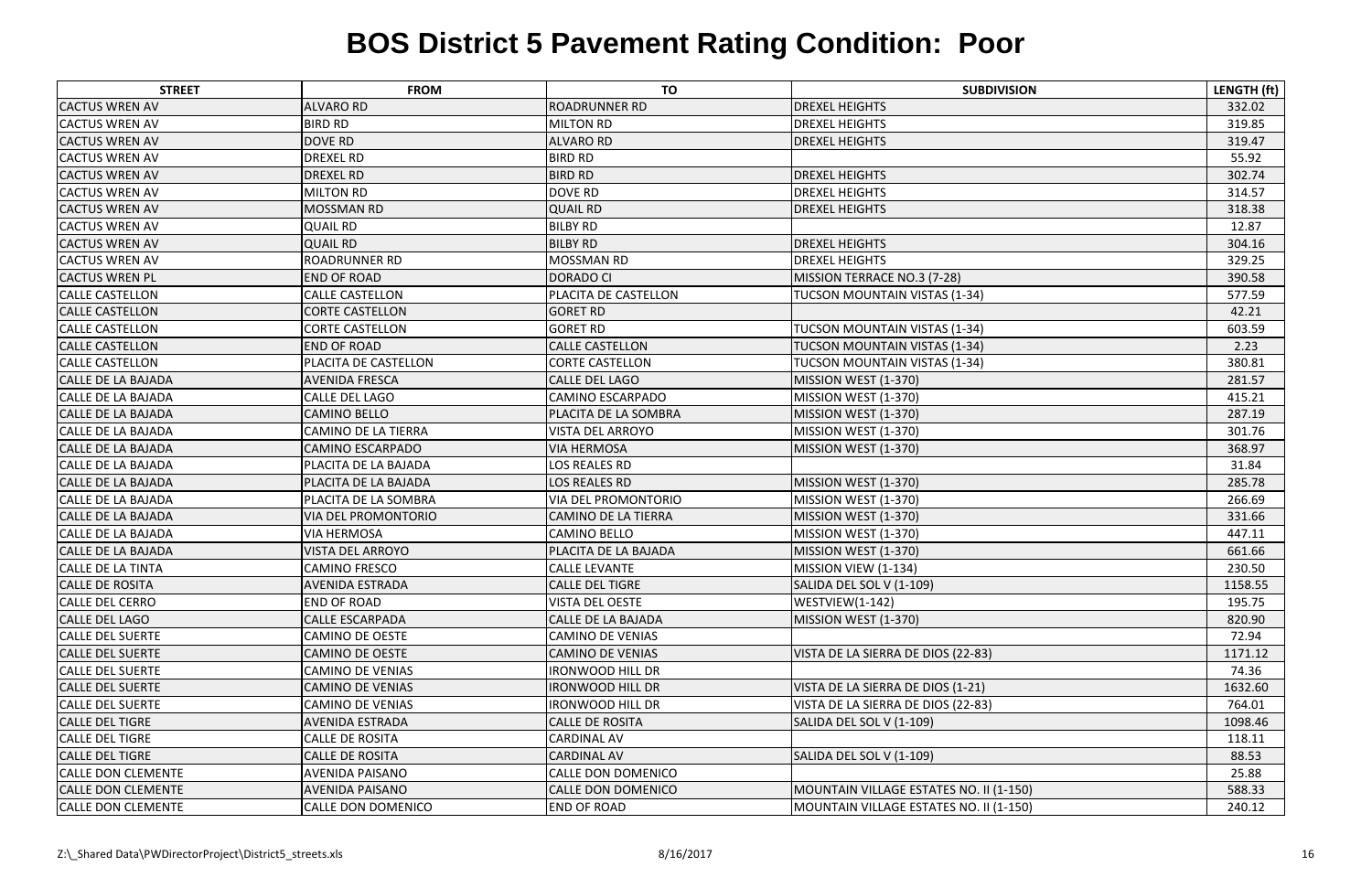| <b>STREET</b>              | <b>FROM</b>                 | <b>TO</b>                   | <b>SUBDIVISION</b>                      | LENGTH (ft) |
|----------------------------|-----------------------------|-----------------------------|-----------------------------------------|-------------|
| <b>CALLE DON DOMENICO</b>  | <b>AVENIDA PAISANO</b>      | <b>CALLE DON DOMENICO</b>   |                                         | 28.95       |
| <b>CALLE DON DOMENICO</b>  | <b>AVENIDA PAISANO</b>      | <b>CALLE DON DOMENICO</b>   | MOUNTAIN VILLAGE ESTATES NO. II (1-150) | 451.63      |
| <b>CALLE DON DOMENICO</b>  | CALLE DON DOMENICO          | <b>CALLE DON CLEMENTE</b>   | MOUNTAIN VILLAGE ESTATES NO. II (1-150) | 440.75      |
| <b>CALLE DON DOMENICO</b>  | <b>CALLE DON DOMENICO</b>   | <b>END OF ROAD</b>          | MOUNTAIN VILLAGE ESTATES NO. II (1-150) | 101.45      |
| <b>CALLE DON MIGUEL</b>    | <b>AVENIDA DON FELIPE</b>   | <b>ROBLES WELL DR</b>       |                                         | 281.17      |
| <b>CALLE DON MIGUEL</b>    | AVENIDA DON GERARDO         | <b>CAMINO DE OESTE</b>      |                                         | 285.70      |
| <b>CALLE DON MIGUEL</b>    | <b>AVENIDA DON PEPE</b>     | <b>AVENIDA DON GERARDO</b>  |                                         | 261.30      |
| <b>CALLE DON MIGUEL</b>    | <b>AVENIDA DON PORFIRIO</b> | <b>SAGINAW HILL DR</b>      |                                         | 158.08      |
| <b>CALLE DON MIGUEL</b>    | <b>AVENIDA PAISANO</b>      | PASEO DON ROLANDO           |                                         | 272.55      |
| <b>CALLE DON MIGUEL</b>    | <b>BILBRAY AV</b>           | <b>AVENIDA DON FELIPE</b>   |                                         | 424.90      |
| <b>CALLE DON MIGUEL</b>    | PASEO DON ROLANDO           | <b>AVENIDA DON PEPE</b>     |                                         | 450.78      |
| <b>CALLE DON MIGUEL</b>    | <b>ROBLES WELL DR</b>       | <b>AVENIDA DON PORFIRIO</b> |                                         | 156.56      |
| <b>CALLE DON MIGUEL</b>    | <b>SAGINAW HILL DR</b>      | <b>AVENIDA PAISANO</b>      |                                         | 275.22      |
| <b>CALLE ESCARPADA</b>     | <b>AVENIDA FRESCA</b>       | <b>CALLE DEL LAGO</b>       | MISSION WEST (1-370)                    | 316.25      |
| <b>CALLE ESCARPADA</b>     | <b>CALLE DEL LAGO</b>       | <b>CAMINO ESCARPADO</b>     | MISSION WEST (1-370)                    | 297.91      |
| <b>CALLE ESCARPADA</b>     | <b>CAMINO ESCARPADO</b>     | <b>VIA HERMOSA</b>          | MISSION WEST (1-370)                    | 324.17      |
| <b>CALLE LEVANTE</b>       | <b>AVENIDA PERLINA</b>      | <b>CALLE DE LA TINTA</b>    | MISSION VIEW (1-134)                    | 318.59      |
| <b>CAMINO BELLO</b>        | <b>AVENIDA BELLA</b>        | <b>CIRCULO BELLO</b>        | MISSION WEST (1-370)                    | 297.04      |
| <b>CAMINO BELLO</b>        | <b>CIRCULO ALEGRE</b>       | PLACITA PENASCO             | MISSION WEST (1-370)                    | 306.74      |
| <b>CAMINO BELLO</b>        | <b>CIRCULO BELLO</b>        | PLACITA ALEGRE              | MISSION WEST (1-370)                    | 302.72      |
| <b>CAMINO BELLO</b>        | LOS REALES RD               | <b>AVENIDA BELLA</b>        |                                         | 34.00       |
| <b>CAMINO BELLO</b>        | LOS REALES RD               | <b>AVENIDA BELLA</b>        | MISSION WEST (1-370)                    | 271.16      |
| <b>CAMINO BELLO</b>        | PLACITA ALEGRE              | <b>CIRCULO ALEGRE</b>       | MISSION WEST (1-370)                    | 145.72      |
| <b>CAMINO BELLO</b>        | PLACITA ALEGRE              | PLACITA ALEGRE              | MISSION WEST (1-370)                    | 152.77      |
| <b>CAMINO BELLO</b>        | PLACITA PENASCO             | <b>CALLE DE LA BAJADA</b>   | MISSION WEST (1-370)                    | 293.12      |
| <b>CAMINO BUENO</b>        | <b>CARDINAL AV</b>          | <b>END OF ROAD</b>          |                                         | 96.60       |
| <b>CAMINO BUENO</b>        | <b>CARDINAL AV</b>          | <b>END OF ROAD</b>          | WESTVIEW(1-142)                         | 770.00      |
| <b>CAMINO DE CERRO</b>     | <b>END OF ROAD</b>          | <b>BILBY RD</b>             |                                         | 962.09      |
| CAMINO DE CIELO            | <b>VIA DE SUENOS</b>        | <b>END OF ROAD</b>          | VISTA DE LA SIERRA DE DIOS (22-83)      | 513.09      |
| CAMINO DE LA TIERRA        | <b>CAMINO DE LA TIERRA</b>  | <b>BILBY RD</b>             |                                         | 995.00      |
| <b>CAMINO DE LA TIERRA</b> | <b>CAMINO SALERO</b>        | <b>GENTRY LN</b>            |                                         | 131.94      |
| CAMINO DE LA TIERRA        | <b>CAMINO SASCO</b>         | <b>CAMINO SALERO</b>        |                                         | 261.59      |
| <b>CAMINO DE LA TIERRA</b> | <b>CAPISTRANO RD</b>        | <b>TUMBLEWEED DR</b>        |                                         | 298.89      |
| <b>CAMINO DE LA TIERRA</b> | <b>END OF ROAD</b>          | <b>WYOMING ST</b>           | MANZANITA TERRACE(350-537)              | 133.44      |
| <b>CAMINO DE LA TIERRA</b> | <b>GENTRY LN</b>            | <b>CAPISTRANO RD</b>        |                                         | 115.36      |
| CAMINO DE LA TIERRA        | <b>GROVESNOR PL</b>         | <b>VALENCIA RD</b>          |                                         | 776.41      |
| <b>CAMINO DE LA TIERRA</b> | <b>IDAHO ST</b>             | <b>NEBRASKA ST</b>          |                                         | 36.49       |
| CAMINO DE LA TIERRA        | <b>IDAHO ST</b>             | <b>NEBRASKA ST</b>          | MANZANITA TERRACE(350-537)              | 603.72      |
| <b>CAMINO DE LA TIERRA</b> | <b>MONTANA ST</b>           | <b>UTAH ST</b>              | MANZANITA TERRACE(350-537)              | 264.03      |
| <b>CAMINO DE LA TIERRA</b> | PLACITA DE LA BAJADA        | CALLE DE LA BAJADA          | MISSION WEST (1-370)                    | 888.28      |
| <b>CAMINO DE LA TIERRA</b> | <b>TUMBLEWEED DR</b>        | <b>GROVESNOR PL</b>         |                                         | 387.64      |
| CAMINO DE LA TIERRA        | <b>UTAH ST</b>              | <b>IDAHO ST</b>             | MANZANITA TERRACE(350-537)              | 233.05      |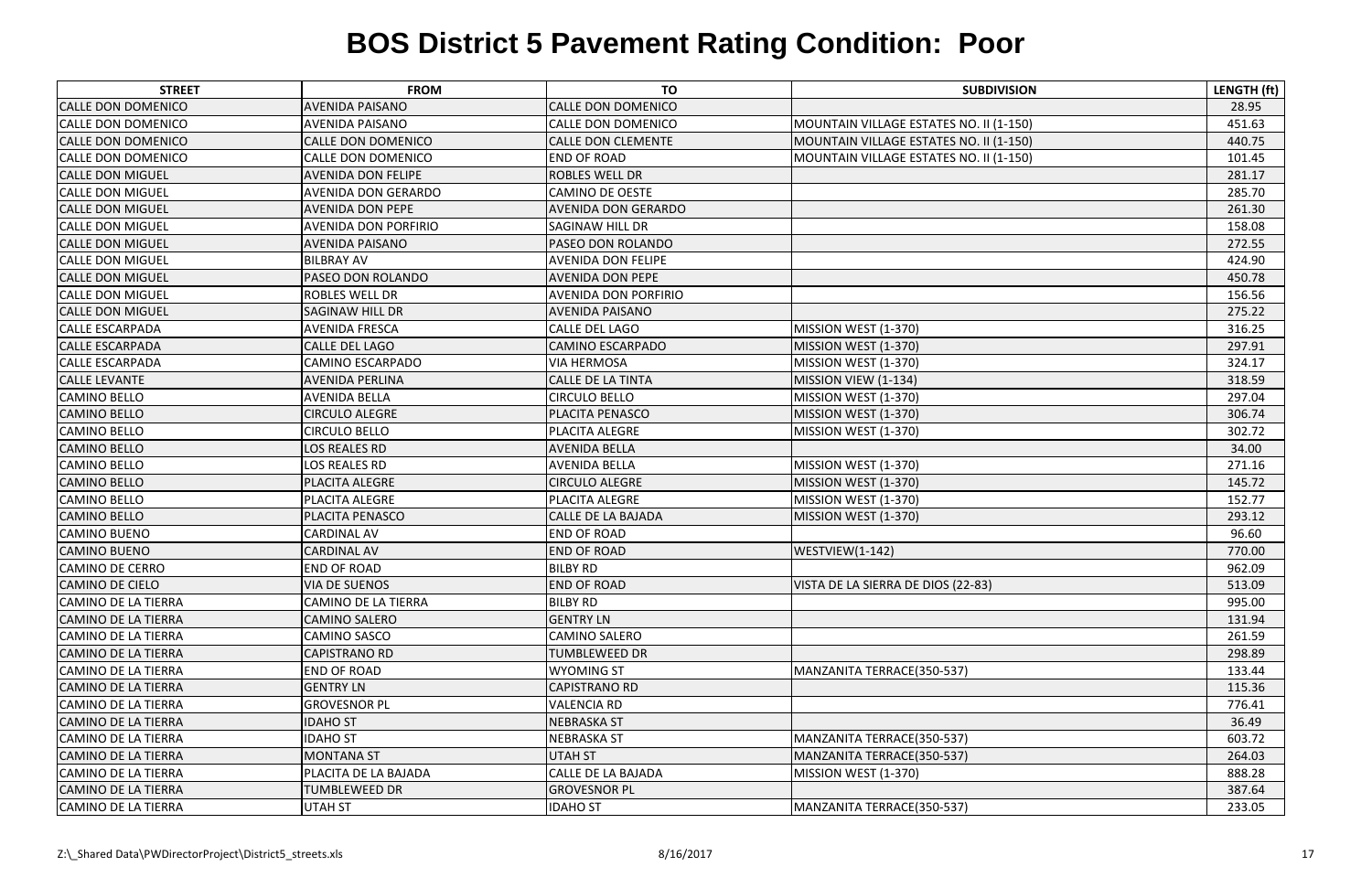| <b>STREET</b>              | <b>FROM</b>            | <b>TO</b>                  | <b>SUBDIVISION</b>                 | LENGTH (ft) |
|----------------------------|------------------------|----------------------------|------------------------------------|-------------|
| <b>CAMINO DE LA TIERRA</b> | <b>WYOMING ST</b>      | <b>MONTANA ST</b>          | MANZANITA TERRACE(350-537)         | 310.57      |
| <b>CAMINO DE LA TIERRA</b> | <b>WYOMING ST</b>      | <b>WYOMING ST</b>          | MANZANITA TERRACE(350-537)         | 291.14      |
| <b>CAMINO DE RIQUEZA</b>   | <b>VIA DE SUENOS</b>   | <b>END OF ROAD</b>         | VISTA DE LA SIERRA DE DIOS (22-83) | 452.95      |
| <b>CAMINO DE VENIAS</b>    | <b>END OF ROAD</b>     | <b>CALLE DEL SUERTE</b>    | VISTA DE LA SIERRA DE DIOS (22-83) | 590.14      |
| <b>CAMINO ESCARPADO</b>    | <b>CALLE ESCARPADA</b> | <b>CALLE DE LA BAJADA</b>  | MISSION WEST (1-370)               | 837.19      |
| <b>CAMINO FRESCO</b>       | <b>AVENIDA FRESCA</b>  | <b>AVENIDA PERLINA</b>     | MISSION VIEW (1-134)               | 431.34      |
| <b>CAMINO FRESCO</b>       | <b>AVENIDA PERLINA</b> | <b>CALLE DE LA TINTA</b>   | MISSION VIEW (1-134)               | 336.19      |
| <b>CAMINO FRESCO</b>       | <b>CARDINAL AV</b>     | <b>AVENIDA FRESCA</b>      |                                    | 35.50       |
| <b>CAMINO FRESCO</b>       | <b>CARDINAL AV</b>     | <b>AVENIDA FRESCA</b>      | MISSION VIEW (1-134)               | 55.43       |
| <b>CAMINO FRESCO</b>       | <b>CARDINAL AV</b>     | <b>AVENIDA FRESCA</b>      | MISSION WEST (1-370)               | 372.26      |
| <b>CAMINO ORO BLANCO</b>   | <b>CARDINAL AV</b>     | <b>HOPDOWN LN</b>          |                                    | 100.03      |
| <b>CAMINO ORO BLANCO</b>   | <b>CARDINAL AV</b>     | <b>HOPDOWN LN</b>          | WESTVIEW(1-142)                    | 976.44      |
| <b>CAMINO SASCO</b>        | <b>END OF ROAD</b>     | <b>CAMINO DE LA TIERRA</b> |                                    | 41.97       |
| <b>CAMINO SASCO</b>        | <b>END OF ROAD</b>     | <b>CAMINO DE LA TIERRA</b> | WESTVIEW(1-142)                    | 183.82      |
| <b>CAPISTRANO RD</b>       | <b>CAMINO SALERO</b>   | <b>CAMINO DE LA TIERRA</b> |                                    | 44.42       |
| <b>CAPISTRANO RD</b>       | <b>CAMINO SALERO</b>   | CAMINO DE LA TIERRA        | WESTVIEW(1-142)                    | 428.93      |
| <b>CAPISTRANO RD</b>       | <b>CARDINAL AV</b>     | <b>HOPDOWN LN</b>          |                                    | 103.84      |
| <b>CAPISTRANO RD</b>       | <b>CARDINAL AV</b>     | <b>HOPDOWN LN</b>          | WESTVIEW(1-142)                    | 1182.62     |
| <b>CAPISTRANO RD</b>       | <b>HILDRETH AV</b>     | <b>SAN GABRIEL AV</b>      | <b>MISSION TERRACE</b>             | 323.50      |
| <b>CAPISTRANO RD</b>       | <b>HOPDOWN LN</b>      | <b>VISTA DEL OESTE</b>     | WESTVIEW(1-142)                    | 417.39      |
| <b>CAPISTRANO RD</b>       | <b>SAN GABRIEL AV</b>  | <b>TOLOSA PL</b>           | <b>MISSION TERRACE</b>             | 486.74      |
| <b>CAPISTRANO RD</b>       | <b>SOLANO CI</b>       | <b>HILDRETH AV</b>         | <b>MISSION TERRACE</b>             | 317.90      |
| <b>CAPISTRANO RD</b>       | <b>SOLANO CI</b>       | <b>SOLANO CI</b>           | <b>MISSION TERRACE</b>             | 771.63      |
| <b>CAPISTRANO RD</b>       | <b>TOLOSA PL</b>       | <b>CARDINAL AV</b>         |                                    | 17.78       |
| <b>CAPISTRANO RD</b>       | <b>TOLOSA PL</b>       | <b>CARDINAL AV</b>         | <b>MISSION TERRACE</b>             | 297.07      |
| <b>CAPISTRANO RD</b>       | <b>VISTA DEL OESTE</b> | <b>CAMINO SALERO</b>       | WESTVIEW(1-142)                    | 623.13      |
| <b>CAPISTRANO RD</b>       | <b>WESTOVER AV</b>     | <b>SOLANO CI</b>           |                                    | 213.07      |
| <b>CAPISTRANO RD</b>       | <b>WESTOVER AV</b>     | <b>SOLANO CI</b>           | <b>MISSION TERRACE</b>             | 153.47      |
| <b>CASHIN DR</b>           | <b>CASHIN DR</b>       | <b>CASHIN DR</b>           | VALENCIA RANCHOS (1-107)           | 301.25      |
| <b>CASHIN DR</b>           | <b>CASHIN DR</b>       | <b>END OF ROAD</b>         | <b>VALENCIA RANCHOS (1-107)</b>    | 527.27      |
| <b>CASHIN DR</b>           | <b>CASHIN DR</b>       | <b>JOSEPH AV</b>           |                                    | 47.51       |
| <b>CASHIN DR</b>           | <b>CASHIN DR</b>       | <b>JOSEPH AV</b>           | VALENCIA RANCHOS (1-107)           | 863.67      |
| <b>CASHIN DR</b>           | <b>END OF ROAD</b>     | <b>CASHIN DR</b>           | VALENCIA RANCHOS (1-107)           | 284.02      |
| <b>CASHIN DR</b>           | <b>MOSSMAN RD</b>      | <b>CASHIN DR</b>           | VALENCIA RANCHOS (1-107)           | 502.45      |
| <b>CENTURY DR</b>          | <b>CARDINAL AV</b>     | <b>ORGAN PIPE PL</b>       |                                    | 82.44       |
| <b>CENTURY DR</b>          | <b>CARDINAL AV</b>     | <b>ORGAN PIPE PL</b>       | SUNKIST ACRES NO.3(1-25)           | 391.76      |
| <b>CENTURY DR</b>          | <b>CENTURY DR</b>      | <b>END OF ROAD</b>         | SUNKIST ACRES NO.4(26-97)          | 53.23       |
| <b>CENTURY DR</b>          | <b>CENTURY DR</b>      | <b>END OF ROAD</b>         | SUNKIST ACRES NO.4(26-97)          | 57.75       |
| <b>CENTURY DR</b>          | <b>CENTURY DR</b>      | <b>TUMBLEWEED DR</b>       | SUNKIST ACRES NO.4(26-97)          | 326.00      |
| <b>CENTURY DR</b>          | <b>CENTURY DR</b>      | <b>TUMBLEWEED DR</b>       | SUNKIST ACRES NO.4(26-97)          | 50.52       |
| <b>CENTURY DR</b>          | <b>HEDGEHOG DR</b>     | <b>CENTURY DR</b>          | SUNKIST ACRES NO.4(26-97)          | 380.85      |
| <b>CENTURY DR</b>          | <b>ORGAN PIPE PL</b>   | <b>PEYOTE PL</b>           | SUNKIST ACRES NO.3(1-25)           | 434.73      |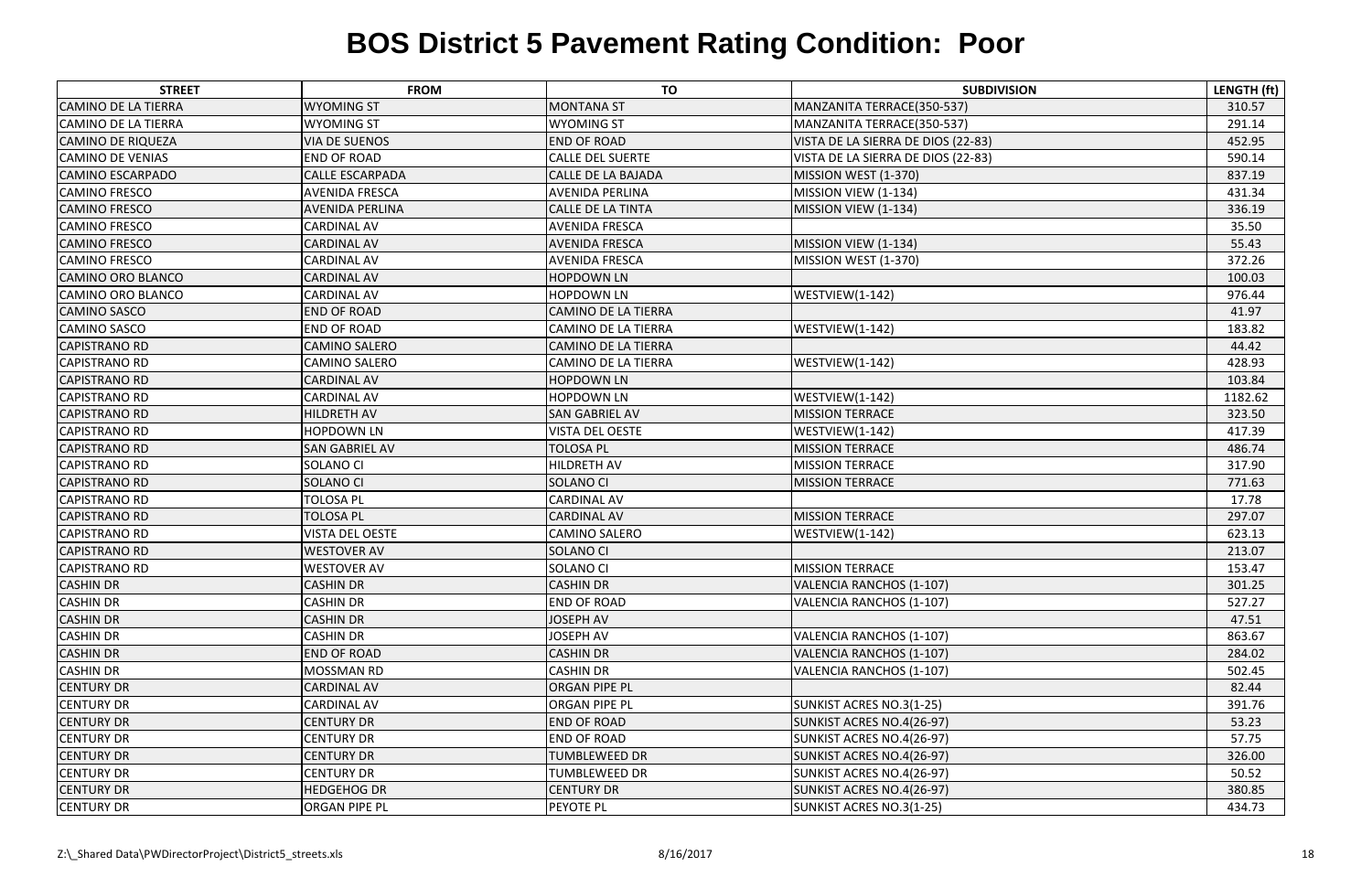| <b>STREET</b>          | <b>FROM</b>                     | <b>TO</b>               | <b>SUBDIVISION</b>                        | LENGTH (ft) |
|------------------------|---------------------------------|-------------------------|-------------------------------------------|-------------|
| <b>CENTURY DR</b>      | <b>PEYOTE PL</b>                | <b>HEDGEHOG DR</b>      |                                           | 54.97       |
| <b>CENTURY DR</b>      | PEYOTE PL                       | <b>HEDGEHOG DR</b>      | SUNKIST ACRES NO.3(1-25)                  | 124.22      |
| <b>CENTURY DR</b>      | <b>PEYOTE PL</b>                | <b>HEDGEHOG DR</b>      | SUNKIST ACRES NO.4(26-97)                 | 131.81      |
| <b>CENTURY DR</b>      | <b>TUMBLEWEED DR</b>            | <b>CENTURY DR</b>       | SUNKIST ACRES NO.4(26-97)                 | 785.61      |
| <b>CIRCULO ALEGRE</b>  | <b>END OF ROAD</b>              | <b>CAMINO BELLO</b>     | MISSION WEST (1-370)                      | 166.23      |
| <b>CIRCULO BELLO</b>   | <b>END OF ROAD</b>              | <b>CAMINO BELLO</b>     | MISSION WEST (1-370)                      | 203.75      |
| <b>CORONA RD</b>       | <b>HILDRETH AV</b>              | <b>AVENIDA ESTRADA</b>  | SALIDA DEL SOL IV (1-130)                 | 59.03       |
| <b>CORONA RD</b>       | <b>HILDRETH AV</b>              | AVENIDA ESTRADA         | SALIDA DEL SOL V (1-109)                  | 116.34      |
| <b>CORONA RD</b>       | PLACITA DEL MUNDO               | <b>HILDRETH AV</b>      | SALIDA DEL SOL IV (1-130)                 | 87.00       |
| <b>CORONA ST</b>       | <b>HEADLEY AV</b>               | SANDPIPER AV            |                                           | 820.51      |
| <b>CORTE CASTELLON</b> | <b>END OF ROAD</b>              | <b>CALLE CASTELLON</b>  | TUCSON MOUNTAIN VISTAS (1-34)             | 579.92      |
| <b>COYOTE BRUSH DR</b> | <b>ROCKROSE DR</b>              | <b>GOLDEN RAIN DR</b>   | CAMINO VERDE ESTATES(1-79)                | 296.72      |
| <b>COYOTE BRUSH DR</b> | <b>VINCA ROSE DR</b>            | <b>ROCKROSE DR</b>      | CAMINO VERDE ESTATES(1-79)                | 327.51      |
| <b>CRANBROOK ST</b>    | <b>CARDINAL AV</b>              | <b>AVENIDA FRESCA</b>   |                                           | 42.34       |
| <b>CRANBROOK ST</b>    | <b>CARDINAL AV</b>              | <b>AVENIDA FRESCA</b>   | MISSION WEST (1-370)                      | 621.05      |
| <b>DAKOTA ST</b>       | <b>CARDINAL AV</b>              | <b>MACADAM ST</b>       |                                           | 73.77       |
| <b>DAKOTA ST</b>       | <b>CARDINAL AV</b>              | <b>MACADAM ST</b>       | MANZANITA TERRACE LOTS 1-349 & BLOCKS 1-4 | 1077.66     |
| <b>DAKOTA ST</b>       | <b>MACADAM ST</b>               | <b>UNION JACK ST</b>    | MANZANITA TERRACE LOTS 1-349 & BLOCKS 1-4 | 266.12      |
| <b>DAKOTA ST</b>       | <b>MARK AV</b>                  | <b>BUTTS RD</b>         |                                           | 1300.84     |
| <b>DAKOTA ST</b>       | <b>UNION JACK ST</b>            | VANDE LOO ST            | MANZANITA TERRACE LOTS 1-349 & BLOCKS 1-4 | 295.03      |
| <b>DORADO CI</b>       | <b>AURORA DR</b>                | <b>DORADO CI</b>        | MISSION TERRACE NO.3 (7-28)               | 654.17      |
| <b>DORADO CI</b>       | <b>CACTUS WREN PL</b>           | <b>NEBLINA PL</b>       | MISSION TERRACE NO.3 (7-28)               | 275.69      |
| <b>DORADO CI</b>       | <b>NEBLINA PL</b>               | <b>DORADO CI</b>        | MISSION TERRACE NO.3 (7-28)               | 200.67      |
| <b>DORADO CI</b>       | SAN GABRIEL AV                  | <b>CACTUS WREN PL</b>   | MISSION TERRACE NO.3 (7-28)               | 276.88      |
| <b>DORADO CI</b>       | <b>SAN PAULUS RD</b>            | <b>AURORA DR</b>        |                                           | 34.14       |
| <b>DORADO CI</b>       | <b>SAN PAULUS RD</b>            | <b>AURORA DR</b>        | MISSION TERRACE NO.3 (7-28)               | 238.05      |
| DOVE RD                | <b>CACTUS WREN AV</b>           | <b>CARDINAL AV</b>      |                                           | 30.74       |
| <b>DOVE RD</b>         | <b>CACTUS WREN AV</b>           | <b>CARDINAL AV</b>      | <b>DREXEL HEIGHTS</b>                     | 633.28      |
| <b>DOVE RD</b>         | <b>HILDRETH AV</b>              | <b>CACTUS WREN AV</b>   |                                           | 28.97       |
| DOVE RD                | HILDRETH AV                     | <b>CACTUS WREN AV</b>   | <b>DREXEL HEIGHTS</b>                     | 630.31      |
| <b>DREXEL RD</b>       | <b>CABALLO RD</b>               | PINTO RD                |                                           | 324.96      |
| <b>DREXEL RD</b>       | <b>PALOMINO RD</b>              | <b>CABALLO RD</b>       |                                           | 306.66      |
| <b>ELVIRA ST</b>       | <b>HEADLEY AV</b>               | <b>SANDPIPER AV</b>     |                                           | 815.32      |
| <b>ELVIRA ST</b>       | <b>HEADLEY AV</b>               | SANDPIPER AV            | <b>INDIAN VALLEY ACRES(1-28)</b>          | 1.45        |
| <b>ELVIRA ST</b>       | VALLEY INDIAN AGENCY CONNECT RD | <b>HEADLEY AV</b>       |                                           | 1381.12     |
| <b>FALLON PL</b>       | LOREE AV                        | <b>END OF ROAD</b>      | VALENCIA HOMESITES (1-75)                 | 338.46      |
| <b>FALLON ST</b>       | <b>END OF ROAD</b>              | <b>FALLON PL</b>        | VALENCIA HOMESITES (1-75)                 | 631.65      |
| <b>FICKETT AV</b>      | <b>IRVINGTON RD</b>             | <b>NEBRASKA ST</b>      |                                           | 1304.21     |
| <b>GILA AV</b>         | <b>VALENCIA RD</b>              | <b>END OF ROAD</b>      |                                           | 854.84      |
| <b>GOLDEN RAIN DR</b>  | ANGELS BREATH DR                | <b>COYOTE BRUSH DR</b>  | CAMINO VERDE ESTATES(1-79)                | 337.22      |
| <b>GOLDEN RAIN DR</b>  | <b>BRUSH BERRY DR</b>           | <b>ANGELS BREATH DR</b> | CAMINO VERDE ESTATES(1-79)                | 287.57      |
| <b>GOLDEN RAIN DR</b>  | <b>LEMON TREE DR</b>            | <b>BRUSH BERRY DR</b>   | CAMINO VERDE ESTATES(1-79)                | 271.26      |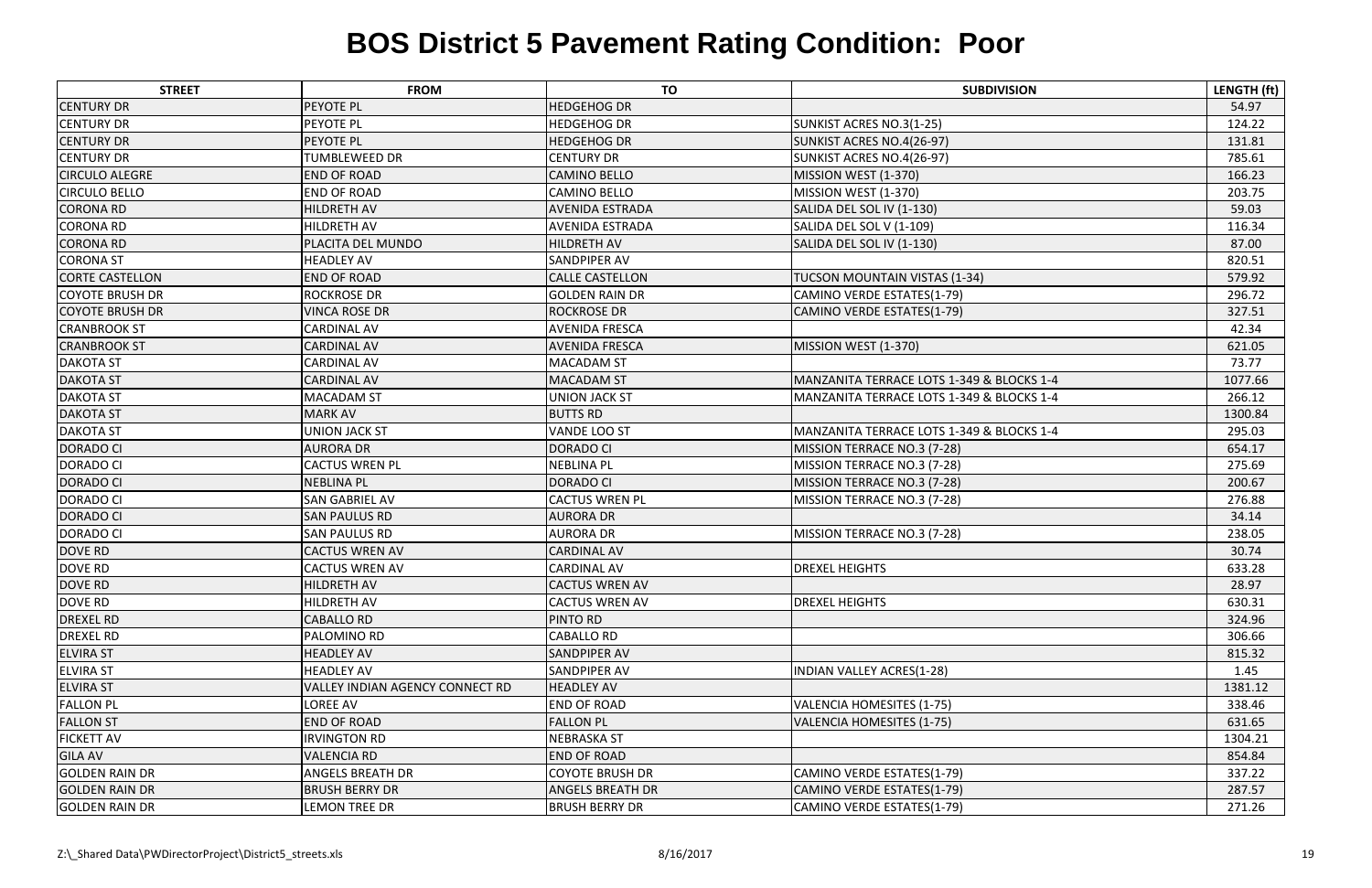| <b>STREET</b>         | <b>FROM</b>                  | <b>TO</b>                  | <b>SUBDIVISION</b>          | LENGTH (ft) |
|-----------------------|------------------------------|----------------------------|-----------------------------|-------------|
| <b>GRANNEN RD</b>     | <b>IRONWOOD HILL DR</b>      | <b>PEARL DR</b>            |                             | 22.14       |
| <b>GROUND DOVE PL</b> | <b>RING TAIL DR</b>          | <b>END OF ROAD</b>         | SIERRA SAGRADA (1-46)       | 581.84      |
| <b>GUNSIGHT LN</b>    | <b>MILTON RD</b>             | <b>BILBY RD</b>            |                             | 1961.67     |
| <b>HEADLEY AV</b>     | <b>ELVIRA ST</b>             | <b>CORONA ST</b>           |                             | 1186.51     |
| <b>HEDGEHOG DR</b>    | <b>CENTURY DR</b>            | <b>END OF ROAD</b>         | SUNKIST ACRES NO.4(26-97)   | 178.85      |
| <b>HEDGEHOG DR</b>    | <b>END OF ROAD</b>           | <b>CENTURY DR</b>          | SUNKIST ACRES NO.4(26-97)   | 357.91      |
| <b>HERMANS RD</b>     | <b>AVENIDA SAN SABA</b>      | <b>AVENIDA SAN CANDIDO</b> | SAN XAVIER ESTATES (32-76)  | 202.09      |
| <b>HERMANS RD</b>     | AVENIDA SAN SABA             | <b>AVENIDA SAN CANDIDO</b> | SAN XAVIER ESTATES (77-122) | 994.53      |
| <b>HERMANS RD</b>     | <b>CARDINAL AV</b>           | <b>AVENIDA SAN SABA</b>    | SAN XAVIER ESTATES (77-122) | 923.56      |
| <b>HILDRETH AV</b>    | <b>ALVARO RD</b>             | <b>ROADRUNNER RD</b>       | <b>DREXEL HEIGHTS</b>       | 327.22      |
| <b>HILDRETH AV</b>    | <b>AURORA DR</b>             | <b>SANTA LOUISA ST</b>     | MISSION TERRACE NO.2        | 283.75      |
| <b>HILDRETH AV</b>    | <b>BILBY RD</b>              | <b>CAPISTRANO RD</b>       |                             | 51.58       |
| <b>HILDRETH AV</b>    | <b>BILBY RD</b>              | <b>CAPISTRANO RD</b>       | <b>MISSION TERRACE</b>      | 621.64      |
| <b>HILDRETH AV</b>    | <b>BIRD RD</b>               | <b>MILTON RD</b>           |                             | 322.52      |
| <b>HILDRETH AV</b>    | <b>CAPISTRANO RD</b>         | <b>TOLOSA PL</b>           | <b>MISSION TERRACE</b>      | 318.19      |
| <b>HILDRETH AV</b>    | <b>DOVE RD</b>               | <b>ALVARO RD</b>           |                             | 278.04      |
| <b>HILDRETH AV</b>    | <b>DOVE RD</b>               | <b>ALVARO RD</b>           | <b>DREXEL HEIGHTS</b>       | 49.74       |
| <b>HILDRETH AV</b>    | <b>DREXEL RD</b>             | <b>BIRD RD</b>             |                             | 357.88      |
| <b>HILDRETH AV</b>    | <b>MILTON RD</b>             | <b>DOVE RD</b>             |                             | 316.79      |
| <b>HILDRETH AV</b>    | <b>MOSSMAN RD</b>            | <b>QUAIL RD</b>            | <b>DREXEL HEIGHTS</b>       | 320.83      |
| <b>HILDRETH AV</b>    | <b>ORIOLE CI</b>             | <b>VALENCIA RD</b>         |                             | 102.21      |
| <b>HILDRETH AV</b>    | <b>ORIOLE CI</b>             | <b>VALENCIA RD</b>         | MISSION TERRACE NO.3 (7-28) | 409.89      |
| <b>HILDRETH AV</b>    | <b>ORIOLE ST</b>             | <b>ORIOLE CI</b>           | MISSION TERRACE NO.3 (7-28) | 141.50      |
| <b>HILDRETH AV</b>    | <b>QUAIL RD</b>              | <b>BILBY RD</b>            |                             | 21.85       |
| <b>HILDRETH AV</b>    | <b>QUAIL RD</b>              | <b>BILBY RD</b>            | <b>DREXEL HEIGHTS</b>       | 297.72      |
| <b>HILDRETH AV</b>    | <b>ROADRUNNER RD</b>         | <b>MOSSMAN RD</b>          | <b>DREXEL HEIGHTS</b>       | 327.00      |
| <b>HILDRETH AV</b>    | <b>SAN PAULUS RD</b>         | <b>AURORA DR</b>           |                             | 35.88       |
| <b>HILDRETH AV</b>    | <b>SAN PAULUS RD</b>         | <b>AURORA DR</b>           | <b>MISSION TERRACE NO.2</b> | 263.73      |
| <b>HILDRETH AV</b>    | <b>SANTA LOUISA ST</b>       | <b>ORIOLE ST</b>           | <b>MISSION TERRACE NO.2</b> | 21.81       |
| <b>HILDRETH AV</b>    | <b>SANTA LOUISA ST</b>       | <b>ORIOLE ST</b>           | MISSION TERRACE NO.3 (7-28) | 98.82       |
| <b>HILDRETH AV</b>    | <b>TOLOSA PL</b>             | <b>SAN PAULUS RD</b>       |                             | 19.49       |
| <b>HILDRETH AV</b>    | <b>TOLOSA PL</b>             | <b>SAN PAULUS RD</b>       | <b>MISSION TERRACE</b>      | 297.96      |
| <b>HOME DR</b>        | <b>IRVINGTON RD</b>          | <b>MERMAID CT</b>          |                             | 48.17       |
| <b>HOME DR</b>        | <b>IRVINGTON RD</b>          | <b>MERMAID CT</b>          | <b>MOUNTAIN MANOR VIEW</b>  | 133.50      |
| <b>HOME DR</b>        | <b>MERMAID CT</b>            | ALEXANDERWOOD DR           | <b>MOUNTAIN MANOR VIEW</b>  | 135.08      |
| <b>HOPDOWN LN</b>     | <b>ALVARO RD</b>             | <b>MOSSMAN RD</b>          |                             | 649.09      |
| <b>HOPDOWN LN</b>     | <b>CAMINO DE LAS TRILLAS</b> | <b>CAPISTRANO RD</b>       | WESTVIEW(1-142)             | 214.98      |
| <b>HOPDOWN LN</b>     | CAMINO DE LAS TRILLAS        | <b>CAPISTRANO RD</b>       | <b>WESTVIEW(143-241)</b>    | 169.22      |
| <b>HOPDOWN LN</b>     | <b>CAPISTRANO RD</b>         | CAMINO ORO BLANCO          | WESTVIEW(1-142)             | 411.84      |
| <b>HOPDOWN LN</b>     | <b>DREXEL RD</b>             | <b>MILTON RD</b>           |                             | 656.56      |
| <b>HOPDOWN LN</b>     | <b>MILTON RD</b>             | <b>ALVARO RD</b>           |                             | 664.75      |
| <b>HOPDOWN LN</b>     | <b>MOSSMAN RD</b>            | <b>BILBY RD</b>            |                             | 652.02      |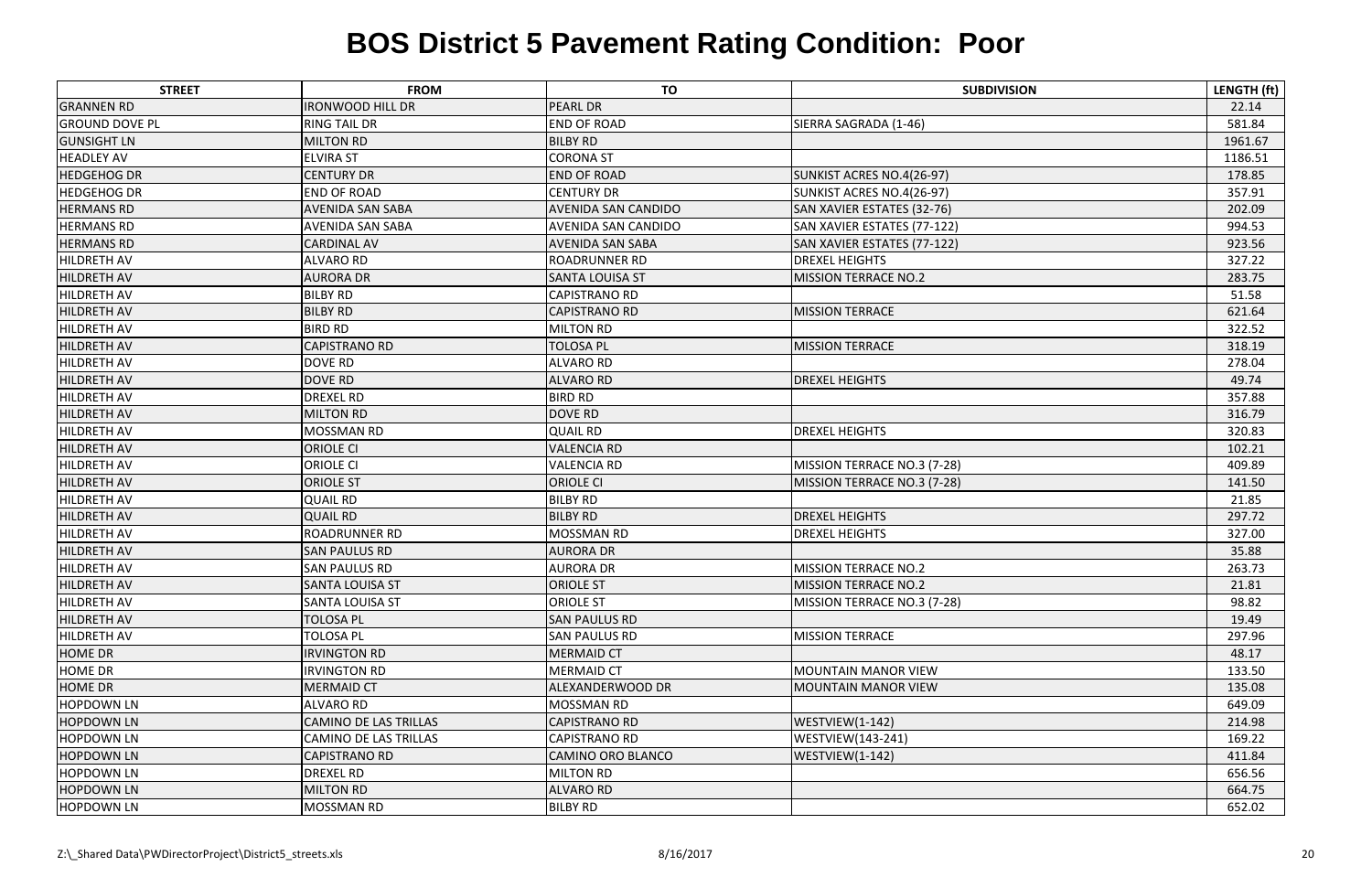| <b>STREET</b>        | <b>FROM</b>                     | <b>TO</b>                | <b>SUBDIVISION</b>                  | LENGTH (ft) |
|----------------------|---------------------------------|--------------------------|-------------------------------------|-------------|
| <b>INDIGO DR</b>     | <b>INDIGO DR</b>                | <b>END OF ROAD</b>       | PAINTED HILLS ESTATES (19-40)       | 241.19      |
| <b>INDIGO DR</b>     | <b>INDIGO DR</b>                | PAINTED HILLS RD         |                                     | 45.77       |
| <b>INDIGO DR</b>     | <b>INDIGO DR</b>                | <b>PAINTED HILLS RD</b>  | PAINTED HILLS ESTATES (19-40)       | 707.58      |
| <b>INDIGO DR</b>     | <b>INDIGO DR</b>                | PAINTED HILLS RD         | PAINTED HILLS ESTATES (41-65)       | 1687.76     |
| <b>INDIGO DR</b>     | SANDALWOOD DR                   | <b>INDIGO DR</b>         | PAINTED HILLS ESTATES (19-40)       | 151.88      |
| <b>INDIGO DR</b>     | <b>SPEEDWAY BL</b>              | SANDALWOOD DR            |                                     | 35.50       |
| <b>INDIGO DR</b>     | <b>SPEEDWAY BL</b>              | SANDALWOOD DR            | PAINTED HILLS ESTATES (19-40)       | 406.40      |
| <b>IRVINGTON PL</b>  | CAMINO DE LA PENA               | SINGLETON DR             |                                     | 218.43      |
| <b>IRVINGTON PL</b>  | <b>CAMINO DE LA PENA</b>        | <b>SINGLETON DR</b>      | LOMAS SAENZ (1-24)                  | 829.67      |
| <b>IRVINGTON PL</b>  | CAMINO DE LA PENA               | <b>SINGLETON DR</b>      | MOUNTAIN PARK ESTATES (1-10)        | 510.45      |
| <b>IRVINGTON PL</b>  | <b>JAMAICA WY</b>               | <b>CAMINO DE LA PENA</b> | LOMAS SAENZ (1-24)                  | 489.22      |
| <b>IRVINGTON PL</b>  | <b>JAMAICA WY</b>               | CAMINO DE LA PENA        | SUNKIST ACRES(1-17)                 | 6.27        |
| <b>IRVINGTON PL</b>  | LA CHOLLA BL                    | <b>FICKETT PL</b>        | <b>FOOTHILLS RANCHOS (1-37)</b>     | 782.81      |
| <b>IRVINGTON PL</b>  | <b>MISSION RD</b>               | LA CHOLLA BL             |                                     | 1533.56     |
| <b>IRVINGTON PL</b>  | <b>MISSION RD</b>               | LA CHOLLA BL             | <b>FOOTHILLS RANCHOS (1-37)</b>     | 7.16        |
| <b>IRVINGTON PL</b>  | SAN JOAQUIN AV                  | <b>JAMAICA WY</b>        | LOMAS SAENZ (1-24)                  | 84.09       |
| <b>IRVINGTON PL</b>  | SAN JOAQUIN AV                  | <b>JAMAICA WY</b>        | SUNKIST ACRES(1-17)                 | 42.47       |
| <b>IRVINGTON PL</b>  | SINGLETON DR                    | <b>END OF ROAD</b>       | <b>MOUNTAIN PARK ESTATES (1-10)</b> | 689.50      |
| <b>JAMAICA WY</b>    | <b>IRVINGTON PL</b>             | <b>WYOMING ST</b>        |                                     | 26.17       |
| <b>JAMAICA WY</b>    | <b>IRVINGTON PL</b>             | <b>WYOMING ST</b>        | SUNKIST ACRES(1-17)                 | 1344.78     |
| <b>JAMAICA WY</b>    | <b>WYOMING ST</b>               | <b>IRVINGTON RD</b>      |                                     | 136.71      |
| JEFFREY RD           | JEFFREY RD                      | <b>TILLERY ST</b>        |                                     | 777.66      |
| JEFFREY RD           | JEFFREY RD                      | <b>TILLERY ST</b>        | VALENCIA HOMESITES (1-75)           | 80.83       |
| JEFFREY RD           | <b>MARK RD</b>                  | <b>SEEHORN AV</b>        |                                     | 597.47      |
| JEFFREY RD           | <b>SEEHORN AV</b>               | <b>JEFFREY RD</b>        |                                     | 485.57      |
| <b>KIT FOX PL</b>    | <b>END OF ROAD</b>              | MULE DEER RD             | SIERRA SAGRADA (1-46)               | 403.03      |
| <b>LAZY C DR</b>     | <b>CAMINO DE OESTE</b>          | LAZY C DR                |                                     | 567.45      |
| <b>LAZY C DR</b>     | <b>CAMINO DE OESTE</b>          | LAZY C DR                | LAZY C RANCH ESTATES NO. 1          | 1347.16     |
| LAZY C DR            | CAMINO DE OESTE                 | LAZY C DR                | LAZY C RANCH ESTATES NO. 2 (1-20)   | 250.70      |
| <b>LAZY C DR</b>     | LAZY C DR                       | <b>RHYOLITE LP</b>       |                                     | 501.38      |
| LAZY C DR            | <b>RHYOLITE LP</b>              | <b>RHYOLITE LP</b>       |                                     | 1776.18     |
| <b>LEBRUN CT</b>     | <b>END OF ROAD</b>              | <b>ALEXANDERWOOD DR</b>  | <b>MOUNTAIN MANOR VIEW</b>          | 224.99      |
| <b>LEMON TREE DR</b> | <b>GOLDEN RAIN DR</b>           | <b>BLUE STAR DR</b>      | CAMINO VERDE ESTATES (80-177)       | 126.77      |
| <b>LEMON TREE DR</b> | <b>GOLDEN RAIN DR</b>           | <b>BLUE STAR DR</b>      | CAMINO VERDE ESTATES(1-79)          | 181.40      |
| <b>LEMON TREE DR</b> | <b>VINCA ROSE DR</b>            | <b>GOLDEN RAIN DR</b>    | CAMINO VERDE ESTATES(1-79)          | 317.76      |
| <b>LINCOLN ST</b>    | <b>END OF ROAD</b>              | <b>BILBRAY AV</b>        |                                     | 2559.12     |
| <b>LLOYD BUSH DR</b> | <b>IRONWOOD HILL DR</b>         | <b>TOMAS RD</b>          |                                     | 13.07       |
| <b>LLOYD BUSH DR</b> | PLACITA GRACIOSA                | PLACITA FANTASIA         | SAHUAROS GRANDES (1-29)             | 126.13      |
| <b>LONDON CT</b>     | <b>END OF ROAD</b>              | <b>ALEXANDERWOOD DR</b>  | <b>MOUNTAIN MANOR VIEW</b>          | 199.71      |
| LOREE AV             | <b>FALLON PL</b>                | <b>TILLERY ST</b>        | VALENCIA HOMESITES (1-75)           | 640.55      |
| <b>LOS REALES RD</b> | VALLEY INDIAN AGENCY CONNECT RD | <b>END OF ROAD</b>       |                                     | 2478.65     |
| <b>MACADAM ST</b>    | <b>NEBRASKA ST</b>              | <b>DAKOTA ST</b>         |                                     | 25.71       |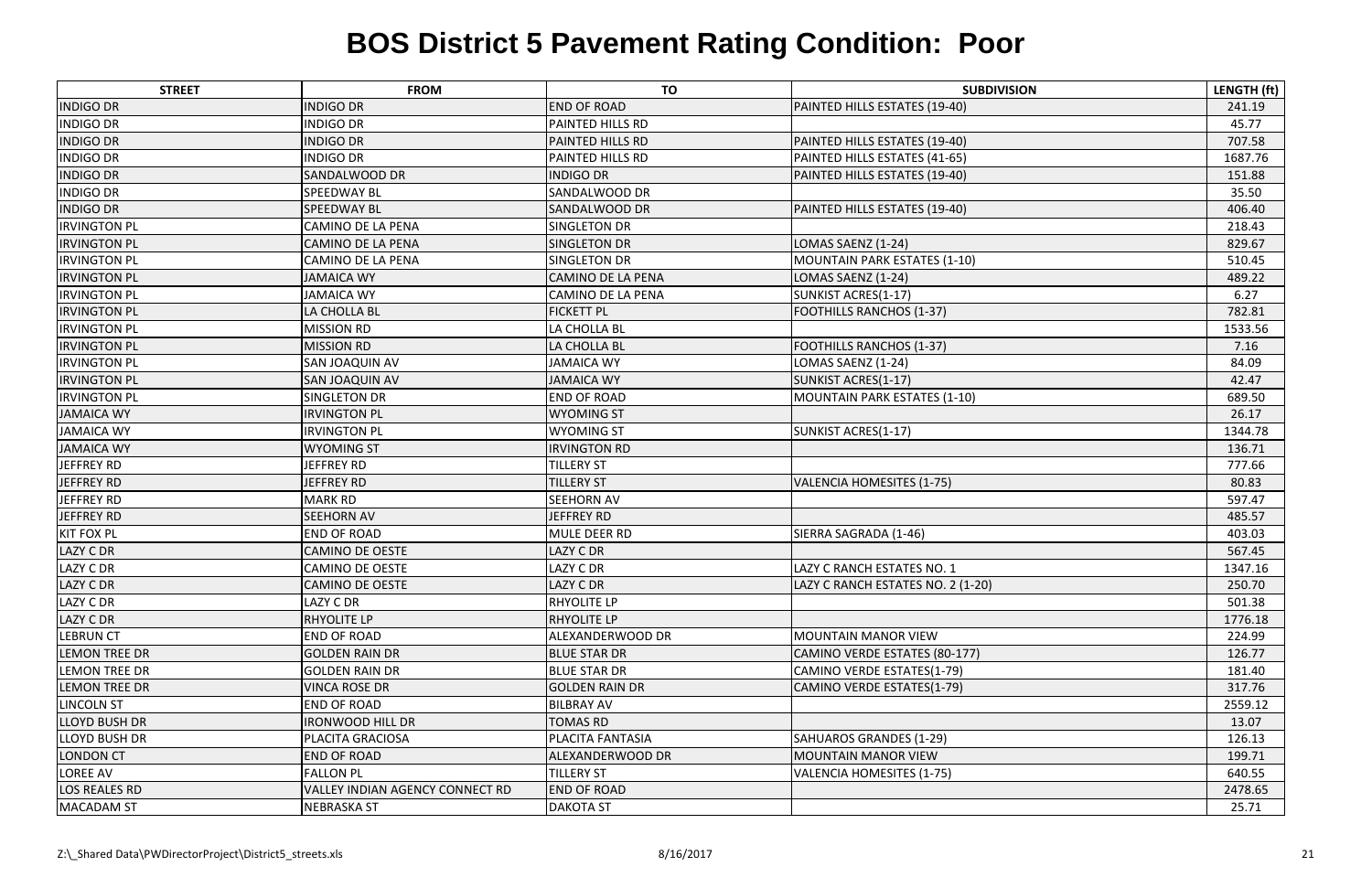| <b>STREET</b>         | <b>FROM</b>                 | <b>TO</b>                 | <b>SUBDIVISION</b>                        | LENGTH (ft) |
|-----------------------|-----------------------------|---------------------------|-------------------------------------------|-------------|
| <b>MACADAM ST</b>     | <b>NEBRASKA ST</b>          | <b>DAKOTA ST</b>          | MANZANITA TERRACE LOTS 1-349 & BLOCKS 1-4 | 395.67      |
| MANHATTAN DR          | <b>ATHENEE CT</b>           | ALEXANDERWOOD DR          | MOUNTAIN MANOR VIEW                       | 234.56      |
| <b>MANHATTAN DR</b>   | <b>IRVINGTON RD</b>         | <b>ATHENEE CT</b>         |                                           | 58.04       |
| MANHATTAN DR          | <b>IRVINGTON RD</b>         | <b>ATHENEE CT</b>         | <b>MOUNTAIN MANOR VIEW</b>                | 181.38      |
| <b>MAPLE CT</b>       | <b>END OF ROAD</b>          | ALEXANDERWOOD DR          | <b>MOUNTAIN MANOR VIEW</b>                | 200.68      |
| <b>MARSHALL PL</b>    | <b>END OF ROAD</b>          | <b>ANTON RD</b>           | <b>VALENCIA RANCHOS (1-107)</b>           | 739.00      |
| <b>MAYES PL</b>       | <b>ORIOLE CI</b>            | <b>END OF ROAD</b>        | MISSION TERRACE NO.3 (7-28)               | 166.57      |
| <b>MCELROY DR</b>     | <b>BOUSCHOR LN</b>          | <b>END OF ROAD</b>        | PASEO MONTANA (1-25)                      | 431.55      |
| <b>MCELROY DR</b>     | <b>GATES PASS RD</b>        | <b>MCELROY PL</b>         |                                           | 86.81       |
| <b>MCELROY DR</b>     | <b>GATES PASS RD</b>        | <b>MCELROY PL</b>         | PASEO MONTANA (1-25)                      | 178.69      |
| <b>MCELROY DR</b>     | <b>MCELROY PL</b>           | <b>BOUSCHOR LN</b>        | PASEO MONTANA (1-25)                      | 401.09      |
| <b>MCELROY PL</b>     | <b>END OF ROAD</b>          | <b>MCELROY DR</b>         | PASEO MONTANA (1-25)                      | 209.64      |
| <b>MEADOWLARK AV</b>  | <b>CRANBROOK ST</b>         | <b>WESTOVER AV</b>        | MISSION VALLEY (1-115)                    | 730.07      |
| <b>MEADOWLARK AV</b>  | <b>PELSTON ST</b>           | <b>CRANBROOK ST</b>       | MISSION VALLEY (1-115)                    | 770.47      |
| <b>MEADOWLARK AV</b>  | <b>WESTOVER AV</b>          | <b>LOS REALES RD</b>      |                                           | 21.07       |
| <b>MEADOWLARK AV</b>  | <b>WESTOVER AV</b>          | <b>LOS REALES RD</b>      | EL SOL ACRES (1-29)                       | 1274.01     |
| <b>MEDINA RD</b>      | <b>AVENIDA DON FERNANDO</b> | <b>AVENIDA DON ARTURO</b> | CIRCLE J ESTATES (1-17)                   | 613.63      |
| <b>MERMAID CT</b>     | <b>END OF ROAD</b>          | <b>HOME DR</b>            | <b>MOUNTAIN MANOR VIEW</b>                | 305.88      |
| <b>MIDVALE AV</b>     | NEBRASKA ST                 | <b>DAKOTA ST</b>          |                                           | 28.80       |
| MIDVALE AV            | NEBRASKA ST                 | <b>DAKOTA ST</b>          | <b>GARDEN CITY SUBDIVISION</b>            | 347.96      |
| <b>MILTON RD</b>      | <b>CACTUS WREN AV</b>       | <b>CARDINAL AV</b>        |                                           | 27.76       |
| <b>MILTON RD</b>      | <b>CACTUS WREN AV</b>       | <b>CARDINAL AV</b>        | <b>DREXEL HEIGHTS</b>                     | 631.12      |
| <b>MILTON RD</b>      | <b>CAMINO DE LA TIERRA</b>  | <b>GUNSIGHT LN</b>        |                                           | 646.27      |
| MILTON RD             | <b>CARDINAL AV</b>          | <b>HOPDOWN LN</b>         |                                           | 1381.54     |
| <b>MILTON RD</b>      | <b>GUNSIGHT LN</b>          | <b>SADDLE RIDGE LN</b>    |                                           | 673.08      |
| <b>MILTON RD</b>      | <b>HILDRETH AV</b>          | <b>CACTUS WREN AV</b>     |                                           | 26.66       |
| <b>MILTON RD</b>      | HILDRETH AV                 | <b>CACTUS WREN AV</b>     | <b>DREXEL HEIGHTS</b>                     | 632.78      |
| MILTON RD             | <b>HOPDOWN LN</b>           | CAMINO DE LA TIERRA       |                                           | 1335.07     |
| <b>MILTON RD</b>      | <b>SADDLE RIDGE LN</b>      | <b>ARROWHEAD LN</b>       |                                           | 628.88      |
| <b>MONTANA ST</b>     | CAMINO DE LA TIERRA         | <b>END OF ROAD</b>        | MANZANITA TERRACE(350-537)                | 592.28      |
| <b>MONTANA ST</b>     | <b>WYOMING ST</b>           | CAMINO DE LA TIERRA       | MANZANITA TERRACE(350-537)                | 827.79      |
| MONTE CARLO DR        | <b>BOUSCHOR LN</b>          | <b>END OF ROAD</b>        | PASEO MONTANA (1-25)                      | 205.20      |
| <b>MONTE CARLO DR</b> | <b>END OF ROAD</b>          | <b>BOUSCHOR LN</b>        | PASEO MONTANA (1-25)                      | 312.21      |
| <b>MONTE CARLO DR</b> | <b>END OF ROAD</b>          | <b>VIA ROMA</b>           | <b>MOUNTAIN GARDENS ESTATES (12-64)</b>   | 274.51      |
| <b>MOSSMAN RD</b>     | <b>ANTON RD</b>             | <b>BIG HILL PL</b>        | VALENCIA RANCHOS (1-107)                  | 542.55      |
| <b>MOSSMAN RD</b>     | <b>ANTON RD</b>             | <b>JOSEPH AV</b>          | VALENCIA RANCHOS (1-107)                  | 670.75      |
| <b>MOSSMAN RD</b>     | <b>BIG HILL PL</b>          | <b>CASHIN DR</b>          | <b>VALENCIA RANCHOS (1-107)</b>           | 516.73      |
| <b>MOSSMAN RD</b>     | <b>CACTUS WREN AV</b>       | <b>CARDINAL AV</b>        |                                           | 24.09       |
| <b>MOSSMAN RD</b>     | <b>CACTUS WREN AV</b>       | <b>CARDINAL AV</b>        | <b>DREXEL HEIGHTS</b>                     | 638.44      |
| <b>MOSSMAN RD</b>     | <b>CAMINO DE OESTE</b>      | <b>ANTON RD</b>           |                                           | 13.61       |
| <b>MOSSMAN RD</b>     | <b>CAMINO DE OESTE</b>      | <b>ANTON RD</b>           | VALENCIA RANCHOS (1-107)                  | 337.33      |
| <b>MOSSMAN RD</b>     | <b>CARDINAL AV</b>          | <b>HOPDOWN LN</b>         |                                           | 1318.12     |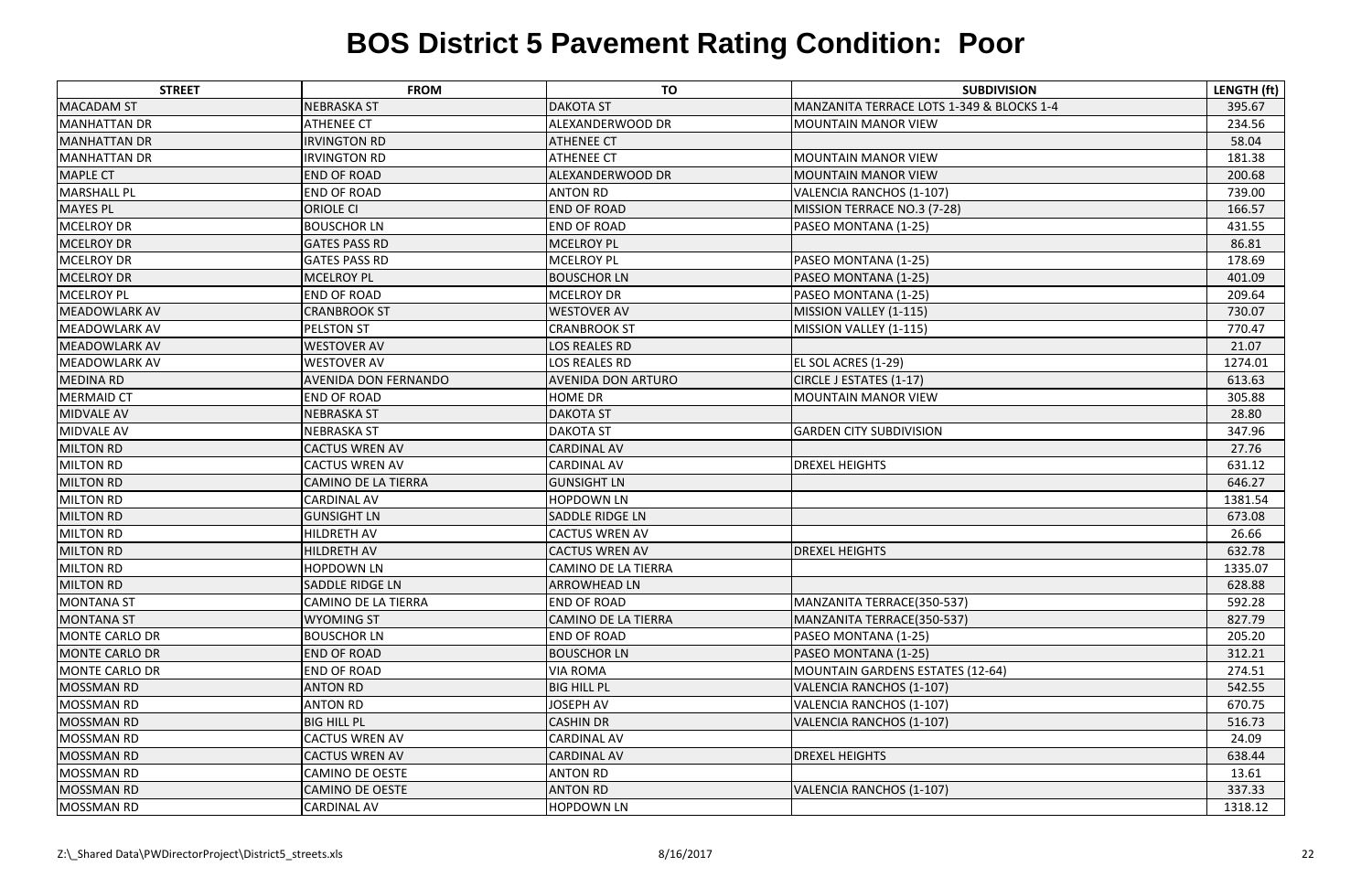| <b>STREET</b>            | <b>FROM</b>                | <b>TO</b>                  | <b>SUBDIVISION</b>                      | LENGTH (ft) |
|--------------------------|----------------------------|----------------------------|-----------------------------------------|-------------|
| <b>MOSSMAN RD</b>        | <b>CASHIN DR</b>           | <b>ANTON RD</b>            | VALENCIA RANCHOS (1-107)                | 556.97      |
| <b>MOSSMAN RD</b>        | <b>HILDRETH AV</b>         | <b>CACTUS WREN AV</b>      | <b>DREXEL HEIGHTS</b>                   | 659.52      |
| <b>MOSSMAN RD</b>        | <b>WESTOVER AV</b>         | <b>HILDRETH AV</b>         |                                         | 33.96       |
| MOSSMAN RD               | <b>WESTOVER AV</b>         | <b>HILDRETH AV</b>         | <b>DREXEL HEIGHTS</b>                   | 1258.31     |
| <b>MULE DEER RD</b>      | <b>KIT FOX PL</b>          | <b>RING TAIL DR</b>        | SIERRA SAGRADA (1-46)                   | 255.88      |
| MULE DEER RD             | OS REALES RD               | <b>KIT FOX PL</b>          |                                         | 43.98       |
| <b>MULE DEER RD</b>      | LOS REALES RD              | <b>KIT FOX PL</b>          | SIERRA SAGRADA (1-46)                   | 132.97      |
| <b>NEBLINA PL</b>        | <b>END OF ROAD</b>         | <b>DORADO CI</b>           | MISSION TERRACE NO.3 (7-28)             | 404.84      |
| <b>NEBRASKA ST</b>       | <b>CALLE LADO AL RIO</b>   | <b>ROSEPINE RD</b>         |                                         | 654.76      |
| <b>NEBRASKA ST</b>       | <b>CAMINO DE LA TIERRA</b> | <b>END OF ROAD</b>         |                                         | 291.29      |
| <b>NEBRASKA ST</b>       | <b>CARDINAL AV</b>         | MACADAM ST                 |                                         | 1182.95     |
| <b>NEBRASKA ST</b>       | <b>DIRK AV</b>             | <b>SUNSET BL</b>           |                                         | 95.67       |
| <b>NEBRASKA ST</b>       | <b>MACADAM ST</b>          | <b>CAMINO DE LA TIERRA</b> |                                         | 1090.64     |
| <b>NEBRASKA ST</b>       | <b>SHERIDAN AV</b>         | <b>DIRK AV</b>             |                                         | 226.88      |
| <b>NEBRASKA ST</b>       | <b>SUNSET BL</b>           | <b>SPENCER AV</b>          |                                         | 1142.23     |
| <b>NEBRASKA ST</b>       | <b>VINCA ROSE DR</b>       | <b>CAMINO VERDE</b>        |                                         | 18.16       |
| <b>NEBRASKA ST</b>       | <b>VINCA ROSE DR</b>       | <b>CAMINO VERDE</b>        | CAMINO VERDE ESTATES(1-79)              | 1596.76     |
| <b>OLD AJO WY</b>        | AJO HY                     | AJO HY                     |                                         | 4505.39     |
| <b>ORGAN PIPE PL</b>     | <b>END OF ROAD</b>         | <b>CENTURY DR</b>          | SUNKIST ACRES NO.3(1-25)                | 130.41      |
| <b>ORIOLE CI</b>         | <b>AURORA DR</b>           | <b>SANTA LOUISA ST</b>     | <b>MISSION TERRACE NO.2</b>             | 298.96      |
| <b>ORIOLE CI</b>         | <b>MAYES PL</b>            | <b>ORIOLE PL</b>           | MISSION TERRACE NO.3 (7-28)             | 300.75      |
| <b>ORIOLE CI</b>         | <b>ORIOLE PL</b>           | <b>HILDRETH AV</b>         | MISSION TERRACE NO.3 (7-28)             | 291.06      |
| <b>ORIOLE CI</b>         | <b>SAN PAULUS RD</b>       | <b>AURORA DR</b>           |                                         | 24.29       |
| <b>ORIOLE CI</b>         | <b>SAN PAULUS RD</b>       | <b>AURORA DR</b>           | <b>MISSION TERRACE NO.2</b>             | 271.52      |
| <b>ORIOLE CI</b>         | <b>SANTA LOUISA ST</b>     | <b>MAYES PL</b>            | <b>MISSION TERRACE NO.2</b>             | 2.56        |
| <b>ORIOLE CI</b>         | <b>SANTA LOUISA ST</b>     | <b>MAYES PL</b>            | MISSION TERRACE NO.3 (7-28)             | 428.77      |
| <b>ORIOLE PL</b>         | <b>ORIOLE CI</b>           | <b>END OF ROAD</b>         | MISSION TERRACE NO.3 (7-28)             | 180.55      |
| <b>ORIOLE ST</b>         | HILDRETH AV                | <b>SAN GABRIEL AV</b>      | MISSION TERRACE NO.3 (7-28)             | 266.64      |
| PAISANO AV               | <b>ARAGON ST</b>           | <b>JEFFREY RD</b>          |                                         | 632.10      |
| <b>PALOMINO RD</b>       | <b>DREXEL RD</b>           | <b>MILTON RD</b>           |                                         | 966.32      |
| <b>PALOMINO RD</b>       | <b>MILTON RD</b>           | <b>BILBY RD</b>            |                                         | 1659.17     |
| <b>PARTRIDGE ST</b>      | <b>CARDINAL AV</b>         | <b>AVENIDA FRESCA</b>      |                                         | 39.04       |
| <b>PARTRIDGE ST</b>      | <b>CARDINAL AV</b>         | <b>AVENIDA FRESCA</b>      | MISSION WEST (1-370)                    | 868.79      |
| <b>PARTRIDGE ST</b>      | <b>WESTOVER AV</b>         | <b>CARDINAL AV</b>         |                                         | 111.69      |
| <b>PARTRIDGE ST</b>      | <b>WESTOVER AV</b>         | <b>CARDINAL AV</b>         | MISSION VALLEY (1-115)                  | 1910.41     |
| <b>PASEO BONITO</b>      | <b>END OF ROAD</b>         | <b>AVENIDA FRESCA</b>      | MISSION WEST (1-370)                    | 424.32      |
| <b>PASEO DON ROLANDO</b> | <b>AVENIDA DON GERARDO</b> | <b>CAMINO DE OESTE</b>     |                                         | 24.93       |
| <b>PASEO DON ROLANDO</b> | <b>AVENIDA DON GERARDO</b> | <b>CAMINO DE OESTE</b>     | MOUNTAIN VILLAGE ESTATES NO. II (1-150) | 389.95      |
| <b>PASEO DON ROLANDO</b> | <b>AVENIDA DON PEPE</b>    | <b>AVENIDA DON GERARDO</b> | MOUNTAIN VILLAGE ESTATES NO. II (1-150) | 398.13      |
| <b>PASEO DON ROLANDO</b> | <b>CALLE DON MIGUEL</b>    | <b>PASEO DON ROLANDO</b>   |                                         | 31.35       |
| <b>PASEO DON ROLANDO</b> | <b>CALLE DON MIGUEL</b>    | <b>PASEO DON ROLANDO</b>   | MOUNTAIN VILLAGE ESTATES NO. II (1-150) | 450.47      |
| <b>PASEO DON ROLANDO</b> | <b>END OF ROAD</b>         | <b>PASEO DON ROLANDO</b>   | MOUNTAIN VILLAGE ESTATES NO. II (1-150) | 124.88      |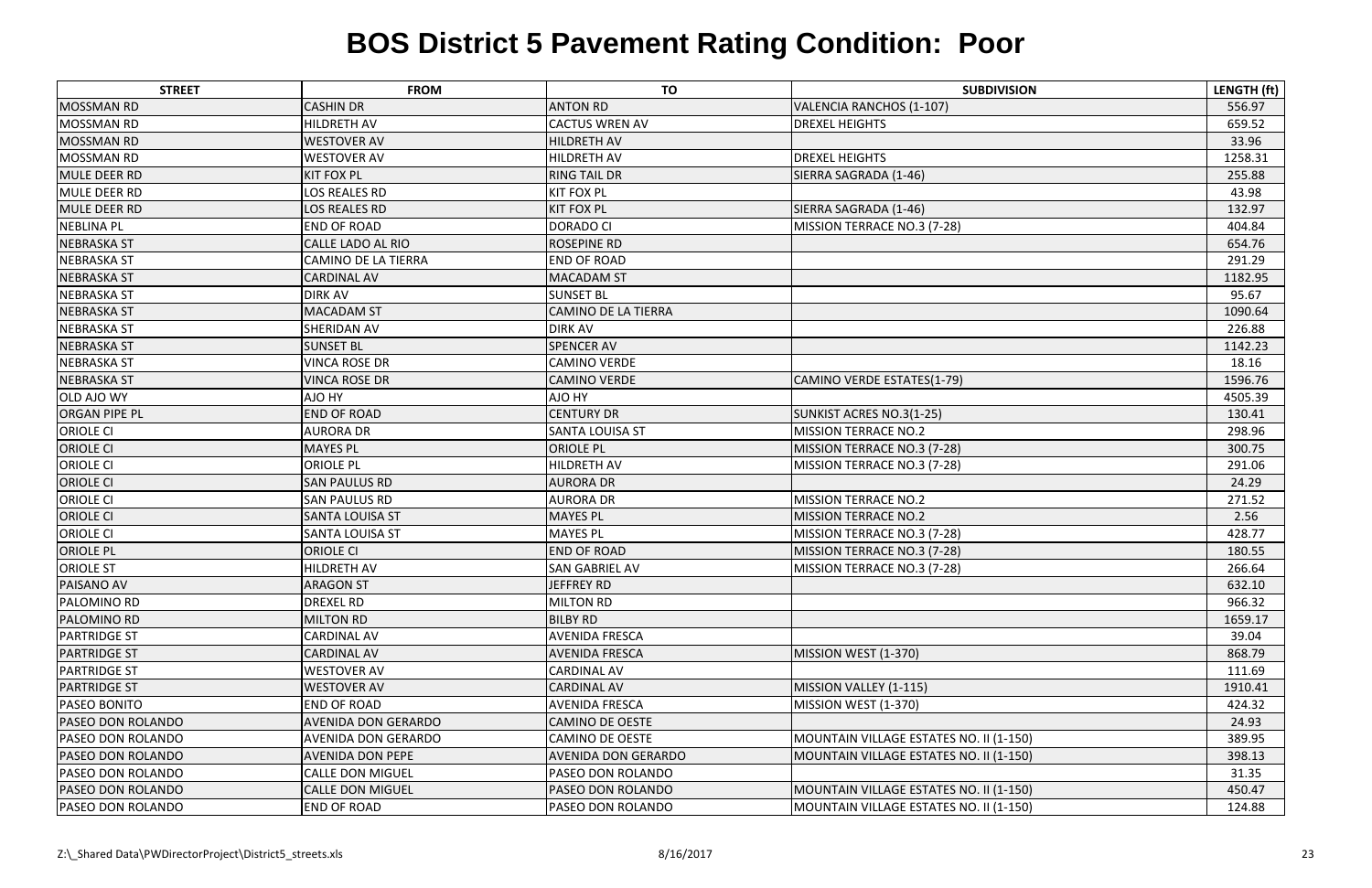| <b>STREET</b>               | <b>FROM</b>                | <b>TO</b>                  | <b>SUBDIVISION</b>                      | LENGTH (ft) |
|-----------------------------|----------------------------|----------------------------|-----------------------------------------|-------------|
| <b>PASEO DON ROLANDO</b>    | <b>PASEO DON ROLANDO</b>   | <b>AVENIDA DON PEPE</b>    | MOUNTAIN VILLAGE ESTATES NO. II (1-150) | 361.44      |
| <b>PAVO REAL PL</b>         | <b>PASEO DE LAS AVES</b>   | <b>CALLE CISNE</b>         | LAS PALOMAS                             | 425.00      |
| <b>PETER SEWARD DR</b>      | <b>IRONWOOD HILL DR</b>    | <b>PEARL DR</b>            |                                         | 9.40        |
| PEYOTE PL                   | <b>END OF ROAD</b>         | <b>CENTURY DR</b>          | SUNKIST ACRES NO.3(1-25)                | 134.96      |
| <b>PINTO RD</b>             | <b>DREXEL RD</b>           | <b>MOSSMAN RD</b>          |                                         | 2016.42     |
| <b>PINTO RD</b>             | <b>MOSSMAN RD</b>          | <b>BILBY RD</b>            |                                         | 636.19      |
| <b>PLACITA ALEGRE</b>       | <b>CAMINO BELLO</b>        | <b>VIA DEL PROMONTORIO</b> | MISSION WEST (1-370)                    | 378.62      |
| <b>PLACITA ALEGRE</b>       | <b>VIA HERMOSA</b>         | <b>CAMINO BELLO</b>        | MISSION WEST (1-370)                    | 430.94      |
| <b>PLACITA ARIDA</b>        | <b>END OF ROAD</b>         | <b>MAXINE CI</b>           |                                         | 116.62      |
| <b>PLACITA ARIDA</b>        | <b>END OF ROAD</b>         | <b>MAXINE CI</b>           | SALIDA DEL SOL V (1-109)                | 225.27      |
| <b>PLACITA DE CASTELLON</b> | <b>CALLE CASTELLON</b>     | <b>END OF ROAD</b>         | TUCSON MOUNTAIN VISTAS (1-34)           | 546.52      |
| PLACITA DE LA BAJADA        | <b>CAMINO DE LA TIERRA</b> | <b>VISTA DEL ARROYO</b>    | MISSION WEST (1-370)                    | 294.76      |
| PLACITA DE LA BAJADA        | <b>VISTA DEL ARROYO</b>    | <b>CALLE DE LA BAJADA</b>  | MISSION WEST (1-370)                    | 301.07      |
| <b>PLACITA DE LA ROSETA</b> | <b>AVENIDA PERLINA</b>     | <b>END OF ROAD</b>         | MISSION VIEW (1-134)                    | 324.66      |
| PLACITA DE LA SOMBRA        | <b>END OF ROAD</b>         | CALLE DE LA BAJADA         | MISSION WEST (1-370)                    | 291.41      |
| PLACITA DEL CONEJITO        | AVENIDA PERLINA            | <b>END OF ROAD</b>         | MISSION VIEW (1-134)                    | 331.33      |
| PLACITA DEL MUNDO           | <b>END OF ROAD</b>         | <b>VEREDA LAS MUCHAS</b>   | SALIDA DEL SOL IV (1-130)               | 80.35       |
| PLACITA DEL MUNDO           | <b>VEREDA LAS MUCHAS</b>   | <b>CORONA RD</b>           | SALIDA DEL SOL IV (1-130)               | 431.19      |
| PLACITA DEL PASILLO         | <b>AVENIDA PERLINA</b>     | <b>END OF ROAD</b>         | MISSION VIEW (1-134)                    | 330.47      |
| <b>PLACITA ESTRADA</b>      | <b>AVENIDA ESTRADA</b>     | <b>END OF ROAD</b>         | SALIDA DEL SOL V (1-109)                | 606.11      |
| <b>PLACITA FANTASIA</b>     | <b>LLOYD BUSH DR</b>       | <b>END OF ROAD</b>         | SAHUAROS GRANDES (1-29)                 | 335.25      |
| <b>PLACITA GRACIOSA</b>     | <b>LLOYD BUSH DR</b>       | <b>END OF ROAD</b>         | SAHUAROS GRANDES (1-29)                 | 406.37      |
| <b>PLACITA PENASCO</b>      | <b>END OF ROAD</b>         | <b>CAMINO BELLO</b>        | MISSION WEST (1-370)                    | 160.47      |
| <b>QUAIL RD</b>             | <b>CACTUS WREN AV</b>      | <b>CARDINAL AV</b>         |                                         | 23.46       |
| <b>QUAIL RD</b>             | <b>CACTUS WREN AV</b>      | <b>CARDINAL AV</b>         | <b>DREXEL HEIGHTS</b>                   | 640.54      |
| <b>QUAIL RD</b>             | HILDRETH AV                | <b>CACTUS WREN AV</b>      | <b>DREXEL HEIGHTS</b>                   | 661.08      |
| <b>QUAIL RD</b>             | <b>WESTOVER AV</b>         | <b>HILDRETH AV</b>         |                                         | 39.29       |
| <b>QUAIL RD</b>             | <b>WESTOVER AV</b>         | <b>HILDRETH AV</b>         | <b>DREXEL HEIGHTS</b>                   | 1255.02     |
| <b>RING TAIL DR</b>         | <b>CARDINAL AV</b>         | <b>IGROUND DOVE PL</b>     |                                         | 43.37       |
| <b>RING TAIL DR</b>         | <b>CARDINAL AV</b>         | <b>GROUND DOVE PL</b>      | SIERRA SAGRADA (1-46)                   | 122.23      |
| <b>RING TAIL DR</b>         | <b>GROUND DOVE PL</b>      | <b>MULE DEER RD</b>        | SIERRA SAGRADA (1-46)                   | 445.88      |
| <b>ROADRUNNER RD</b>        | <b>CACTUS WREN AV</b>      | <b>CARDINAL AV</b>         |                                         | 25.44       |
| <b>ROADRUNNER RD</b>        | <b>CACTUS WREN AV</b>      | <b>CARDINAL AV</b>         | <b>DREXEL HEIGHTS</b>                   | 643.16      |
| <b>ROADRUNNER RD</b>        | <b>HILDRETH AV</b>         | <b>CACTUS WREN AV</b>      | <b>DREXEL HEIGHTS</b>                   | 650.76      |
| <b>ROADRUNNER RD</b>        | <b>WESTOVER AV</b>         | <b>HILDRETH AV</b>         |                                         | 32.18       |
| <b>ROADRUNNER RD</b>        | <b>WESTOVER AV</b>         | <b>HILDRETH AV</b>         | <b>DREXEL HEIGHTS</b>                   | 1262.26     |
| <b>ROCKROSE DR</b>          | <b>COYOTE BRUSH DR</b>     | <b>CAMINO VERDE</b>        |                                         | 18.54       |
| <b>ROCKROSE DR</b>          | <b>COYOTE BRUSH DR</b>     | <b>CAMINO VERDE</b>        | CAMINO VERDE ESTATES(1-79)              | 144.15      |
| <b>SADDLE RIDGE LN</b>      | <b>END OF ROAD</b>         | <b>MILTON RD</b>           |                                         | 671.59      |
| <b>SADDLE RIDGE LN</b>      | <b>MILTON RD</b>           | <b>SADDLE RIDGE LN</b>     |                                         | 269.28      |
| <b>SADDLE RIDGE LN</b>      | <b>SADDLE RIDGE LN</b>     | <b>BILBY RD</b>            |                                         | 1272.56     |
| <b>SALLEE RD</b>            | <b>LLOYD BUSH DR</b>       | <b>SALLEE PL</b>           |                                         | 526.31      |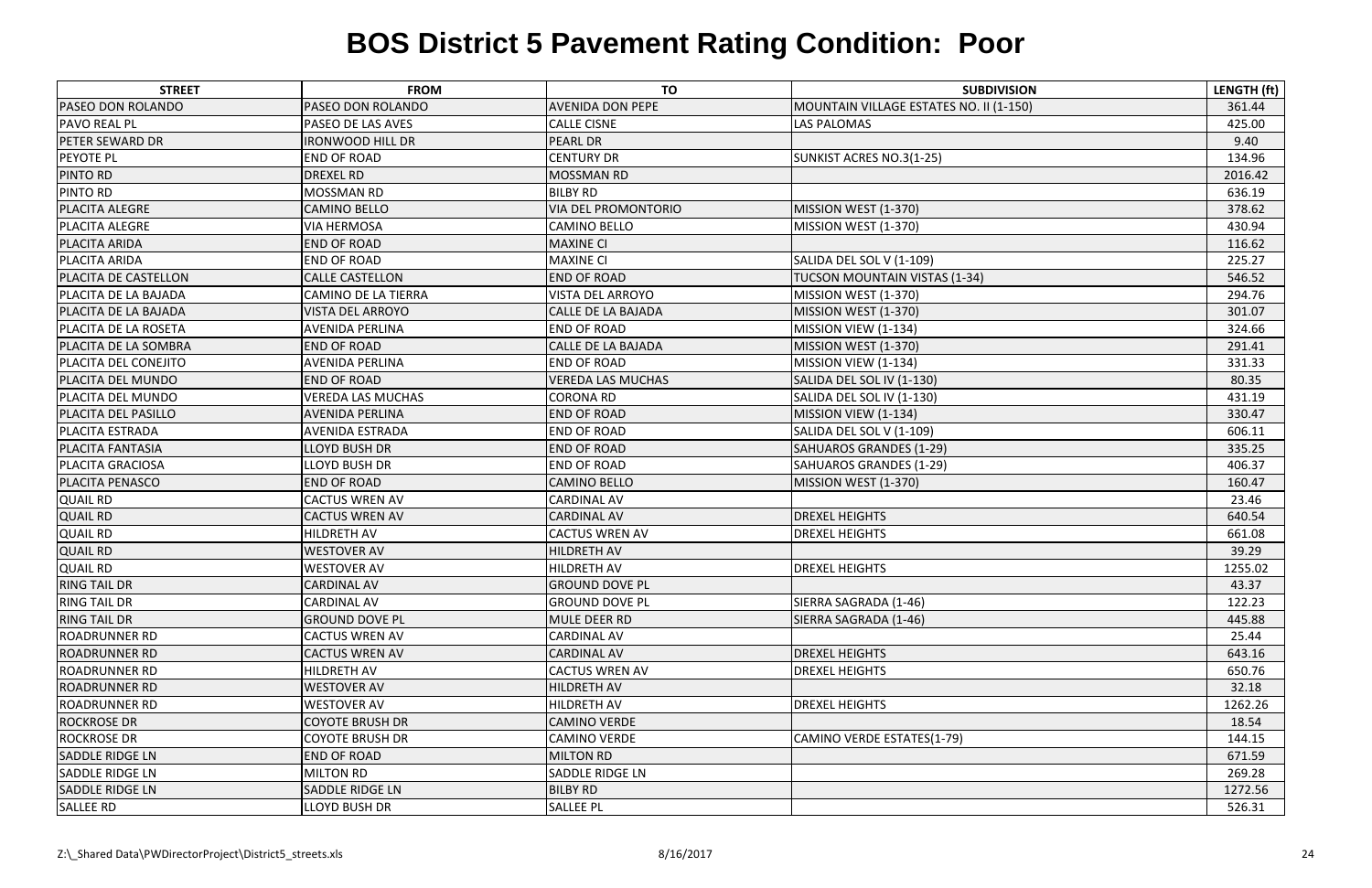| <b>STREET</b>          | <b>FROM</b>             | <b>TO</b>            | <b>SUBDIVISION</b>               | LENGTH (ft) |
|------------------------|-------------------------|----------------------|----------------------------------|-------------|
| <b>SALLEE RD</b>       | <b>SALLEE PL</b>        | <b>END OF ROAD</b>   |                                  | 317.58      |
| <b>SAN GABRIEL AV</b>  | <b>AURORA DR</b>        | <b>ORIOLE ST</b>     | MISSION TERRACE NO.3 (7-28)      | 438.66      |
| <b>SAN GABRIEL AV</b>  | <b>BILBY RD</b>         | <b>SOLANO PL</b>     |                                  | 54.33       |
| <b>SAN GABRIEL AV</b>  | <b>BILBY RD</b>         | <b>SOLANO PL</b>     | <b>MISSION TERRACE</b>           | 304.94      |
| <b>SAN GABRIEL AV</b>  | <b>ORIOLE ST</b>        | <b>DORADO CI</b>     | MISSION TERRACE NO.3 (7-28)      | 242.44      |
| <b>SAN GABRIEL AV</b>  | <b>SOLANO PL</b>        | <b>CAPISTRANO RD</b> | <b>MISSION TERRACE</b>           | 308.10      |
| <b>SAN JOAQUIN AV</b>  | <b>IRVINGTON RD</b>     | <b>NEBRASKA ST</b>   |                                  | 1250.09     |
| <b>SAN PAULUS RD</b>   | <b>DORADO CI</b>        | <b>CARDINAL AV</b>   |                                  | 290.32      |
| <b>SAN PAULUS RD</b>   | HILDRETH AV             | <b>DORADO CI</b>     |                                  | 834.76      |
| <b>SAN PAULUS RD</b>   | HILDRETH AV             | <b>HILDRETH AV</b>   |                                  | 254.63      |
| <b>SAN PAULUS RD</b>   | <b>ORIOLE CI</b>        | <b>HILDRETH AV</b>   |                                  | 857.83      |
| <b>SAN PAULUS RD</b>   | <b>WESTOVER AV</b>      | <b>ORIOLE CI</b>     |                                  | 344.09      |
| <b>SANDALWOOD DR</b>   | <b>BLUE RIDGE RD</b>    | <b>INDIGO DR</b>     | PAINTED HILLS ESTATES (19-40)    | 585.33      |
| SANDALWOOD DR          | <b>PAINTED HILLS RD</b> | <b>BLUE RIDGE RD</b> |                                  | 48.56       |
| <b>SANDALWOOD DR</b>   | <b>PAINTED HILLS RD</b> | <b>BLUE RIDGE RD</b> | PAINTED HILLS ESTATES (1-18)     | 280.61      |
| SANDALWOOD DR          | <b>PAINTED HILLS RD</b> | <b>BLUE RIDGE RD</b> | PAINTED HILLS ESTATES (19-40)    | 90.45       |
| <b>SANDPIPER AV</b>    | <b>ELVIRA ST</b>        | <b>CORONA ST</b>     |                                  | 0.86        |
| <b>SANDPIPER AV</b>    | <b>ELVIRA ST</b>        | <b>CORONA ST</b>     | <b>INDIAN VALLEY ACRES(1-28)</b> | 1184.06     |
| <b>SANTA LOUISA ST</b> | <b>ORIOLE CI</b>        | <b>HILDRETH AV</b>   | <b>MISSION TERRACE NO.2</b>      | 856.57      |
| <b>SEEHORN AV</b>      | <b>TILLERY ST</b>       | JEFFREY RD           |                                  | 60.46       |
| <b>SEEHORN AV</b>      | <b>TILLERY ST</b>       | JEFFREY RD           | <b>VALENCIA HOMESITES (1-75)</b> | 1019.55     |
| <b>SETTLER AV</b>      | <b>END OF ROAD</b>      | <b>TETAKUSIM RD</b>  |                                  | 635.63      |
| <b>SETTLER AV</b>      | <b>TETAKUSIM RD</b>     | <b>CALLE TORIM</b>   |                                  | 1343.50     |
| <b>SHERIDAN AV</b>     | <b>IDAHO ST</b>         | <b>NEBRASKA ST</b>   |                                  | 0.84        |
| <b>SINDLE PL</b>       | <b>MISSION RD</b>       | <b>END OF ROAD</b>   |                                  | 2778.81     |
| <b>SMOKETREE CI</b>    | <b>END OF ROAD</b>      | <b>ANKLAM RD</b>     |                                  | 128.13      |
| <b>SMOKETREE CI</b>    | <b>END OF ROAD</b>      | <b>ANKLAM RD</b>     | SMOKETREE ESTATES (1-15)         | 555.61      |
| <b>SOLANO CI</b>       | <b>CAPISTRANO RD</b>    | <b>CAPISTRANO RD</b> | <b>MISSION TERRACE</b>           | 1400.72     |
| <b>SOLANO PL</b>       | <b>SAN GABRIEL AV</b>   | <b>END OF ROAD</b>   | <b>MISSION TERRACE</b>           | 493.45      |
| <b>SORREL LN</b>       | <b>ALVARO RD</b>        | <b>MOSSMAN RD</b>    |                                  | 651.93      |
| <b>SORREL LN</b>       | <b>MOSSMAN RD</b>       | <b>BILBY RD</b>      |                                  | 672.22      |
| <b>SPARROW AV</b>      | <b>ARAGON ST</b>        | JEFFREY RD           |                                  | 642.07      |
| <b>SPENCER AV</b>      | <b>NEBRASKA ST</b>      | <b>DREXEL RD</b>     |                                  | 2624.26     |
| <b>SPENCER AV</b>      | <b>UTAH ST</b>          | <b>NEBRASKA ST</b>   |                                  | 10.18       |
| <b>SUNKIST DR</b>      | <b>END OF ROAD</b>      | <b>SUNKIST PL</b>    | SUNKIST ACRES NO.2(20-40)        | 1043.82     |
| <b>SUNKIST DR</b>      | <b>SUNKIST PL</b>       | <b>WYOMING ST</b>    |                                  | 43.01       |
| <b>SUNKIST DR</b>      | <b>SUNKIST PL</b>       | <b>WYOMING ST</b>    | SUNKIST ACRES NO.2(20-40)        | 501.45      |
| <b>SUNKIST PL</b>      | <b>END OF ROAD</b>      | <b>SUNKIST DR</b>    | SUNKIST ACRES NO.2(20-40)        | 190.85      |
| <b>SUNSET BL</b>       | <b>NEBRASKA ST</b>      | <b>DREXEL RD</b>     |                                  | 2629.91     |
| <b>SUNSET BL</b>       | <b>UTAH ST</b>          | <b>NEBRASKA ST</b>   |                                  | 1.01        |
| <b>TILLERY ST</b>      | LOREE AV                | JEFFREY RD           | <b>VALENCIA HOMESITES (1-75)</b> | 455.21      |
| <b>TILLERY ST</b>      | <b>MARK RD</b>          | <b>SEEHORN AV</b>    |                                  | 60.68       |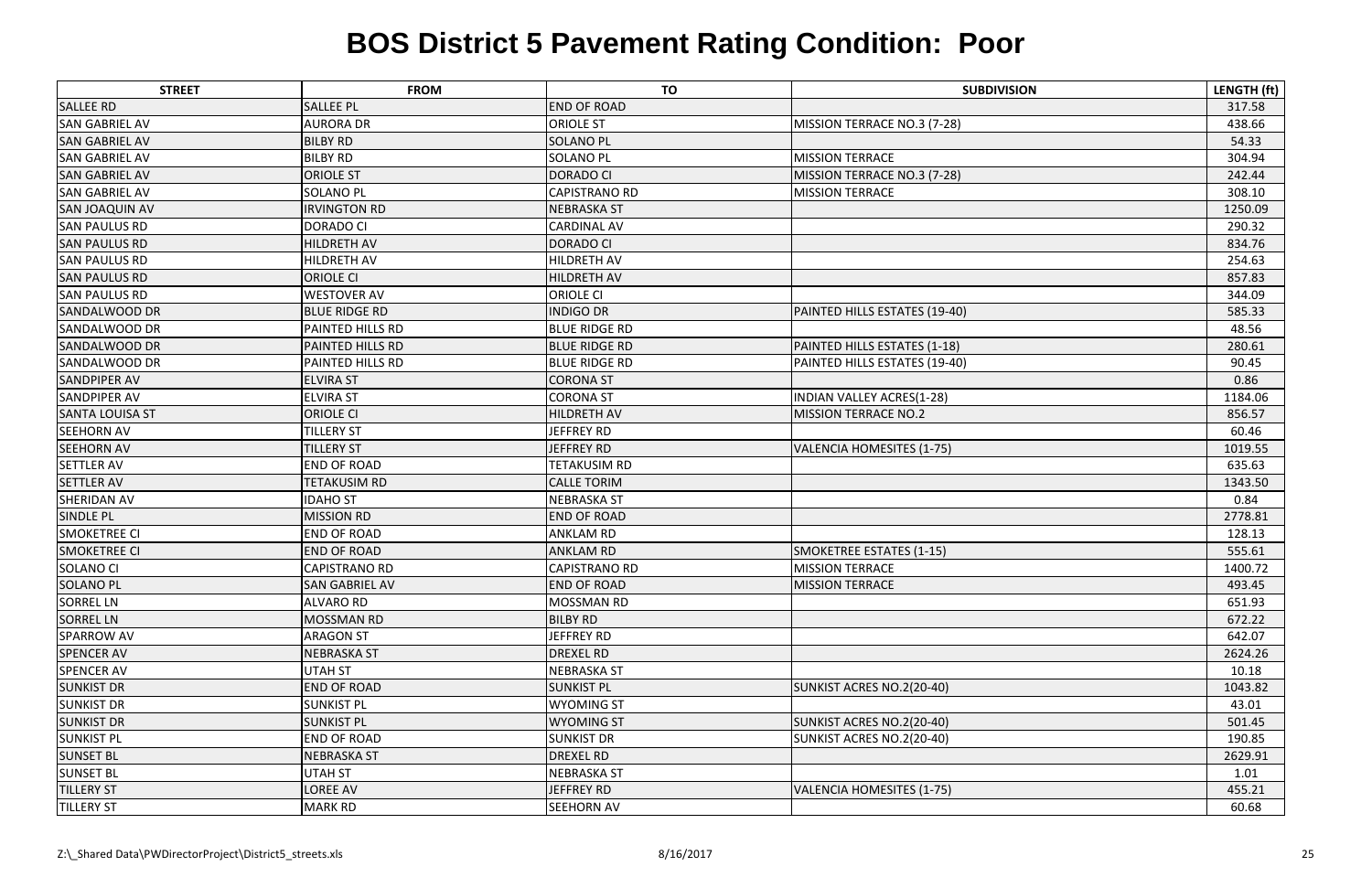| <b>STREET</b>                          | <b>FROM</b>                            | <b>TO</b>                       | <b>SUBDIVISION</b>                        | LENGTH (ft) |
|----------------------------------------|----------------------------------------|---------------------------------|-------------------------------------------|-------------|
| <b>TILLERY ST</b>                      | <b>MARK RD</b>                         | <b>SEEHORN AV</b>               | <b>VALENCIA HOMESITES (1-75)</b>          | 1122.50     |
| <b>TILLERY ST</b>                      | <b>SEEHORN AV</b>                      | <b>LOREE AV</b>                 | <b>VALENCIA HOMESITES (1-75)</b>          | 1150.52     |
| <b>TIRZA CT</b>                        | <b>END OF ROAD</b>                     | ALEXANDERWOOD DR                | <b>MOUNTAIN MANOR VIEW</b>                | 180.57      |
| <b>TOLOSA CI</b>                       | <b>CAPISTRANO RD</b>                   | <b>SOLANO CI</b>                | <b>MISSION TERRACE</b>                    | 1406.54     |
| <b>TOLOSA PL</b>                       | <b>HILDRETH AV</b>                     | <b>CAPISTRANO RD</b>            | <b>MISSION TERRACE</b>                    | 1115.88     |
| <b>TUMBLEWEED DR</b>                   | <b>CENTURY DR</b>                      | <b>CAMINO DE LA TIERRA</b>      |                                           | 35.61       |
| <b>TUMBLEWEED DR</b>                   | <b>CENTURY DR</b>                      | <b>CAMINO DE LA TIERRA</b>      | SUNKIST ACRES NO.4(26-97)                 | 418.12      |
| <b>TUMBLEWEED DR</b>                   | <b>TUMBLEWEED DR</b>                   | <b>END OF ROAD</b>              | SUNKIST ACRES NO.4(26-97)                 | 71.55       |
| <b>TUMBLEWEED DR</b>                   | <b>TUMBLEWEED DR</b>                   | <b>TUMBLEWEED DR</b>            | SUNKIST ACRES NO.4(26-97)                 | 553.76      |
| <b>UNION JACK ST</b>                   | <b>DAKOTA ST</b>                       | <b>CAMINO DE LA TIERRA</b>      | MANZANITA TERRACE II LOTS 1-35 & BLOCK 1  | 140.99      |
| <b>UNION JACK ST</b>                   | <b>DAKOTA ST</b>                       | <b>CAMINO DE LA TIERRA</b>      | MANZANITA TERRACE LOTS 1-349 & BLOCKS 1-4 | 863.18      |
| <b>UTAH ST</b>                         | <b>CAMINO DE LA TIERRA</b>             | <b>END OF ROAD</b>              | MANZANITA TERRACE(350-537)                | 616.82      |
| <b>UTAH ST</b>                         | <b>WYOMING ST</b>                      | CAMINO DE LA TIERRA             | MANZANITA TERRACE(350-537)                | 897.02      |
| <b>VALENCIA RD</b>                     | <b>VALENCIA RD</b>                     | <b>END OF ROAD</b>              |                                           | 75.33       |
| <b>VALENCIA RD</b>                     | <b>VALENCIA RD</b>                     | <b>END OF ROAD</b>              | <b>VALENCIA HOMESITES (1-75)</b>          | 360.26      |
| <b>VALLEY INDIAN AGENCY CONNECT RD</b> | <b>ELVIRA ST</b>                       | VALLEY INDIAN AGENCY CONNECT RD |                                           | 1111.00     |
| <b>VALLEY INDIAN AGENCY CONNECT RD</b> | <b>OAK TREE DR</b>                     | VALLEY INDIAN AGENCY CONNECT RD |                                           | 2.97        |
| <b>VALLEY INDIAN AGENCY CONNECT RD</b> | <b>VALLEY INDIAN AGENCY CONNECT RD</b> | <b>ELVIRA ST</b>                |                                           | 1869.03     |
| <b>VEREDA OPALO</b>                    | <b>VEREDA LAS MUCHAS</b>               | <b>CORONA RD</b>                | SALIDA DEL SOL IV (1-130)                 | 233.48      |
| <b>VIA DE SUENOS</b>                   | <b>CAMINO DE CIELO</b>                 | <b>IRONWOOD HILL DR</b>         |                                           | 78.52       |
| <b>VIA DE SUENOS</b>                   | <b>CAMINO DE CIELO</b>                 | <b>IRONWOOD HILL DR</b>         | VISTA DE LA SIERRA DE DIOS (22-83)        | 307.09      |
| <b>VIA DE SUENOS</b>                   | <b>CAMINO DE OESTE</b>                 | <b>CAMINO DE RIQUEZA</b>        |                                           | 70.18       |
| <b>VIA DE SUENOS</b>                   | <b>CAMINO DE OESTE</b>                 | <b>CAMINO DE RIQUEZA</b>        | VISTA DE LA SIERRA DE DIOS (22-83)        | 1349.95     |
| <b>VIA DE SUENOS</b>                   | <b>CAMINO DE RIQUEZA</b>               | <b>CAMINO DE CIELO</b>          | VISTA DE LA SIERRA DE DIOS (22-83)        | 415.01      |
| <b>VIA DEL PROMONTORIO</b>             | <b>END OF ROAD</b>                     | PLACITA ALEGRE                  | MISSION WEST (1-370)                      | 685.11      |
| <b>VIA DEL PROMONTORIO</b>             | PLACITA ALEGRE                         | CALLE DE LA BAJADA              | MISSION WEST (1-370)                      | 481.16      |
| <b>VIA HERMOSA</b>                     | <b>AVENIDA BELLA</b>                   | PLACITA ALEGRE                  | MISSION WEST (1-370)                      | 602.06      |
| <b>VIA HERMOSA</b>                     | <b>CALLE ESCARPADA</b>                 | <b>CALLE DE LA BAJADA</b>       | MISSION WEST (1-370)                      | 591.18      |
| <b>VIA HERMOSA</b>                     | <b>PLACITA ALEGRE</b>                  | <b>CALLE ESCARPADA</b>          | MISSION WEST (1-370)                      | 630.61      |
| <b>VIA LUCIA DR</b>                    | <b>VIA MALLORCA</b>                    | <b>SALERNO DR</b>               | <b>MOUNTAIN GARDEN ESTATES (1-11)</b>     | 184.09      |
| <b>VIA LUCIA DR</b>                    | <b>VIA MALLORCA</b>                    | <b>SALERNO DR</b>               | <b>MOUNTAIN GARDENS ESTATES (12-64)</b>   | 174.92      |
| <b>VIA MALLORCA</b>                    | <b>VIA ROMA</b>                        | <b>VIA LUCIA DR</b>             | <b>MOUNTAIN GARDEN ESTATES (1-11)</b>     | 1057.27     |
| <b>VIA ROMA</b>                        | <b>GATES PASS RD</b>                   | <b>VIA MALLORCA</b>             |                                           | 60.58       |
| <b>VIA ROMA</b>                        | <b>GATES PASS RD</b>                   | <b>VIA MALLORCA</b>             | <b>MOUNTAIN GARDEN ESTATES (1-11)</b>     | 240.48      |
| <b>VIA ROMA</b>                        | <b>MONTE CARLO DR</b>                  | <b>END OF ROAD</b>              |                                           | 0.41        |
| <b>VIA ROMA</b>                        | <b>MONTE CARLO DR</b>                  | <b>END OF ROAD</b>              | <b>MOUNTAIN GARDENS ESTATES (12-64)</b>   | 264.53      |
| <b>VIA ROMA</b>                        | <b>VIA MALLORCA</b>                    | <b>VIA ROMA</b>                 | <b>MOUNTAIN GARDEN ESTATES (1-11)</b>     | 91.83       |
| <b>VIA ROMA</b>                        | <b>VIA MALLORCA</b>                    | <b>VIA ROMA</b>                 | <b>MOUNTAIN GARDENS ESTATES (12-64)</b>   | 697.65      |
| <b>VIA ROMA</b>                        | <b>VIA ROMA</b>                        | <b>END OF ROAD</b>              | <b>MOUNTAIN GARDENS ESTATES (12-64)</b>   | 225.68      |
| <b>VIA ROMA</b>                        | <b>VIA ROMA</b>                        | <b>MONTE CARLO DR</b>           | <b>MOUNTAIN GARDENS ESTATES (12-64)</b>   | 859.41      |
| <b>VIA SAN ANDREA</b>                  | <b>CARDINAL AV</b>                     | <b>AVENIDA SAN CANDIDO</b>      |                                           | 43.14       |
| <b>VIA SAN ANDREA</b>                  | <b>CARDINAL AV</b>                     | AVENIDA SAN CANDIDO             | SAN XAVIER ESTATES (32-76)                | 2247.07     |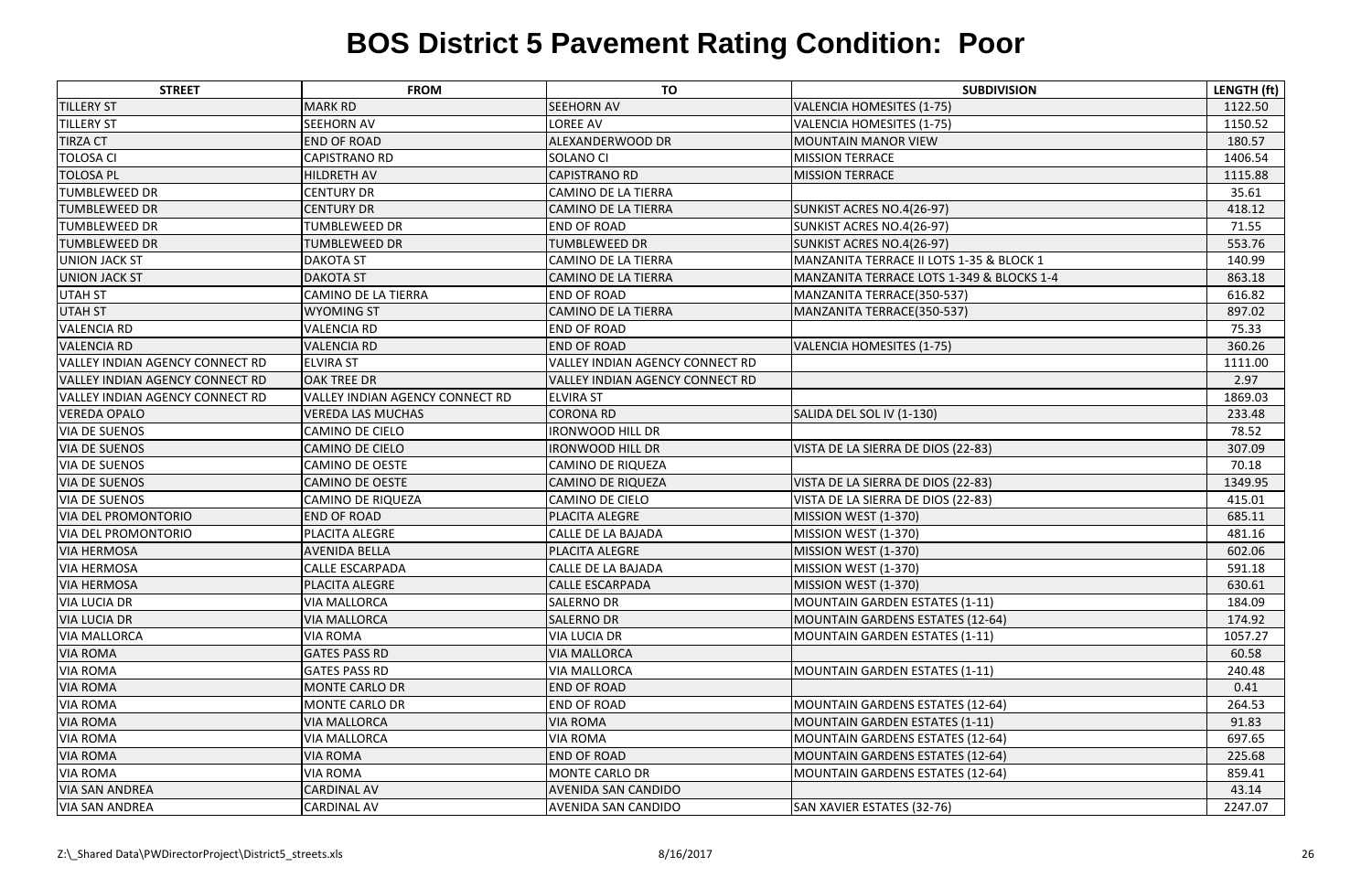| <b>STREET</b>            | <b>FROM</b>                  | <b>TO</b>                  | <b>SUBDIVISION</b>          | LENGTH (ft) |
|--------------------------|------------------------------|----------------------------|-----------------------------|-------------|
| <b>VIA SAN TERESA</b>    | <b>AVENIDA SAN SABA</b>      | <b>AVENIDA SAN CANDIDO</b> | SAN XAVIER ESTATES (32-76)  | 1193.16     |
| <b>VIA SAN TERESA</b>    | <b>CARDINAL AV</b>           | <b>AVENIDA SAN SABA</b>    |                             | 56.80       |
| <b>VIA SAN TERESA</b>    | <b>CARDINAL AV</b>           | <b>AVENIDA SAN SABA</b>    | SAN XAVIER ESTATES (32-76)  | 273.17      |
| <b>VIA SAN TERESA</b>    | <b>CARDINAL AV</b>           | <b>AVENIDA SAN SABA</b>    | SAN XAVIER ESTATES (77-122) | 776.54      |
| <b>VIA SANTA DOROTEA</b> | <b>CARDINAL AV</b>           | <b>AVENIDA SAN CANDIDO</b> |                             | 41.23       |
| <b>VIA SANTA DOROTEA</b> | <b>CARDINAL AV</b>           | <b>AVENIDA SAN CANDIDO</b> | SAN XAVIER ESTATES (1-31)   | 2355.76     |
| <b>VINCA ROSE DR</b>     | <b>ANGELS BREATH DR</b>      | <b>COYOTE BRUSH DR</b>     | CAMINO VERDE ESTATES(1-79)  | 296.01      |
| <b>VINCA ROSE DR</b>     | <b>BRUSH BERRY DR</b>        | ANGELS BREATH DR           | CAMINO VERDE ESTATES(1-79)  | 245.02      |
| <b>VINCA ROSE DR</b>     | <b>LEMON TREE DR</b>         | <b>BRUSH BERRY DR</b>      | CAMINO VERDE ESTATES(1-79)  | 243.65      |
| <b>VINCA ROSE DR</b>     | <b>NEBRASKA ST</b>           | <b>VINCA ROSE PL</b>       | CAMINO VERDE ESTATES(1-79)  | 507.97      |
| <b>VINCA ROSE DR</b>     | <b>VINCA ROSE PL</b>         | <b>LEMON TREE DR</b>       | CAMINO VERDE ESTATES(1-79)  | 288.21      |
| <b>VINCA ROSE PL</b>     | <b>VINCA ROSE DR</b>         | <b>END OF ROAD</b>         | CAMINO VERDE ESTATES(1-79)  | 151.10      |
| <b>VISTA DEL ARROYO</b>  | PLACITA DE LA BAJADA         | CALLE DE LA BAJADA         | MISSION WEST (1-370)        | 681.80      |
| <b>VISTA DEL OESTE</b>   | <b>CALLE DEL CERRO</b>       | <b>CAPISTRANO RD</b>       | WESTVIEW(1-142)             | 237.75      |
| <b>VISTA DEL OESTE</b>   | <b>CAMINO DE LAS TRILLAS</b> | <b>CALLE DEL CERRO</b>     | WESTVIEW(1-142)             | 299.96      |
| <b>VISTA DEL OESTE</b>   | CAMINO DE LAS TRILLAS        | CALLE DEL CERRO            | <b>WESTVIEW</b> (143-241)   | 150.14      |
| <b>VISTA DEL OESTE</b>   | <b>CAPISTRANO RD</b>         | <b>END OF ROAD</b>         | WESTVIEW(1-142)             | 187.60      |
| <b>WESTOVER AV</b>       | <b>CANADA ST</b>             | <b>DREXEL RD</b>           |                             | 1313.17     |
| <b>WESTOVER AV</b>       | <b>CORONA RD</b>             | <b>MEADOWLARK AV</b>       | EL SOL ACRES (1-29)         | 539.85      |
| <b>WESTOVER AV</b>       | <b>CRANBROOK ST</b>          | <b>PARTRIDGE ST</b>        | MISSION VALLEY (1-115)      | 801.90      |
| <b>WESTOVER AV</b>       | <b>DAKOTA ST</b>             | <b>CANADA ST</b>           |                             | 987.10      |
| <b>WESTOVER AV</b>       | <b>END OF ROAD</b>           | <b>NEBRASKA ST</b>         |                             | 702.42      |
| <b>WESTOVER AV</b>       | LOS REALES RD                | <b>PELSTON ST</b>          |                             | 65.94       |
| <b>WESTOVER AV</b>       | <b>LOS REALES RD</b>         | <b>PELSTON ST</b>          | MISSION VALLEY (1-115)      | 624.99      |
| <b>WESTOVER AV</b>       | <b>MEADOWLARK AV</b>         | LOS REALES RD              |                             | 22.32       |
| <b>WESTOVER AV</b>       | <b>MEADOWLARK AV</b>         | <b>LOS REALES RD</b>       | EL SOL ACRES (1-29)         | 803.97      |
| <b>WESTOVER AV</b>       | <b>NEBRASKA ST</b>           | <b>DAKOTA ST</b>           |                             | 323.54      |
| <b>WESTOVER AV</b>       | PELSTON ST                   | <b>CRANBROOK ST</b>        | MISSION VALLEY (1-115)      | 765.24      |
| <b>WYOMING ST</b>        | CAMINO DE LA TIERRA          | <b>END OF ROAD</b>         | MANZANITA TERRACE(350-537)  | 766.64      |
| <b>WYOMING ST</b>        | <b>IDAHO ST</b>              | UTAH ST                    | MANZANITA TERRACE(350-537)  | 309.63      |
| <b>WYOMING ST</b>        | <b>JAMAICA WY</b>            | <b>SUNKIST DR</b>          |                             | 711.12      |
| <b>WYOMING ST</b>        | <b>MONTANA ST</b>            | <b>CAMINO DE LA TIERRA</b> | MANZANITA TERRACE(350-537)  | 568.01      |
| <b>WYOMING ST</b>        | <b>UTAH ST</b>               | <b>MONTANA ST</b>          | MANZANITA TERRACE(350-537)  | 243.35      |

| <b>Total Feet Poor: 276141.01</b> |       |
|-----------------------------------|-------|
| <b>Total Miles Poor:</b>          | 52.30 |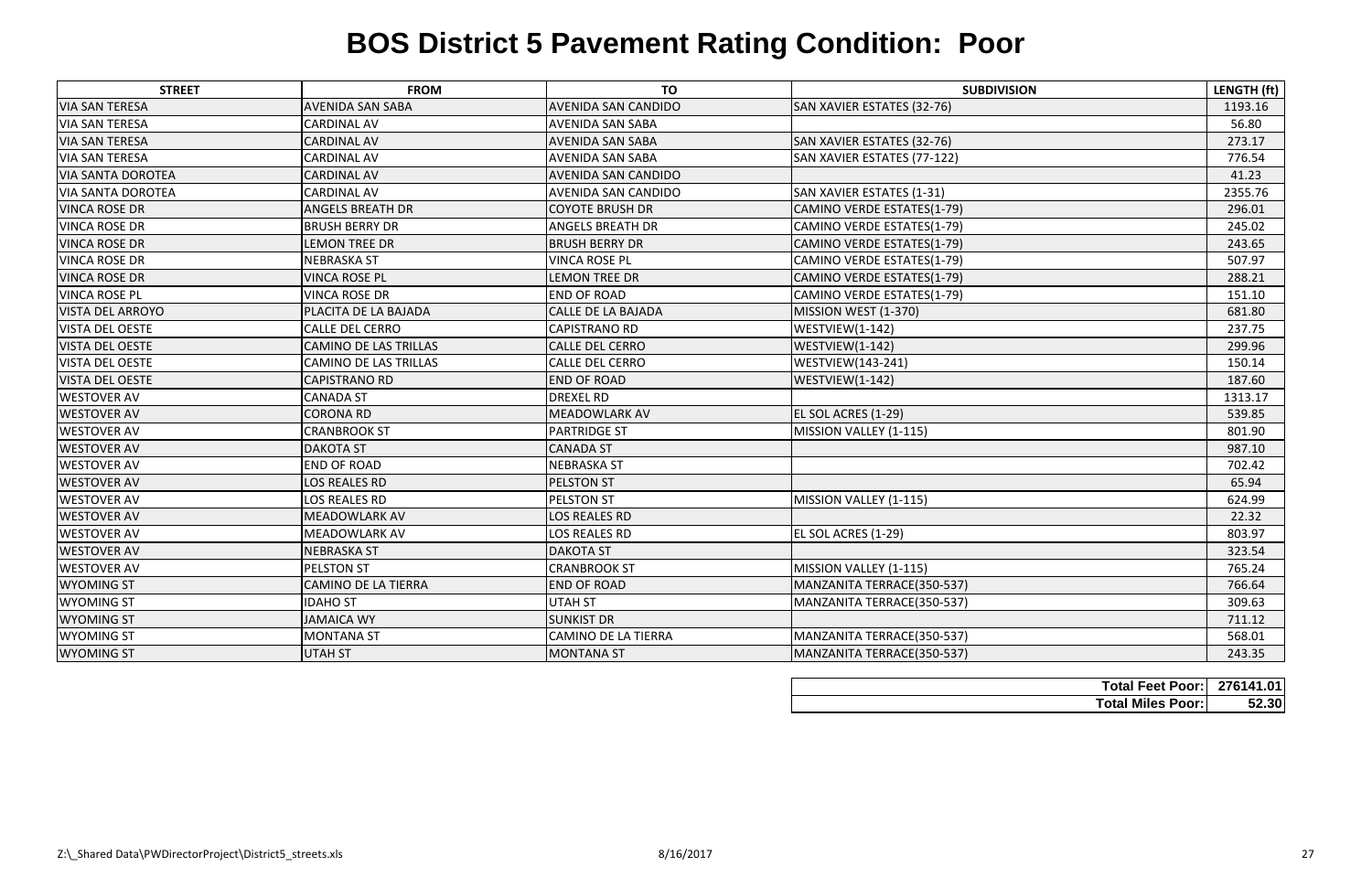| <b>STREET</b>               | <b>FROM</b>                 | <b>TO</b>                   | <b>SUBDIVISION</b>                                   | <b>LENGTH (ft)</b> |
|-----------------------------|-----------------------------|-----------------------------|------------------------------------------------------|--------------------|
| <b>ALASKA ST</b>            | <b>CARDINAL AV</b>          | <b>VANDE LOO ST</b>         |                                                      | 61.16              |
| <b>ALASKA ST</b>            | <b>CARDINAL AV</b>          | VANDE LOO ST                | MANZANITA TERRACE LOTS 1-349 & BLOCKS 1-4            | 1384.27            |
| <b>ALASKA ST</b>            | <b>HILDRETH AV</b>          | <b>CARDINAL AV</b>          |                                                      | 82.29              |
| <b>ALASKA ST</b>            | HILDRETH AV                 | <b>CARDINAL AV</b>          | MANZANITA MANOR NO.4(1-94)                           | 1252.16            |
| <b>ALASKA ST</b>            | VANDE LOO ST                | <b>HOLLADAY ST</b>          | MANZANITA TERRACE LOTS 1-349 & BLOCKS 1-4            | 779.73             |
| ALEXANDERWOOD DR            | <b>LEBRUN CT</b>            | <b>TIRZA CT</b>             | <b>MOUNTAIN MANOR VIEW</b>                           | 297.75             |
| ALEXANDERWOOD DR            | <b>LONDON CT</b>            | <b>LEBRUN CT</b>            | <b>MOUNTAIN MANOR VIEW</b>                           | 256.02             |
| ALEXANDERWOOD DR            | <b>MAPLE CT</b>             | <b>LONDON CT</b>            | <b>MOUNTAIN MANOR VIEW</b>                           | 287.25             |
| ALEXANDERWOOD DR            | <b>TIRZA CT</b>             | MANHATTAN DR                | <b>MOUNTAIN MANOR VIEW</b>                           | 441.96             |
| <b>AVENIDA DON FELIPE</b>   | <b>CALLE DON MONTE</b>      | <b>CALLE DON MIGUEL</b>     |                                                      | 72.28              |
| <b>AVENIDA DON FELIPE</b>   | <b>CALLE DON MONTE</b>      | <b>CALLE DON MIGUEL</b>     | MOUNTAIN VILLAGE ESTATES (1-30)                      | 1221.44            |
| <b>AVENIDA DON PORFIRIO</b> | <b>CALLE DON MONTE</b>      | <b>CALLE DON MIGUEL</b>     |                                                      | 65.83              |
| <b>AVENIDA DON PORFIRIO</b> | <b>CALLE DON MONTE</b>      | <b>CALLE DON MIGUEL</b>     | MOUNTAIN VILLAGE ESTATES (1-30)                      | 1222.83            |
| <b>AVENIDA PAISANO</b>      | <b>CALLE DON MONTE</b>      | <b>CALLE DON MIGUEL</b>     |                                                      | 1276.52            |
| <b>BILBRAY AV</b>           | CALLE DON MONTE             | <b>COYOTE RIDGE TR</b>      |                                                      | 647.04             |
| <b>BILBRAY AV</b>           | <b>COYOTE RIDGE TR</b>      | <b>CALLE DON MIGUEL</b>     |                                                      | 650.53             |
| <b>BILBRAY AV</b>           | <b>LINCOLN ST</b>           | <b>CALLE DON MONTE</b>      |                                                      | 672.85             |
| <b>BUTTS RD</b>             | <b>DAKOTA ST</b>            | <b>END OF ROAD</b>          |                                                      | 1652.84            |
| <b>BUTTS RD</b>             | <b>NEBRASKA ST</b>          | <b>DAKOTA ST</b>            |                                                      | 980.70             |
| <b>BUTTS RD</b>             | <b>UTAH ST</b>              | NEBRASKA ST                 |                                                      | 8.09               |
| <b>CACTUS WREN AV</b>       | <b>CANADA ST</b>            | <b>VERMONT ST</b>           | MANZANITA MANOR NO.3 BK(9,10,11,12)                  | 338.17             |
| <b>CACTUS WREN AV</b>       | <b>HOLLADAY ST</b>          | <b>DREXEL RD</b>            |                                                      | 77.31              |
| <b>CACTUS WREN AV</b>       | <b>HOLLADAY ST</b>          | <b>DREXEL RD</b>            | MANZANITA MANOR NO.3 BK(9,10,11,12)                  | 636.24             |
| <b>CACTUS WREN AV</b>       | <b>VERMONT ST</b>           | <b>HOLLADAY ST</b>          | MANZANITA MANOR NO.3 BK(9,10,11,12)                  | 313.88             |
| <b>CALLE DON MONTE</b>      | <b>AVENIDA DON FELIPE</b>   | <b>AVENIDA DON PORFIRIO</b> |                                                      | 437.26             |
| <b>CALLE DON MONTE</b>      | <b>AVENIDA DON PORFIRIO</b> | <b>AVENIDA PAISANO</b>      |                                                      | 433.26             |
| <b>CALLE DON MONTE</b>      | <b>BILBRAY AV</b>           | <b>AVENIDA DON FELIPE</b>   |                                                      | 438.92             |
| CAMINO DE LA PENA           | END OF ROAD                 | <b>IRVINGTON PL</b>         | LOMAS SAENZ (1-24)                                   | 1171.73            |
| <b>CAMINO DE LA TIERRA</b>  | <b>BILBY RD</b>             | <b>CAMINO DE LA TIERRA</b>  |                                                      | 417.74             |
| CAMINO DE LA TIERRA         | CAMINO DE LA TIERRA         | <b>CAMINO SASCO</b>         |                                                      | 289.31             |
| <b>CAMINO DE LA TIERRA</b>  | <b>DAKOTA ST</b>            | <b>HOLLADAY ST</b>          | MANZANITA TERRACE II LOTS 1-35 & BLOCK 1             | 409.57             |
| <b>CAMINO DE LA TIERRA</b>  | <b>HOLLADAY ST</b>          | <b>PLACITA DE LA TIERRA</b> | MANZANITA TERRACE II LOTS 1-35 & BLOCK 1             | 122.88             |
| CAMINO DE LA TIERRA         | <b>HOLLADAY ST</b>          | <b>PLACITA DE LA TIERRA</b> | MANZANITA TERRACE LOTS 1-349 & BLOCKS 1-4            | 315.96             |
| CAMINO DE LA TIERRA         | <b>NEBRASKA ST</b>          | <b>UNION JACK ST</b>        |                                                      | 20.48              |
| <b>CAMINO DE LA TIERRA</b>  | <b>NEBRASKA ST</b>          | <b>UNION JACK ST</b>        | MANZANITA TERRACE II LOTS 1-35 & BLOCK 1             | 286.94             |
| <b>CAMINO DE LA TIERRA</b>  | <b>UNION JACK ST</b>        | VANDE LOO ST                | <b>IMANZANITA TERRACE II LOTS 1-35 &amp; BLOCK 1</b> | 294.74             |
| <b>CAMINO DE LA TIERRA</b>  | VANDE LOO ST                | <b>DAKOTA ST</b>            | <b>IMANZANITA TERRACE II LOTS 1-35 &amp; BLOCK 1</b> | 443.14             |
| <b>CAMINO ELARIO</b>        | CAMINO DE OESTE             | <b>CAMINO ZENA</b>          |                                                      | 83.08              |
| <b>CAMINO ELARIO</b>        | <b>CAMINO DE OESTE</b>      | <b>CAMINO ZENA</b>          | TIERRA VALENCIA (21-35)                              | 1035.53            |
| <b>CAMINO SALERO</b>        | <b>CAPISTRANO RD</b>        | CAMINO DE LA TIERRA         |                                                      | 40.99              |
| <b>CAMINO SALERO</b>        | <b>CAPISTRANO RD</b>        | <b>CAMINO DE LA TIERRA</b>  | WESTVIEW(1-142)                                      | 612.77             |
| <b>CAMINO TIERRA</b>        | CAMINO DE OESTE             | <b>CAMINO ZENA</b>          |                                                      | 95.96              |
| <b>CAMINO TIERRA</b>        | CAMINO DE OESTE             | <b>CAMINO ZENA</b>          | TIERRA VALENCIA (2-20)                               | 1040.10            |
| <b>CAMINO TIERRA</b>        | <b>CAMINO TIERRA</b>        | <b>IGNACIO M BAUMEA</b>     |                                                      | 733.29             |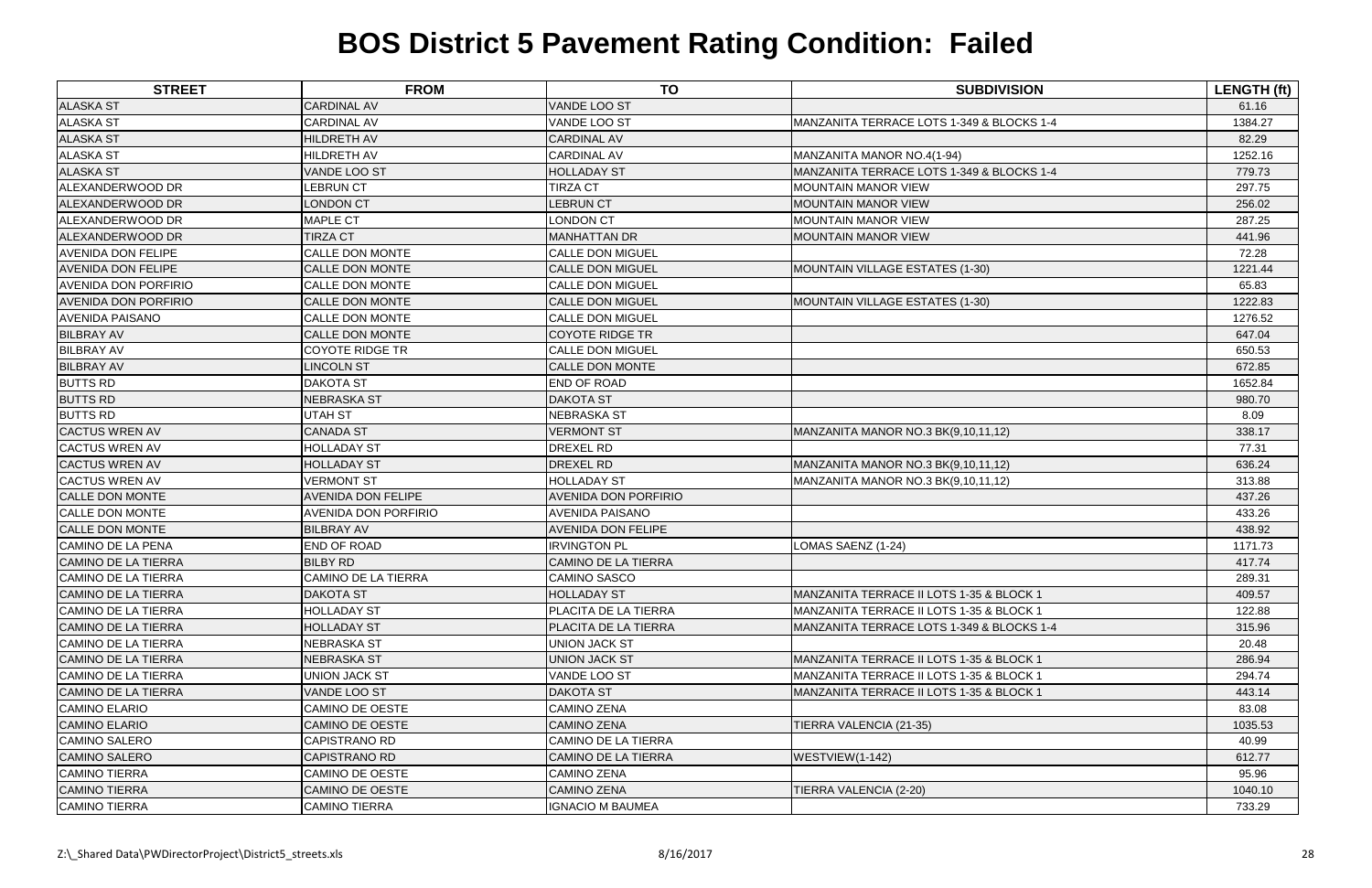| <b>CAMINO TIERRA</b> | <b>MARK RD</b>        | <b>CAMINO TIERRA</b>       |                                           | 1985.99 |
|----------------------|-----------------------|----------------------------|-------------------------------------------|---------|
| <b>CAMINO ZENA</b>   | <b>CAMINO TIERRA</b>  | <b>CAMINO ELARIO</b>       | TIERRA VALENCIA (2-20)                    | 263.48  |
| <b>CAMINO ZENA</b>   | <b>CAMINO TIERRA</b>  | <b>CAMINO ELARIO</b>       | TIERRA VALENCIA (21-35)                   | 285.96  |
| <b>CANADA ST</b>     | <b>CACTUS WREN AV</b> | <b>CARDINAL AV</b>         |                                           | 95.24   |
| <b>CANADA ST</b>     | <b>CACTUS WREN AV</b> | <b>CARDINAL AV</b>         | MANZANITA MANOR NO.3 BK(9,10,11,12)       | 945.09  |
| <b>CANADA ST</b>     | <b>CARDINAL AV</b>    | <b>VERMONT ST</b>          |                                           | 49.89   |
| <b>CANADA ST</b>     | <b>CARDINAL AV</b>    | <b>VERMONT ST</b>          | MANZANITA TERRACE LOTS 1-349 & BLOCKS 1-4 | 588.43  |
| <b>CANADA ST</b>     | <b>FORREST AV</b>     | <b>WESTOVER AV</b>         |                                           | 17.75   |
| <b>CANADA ST</b>     | <b>FORREST AV</b>     | <b>WESTOVER AV</b>         | <b>GARDEN CITY SUBDIVISION</b>            | 604.27  |
| <b>CANADA ST</b>     | HILDRETH AV           | <b>CACTUS WREN AV</b>      | MANZANITA MANOR BK(1,2,3,4)               | 3.02    |
| <b>CANADA ST</b>     | <b>HILDRETH AV</b>    | <b>CACTUS WREN AV</b>      | MANZANITA MANOR NO.3 BK(9,10,11,12)       | 295.63  |
| <b>CANADA ST</b>     | <b>MEADOWLARK AV</b>  | <b>ROBIN AV</b>            | MANZANITA MANOR BK(1,2,3,4)               | 337.36  |
| <b>CANADA ST</b>     | <b>MIDVALE AV</b>     | <b>FORREST AV</b>          | <b>GARDEN CITY SUBDIVISION</b>            | 1050.71 |
| <b>CANADA ST</b>     | <b>MISSION RD</b>     | <b>ROSEPINE RD</b>         |                                           | 337.66  |
| <b>CANADA ST</b>     | <b>MISSION RD</b>     | <b>ROSEPINE RD</b>         | <b>GARDEN CITY SUBDIVISION</b>            | 138.70  |
| <b>CANADA ST</b>     | <b>ORIOLE AV</b>      | <b>MEADOWLARK AV</b>       | MANZANITA MANOR BK(1,2,3,4)               | 277.25  |
| <b>CANADA ST</b>     | <b>ORIOLE AV</b>      | <b>MEADOWLARK AV</b>       | MANZANITA MANOR NO.2 BK(5,6,7,8)          | 40.41   |
| <b>CANADA ST</b>     | <b>ROBIN AV</b>       | HILDRETH AV                | MANZANITA MANOR BK(1,2,3,4)               | 339.10  |
| <b>CANADA ST</b>     | ROSEPINE RD           | <b>MIDVALE AV</b>          | <b>GARDEN CITY SUBDIVISION</b>            | 771.35  |
| <b>CANADA ST</b>     | <b>VERMONT ST</b>     | VANDE LOO ST               | MANZANITA TERRACE LOTS 1-349 & BLOCKS 1-4 | 399.43  |
| <b>CANADA ST</b>     | <b>WESTOVER AV</b>    | <b>ORIOLE AV</b>           |                                           | 228.73  |
| <b>CANADA ST</b>     | WESTOVER AV           | <b>ORIOLE AV</b>           | MANZANITA MANOR NO.2 BK(5,6,7,8)          | 180.51  |
| <b>CRANBROOK ST</b>  | <b>MEADOWLARK AV</b>  | <b>CARDINAL AV</b>         |                                           | 108.11  |
| <b>CRANBROOK ST</b>  | MEADOWLARK AV         | <b>CARDINAL AV</b>         | MISSION VALLEY (1-115)                    | 1575.47 |
| <b>CRANBROOK ST</b>  | <b>WESTOVER AV</b>    | <b>MEADOWLARK AV</b>       | MISSION VALLEY (1-115)                    | 654.18  |
| <b>DAKOTA PL</b>     | <b>DAKOTA ST</b>      | <b>END OF ROAD</b>         | MANZANITA TERRACE LOTS 1-349 & BLOCKS 1-4 | 261.28  |
| <b>DAKOTA ST</b>     | <b>DAKOTA PL</b>      | CAMINO DE LA TIERRA        | MANZANITA TERRACE II LOTS 1-35 & BLOCK 1  | 161.54  |
| <b>DAKOTA ST</b>     | <b>DAKOTA PL</b>      | <b>CAMINO DE LA TIERRA</b> | MANZANITA TERRACE LOTS 1-349 & BLOCKS 1-4 | 721.22  |
| <b>DAKOTA ST</b>     | <b>FORREST AV</b>     | <b>WESTOVER AV</b>         |                                           | 16.06   |
| <b>DAKOTA ST</b>     | <b>FORREST AV</b>     | <b>WESTOVER AV</b>         | <b>GARDEN CITY SUBDIVISION</b>            | 615.34  |
| <b>DAKOTA ST</b>     | <b>HILDRETH AV</b>    | <b>CARDINAL AV</b>         |                                           | 71.16   |
| <b>DAKOTA ST</b>     | HILDRETH AV           | <b>CARDINAL AV</b>         | MANZANITA MANOR NO.4(1-94)                | 1253.87 |
| <b>DAKOTA ST</b>     | <b>MIDVALE AV</b>     | <b>SAN JOAQUIN AV</b>      | <b>GARDEN CITY SUBDIVISION</b>            | 869.32  |
| <b>DAKOTA ST</b>     | ROSEPINE RD           | <b>MIDVALE AV</b>          |                                           | 16.25   |
| <b>DAKOTA ST</b>     | ROSEPINE RD           | <b>MIDVALE AV</b>          | <b>GARDEN CITY SUBDIVISION</b>            | 497.00  |
| <b>DAKOTA ST</b>     | SAN JOAQUIN AV        | <b>FORREST AV</b>          | <b>GARDEN CITY SUBDIVISION</b>            | 645.72  |
| <b>DAKOTA ST</b>     | VANDE LOO ST          | <b>DAKOTA PL</b>           | MANZANITA TERRACE LOTS 1-349 & BLOCKS 1-4 | 272.52  |
| <b>DES MOINES PL</b> | <b>WYOMING ST</b>     | <b>END OF ROAD</b>         | MANZANITA TERRACE(350-537)                | 173.43  |
| <b>ELVADO RD</b>     | <b>MARK RD</b>        | <b>END OF ROAD</b>         |                                           | 2594.26 |
| <b>ELVADO RD</b>     | SPARROW AV            | <b>CAMINO DE OESTE</b>     |                                           | 1970.92 |
| <b>FICKETT PL</b>    | END OF ROAD           | <b>IRVINGTON PL</b>        | <b>FOOTHILLS RANCHOS (1-37)</b>           | 494.71  |
| <b>FORREST AV</b>    | <b>CANADA ST</b>      | <b>HOLLADAY ST</b>         | <b>GARDEN CITY SUBDIVISION</b>            | 656.83  |
| <b>FORREST AV</b>    | <b>DAKOTA ST</b>      | <b>OREGON ST</b>           | <b>GARDEN CITY SUBDIVISION</b>            | 488.46  |
| <b>FORREST AV</b>    | <b>HOLLADAY ST</b>    | DREXEL RD                  |                                           | 21.20   |
| <b>FORREST AV</b>    | HOLLADAY ST           | DREXEL RD                  | <b>GARDEN CITY SUBDIVISION</b>            | 622.89  |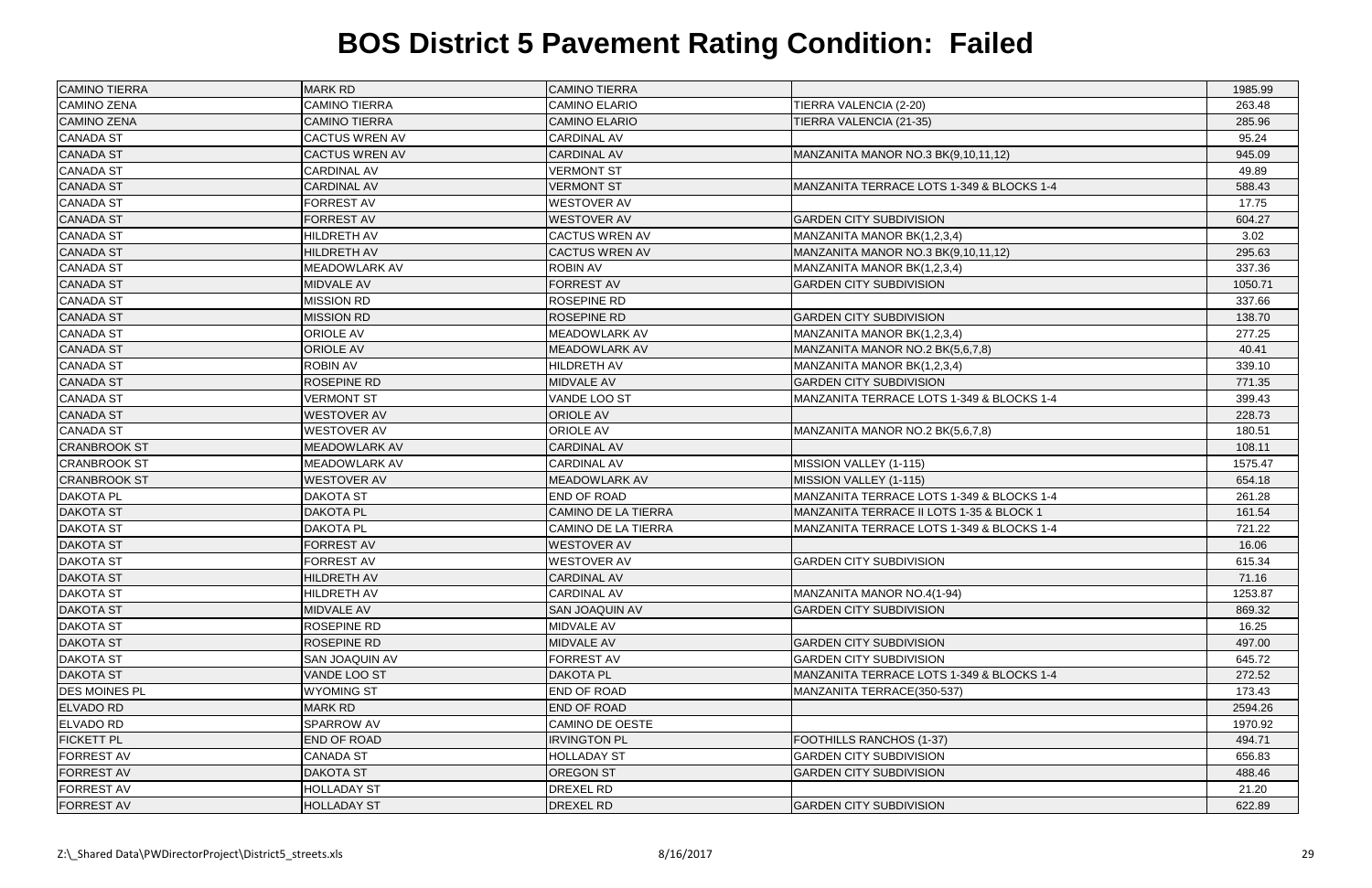| <b>FORREST AV</b>   | <b>OREGON ST</b>      | <b>CANADA ST</b>           | <b>GARDEN CITY SUBDIVISION</b>            | 494.17  |
|---------------------|-----------------------|----------------------------|-------------------------------------------|---------|
| <b>GILA AV</b>      | <b>END OF ROAD</b>    | <b>TETAKUSIM RD</b>        |                                           | 676.84  |
| <b>GILA AV</b>      | <b>PARTRIDGE ST</b>   | <b>CALLE TORIM</b>         |                                           | 648.91  |
| <b>GILA AV</b>      | <b>TETAKUSIM RD</b>   | <b>PARTRIDGE ST</b>        |                                           | 684.50  |
| <b>HILDRETH AV</b>  | ALASKA ST             | <b>CANADA ST</b>           |                                           | 254.56  |
| <b>HILDRETH AV</b>  | <b>ALASKA ST</b>      | <b>CANADA ST</b>           | MANZANITA MANOR BK(1,2,3,4)               | 27.52   |
| <b>HILDRETH AV</b>  | ALASKA ST             | <b>CANADA ST</b>           | MANZANITA MANOR NO.2 BK(5,6,7,8)          | 152.15  |
| <b>HILDRETH AV</b>  | <b>ALASKA ST</b>      | <b>CANADA ST</b>           | MANZANITA MANOR NO.4(1-94)                | 21.72   |
| <b>HILDRETH AV</b>  | <b>CANADA ST</b>      | <b>CANADA ST</b>           | MANZANITA MANOR BK(1,2,3,4)               | 228.47  |
| <b>HILDRETH AV</b>  | <b>CANADA ST</b>      | <b>VIRGINIA ST</b>         | MANZANITA MANOR BK(1,2,3,4)               | 573.89  |
| <b>HILDRETH AV</b>  | <b>CANADA ST</b>      | <b>VIRGINIA ST</b>         | MANZANITA MANOR NO.3 BK(9,10,11,12)       | 442.26  |
| <b>HILDRETH AV</b>  | <b>CORONA RD</b>      | <b>LOS REALES RD</b>       |                                           | 21.19   |
| <b>HILDRETH AV</b>  | <b>CORONA RD</b>      | LOS REALES RD              | EL SOL ACRES (1-29)                       | 1356.82 |
| <b>HILDRETH AV</b>  | <b>CORONA RD</b>      | LOS REALES RD              | SALIDA DEL SOL IV (1-130)                 | 35.08   |
| <b>HILDRETH AV</b>  | <b>DAKOTA ST</b>      | <b>ALASKA ST</b>           | MANZANITA MANOR NO.2 BK(5,6,7,8)          | 111.08  |
| <b>HILDRETH AV</b>  | <b>DAKOTA ST</b>      | <b>ALASKA ST</b>           | MANZANITA MANOR NO.4(1-94)                | 226.37  |
| <b>HILDRETH AV</b>  | NEBRASKA ST           | <b>DAKOTA ST</b>           | MANZANITA MANOR NO.4(1-94)                | 285.99  |
| <b>HILDRETH AV</b>  | <b>VIRGINIA ST</b>    | DREXEL RD                  |                                           | 73.04   |
| <b>HILDRETH AV</b>  | <b>VIRGINIA ST</b>    | DREXEL RD                  | MANZANITA MANOR BK(1,2,3,4)               | 193.18  |
| <b>HILDRETH AV</b>  | <b>VIRGINIA ST</b>    | DREXEL RD                  | MANZANITA MANOR NO.3 BK(9,10,11,12)       | 84.27   |
| <b>HOLLADAY PL</b>  | END OF ROAD           | <b>HOLLADAY ST</b>         | MANZANITA TERRACE LOTS 1-349 & BLOCKS 1-4 | 401.70  |
| <b>HOLLADAY ST</b>  | <b>ALASKA ST</b>      | CAMINO DE LA TIERRA        | MANZANITA TERRACE II LOTS 1-35 & BLOCK 1  | 147.35  |
| <b>HOLLADAY ST</b>  | <b>ALASKA ST</b>      | <b>CAMINO DE LA TIERRA</b> | MANZANITA TERRACE LOTS 1-349 & BLOCKS 1-4 | 751.46  |
| <b>HOLLADAY ST</b>  | <b>CACTUS WREN AV</b> | <b>CARDINAL AV</b>         |                                           | 92.02   |
| <b>HOLLADAY ST</b>  | <b>CACTUS WREN AV</b> | <b>CARDINAL AV</b>         | MANZANITA MANOR NO.3 BK(9,10,11,12)       | 781.88  |
| <b>HOLLADAY ST</b>  | <b>CARDINAL AV</b>    | VANDE LOO ST               |                                           | 53.12   |
| <b>HOLLADAY ST</b>  | <b>CARDINAL AV</b>    | VANDE LOO ST               | MANZANITA TERRACE LOTS 1-349 & BLOCKS 1-4 | 709.68  |
| <b>HOLLADAY ST</b>  | <b>HOLLADAY PL</b>    | <b>MONROE ST</b>           | MANZANITA TERRACE LOTS 1-349 & BLOCKS 1-4 | 383.47  |
| <b>HOLLADAY ST</b>  | <b>MIDVALE AV</b>     | <b>FORREST AV</b>          | <b>GARDEN CITY SUBDIVISION</b>            | 721.86  |
| <b>HOLLADAY ST</b>  | MIDVALE AV            | <b>MIDVALE AV</b>          | <b>GARDEN CITY SUBDIVISION</b>            | 233.25  |
| <b>HOLLADAY ST</b>  | <b>MISSION RD</b>     | <b>MIDVALE AV</b>          | <b>GARDEN CITY SUBDIVISION</b>            | 789.39  |
| <b>HOLLADAY ST</b>  | <b>MONROE ST</b>      | <b>ALASKA ST</b>           | MANZANITA TERRACE LOTS 1-349 & BLOCKS 1-4 | 229.13  |
| <b>HOLLADAY ST</b>  | VANDE LOO ST          | <b>HOLLADAY PL</b>         | MANZANITA TERRACE LOTS 1-349 & BLOCKS 1-4 | 341.98  |
| <b>IDAHO ST</b>     | <b>WYOMING ST</b>     | <b>CAMINO DE LA TIERRA</b> | MANZANITA TERRACE(350-537)                | 1275.23 |
| <b>IRVINGTON PL</b> | <b>FICKETT PL</b>     | SAN JOAQUIN AV             | FOOTHILLS RANCHOS (1-37)                  | 498.51  |
| <b>IRVINGTON PL</b> | <b>FICKETT PL</b>     | SAN JOAQUIN AV             | LOMAS SAENZ (1-24)                        | 10.66   |
| <b>JOSEPH AV</b>    | END OF ROAD           | <b>JOSEPH AV</b>           | VALENCIA RANCHOS (1-107)                  | 360.06  |
| <b>KENTUCKY PL</b>  | LA CHOLLA BL          | END OF ROAD                | FOOTHILLS RANCHOS (1-37)                  | 463.14  |
| <b>KERRY DR</b>     | <b>ORIOLE AV</b>      | <b>NEBRASKA ST</b>         | MANZANITA MANOR NO.4(1-94)                | 729.90  |
| <b>LA CHOLLA BL</b> | <b>END OF ROAD</b>    | <b>SUBURBAN DR</b>         | <b>FOOTHILLS RANCHOS (1-37)</b>           | 178.80  |
| <b>LA CHOLLA BL</b> | KENTUCKY PL           | <b>IRVINGTON PL</b>        | FOOTHILLS RANCHOS (1-37)                  | 521.41  |
| <b>LA CHOLLA BL</b> | LA CHOLLA BL          | <b>END OF ROAD</b>         | FOOTHILLS RANCHOS (1-37)                  | 133.76  |
| LA CHOLLA BL        | LA CHOLLA BL          | <b>KENTUCKY PL</b>         |                                           | 1.83    |
| <b>LA CHOLLA BL</b> | LA CHOLLA BL          | <b>KENTUCKY PL</b>         | FOOTHILLS RANCHOS (1-37)                  | 528.37  |
| LA CHOLLA BL        | SUBURBAN DR           | LA CHOLLA BL               | FOOTHILLS RANCHOS (1-37)                  | 168.52  |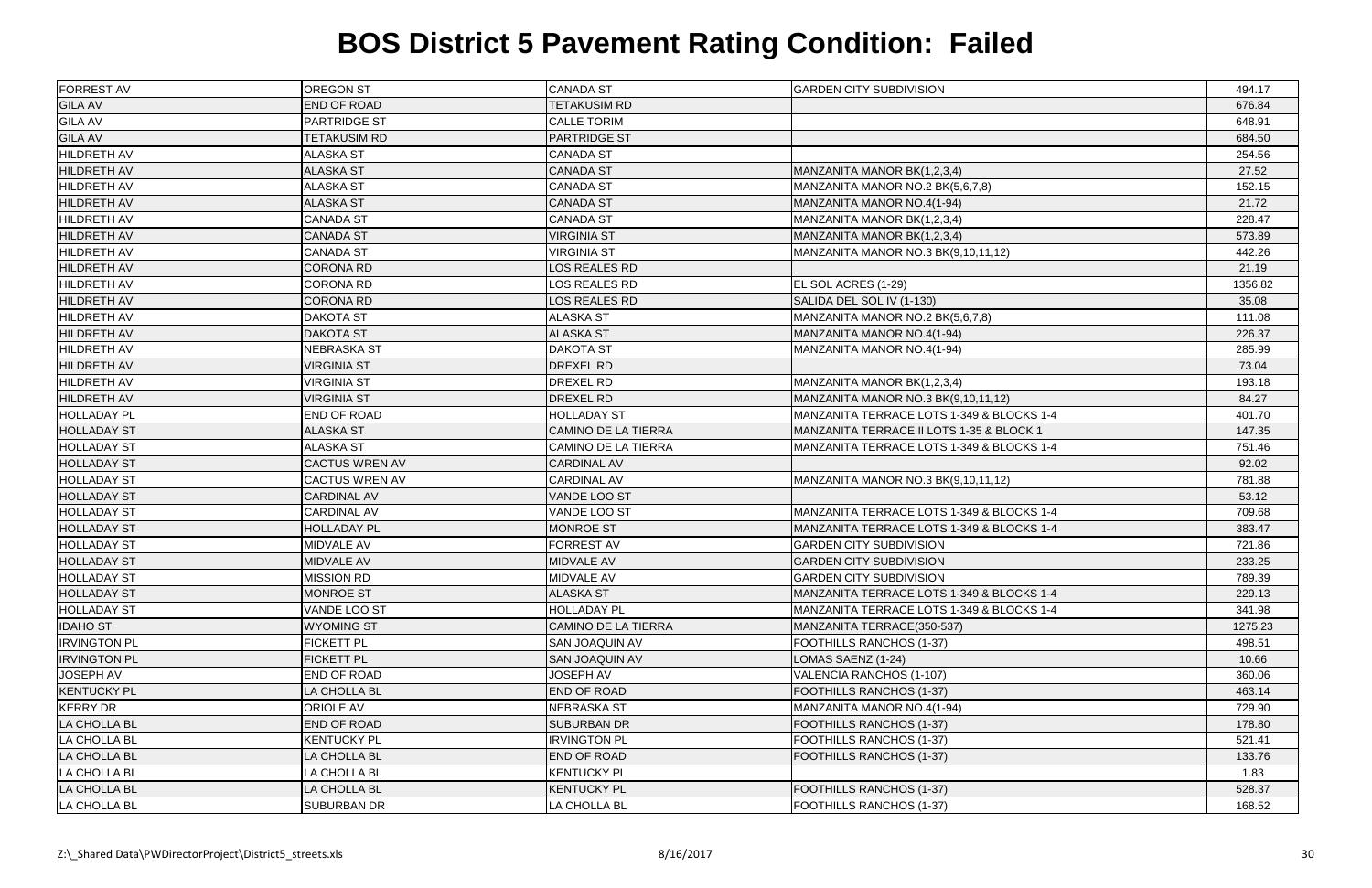| <b>MARIO PL</b>      | <b>ORIOLE AV</b>      | <b>END OF ROAD</b>    | MANZANITA MANOR NO.2 BK(5,6,7,8)          | 344.39  |
|----------------------|-----------------------|-----------------------|-------------------------------------------|---------|
| <b>MEADOWLARK AV</b> | <b>CANADA ST</b>      | <b>VIRGINIA ST</b>    | MANZANITA MANOR BK(1,2,3,4)               | 997.10  |
| <b>MEXICO ST</b>     | <b>CARDINAL AV</b>    | VANDE LOO ST          |                                           | 52.26   |
| <b>MEXICO ST</b>     | <b>CARDINAL AV</b>    | VANDE LOO ST          | MANZANITA TERRACE LOTS 1-349 & BLOCKS 1-4 | 1186.98 |
| MIDVALE AV           | <b>CANADA ST</b>      | <b>HOLLADAY ST</b>    | <b>GARDEN CITY SUBDIVISION</b>            | 720.32  |
| MIDVALE AV           | <b>DAKOTA ST</b>      | <b>OREGON ST</b>      | <b>GARDEN CITY SUBDIVISION</b>            | 562.11  |
| MIDVALE AV           | <b>HOLLADAY ST</b>    | <b>VIRGINIA PL</b>    | <b>GARDEN CITY SUBDIVISION</b>            | 32.67   |
| <b>MIDVALE AV</b>    | <b>HOLLADAY ST</b>    | <b>VIRGINIA PL</b>    | <b>GARDEN CITY SUBDIVISION(1-40)</b>      | 275.24  |
| MIDVALE AV           | <b>OREGON ST</b>      | <b>CANADA ST</b>      | <b>GARDEN CITY SUBDIVISION</b>            | 530.71  |
| MIDVALE AV           | <b>VIRGINIA PL</b>    | DREXEL RD             |                                           | 57.79   |
| MIDVALE AV           | <b>VIRGINIA PL</b>    | <b>DREXEL RD</b>      | <b>GARDEN CITY SUBDIVISION(1-40)</b>      | 286.05  |
| <b>MISSOURI DR</b>   | <b>COOK AV</b>        | <b>SUBURBAN DR</b>    | CLARKE PARK (BLKS 1 & 2)                  | 10.34   |
| <b>MISSOURI DR</b>   | COOK AV               | <b>SUBURBAN DR</b>    | FOOTHILLS RANCHOS (1-37)                  | 954.03  |
| <b>MOSSMAN RD</b>    | <b>JOSEPH AV</b>      | END OF ROAD           |                                           | 0.03    |
| <b>MOSSMAN RD</b>    | <b>JOSEPH AV</b>      | END OF ROAD           | VALENCIA RANCHOS (1-107)                  | 342.23  |
| <b>NEBRASKA ST</b>   | <b>CACTUS WREN AV</b> | <b>MOONSTAR TR</b>    | MANZANITA MANOR NO.4(1-94)                | 648.69  |
| <b>NEBRASKA ST</b>   | <b>FICKETT AV</b>     | <b>SAN JOAQUIN AV</b> |                                           | 643.55  |
| <b>NEBRASKA ST</b>   | <b>HILDRETH AV</b>    | <b>CACTUS WREN AV</b> | MANZANITA MANOR NO.4(1-94)                | 279.13  |
| <b>NEBRASKA ST</b>   | <b>KERRY DR</b>       | <b>HILDRETH AV</b>    | MANZANITA MANOR NO.4(1-94)                | 466.17  |
| <b>NEBRASKA ST</b>   | LA CHOLLA BL          | MIDVALE AV            |                                           | 304.15  |
| <b>NEBRASKA ST</b>   | <b>MIDVALE AV</b>     | <b>FICKETT AV</b>     |                                           | 358.26  |
| <b>NEBRASKA ST</b>   | <b>MOONSTAR TR</b>    | <b>CARDINAL AV</b>    |                                           | 118.29  |
| <b>NEBRASKA ST</b>   | <b>MOONSTAR TR</b>    | <b>CARDINAL AV</b>    | MANZANITA MANOR NO.4(1-94)                | 273.65  |
| <b>NEBRASKA ST</b>   | <b>ORIOLE AV</b>      | KERRY DR              | MANZANITA MANOR NO.4(1-94)                | 539.26  |
| <b>NEBRASKA ST</b>   | <b>ROSEPINE RD</b>    | LA CHOLLA BL          |                                           | 478.41  |
| <b>NEBRASKA ST</b>   | SAN JOAQUIN AV        | <b>WESTOVER AV</b>    |                                           | 1307.01 |
| <b>NEBRASKA ST</b>   | <b>WESTOVER AV</b>    | ORIOLE AV             |                                           | 207.73  |
| <b>NEBRASKA ST</b>   | <b>WESTOVER AV</b>    | <b>ORIOLE AV</b>      | MANZANITA MANOR NO.4(1-94)                | 182.77  |
| <b>OREGON ST</b>     | MIDVALE AV            | <b>FORREST AV</b>     | <b>GARDEN CITY SUBDIVISION</b>            | 1288.84 |
| <b>OREGON ST</b>     | <b>ORIOLE AV</b>      | <b>ROBIN AV</b>       | MANZANITA MANOR NO.2 BK(5,6,7,8)          | 620.02  |
| <b>ORIOLE AV</b>     | <b>CANADA ST</b>      | <b>VIRGINIA ST</b>    | MANZANITA MANOR BK(1,2,3,4)               | 924.18  |
| <b>ORIOLE AV</b>     | <b>CANADA ST</b>      | <b>VIRGINIA ST</b>    | MANZANITA MANOR NO.2 BK(5,6,7,8)          | 44.84   |
| <b>ORIOLE AV</b>     | <b>KERRY DR</b>       | <b>OREGON ST</b>      | MANZANITA MANOR NO.2 BK(5,6,7,8)          | 145.94  |
| <b>ORIOLE AV</b>     | KERRY DR              | OREGON ST             | MANZANITA MANOR NO.4(1-94)                | 252.77  |
| <b>ORIOLE AV</b>     | <b>MARIO PL</b>       | <b>CANADA ST</b>      | MANZANITA MANOR NO.2 BK(5,6,7,8)          | 281.46  |
| <b>ORIOLE AV</b>     | NEBRASKA ST           | <b>KERRY DR</b>       | MANZANITA MANOR NO.4(1-94)                | 321.63  |
| <b>ORIOLE AV</b>     | OREGON ST             | <b>MARIO PL</b>       | MANZANITA MANOR NO.2 BK(5,6,7,8)          | 293.41  |
| <b>ORIOLE AV</b>     | <b>VIRGINIA ST</b>    | DREXEL RD             |                                           | 99.30   |
| <b>ORIOLE AV</b>     | <b>VIRGINIA ST</b>    | DREXEL RD             | MANZANITA MANOR BK(1,2,3,4)               | 259.74  |
| <b>PELSTON ST</b>    | <b>MEADOWLARK AV</b>  | <b>CARDINAL AV</b>    |                                           | 110.21  |
| <b>PELSTON ST</b>    | MEADOWLARK AV         | <b>CARDINAL AV</b>    | MISSION VALLEY (1-115)                    | 1571.70 |
| <b>PELSTON ST</b>    | <b>WESTOVER AV</b>    | <b>MEADOWLARK AV</b>  | MISSION VALLEY (1-115)                    | 654.26  |
| <b>PINCUSHION LN</b> | <b>CARDINAL AV</b>    | <b>END OF ROAD</b>    |                                           | 692.91  |
| <b>PINCUSHION LN</b> | <b>CARDINAL AV</b>    | END OF ROAD           | SUNKIST ACRES NO. 5 (1-14)                | 1243.44 |
| <b>ROBIN AV</b>      | <b>CANADA ST</b>      | <b>VIRGINIA ST</b>    | MANZANITA MANOR BK(1,2,3,4)               | 1128.05 |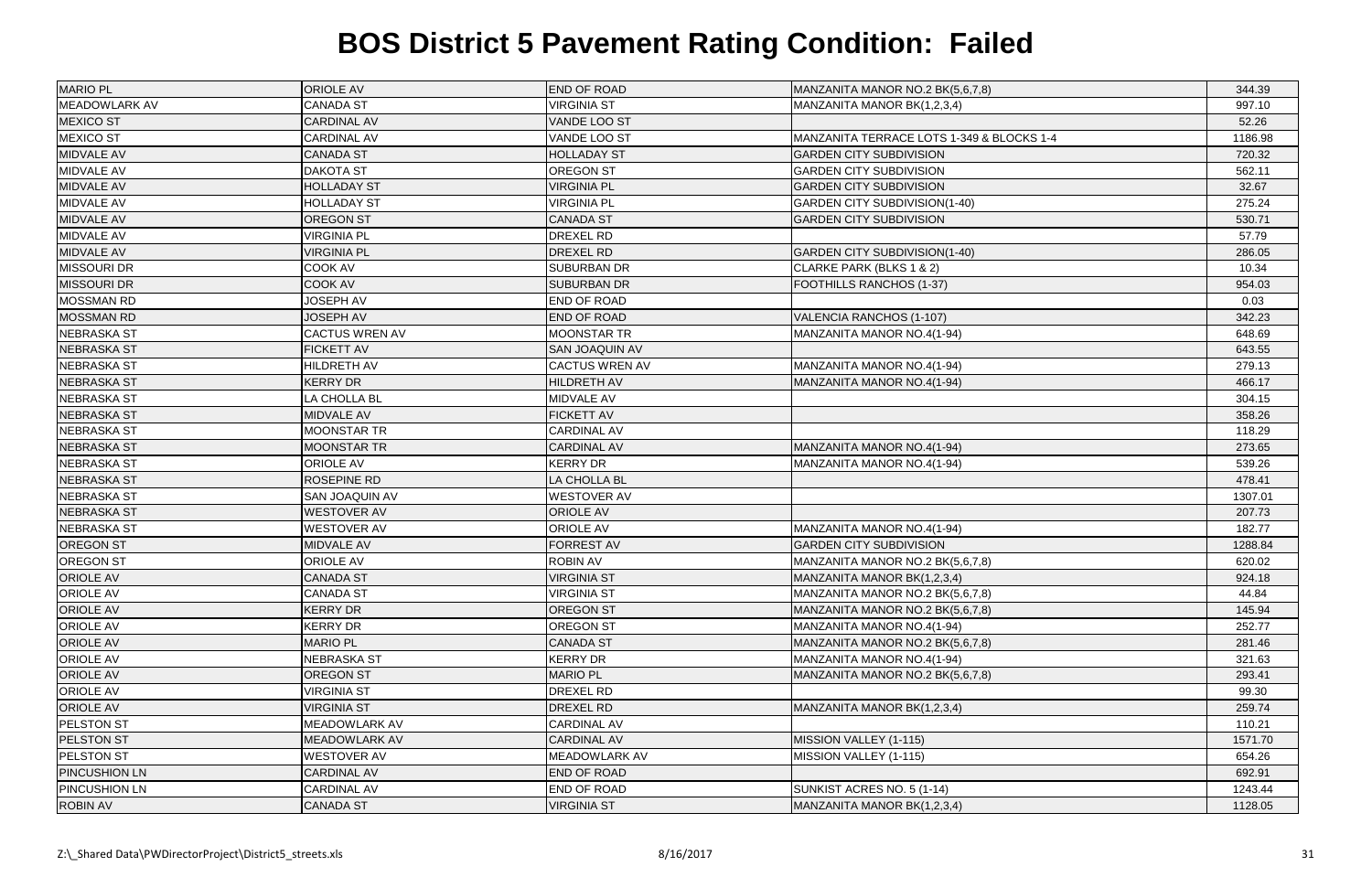| <b>ROBIN AV</b><br><b>OREGON ST</b><br><b>CANADA ST</b><br>MANZANITA MANOR NO.2 BK(5,6,7,8)<br>388.82<br><b>ROSEPINE RD</b><br>END OF ROAD<br>CANADA ST<br><b>GARDEN CITY SUBDIVISION</b><br>302.69<br><b>ROSEPINE RD</b><br><b>CANADA ST</b><br><b>DAKOTA ST</b><br>75.22<br><b>CANADA ST</b><br><b>ROSEPINE RD</b><br>DAKOTA ST<br><b>GARDEN CITY SUBDIVISION</b><br>694.31<br><b>SAINT PAUL PL</b><br><b>WYOMING ST</b><br>END OF ROAD<br>MANZANITA TERRACE(350-537)<br>166.71<br><b>SAN JOAQUIN AV</b><br><b>END OF ROAD</b><br><b>SAENZ DR</b><br>LOMAS SAENZ NO. 2 (1-14)<br>355.10<br><b>SAN JOAQUIN AV</b><br>NEBRASKA ST<br><b>DAKOTA ST</b><br>27.08<br><b>SAN JOAQUIN AV</b><br>NEBRASKA ST<br><b>DAKOTA ST</b><br><b>GARDEN CITY SUBDIVISION</b><br>319.28<br><b>SAN JOAQUIN AV</b><br><b>SAENZ DR</b><br><b>IRVINGTON PL</b><br><b>FOOTHILLS RANCHOS (1-37)</b><br>496.66<br><b>SAN JOAQUIN AV</b><br>SAENZ DR<br><b>IRVINGTON PL</b><br>LOMAS SAENZ (1-24)<br>122.41<br><b>SAN JOAQUIN AV</b><br>SAENZ DR<br><b>IRVINGTON PL</b><br>LOMAS SAENZ NO. 2 (1-14)<br>1920.09<br><b>SORREL LN</b><br><b>CALLE TORIM</b><br>SPURLOCK ST<br>674.72<br><b>PARTRIDGE ST</b><br><b>CALLE TORIM</b><br><b>SORREL LN</b><br>653.16<br><b>SORREL LN</b><br>SPURLOCK ST<br><b>HERMANS RD</b><br>1953.47<br><b>SORREL LN</b><br><b>TYBOLT DR</b><br><b>TETAKUSIM RD</b><br>561.92<br><b>SORREL LN</b><br><b>TYBOLT DR</b><br><b>PARTRIDGE ST</b><br>118.48<br><b>SUBURBAN DR</b><br>END OF ROAD<br><b>MISSOURI DR</b><br>FOOTHILLS RANCHOS (1-37)<br>344.65<br><b>SUBURBAN DR</b><br><b>MISSOURI DR</b><br>LA CHOLLA BL<br><b>FOOTHILLS RANCHOS (1-37)</b><br>370.00<br><b>TETON RD</b><br>PAISANO AV<br><b>CAMINO DE OESTE</b><br>1294.38<br><b>TETON RD</b><br>PAISANO AV<br>SETTLER AV<br>1337.26<br><b>TUMBLEWEED DR</b><br><b>CENTURY DR</b><br><b>TUMBLEWEED DR</b><br>SUNKIST ACRES NO.4(26-97)<br>333.05<br>SUNKIST ACRES NO.4(26-97)<br><b>TUMBLEWEED DR</b><br>TUMBLEWEED DR<br><b>END OF ROAD</b><br>60.17<br>VANDE LOO ST<br><b>ALASKA ST</b><br><b>DAKOTA ST</b><br>MANZANITA TERRACE LOTS 1-349 & BLOCKS 1-4<br>330.52<br>VANDE LOO ST<br><b>CANADA ST</b><br><b>MEXICO ST</b><br>MANZANITA TERRACE LOTS 1-349 & BLOCKS 1-4<br>270.02<br><b>CAMINO DE LA TIERRA</b><br>VANDE LOO ST<br><b>DAKOTA ST</b><br>MANZANITA TERRACE II LOTS 1-35 & BLOCK 1<br>228.89<br>VANDE LOO ST<br><b>DAKOTA ST</b><br>CAMINO DE LA TIERRA<br>MANZANITA TERRACE LOTS 1-349 & BLOCKS 1-4<br>496.95<br><b>VANDE LOO ST</b><br><b>HOLLADAY ST</b><br><b>CANADA ST</b><br>MANZANITA TERRACE LOTS 1-349 & BLOCKS 1-4<br>481.23<br>VANDE LOO ST<br><b>MEXICO ST</b><br><b>ALASKA ST</b><br>MANZANITA TERRACE LOTS 1-349 & BLOCKS 1-4<br>263.53<br><b>VERMONT ST</b><br><b>CACTUS WREN AV</b><br><b>CARDINAL AV</b><br>96.08<br><b>VERMONT ST</b><br>CACTUS WREN AV<br><b>CARDINAL AV</b><br>MANZANITA MANOR NO.3 BK(9,10,11,12)<br>904.53<br><b>CANADA ST</b><br><b>VERMONT ST</b><br><b>CARDINAL AV</b><br>52.83<br><b>CANADA ST</b><br><b>VERMONT ST</b><br><b>CARDINAL AV</b><br>MANZANITA TERRACE LOTS 1-349 & BLOCKS 1-4<br>788.75<br><b>VIRGINIA PL</b><br>END OF ROAD<br><b>MIDVALE AV</b><br><b>GARDEN CITY SUBDIVISION(1-40)</b><br>436.29<br><b>VIRGINIA ST</b><br><b>MEADOWLARK AV</b><br><b>ROBIN AV</b><br>MANZANITA MANOR BK(1,2,3,4)<br>370.40<br><b>VIRGINIA ST</b><br><b>ORIOLE AV</b><br><b>MEADOWLARK AV</b><br>MANZANITA MANOR BK(1,2,3,4)<br>389.93<br><b>VIRGINIA ST</b><br>HILDRETH AV<br><b>ROBIN AV</b><br>MANZANITA MANOR BK(1,2,3,4)<br>387.52<br><b>VIRGINIA ST</b><br><b>ROBIN AV</b><br><b>HILDRETH AV</b><br>MANZANITA MANOR NO.3 BK(9,10,11,12)<br>1.29<br><b>WINDBELL CI</b><br><b>ANKLAM RD</b><br>END OF ROAD<br>75.38<br><b>WINDBELL CI</b><br><b>ANKLAM RD</b><br>SMOKETREE ESTATES (1-15)<br>END OF ROAD<br>286.60<br>SAINT PAUL PL<br><b>WYOMING ST</b><br><b>CARDINAL AV</b><br>31.98<br><b>WYOMING ST</b><br><b>SAINT PAUL PL</b><br><b>CARDINAL AV</b><br>MANZANITA TERRACE(350-537)<br>153.71<br><b>WYOMING ST</b><br>DES MOINES PL<br><b>IDAHO ST</b><br>MANZANITA TERRACE(350-537)<br>249.67<br><b>WYOMING ST</b><br>SAINT PAUL PL<br><b>DES MOINES PL</b><br>MANZANITA TERRACE(350-537)<br>298.53 | <b>ROBIN AV</b> | <b>OREGON ST</b> | <b>CANADA ST</b> | MANZANITA MANOR BK(1,2,3,4) | 35.68 |
|-------------------------------------------------------------------------------------------------------------------------------------------------------------------------------------------------------------------------------------------------------------------------------------------------------------------------------------------------------------------------------------------------------------------------------------------------------------------------------------------------------------------------------------------------------------------------------------------------------------------------------------------------------------------------------------------------------------------------------------------------------------------------------------------------------------------------------------------------------------------------------------------------------------------------------------------------------------------------------------------------------------------------------------------------------------------------------------------------------------------------------------------------------------------------------------------------------------------------------------------------------------------------------------------------------------------------------------------------------------------------------------------------------------------------------------------------------------------------------------------------------------------------------------------------------------------------------------------------------------------------------------------------------------------------------------------------------------------------------------------------------------------------------------------------------------------------------------------------------------------------------------------------------------------------------------------------------------------------------------------------------------------------------------------------------------------------------------------------------------------------------------------------------------------------------------------------------------------------------------------------------------------------------------------------------------------------------------------------------------------------------------------------------------------------------------------------------------------------------------------------------------------------------------------------------------------------------------------------------------------------------------------------------------------------------------------------------------------------------------------------------------------------------------------------------------------------------------------------------------------------------------------------------------------------------------------------------------------------------------------------------------------------------------------------------------------------------------------------------------------------------------------------------------------------------------------------------------------------------------------------------------------------------------------------------------------------------------------------------------------------------------------------------------------------------------------------------------------------------------------------------------------------------------------------------------------------------------------------------------------------------------------------------------------------------------------------------------------------------------------------------------------------------------------------------------------------------------------------------------------------------------------------------------------------------------------------------------------------------------------------------------------------------------------------------------------------------------------------------------------------------------------------------------------------------------------------------------------------------------|-----------------|------------------|------------------|-----------------------------|-------|
|                                                                                                                                                                                                                                                                                                                                                                                                                                                                                                                                                                                                                                                                                                                                                                                                                                                                                                                                                                                                                                                                                                                                                                                                                                                                                                                                                                                                                                                                                                                                                                                                                                                                                                                                                                                                                                                                                                                                                                                                                                                                                                                                                                                                                                                                                                                                                                                                                                                                                                                                                                                                                                                                                                                                                                                                                                                                                                                                                                                                                                                                                                                                                                                                                                                                                                                                                                                                                                                                                                                                                                                                                                                                                                                                                                                                                                                                                                                                                                                                                                                                                                                                                                                                                                     |                 |                  |                  |                             |       |
|                                                                                                                                                                                                                                                                                                                                                                                                                                                                                                                                                                                                                                                                                                                                                                                                                                                                                                                                                                                                                                                                                                                                                                                                                                                                                                                                                                                                                                                                                                                                                                                                                                                                                                                                                                                                                                                                                                                                                                                                                                                                                                                                                                                                                                                                                                                                                                                                                                                                                                                                                                                                                                                                                                                                                                                                                                                                                                                                                                                                                                                                                                                                                                                                                                                                                                                                                                                                                                                                                                                                                                                                                                                                                                                                                                                                                                                                                                                                                                                                                                                                                                                                                                                                                                     |                 |                  |                  |                             |       |
|                                                                                                                                                                                                                                                                                                                                                                                                                                                                                                                                                                                                                                                                                                                                                                                                                                                                                                                                                                                                                                                                                                                                                                                                                                                                                                                                                                                                                                                                                                                                                                                                                                                                                                                                                                                                                                                                                                                                                                                                                                                                                                                                                                                                                                                                                                                                                                                                                                                                                                                                                                                                                                                                                                                                                                                                                                                                                                                                                                                                                                                                                                                                                                                                                                                                                                                                                                                                                                                                                                                                                                                                                                                                                                                                                                                                                                                                                                                                                                                                                                                                                                                                                                                                                                     |                 |                  |                  |                             |       |
|                                                                                                                                                                                                                                                                                                                                                                                                                                                                                                                                                                                                                                                                                                                                                                                                                                                                                                                                                                                                                                                                                                                                                                                                                                                                                                                                                                                                                                                                                                                                                                                                                                                                                                                                                                                                                                                                                                                                                                                                                                                                                                                                                                                                                                                                                                                                                                                                                                                                                                                                                                                                                                                                                                                                                                                                                                                                                                                                                                                                                                                                                                                                                                                                                                                                                                                                                                                                                                                                                                                                                                                                                                                                                                                                                                                                                                                                                                                                                                                                                                                                                                                                                                                                                                     |                 |                  |                  |                             |       |
|                                                                                                                                                                                                                                                                                                                                                                                                                                                                                                                                                                                                                                                                                                                                                                                                                                                                                                                                                                                                                                                                                                                                                                                                                                                                                                                                                                                                                                                                                                                                                                                                                                                                                                                                                                                                                                                                                                                                                                                                                                                                                                                                                                                                                                                                                                                                                                                                                                                                                                                                                                                                                                                                                                                                                                                                                                                                                                                                                                                                                                                                                                                                                                                                                                                                                                                                                                                                                                                                                                                                                                                                                                                                                                                                                                                                                                                                                                                                                                                                                                                                                                                                                                                                                                     |                 |                  |                  |                             |       |
|                                                                                                                                                                                                                                                                                                                                                                                                                                                                                                                                                                                                                                                                                                                                                                                                                                                                                                                                                                                                                                                                                                                                                                                                                                                                                                                                                                                                                                                                                                                                                                                                                                                                                                                                                                                                                                                                                                                                                                                                                                                                                                                                                                                                                                                                                                                                                                                                                                                                                                                                                                                                                                                                                                                                                                                                                                                                                                                                                                                                                                                                                                                                                                                                                                                                                                                                                                                                                                                                                                                                                                                                                                                                                                                                                                                                                                                                                                                                                                                                                                                                                                                                                                                                                                     |                 |                  |                  |                             |       |
|                                                                                                                                                                                                                                                                                                                                                                                                                                                                                                                                                                                                                                                                                                                                                                                                                                                                                                                                                                                                                                                                                                                                                                                                                                                                                                                                                                                                                                                                                                                                                                                                                                                                                                                                                                                                                                                                                                                                                                                                                                                                                                                                                                                                                                                                                                                                                                                                                                                                                                                                                                                                                                                                                                                                                                                                                                                                                                                                                                                                                                                                                                                                                                                                                                                                                                                                                                                                                                                                                                                                                                                                                                                                                                                                                                                                                                                                                                                                                                                                                                                                                                                                                                                                                                     |                 |                  |                  |                             |       |
|                                                                                                                                                                                                                                                                                                                                                                                                                                                                                                                                                                                                                                                                                                                                                                                                                                                                                                                                                                                                                                                                                                                                                                                                                                                                                                                                                                                                                                                                                                                                                                                                                                                                                                                                                                                                                                                                                                                                                                                                                                                                                                                                                                                                                                                                                                                                                                                                                                                                                                                                                                                                                                                                                                                                                                                                                                                                                                                                                                                                                                                                                                                                                                                                                                                                                                                                                                                                                                                                                                                                                                                                                                                                                                                                                                                                                                                                                                                                                                                                                                                                                                                                                                                                                                     |                 |                  |                  |                             |       |
|                                                                                                                                                                                                                                                                                                                                                                                                                                                                                                                                                                                                                                                                                                                                                                                                                                                                                                                                                                                                                                                                                                                                                                                                                                                                                                                                                                                                                                                                                                                                                                                                                                                                                                                                                                                                                                                                                                                                                                                                                                                                                                                                                                                                                                                                                                                                                                                                                                                                                                                                                                                                                                                                                                                                                                                                                                                                                                                                                                                                                                                                                                                                                                                                                                                                                                                                                                                                                                                                                                                                                                                                                                                                                                                                                                                                                                                                                                                                                                                                                                                                                                                                                                                                                                     |                 |                  |                  |                             |       |
|                                                                                                                                                                                                                                                                                                                                                                                                                                                                                                                                                                                                                                                                                                                                                                                                                                                                                                                                                                                                                                                                                                                                                                                                                                                                                                                                                                                                                                                                                                                                                                                                                                                                                                                                                                                                                                                                                                                                                                                                                                                                                                                                                                                                                                                                                                                                                                                                                                                                                                                                                                                                                                                                                                                                                                                                                                                                                                                                                                                                                                                                                                                                                                                                                                                                                                                                                                                                                                                                                                                                                                                                                                                                                                                                                                                                                                                                                                                                                                                                                                                                                                                                                                                                                                     |                 |                  |                  |                             |       |
|                                                                                                                                                                                                                                                                                                                                                                                                                                                                                                                                                                                                                                                                                                                                                                                                                                                                                                                                                                                                                                                                                                                                                                                                                                                                                                                                                                                                                                                                                                                                                                                                                                                                                                                                                                                                                                                                                                                                                                                                                                                                                                                                                                                                                                                                                                                                                                                                                                                                                                                                                                                                                                                                                                                                                                                                                                                                                                                                                                                                                                                                                                                                                                                                                                                                                                                                                                                                                                                                                                                                                                                                                                                                                                                                                                                                                                                                                                                                                                                                                                                                                                                                                                                                                                     |                 |                  |                  |                             |       |
|                                                                                                                                                                                                                                                                                                                                                                                                                                                                                                                                                                                                                                                                                                                                                                                                                                                                                                                                                                                                                                                                                                                                                                                                                                                                                                                                                                                                                                                                                                                                                                                                                                                                                                                                                                                                                                                                                                                                                                                                                                                                                                                                                                                                                                                                                                                                                                                                                                                                                                                                                                                                                                                                                                                                                                                                                                                                                                                                                                                                                                                                                                                                                                                                                                                                                                                                                                                                                                                                                                                                                                                                                                                                                                                                                                                                                                                                                                                                                                                                                                                                                                                                                                                                                                     |                 |                  |                  |                             |       |
|                                                                                                                                                                                                                                                                                                                                                                                                                                                                                                                                                                                                                                                                                                                                                                                                                                                                                                                                                                                                                                                                                                                                                                                                                                                                                                                                                                                                                                                                                                                                                                                                                                                                                                                                                                                                                                                                                                                                                                                                                                                                                                                                                                                                                                                                                                                                                                                                                                                                                                                                                                                                                                                                                                                                                                                                                                                                                                                                                                                                                                                                                                                                                                                                                                                                                                                                                                                                                                                                                                                                                                                                                                                                                                                                                                                                                                                                                                                                                                                                                                                                                                                                                                                                                                     |                 |                  |                  |                             |       |
|                                                                                                                                                                                                                                                                                                                                                                                                                                                                                                                                                                                                                                                                                                                                                                                                                                                                                                                                                                                                                                                                                                                                                                                                                                                                                                                                                                                                                                                                                                                                                                                                                                                                                                                                                                                                                                                                                                                                                                                                                                                                                                                                                                                                                                                                                                                                                                                                                                                                                                                                                                                                                                                                                                                                                                                                                                                                                                                                                                                                                                                                                                                                                                                                                                                                                                                                                                                                                                                                                                                                                                                                                                                                                                                                                                                                                                                                                                                                                                                                                                                                                                                                                                                                                                     |                 |                  |                  |                             |       |
|                                                                                                                                                                                                                                                                                                                                                                                                                                                                                                                                                                                                                                                                                                                                                                                                                                                                                                                                                                                                                                                                                                                                                                                                                                                                                                                                                                                                                                                                                                                                                                                                                                                                                                                                                                                                                                                                                                                                                                                                                                                                                                                                                                                                                                                                                                                                                                                                                                                                                                                                                                                                                                                                                                                                                                                                                                                                                                                                                                                                                                                                                                                                                                                                                                                                                                                                                                                                                                                                                                                                                                                                                                                                                                                                                                                                                                                                                                                                                                                                                                                                                                                                                                                                                                     |                 |                  |                  |                             |       |
|                                                                                                                                                                                                                                                                                                                                                                                                                                                                                                                                                                                                                                                                                                                                                                                                                                                                                                                                                                                                                                                                                                                                                                                                                                                                                                                                                                                                                                                                                                                                                                                                                                                                                                                                                                                                                                                                                                                                                                                                                                                                                                                                                                                                                                                                                                                                                                                                                                                                                                                                                                                                                                                                                                                                                                                                                                                                                                                                                                                                                                                                                                                                                                                                                                                                                                                                                                                                                                                                                                                                                                                                                                                                                                                                                                                                                                                                                                                                                                                                                                                                                                                                                                                                                                     |                 |                  |                  |                             |       |
|                                                                                                                                                                                                                                                                                                                                                                                                                                                                                                                                                                                                                                                                                                                                                                                                                                                                                                                                                                                                                                                                                                                                                                                                                                                                                                                                                                                                                                                                                                                                                                                                                                                                                                                                                                                                                                                                                                                                                                                                                                                                                                                                                                                                                                                                                                                                                                                                                                                                                                                                                                                                                                                                                                                                                                                                                                                                                                                                                                                                                                                                                                                                                                                                                                                                                                                                                                                                                                                                                                                                                                                                                                                                                                                                                                                                                                                                                                                                                                                                                                                                                                                                                                                                                                     |                 |                  |                  |                             |       |
|                                                                                                                                                                                                                                                                                                                                                                                                                                                                                                                                                                                                                                                                                                                                                                                                                                                                                                                                                                                                                                                                                                                                                                                                                                                                                                                                                                                                                                                                                                                                                                                                                                                                                                                                                                                                                                                                                                                                                                                                                                                                                                                                                                                                                                                                                                                                                                                                                                                                                                                                                                                                                                                                                                                                                                                                                                                                                                                                                                                                                                                                                                                                                                                                                                                                                                                                                                                                                                                                                                                                                                                                                                                                                                                                                                                                                                                                                                                                                                                                                                                                                                                                                                                                                                     |                 |                  |                  |                             |       |
|                                                                                                                                                                                                                                                                                                                                                                                                                                                                                                                                                                                                                                                                                                                                                                                                                                                                                                                                                                                                                                                                                                                                                                                                                                                                                                                                                                                                                                                                                                                                                                                                                                                                                                                                                                                                                                                                                                                                                                                                                                                                                                                                                                                                                                                                                                                                                                                                                                                                                                                                                                                                                                                                                                                                                                                                                                                                                                                                                                                                                                                                                                                                                                                                                                                                                                                                                                                                                                                                                                                                                                                                                                                                                                                                                                                                                                                                                                                                                                                                                                                                                                                                                                                                                                     |                 |                  |                  |                             |       |
|                                                                                                                                                                                                                                                                                                                                                                                                                                                                                                                                                                                                                                                                                                                                                                                                                                                                                                                                                                                                                                                                                                                                                                                                                                                                                                                                                                                                                                                                                                                                                                                                                                                                                                                                                                                                                                                                                                                                                                                                                                                                                                                                                                                                                                                                                                                                                                                                                                                                                                                                                                                                                                                                                                                                                                                                                                                                                                                                                                                                                                                                                                                                                                                                                                                                                                                                                                                                                                                                                                                                                                                                                                                                                                                                                                                                                                                                                                                                                                                                                                                                                                                                                                                                                                     |                 |                  |                  |                             |       |
|                                                                                                                                                                                                                                                                                                                                                                                                                                                                                                                                                                                                                                                                                                                                                                                                                                                                                                                                                                                                                                                                                                                                                                                                                                                                                                                                                                                                                                                                                                                                                                                                                                                                                                                                                                                                                                                                                                                                                                                                                                                                                                                                                                                                                                                                                                                                                                                                                                                                                                                                                                                                                                                                                                                                                                                                                                                                                                                                                                                                                                                                                                                                                                                                                                                                                                                                                                                                                                                                                                                                                                                                                                                                                                                                                                                                                                                                                                                                                                                                                                                                                                                                                                                                                                     |                 |                  |                  |                             |       |
|                                                                                                                                                                                                                                                                                                                                                                                                                                                                                                                                                                                                                                                                                                                                                                                                                                                                                                                                                                                                                                                                                                                                                                                                                                                                                                                                                                                                                                                                                                                                                                                                                                                                                                                                                                                                                                                                                                                                                                                                                                                                                                                                                                                                                                                                                                                                                                                                                                                                                                                                                                                                                                                                                                                                                                                                                                                                                                                                                                                                                                                                                                                                                                                                                                                                                                                                                                                                                                                                                                                                                                                                                                                                                                                                                                                                                                                                                                                                                                                                                                                                                                                                                                                                                                     |                 |                  |                  |                             |       |
|                                                                                                                                                                                                                                                                                                                                                                                                                                                                                                                                                                                                                                                                                                                                                                                                                                                                                                                                                                                                                                                                                                                                                                                                                                                                                                                                                                                                                                                                                                                                                                                                                                                                                                                                                                                                                                                                                                                                                                                                                                                                                                                                                                                                                                                                                                                                                                                                                                                                                                                                                                                                                                                                                                                                                                                                                                                                                                                                                                                                                                                                                                                                                                                                                                                                                                                                                                                                                                                                                                                                                                                                                                                                                                                                                                                                                                                                                                                                                                                                                                                                                                                                                                                                                                     |                 |                  |                  |                             |       |
|                                                                                                                                                                                                                                                                                                                                                                                                                                                                                                                                                                                                                                                                                                                                                                                                                                                                                                                                                                                                                                                                                                                                                                                                                                                                                                                                                                                                                                                                                                                                                                                                                                                                                                                                                                                                                                                                                                                                                                                                                                                                                                                                                                                                                                                                                                                                                                                                                                                                                                                                                                                                                                                                                                                                                                                                                                                                                                                                                                                                                                                                                                                                                                                                                                                                                                                                                                                                                                                                                                                                                                                                                                                                                                                                                                                                                                                                                                                                                                                                                                                                                                                                                                                                                                     |                 |                  |                  |                             |       |
|                                                                                                                                                                                                                                                                                                                                                                                                                                                                                                                                                                                                                                                                                                                                                                                                                                                                                                                                                                                                                                                                                                                                                                                                                                                                                                                                                                                                                                                                                                                                                                                                                                                                                                                                                                                                                                                                                                                                                                                                                                                                                                                                                                                                                                                                                                                                                                                                                                                                                                                                                                                                                                                                                                                                                                                                                                                                                                                                                                                                                                                                                                                                                                                                                                                                                                                                                                                                                                                                                                                                                                                                                                                                                                                                                                                                                                                                                                                                                                                                                                                                                                                                                                                                                                     |                 |                  |                  |                             |       |
|                                                                                                                                                                                                                                                                                                                                                                                                                                                                                                                                                                                                                                                                                                                                                                                                                                                                                                                                                                                                                                                                                                                                                                                                                                                                                                                                                                                                                                                                                                                                                                                                                                                                                                                                                                                                                                                                                                                                                                                                                                                                                                                                                                                                                                                                                                                                                                                                                                                                                                                                                                                                                                                                                                                                                                                                                                                                                                                                                                                                                                                                                                                                                                                                                                                                                                                                                                                                                                                                                                                                                                                                                                                                                                                                                                                                                                                                                                                                                                                                                                                                                                                                                                                                                                     |                 |                  |                  |                             |       |
|                                                                                                                                                                                                                                                                                                                                                                                                                                                                                                                                                                                                                                                                                                                                                                                                                                                                                                                                                                                                                                                                                                                                                                                                                                                                                                                                                                                                                                                                                                                                                                                                                                                                                                                                                                                                                                                                                                                                                                                                                                                                                                                                                                                                                                                                                                                                                                                                                                                                                                                                                                                                                                                                                                                                                                                                                                                                                                                                                                                                                                                                                                                                                                                                                                                                                                                                                                                                                                                                                                                                                                                                                                                                                                                                                                                                                                                                                                                                                                                                                                                                                                                                                                                                                                     |                 |                  |                  |                             |       |
|                                                                                                                                                                                                                                                                                                                                                                                                                                                                                                                                                                                                                                                                                                                                                                                                                                                                                                                                                                                                                                                                                                                                                                                                                                                                                                                                                                                                                                                                                                                                                                                                                                                                                                                                                                                                                                                                                                                                                                                                                                                                                                                                                                                                                                                                                                                                                                                                                                                                                                                                                                                                                                                                                                                                                                                                                                                                                                                                                                                                                                                                                                                                                                                                                                                                                                                                                                                                                                                                                                                                                                                                                                                                                                                                                                                                                                                                                                                                                                                                                                                                                                                                                                                                                                     |                 |                  |                  |                             |       |
|                                                                                                                                                                                                                                                                                                                                                                                                                                                                                                                                                                                                                                                                                                                                                                                                                                                                                                                                                                                                                                                                                                                                                                                                                                                                                                                                                                                                                                                                                                                                                                                                                                                                                                                                                                                                                                                                                                                                                                                                                                                                                                                                                                                                                                                                                                                                                                                                                                                                                                                                                                                                                                                                                                                                                                                                                                                                                                                                                                                                                                                                                                                                                                                                                                                                                                                                                                                                                                                                                                                                                                                                                                                                                                                                                                                                                                                                                                                                                                                                                                                                                                                                                                                                                                     |                 |                  |                  |                             |       |
|                                                                                                                                                                                                                                                                                                                                                                                                                                                                                                                                                                                                                                                                                                                                                                                                                                                                                                                                                                                                                                                                                                                                                                                                                                                                                                                                                                                                                                                                                                                                                                                                                                                                                                                                                                                                                                                                                                                                                                                                                                                                                                                                                                                                                                                                                                                                                                                                                                                                                                                                                                                                                                                                                                                                                                                                                                                                                                                                                                                                                                                                                                                                                                                                                                                                                                                                                                                                                                                                                                                                                                                                                                                                                                                                                                                                                                                                                                                                                                                                                                                                                                                                                                                                                                     |                 |                  |                  |                             |       |
|                                                                                                                                                                                                                                                                                                                                                                                                                                                                                                                                                                                                                                                                                                                                                                                                                                                                                                                                                                                                                                                                                                                                                                                                                                                                                                                                                                                                                                                                                                                                                                                                                                                                                                                                                                                                                                                                                                                                                                                                                                                                                                                                                                                                                                                                                                                                                                                                                                                                                                                                                                                                                                                                                                                                                                                                                                                                                                                                                                                                                                                                                                                                                                                                                                                                                                                                                                                                                                                                                                                                                                                                                                                                                                                                                                                                                                                                                                                                                                                                                                                                                                                                                                                                                                     |                 |                  |                  |                             |       |
|                                                                                                                                                                                                                                                                                                                                                                                                                                                                                                                                                                                                                                                                                                                                                                                                                                                                                                                                                                                                                                                                                                                                                                                                                                                                                                                                                                                                                                                                                                                                                                                                                                                                                                                                                                                                                                                                                                                                                                                                                                                                                                                                                                                                                                                                                                                                                                                                                                                                                                                                                                                                                                                                                                                                                                                                                                                                                                                                                                                                                                                                                                                                                                                                                                                                                                                                                                                                                                                                                                                                                                                                                                                                                                                                                                                                                                                                                                                                                                                                                                                                                                                                                                                                                                     |                 |                  |                  |                             |       |
|                                                                                                                                                                                                                                                                                                                                                                                                                                                                                                                                                                                                                                                                                                                                                                                                                                                                                                                                                                                                                                                                                                                                                                                                                                                                                                                                                                                                                                                                                                                                                                                                                                                                                                                                                                                                                                                                                                                                                                                                                                                                                                                                                                                                                                                                                                                                                                                                                                                                                                                                                                                                                                                                                                                                                                                                                                                                                                                                                                                                                                                                                                                                                                                                                                                                                                                                                                                                                                                                                                                                                                                                                                                                                                                                                                                                                                                                                                                                                                                                                                                                                                                                                                                                                                     |                 |                  |                  |                             |       |
|                                                                                                                                                                                                                                                                                                                                                                                                                                                                                                                                                                                                                                                                                                                                                                                                                                                                                                                                                                                                                                                                                                                                                                                                                                                                                                                                                                                                                                                                                                                                                                                                                                                                                                                                                                                                                                                                                                                                                                                                                                                                                                                                                                                                                                                                                                                                                                                                                                                                                                                                                                                                                                                                                                                                                                                                                                                                                                                                                                                                                                                                                                                                                                                                                                                                                                                                                                                                                                                                                                                                                                                                                                                                                                                                                                                                                                                                                                                                                                                                                                                                                                                                                                                                                                     |                 |                  |                  |                             |       |
|                                                                                                                                                                                                                                                                                                                                                                                                                                                                                                                                                                                                                                                                                                                                                                                                                                                                                                                                                                                                                                                                                                                                                                                                                                                                                                                                                                                                                                                                                                                                                                                                                                                                                                                                                                                                                                                                                                                                                                                                                                                                                                                                                                                                                                                                                                                                                                                                                                                                                                                                                                                                                                                                                                                                                                                                                                                                                                                                                                                                                                                                                                                                                                                                                                                                                                                                                                                                                                                                                                                                                                                                                                                                                                                                                                                                                                                                                                                                                                                                                                                                                                                                                                                                                                     |                 |                  |                  |                             |       |
|                                                                                                                                                                                                                                                                                                                                                                                                                                                                                                                                                                                                                                                                                                                                                                                                                                                                                                                                                                                                                                                                                                                                                                                                                                                                                                                                                                                                                                                                                                                                                                                                                                                                                                                                                                                                                                                                                                                                                                                                                                                                                                                                                                                                                                                                                                                                                                                                                                                                                                                                                                                                                                                                                                                                                                                                                                                                                                                                                                                                                                                                                                                                                                                                                                                                                                                                                                                                                                                                                                                                                                                                                                                                                                                                                                                                                                                                                                                                                                                                                                                                                                                                                                                                                                     |                 |                  |                  |                             |       |
|                                                                                                                                                                                                                                                                                                                                                                                                                                                                                                                                                                                                                                                                                                                                                                                                                                                                                                                                                                                                                                                                                                                                                                                                                                                                                                                                                                                                                                                                                                                                                                                                                                                                                                                                                                                                                                                                                                                                                                                                                                                                                                                                                                                                                                                                                                                                                                                                                                                                                                                                                                                                                                                                                                                                                                                                                                                                                                                                                                                                                                                                                                                                                                                                                                                                                                                                                                                                                                                                                                                                                                                                                                                                                                                                                                                                                                                                                                                                                                                                                                                                                                                                                                                                                                     |                 |                  |                  |                             |       |
|                                                                                                                                                                                                                                                                                                                                                                                                                                                                                                                                                                                                                                                                                                                                                                                                                                                                                                                                                                                                                                                                                                                                                                                                                                                                                                                                                                                                                                                                                                                                                                                                                                                                                                                                                                                                                                                                                                                                                                                                                                                                                                                                                                                                                                                                                                                                                                                                                                                                                                                                                                                                                                                                                                                                                                                                                                                                                                                                                                                                                                                                                                                                                                                                                                                                                                                                                                                                                                                                                                                                                                                                                                                                                                                                                                                                                                                                                                                                                                                                                                                                                                                                                                                                                                     |                 |                  |                  |                             |       |
|                                                                                                                                                                                                                                                                                                                                                                                                                                                                                                                                                                                                                                                                                                                                                                                                                                                                                                                                                                                                                                                                                                                                                                                                                                                                                                                                                                                                                                                                                                                                                                                                                                                                                                                                                                                                                                                                                                                                                                                                                                                                                                                                                                                                                                                                                                                                                                                                                                                                                                                                                                                                                                                                                                                                                                                                                                                                                                                                                                                                                                                                                                                                                                                                                                                                                                                                                                                                                                                                                                                                                                                                                                                                                                                                                                                                                                                                                                                                                                                                                                                                                                                                                                                                                                     |                 |                  |                  |                             |       |
|                                                                                                                                                                                                                                                                                                                                                                                                                                                                                                                                                                                                                                                                                                                                                                                                                                                                                                                                                                                                                                                                                                                                                                                                                                                                                                                                                                                                                                                                                                                                                                                                                                                                                                                                                                                                                                                                                                                                                                                                                                                                                                                                                                                                                                                                                                                                                                                                                                                                                                                                                                                                                                                                                                                                                                                                                                                                                                                                                                                                                                                                                                                                                                                                                                                                                                                                                                                                                                                                                                                                                                                                                                                                                                                                                                                                                                                                                                                                                                                                                                                                                                                                                                                                                                     |                 |                  |                  |                             |       |
|                                                                                                                                                                                                                                                                                                                                                                                                                                                                                                                                                                                                                                                                                                                                                                                                                                                                                                                                                                                                                                                                                                                                                                                                                                                                                                                                                                                                                                                                                                                                                                                                                                                                                                                                                                                                                                                                                                                                                                                                                                                                                                                                                                                                                                                                                                                                                                                                                                                                                                                                                                                                                                                                                                                                                                                                                                                                                                                                                                                                                                                                                                                                                                                                                                                                                                                                                                                                                                                                                                                                                                                                                                                                                                                                                                                                                                                                                                                                                                                                                                                                                                                                                                                                                                     |                 |                  |                  |                             |       |
|                                                                                                                                                                                                                                                                                                                                                                                                                                                                                                                                                                                                                                                                                                                                                                                                                                                                                                                                                                                                                                                                                                                                                                                                                                                                                                                                                                                                                                                                                                                                                                                                                                                                                                                                                                                                                                                                                                                                                                                                                                                                                                                                                                                                                                                                                                                                                                                                                                                                                                                                                                                                                                                                                                                                                                                                                                                                                                                                                                                                                                                                                                                                                                                                                                                                                                                                                                                                                                                                                                                                                                                                                                                                                                                                                                                                                                                                                                                                                                                                                                                                                                                                                                                                                                     |                 |                  |                  |                             |       |
|                                                                                                                                                                                                                                                                                                                                                                                                                                                                                                                                                                                                                                                                                                                                                                                                                                                                                                                                                                                                                                                                                                                                                                                                                                                                                                                                                                                                                                                                                                                                                                                                                                                                                                                                                                                                                                                                                                                                                                                                                                                                                                                                                                                                                                                                                                                                                                                                                                                                                                                                                                                                                                                                                                                                                                                                                                                                                                                                                                                                                                                                                                                                                                                                                                                                                                                                                                                                                                                                                                                                                                                                                                                                                                                                                                                                                                                                                                                                                                                                                                                                                                                                                                                                                                     |                 |                  |                  |                             |       |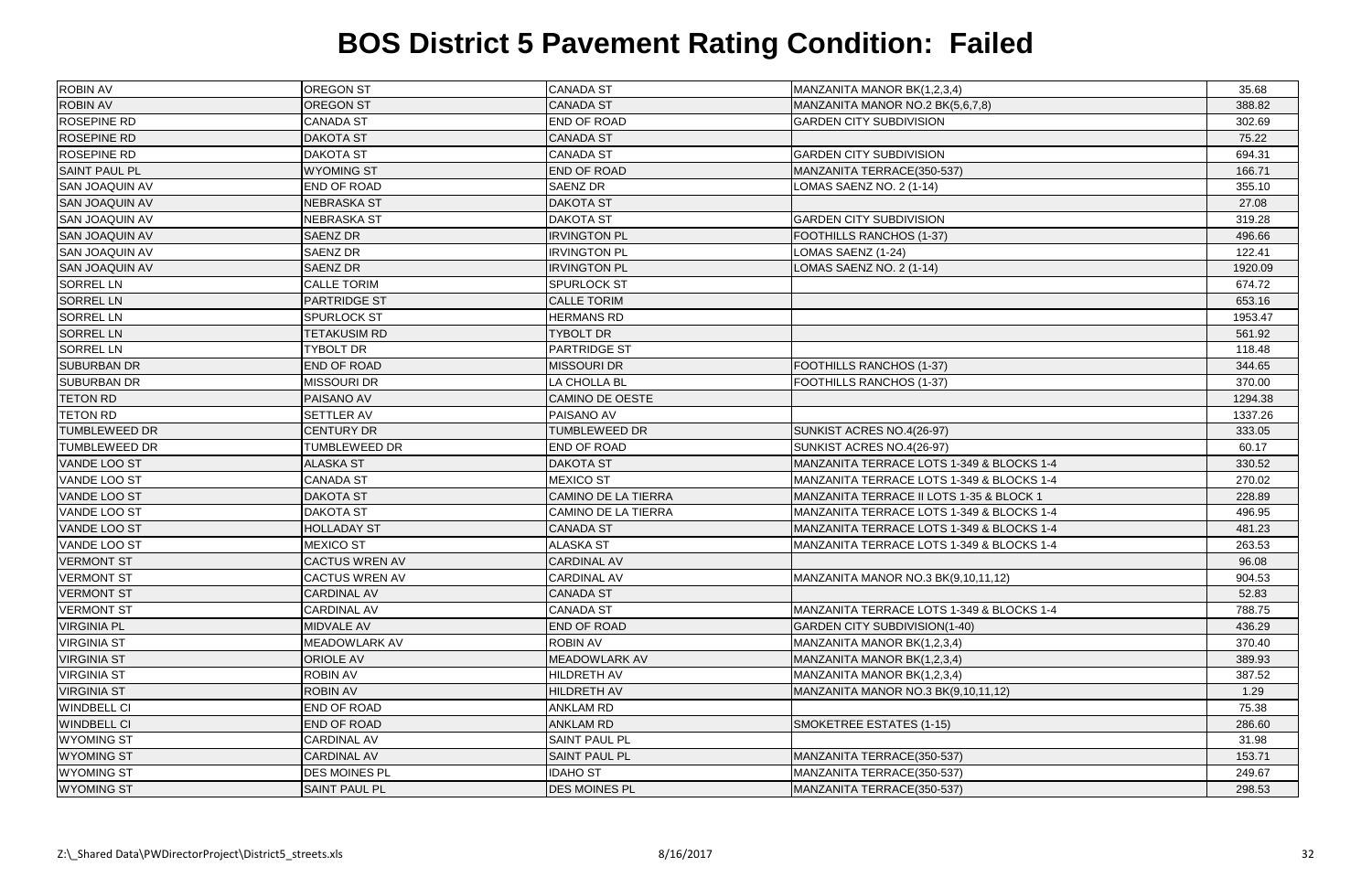| <b>Total Feet Failed:</b>  | 105790.97    |
|----------------------------|--------------|
| <b>Total Miles Failed:</b> | <b>20.04</b> |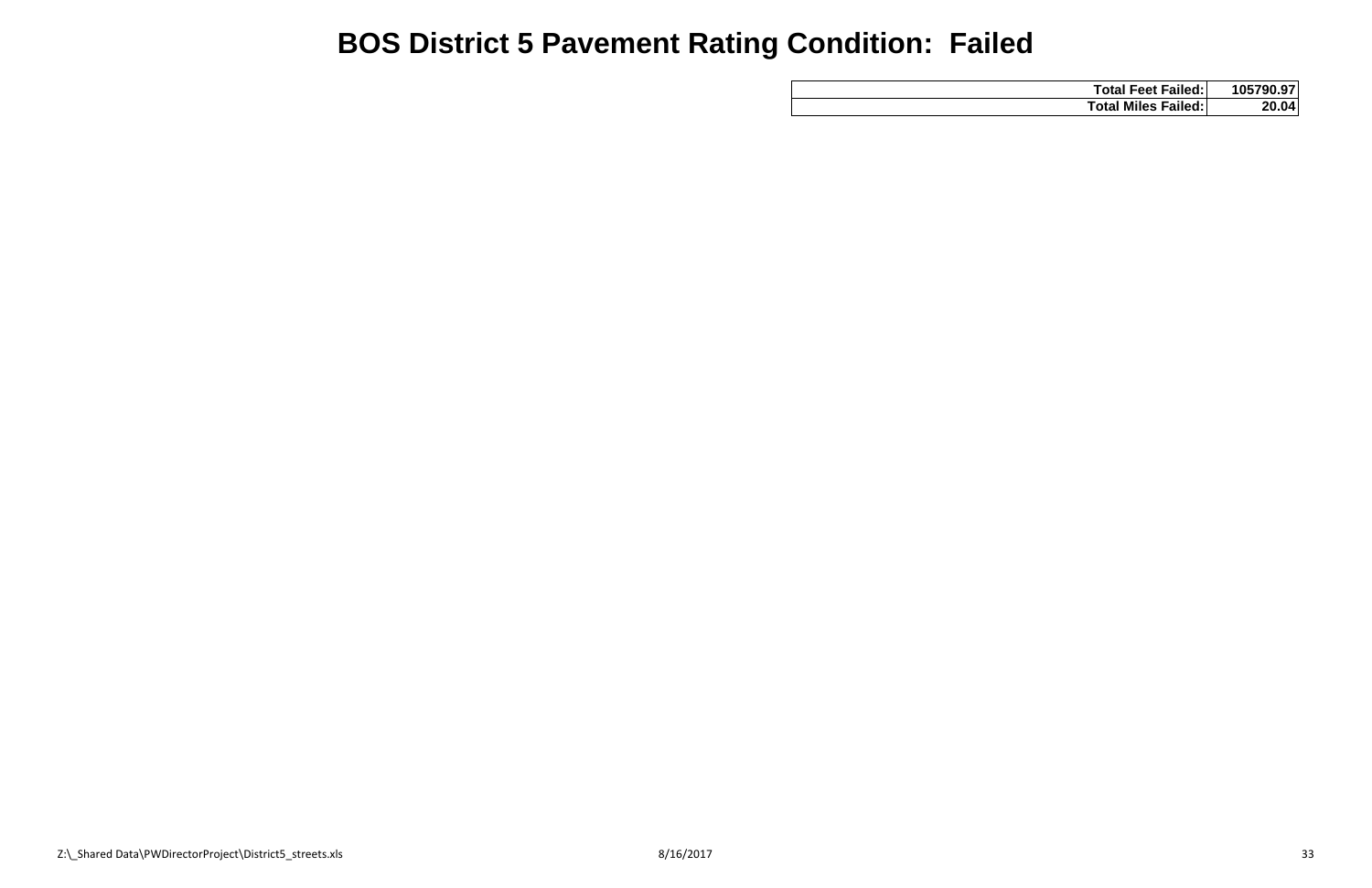| <b>STREET</b>          | <b>FROM</b>            | <b>TO</b>                  | <b>SUBDIVISION</b>             | LENGTH (ft) |
|------------------------|------------------------|----------------------------|--------------------------------|-------------|
| <b>AVENIDA DESTINO</b> | <b>CAMINO ALEGRE</b>   | <b>CAMINO GRANDE</b>       | MISSION RIDGE (1-305)          | 1074.43     |
| <b>AVENIDA OBREGON</b> | <b>CAMINO ALEGRE</b>   | <b>CAMINO GRANDE</b>       | MISSION RIDGE (1-305)          | 1070.51     |
| <b>AVENIDA OBREGON</b> | <b>CAMINO GRANDE</b>   | <b>CAMINO DE LA TIERRA</b> | MISSION RIDGE (1-305)          | 199.57      |
| <b>AVENIDA PAISANO</b> | CALLE DON CLEMENTE     | END OF ROAD                |                                | 113.19      |
| <b>BENT SAGUARO CT</b> | <b>END OF ROAD</b>     | <b>BENT SAGUARO LN</b>     | SAGUARO CREST (1-18)           | 614.18      |
| <b>BENT SAGUARO LN</b> | <b>BENT SAGUARO CT</b> | MOONLIT SAGUARO CT         | SAGUARO CREST (1-18)           | 707.76      |
| <b>CAMINO ALEGRE</b>   | <b>AVENIDA DESTINO</b> | LOS REALES RD              |                                | 113.50      |
| <b>CAMINO ALEGRE</b>   | <b>AVENIDA DESTINO</b> | LOS REALES RD              | MISSION RIDGE (1-305)          | 132.26      |
| <b>CAMINO ALEGRE</b>   | <b>AVENIDA OBREGON</b> | <b>AVENIDA DESTINO</b>     | MISSION RIDGE (1-305)          | 242.00      |
| <b>CAMINO GRANDE</b>   | <b>AVENIDA OBREGON</b> | <b>AVENIDA DESTINO</b>     | MISSION RIDGE (1-305)          | 243.64      |
| JEFFREY RD             | <b>END OF ROAD</b>     | JEFFREY RD                 |                                | 61.43       |
| JEFFREY RD             | <b>END OF ROAD</b>     | JEFFREY RD                 | VALENCIA HOMESITES (1-75)      | 269.49      |
| MOONLIT SAGUARO CT     | <b>BENT SAGUARO LN</b> | <b>IRVINGTON RD</b>        |                                | 59.43       |
| MOONLIT SAGUARO CT     | <b>BENT SAGUARO LN</b> | <b>IRVINGTON RD</b>        | SAGUARO CREST (1-18)           | 197.70      |
| MOONLIT SAGUARO CT     | <b>END OF ROAD</b>     | <b>BENT SAGUARO LN</b>     | SAGUARO CREST (1-18)           | 314.05      |
| <b>TUMBLEWEED DR</b>   | TUMBLEWEED DR          | <b>CENTURY DR</b>          | SUNKIST ACRES NO.4(26-97)      | 20.28       |
| <b>VIA MALLORCA</b>    | <b>VIA LUCIA DR</b>    | <b>END OF ROAD</b>         | MOUNTAIN GARDEN ESTATES (1-11) | 260.67      |

| <b>Total Feet Unrated</b>  | 5694.09 |
|----------------------------|---------|
| <b>Total Miles Unrated</b> | 1.08    |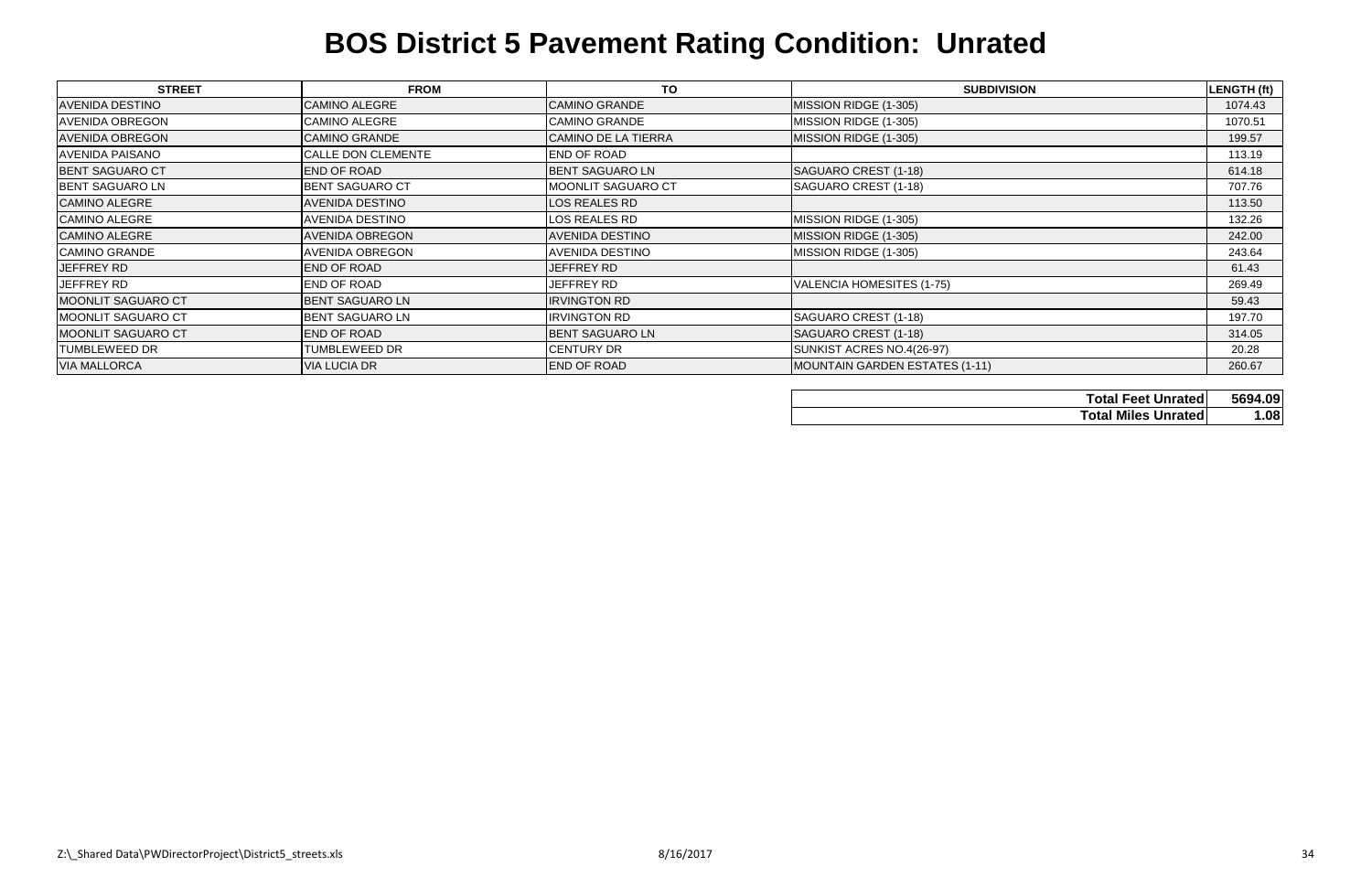| <b>STREET</b>                 | <b>RATING</b> | <b>FROM</b>                | <b>TO</b>              | <b>SUBDIVISION</b>                                                 | <b>LENGTH (ft)</b> |
|-------------------------------|---------------|----------------------------|------------------------|--------------------------------------------------------------------|--------------------|
| <b>ACACIA RIDGE DR</b>        | <b>GOOD</b>   | <b>DESERT LAUREL LN</b>    | <b>VELVET SENNA DR</b> | CAMINO VERDE ESTATES II (1-204)                                    | 545.14             |
| <b>ALASKA ST</b>              | <b>FAILED</b> | <b>CARDINAL AV</b>         | VANDE LOO ST           |                                                                    | 61.16              |
| <b>ALASKA ST</b>              | <b>FAILED</b> | <b>CARDINAL AV</b>         | <b>VANDE LOO ST</b>    | MANZANITA TERRACE LOTS 1-349 & BLOCKS 1-4                          | 1384.27            |
| <b>ALASKA ST</b>              | <b>FAILED</b> | <b>HILDRETH AV</b>         | <b>CARDINAL AV</b>     |                                                                    | 82.29              |
| <b>ALASKA ST</b>              | <b>FAILED</b> | <b>HILDRETH AV</b>         | <b>CARDINAL AV</b>     | MANZANITA MANOR NO.4(1-94)                                         | 1252.16            |
| <b>ALASKA ST</b>              | <b>FAILED</b> | VANDE LOO ST               | <b>HOLLADAY ST</b>     | MANZANITA TERRACE LOTS 1-349 & BLOCKS 1-4                          | 779.73             |
| ALEXANDERWOOD DR              | <b>POOR</b>   | <b>HOME DR</b>             | <b>MAPLE CT</b>        | <b>MOUNTAIN MANOR VIEW</b>                                         | 250.48             |
| ALEXANDERWOOD DR              | <b>FAILED</b> | <b>LEBRUN CT</b>           | <b>TIRZA CT</b>        | <b>MOUNTAIN MANOR VIEW</b>                                         | 297.75             |
| ALEXANDERWOOD DR              | <b>FAILED</b> | <b>LONDON CT</b>           | <b>LEBRUN CT</b>       | <b>MOUNTAIN MANOR VIEW</b>                                         | 256.02             |
| ALEXANDERWOOD DR              | <b>FAILED</b> | <b>MAPLE CT</b>            | <b>LONDON CT</b>       | <b>MOUNTAIN MANOR VIEW</b>                                         | 287.25             |
| ALEXANDERWOOD DR              | <b>FAILED</b> | <b>TIRZA CT</b>            | <b>MANHATTAN DR</b>    | <b>MOUNTAIN MANOR VIEW</b>                                         | 441.96             |
| <b>ALVARO RD</b>              | <b>POOR</b>   | <b>CACTUS WREN AV</b>      | <b>CARDINAL AV</b>     |                                                                    | 27.64              |
| <b>ALVARO RD</b>              | <b>POOR</b>   | <b>CACTUS WREN AV</b>      | <b>CARDINAL AV</b>     | <b>DREXEL HEIGHTS</b>                                              | 632.76             |
| <b>ALVARO RD</b>              | <b>POOR</b>   | <b>CARDINAL AV</b>         | <b>HOPDOWN LN</b>      |                                                                    | 1294.46            |
| <b>ALVARO RD</b>              | POOR          | <b>HILDRETH AV</b>         | <b>CACTUS WREN AV</b>  | <b>DREXEL HEIGHTS</b>                                              | 662.57             |
| <b>ALVARO RD</b>              | <b>POOR</b>   | <b>WESTOVER AV</b>         | HILDRETH AV            |                                                                    | 1238.10            |
| <b>ALVARO RD</b>              | <b>POOR</b>   | <b>WESTOVER AV</b>         | HILDRETH AV            | <b>DREXEL HEIGHTS</b>                                              | 51.36              |
| <b>ANGELS BREATH DR</b>       | <b>POOR</b>   | <b>VINCA ROSE DR</b>       | <b>GOLDEN RAIN DR</b>  | CAMINO VERDE ESTATES(1-79)                                         | 582.95             |
| <b>ANTON PL</b>               | <b>POOR</b>   | <b>END OF ROAD</b>         | <b>ANTON RD</b>        | VALENCIA RANCHOS (1-107)                                           | 472.26             |
| <b>ANTON RD</b>               | POOR          | <b>ANTON PL</b>            | <b>MARSHALL PL</b>     | VALENCIA RANCHOS (1-107)                                           | 781.46             |
| <b>ANTON RD</b>               | POOR          | <b>MARSHALL PL</b>         | <b>MOSSMAN RD</b>      | VALENCIA RANCHOS (1-107)                                           | 812.90             |
| <b>ANTON RD</b>               | <b>POOR</b>   | <b>MOSSMAN RD</b>          | <b>ANTON PL</b>        | VALENCIA RANCHOS (1-107)                                           | 925.46             |
| <b>ARROWHEAD LN</b>           | <b>POOR</b>   | <b>MILTON RD</b>           | <b>BILBY RD</b>        |                                                                    | 1992.84            |
| <b>ATHENEE CT</b>             | <b>POOR</b>   | <b>END OF ROAD</b>         | <b>MANHATTAN DR</b>    | <b>MOUNTAIN MANOR VIEW</b>                                         | 337.03             |
| <b>AURORA DR</b>              | <b>POOR</b>   | <b>ORIOLE CI</b>           | HILDRETH AV            | <b>MISSION TERRACE NO.2</b>                                        | 867.93             |
| <b>AURORA DR</b>              | <b>POOR</b>   | <b>SAN GABRIEL AV</b>      | <b>DORADO CI</b>       | MISSION TERRACE NO.3 (7-28)                                        | 825.35             |
| <b>AVENIDA BELLA</b>          | <b>POOR</b>   | <b>VIA HERMOSA</b>         | <b>CAMINO BELLO</b>    | MISSION WEST (1-370)                                               | 438.13             |
| <b>AVENIDA BONITA</b>         | <b>FAIR</b>   | <b>CAMINO DE LA TIERRA</b> | <b>CAMINO TRISTE</b>   | MISSION RIDGE (1-305)                                              | 45.24              |
| <b>AVENIDA BONITA</b>         | <b>FAIR</b>   | <b>CAMINO DE LA TIERRA</b> | <b>CAMINO TRISTE</b>   | PRESIDIO SHADOWS (1-204)                                           | 128.44             |
| <b>AVENIDA BONITA</b>         | <b>FAIR</b>   | <b>CAMINO TRISTE</b>       | PLACITA DEL CAMPO      | PRESIDIO SHADOWS (1-204)                                           | 121.32             |
| <b>AVENIDA BONITA</b>         | <b>FAIR</b>   | <b>CAMINO TRISTE</b>       | PLACITA DEL CAMPO      | PRESIDIO VISTA (1-36, 118-181)                                     | 105.21             |
| <b>AVENIDA BONITA</b>         | <b>FAIR</b>   | PLACITA ATOYAC             | <b>CAMINO DE AYER</b>  | PRESIDIO VISTA (1-36, 118-181)                                     | 217.27             |
| <b>AVENIDA BONITA</b>         | FAIR          | PLACITA DEL CAMPO          | PLACITA ATOYAC         | PRESIDIO VISTA (1-36, 118-181)                                     | 269.61             |
| <b>AVENIDA CANCION</b>        | <b>FAIR</b>   | <b>AVENIDA SOMBRA</b>      | <b>END OF ROAD</b>     | MISSION RIDGE (1-305)                                              | 452.24             |
| <b>AVENIDA CRESTA</b>         | <b>POOR</b>   | <b>CALLE PAULO</b>         | <b>COSBY AV</b>        |                                                                    | 42.10              |
| <b>AVENIDA DE LA PALMAR</b>   | <b>FAIR</b>   | <b>AVENIDA FRIA</b>        | <b>END OF ROAD</b>     | PRESIDIO HILLS (1-182)                                             | 424.13             |
| <b>AVENIDA DE LAS FLORES</b>  | <b>FAIR</b>   | <b>END OF ROAD</b>         | <b>HASKINS DR</b>      | MISSION RIDGE (1-305)                                              | 166.95             |
| <b>AVENIDA DE SAN CANDIDO</b> | GOOD          | <b>BRACKENBURY DR</b>      | <b>DORSET CT</b>       | MISSION WEST II, PHASE 2 (192-269,271-316,319-342,348-403,425-516) | 148.20             |
| <b>AVENIDA DE SAN CANDIDO</b> | <b>GOOD</b>   | <b>COBHAM DR</b>           | MALCOLM AV             | MISSION WEST II, PHASE 2 (192-269,271-316,319-342,348-403,425-516) | 250.40             |
| <b>AVENIDA DE SAN CANDIDO</b> | <b>GOOD</b>   | <b>CORDELIA AV</b>         | <b>CARLISLE AV</b>     | MISSION WEST II, PHASE 2 (192-269,271-316,319-342,348-403,425-516) | 235.11             |
| <b>AVENIDA DE SAN CANDIDO</b> | <b>GOOD</b>   | <b>CRESSIDA WY</b>         | <b>COBHAM DR</b>       | MISSION WEST II, PHASE 2 (192-269,271-316,319-342,348-403,425-516) | 168.31             |
| <b>AVENIDA DE SAN CANDIDO</b> | <b>GOOD</b>   | <b>DERBY CT</b>            | <b>CRESSIDA WY</b>     | MISSION WEST II, PHASE 2 (192-269,271-316,319-342,348-403,425-516) | 280.81             |
| <b>AVENIDA DE SAN CANDIDO</b> | <b>GOOD</b>   | <b>DORSET CT</b>           | <b>DERBY CT</b>        | MISSION WEST II, PHASE 2 (192-269,271-316,319-342,348-403,425-516) | 217.77             |
| <b>AVENIDA DE SAN CANDIDO</b> | <b>GOOD</b>   | <b>END OF ROAD</b>         | <b>BRACKENBURY DR</b>  | MISSION WEST (1-370)                                               | 5.15               |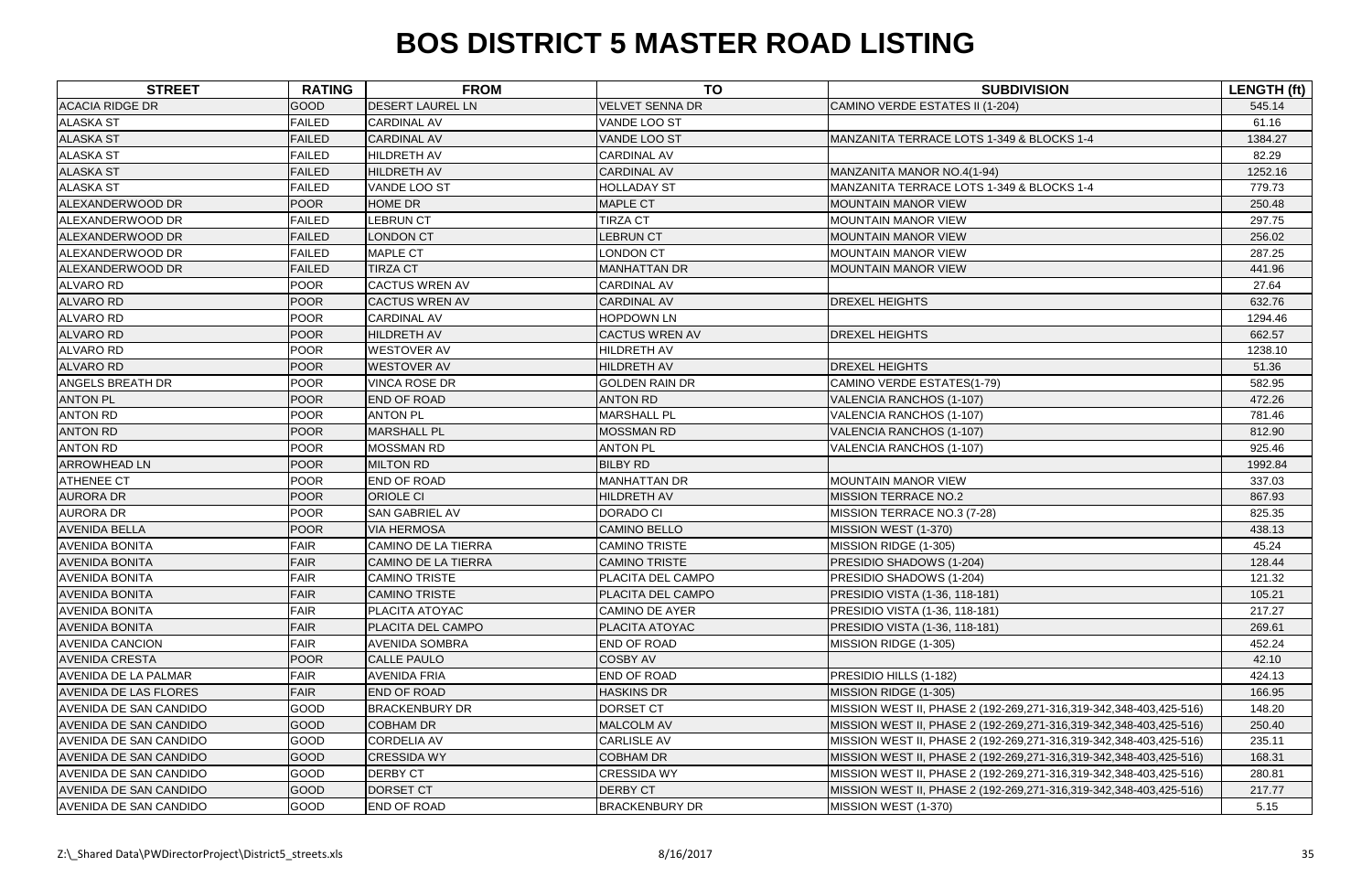| <b>STREET</b>                 | <b>RATING</b> | <b>FROM</b>               | <b>TO</b>                   | <b>SUBDIVISION</b>                                                 | <b>LENGTH (ft)</b> |
|-------------------------------|---------------|---------------------------|-----------------------------|--------------------------------------------------------------------|--------------------|
| AVENIDA DE SAN CANDIDO        | <b>GOOD</b>   | <b>END OF ROAD</b>        | <b>BRACKENBURY DR</b>       | MISSION WEST II, PHASE 2 (192-269,271-316,319-342,348-403,425-516) | 131.70             |
| <b>AVENIDA DE SAN CANDIDO</b> | GOOD          | <b>MALCOLM AV</b>         | <b>CORDELIA AV</b>          | MISSION WEST II, PHASE 2 (192-269,271-316,319-342,348-403,425-516) | 276.34             |
| <b>AVENIDA DEL MAR</b>        | <b>FAIR</b>   | CAMINO DE LOS NOPALES     | <b>CAMINO SECRETO</b>       | PRESIDIO HILLS (1-182)                                             | 1000.77            |
| <b>AVENIDA DEL NOPAL</b>      | <b>FAIR</b>   | END OF ROAD               | <b>AVENIDA FRIA</b>         | PRESIDIO HILLS (1-182)                                             | 435.01             |
| <b>AVENIDA DEL PUEBLO</b>     | <b>FAIR</b>   | <b>CAMINO TRISTE</b>      | <b>CAMINO CARMEN</b>        | MISSION RIDGE (306-788)                                            | 640.59             |
| <b>AVENIDA DESTINO</b>        |               | <b>CAMINO ALEGRE</b>      | <b>CAMINO GRANDE</b>        | MISSION RIDGE (1-305)                                              | 1074.43            |
| <b>AVENIDA DOMINGO</b>        | <b>FAIR</b>   | <b>END OF ROAD</b>        | <b>HASKINS DR</b>           | MISSION RIDGE (1-305)                                              | 227.67             |
| <b>AVENIDA DON ARTURO</b>     | <b>POOR</b>   | <b>VALENCIA RD</b>        | <b>MEDINA RD</b>            |                                                                    | 66.44              |
| <b>AVENIDA DON ARTURO</b>     | <b>POOR</b>   | <b>VALENCIA RD</b>        | <b>MEDINA RD</b>            | CIRCLE J ESTATES (1-17)                                            | 1222.52            |
| <b>AVENIDA DON FELIPE</b>     | <b>FAILED</b> | CALLE DON MONTE           | <b>CALLE DON MIGUEL</b>     |                                                                    | 72.28              |
| <b>AVENIDA DON FELIPE</b>     | <b>FAILED</b> | <b>CALLE DON MONTE</b>    | <b>CALLE DON MIGUEL</b>     | MOUNTAIN VILLAGE ESTATES (1-30)                                    | 1221.44            |
| <b>AVENIDA DON FERNANDO</b>   | <b>POOR</b>   | <b>VALENCIA RD</b>        | <b>MEDINA RD</b>            |                                                                    | 73.84              |
| <b>AVENIDA DON FERNANDO</b>   | <b>POOR</b>   | <b>VALENCIA RD</b>        | <b>MEDINA RD</b>            | CIRCLE J ESTATES (1-17)                                            | 1205.97            |
| <b>AVENIDA DON GERARDO</b>    | <b>POOR</b>   | <b>CALLE DON MIGUEL</b>   | PASEO DON ROLANDO           |                                                                    | 27.20              |
| <b>AVENIDA DON GERARDO</b>    | <b>POOR</b>   | <b>CALLE DON MIGUEL</b>   | PASEO DON ROLANDO           | MOUNTAIN VILLAGE ESTATES NO. II (1-150)                            | 971.80             |
| <b>AVENIDA DON PEPE</b>       | <b>POOR</b>   | <b>CALLE DON MIGUEL</b>   | PASEO DON ROLANDO           |                                                                    | 28.58              |
| <b>AVENIDA DON PEPE</b>       | <b>POOR</b>   | <b>CALLE DON MIGUEL</b>   | PASEO DON ROLANDO           | MOUNTAIN VILLAGE ESTATES NO. II (1-150)                            | 703.34             |
| <b>AVENIDA DON PORFIRIO</b>   | <b>FAILED</b> | <b>CALLE DON MONTE</b>    | <b>CALLE DON MIGUEL</b>     |                                                                    | 65.83              |
| <b>AVENIDA DON PORFIRIO</b>   | <b>FAILED</b> | <b>CALLE DON MONTE</b>    | <b>CALLE DON MIGUEL</b>     | MOUNTAIN VILLAGE ESTATES (1-30)                                    | 1222.83            |
| <b>AVENIDA ESPERANZA</b>      | <b>FAIR</b>   | <b>CAMINO TRISTE</b>      | <b>END OF ROAD</b>          | PRESIDIO SHADOWS (1-204)                                           | 523.17             |
| <b>AVENIDA ESTRADA</b>        | <b>POOR</b>   | <b>CALLE DE ROSITA</b>    | <b>CALLE DEL TIGRE</b>      | SALIDA DEL SOL V (1-109)                                           | 221.14             |
| <b>AVENIDA ESTRADA</b>        | <b>POOR</b>   | <b>CALLE DEL TIGRE</b>    | <b>PLACITA ESTRADA</b>      | SALIDA DEL SOL V (1-109)                                           | 230.76             |
| <b>AVENIDA ESTRADA</b>        | <b>POOR</b>   | PLACITA ESTRADA           | <b>CORONA RD</b>            | SALIDA DEL SOL V (1-109)                                           | 86.16              |
| <b>AVENIDA FRESCA</b>         | <b>POOR</b>   | <b>CALLE ESCARPADA</b>    | PASEO BONITO                | MISSION WEST (1-370)                                               | 206.88             |
| <b>AVENIDA FRESCA</b>         | <b>POOR</b>   | <b>CAMINO FRESCO</b>      | <b>CRANBROOK ST</b>         | MISSION VIEW (1-134)                                               | 29.49              |
| <b>AVENIDA FRESCA</b>         | <b>POOR</b>   | <b>CAMINO FRESCO</b>      | <b>CRANBROOK ST</b>         | MISSION WEST (1-370)                                               | 385.10             |
| <b>AVENIDA FRESCA</b>         | <b>POOR</b>   | <b>CRANBROOK ST</b>       | <b>CALLE ESCARPADA</b>      | MISSION WEST (1-370)                                               | 178.17             |
| <b>AVENIDA FRESCA</b>         | <b>POOR</b>   | <b>PARTRIDGE ST</b>       | CALLE DE LA BAJADA          | MISSION WEST (1-370)                                               | 263.98             |
| <b>AVENIDA FRESCA</b>         | <b>POOR</b>   | PASEO BONITO              | <b>PARTRIDGE ST</b>         | MISSION WEST (1-370)                                               | 351.36             |
| <b>AVENIDA FRIA</b>           | <b>FAIR</b>   | AVENIDA DE LA PALMAR      | <b>CAMINO SECRETO</b>       | PRESIDIO HILLS (1-182)                                             | 348.64             |
| <b>AVENIDA FRIA</b>           | <b>FAIR</b>   | <b>AVENIDA DEL NOPAL</b>  | <b>AVENIDA DE LA PALMAR</b> | PRESIDIO HILLS (1-182)                                             | 360.53             |
| <b>AVENIDA FRIA</b>           | <b>FAIR</b>   | CAMINO DE LOS NOPALES     | <b>AVENIDA DEL NOPAL</b>    | PRESIDIO HILLS (1-182)                                             | 405.28             |
| <b>AVENIDA FRIA</b>           | <b>FAIR</b>   | <b>CAMINO SECRETO</b>     | <b>SORREL LN</b>            | MISSION RIDGE (306-788)                                            | 35.53              |
| <b>AVENIDA FRIA</b>           | <b>FAIR</b>   | <b>CAMINO SECRETO</b>     | <b>SORREL LN</b>            | PRESIDIO HILLS (1-182)                                             | 135.33             |
| <b>AVENIDA ISABEL</b>         | <b>FAIR</b>   | <b>AVENIDA DOMINGO</b>    | <b>DOOLEY DR</b>            | MISSION RIDGE (1-305)                                              | 442.64             |
| <b>AVENIDA ISABEL</b>         | <b>FAIR</b>   | <b>AVENIDA MANANA</b>     | <b>CAMINO LIBERTAD</b>      | MISSION RIDGE (1-305)                                              | 621.96             |
| <b>AVENIDA ISABEL</b>         | <b>FAIR</b>   | <b>AVENIDA SAN MIGUEL</b> | <b>CAMINO PRIMAVERA</b>     | MISSION RIDGE (1-305)                                              | 273.59             |
| <b>AVENIDA ISABEL</b>         | <b>FAIR</b>   | <b>CAMINO LIBERTAD</b>    | <b>AVENIDA MANANA</b>       | MISSION RIDGE (1-305)                                              | 529.57             |
| <b>AVENIDA ISABEL</b>         | <b>FAIR</b>   | <b>CAMINO LIBERTAD</b>    | <b>AVENIDA SAN MIGUEL</b>   | MISSION RIDGE (1-305)                                              | 740.76             |
| <b>AVENIDA ISABEL</b>         | <b>FAIR</b>   | <b>CAMINO PRIMAVERA</b>   | <b>CAMINO DE LA TIERRA</b>  | MISSION RIDGE (1-305)                                              | 512.04             |
| <b>AVENIDA ISABEL</b>         | <b>FAIR</b>   | <b>DOOLEY DR</b>          | <b>CAMINO LIBERTAD</b>      | MISSION RIDGE (1-305)                                              | 256.89             |
| <b>AVENIDA LUNA</b>           | <b>FAIR</b>   | <b>AVENIDA SOMBRA</b>     | <b>CAMINO GRANDE</b>        | MISSION RIDGE (1-305)                                              | 679.22             |
| <b>AVENIDA MANANA</b>         | <b>FAIR</b>   | <b>AVENIDA ISABEL</b>     | <b>AVENIDA SOMBRA</b>       | MISSION RIDGE (1-305)                                              | 365.13             |
| <b>AVENIDA MANANA</b>         | <b>FAIR</b>   | <b>AVENIDA SOMBRA</b>     | <b>CAMINO GRANDE</b>        | MISSION RIDGE (1-305)                                              | 665.27             |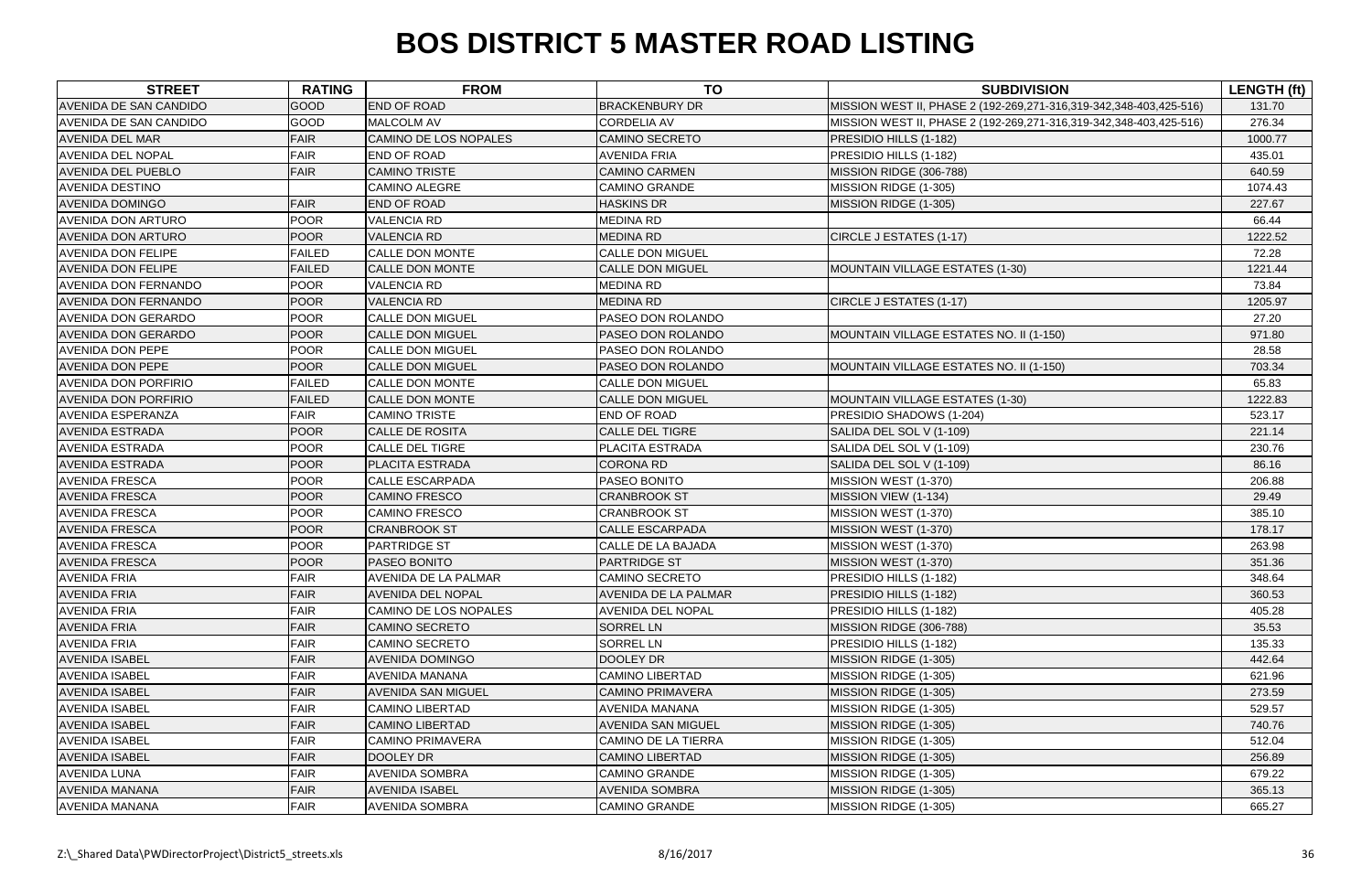| <b>STREET</b>               | <b>RATING</b>    | <b>FROM</b>                | <b>TO</b>                  | <b>SUBDIVISION</b>                                               | <b>LENGTH (ft)</b> |
|-----------------------------|------------------|----------------------------|----------------------------|------------------------------------------------------------------|--------------------|
| <b>AVENIDA MONTANA ALTA</b> | <b>VERY GOOD</b> | <b>SORREL LN</b>           | <b>END OF ROAD</b>         | MISSION RIDGE (306-788)                                          | 620.56             |
| <b>AVENIDA OBREGON</b>      |                  | CAMINO ALEGRE              | <b>CAMINO GRANDE</b>       | MISSION RIDGE (1-305)                                            | 1070.51            |
| <b>AVENIDA OBREGON</b>      | FAIR             | <b>CAMINO CARMEN</b>       | CAMINO DE LOS NOPALES      | MISSION RIDGE (306-788)                                          | 131.15             |
| <b>AVENIDA OBREGON</b>      | <b>FAIR</b>      | <b>CAMINO CARMEN</b>       | CAMINO DE LOS NOPALES      | PRESIDIO HILLS (1-182)                                           | 123.07             |
| <b>AVENIDA OBREGON</b>      | <b>FAIR</b>      | <b>CAMINO DE LA TIERRA</b> | <b>CAMINO TRISTE</b>       | MISSION RIDGE (1-305)                                            | 51.75              |
| <b>AVENIDA OBREGON</b>      | <b>FAIR</b>      | CAMINO DE LA TIERRA        | <b>CAMINO TRISTE</b>       | MISSION RIDGE (306-788)                                          | 112.30             |
| <b>AVENIDA OBREGON</b>      | <b>FAIR</b>      | CAMINO DE LOS NOPALES      | <b>CAMINO SECRETO</b>      | PRESIDIO HILLS (1-182)                                           | 1002.71            |
| <b>AVENIDA OBREGON</b>      |                  | <b>CAMINO GRANDE</b>       | CAMINO DE LA TIERRA        | MISSION RIDGE (1-305)                                            | 199.57             |
| <b>AVENIDA OBREGON</b>      | <b>FAIR</b>      | <b>CAMINO TRISTE</b>       | <b>CAMINO CARMEN</b>       | MISSION RIDGE (306-788)                                          | 634.63             |
| <b>AVENIDA PAISANO</b>      |                  | <b>CALLE DON CLEMENTE</b>  | <b>END OF ROAD</b>         |                                                                  | 113.19             |
| <b>AVENIDA PAISANO</b>      | <b>POOR</b>      | CALLE DON DOMENICO         | <b>CALLE DON CLEMENTE</b>  |                                                                  | 587.73             |
| <b>AVENIDA PAISANO</b>      | <b>POOR</b>      | <b>CALLE DON MIGUEL</b>    | CALLE DON DOMENICO         |                                                                  | 611.65             |
| <b>AVENIDA PAISANO</b>      | <b>FAILED</b>    | CALLE DON MONTE            | <b>CALLE DON MIGUEL</b>    |                                                                  | 1276.52            |
| <b>AVENIDA PERLINA</b>      | <b>POOR</b>      | CAMINO FRESCO              | <b>CALLE LEVANTE</b>       | MISSION VIEW (1-134)                                             | 246.46             |
| <b>AVENIDA PERLINA</b>      | <b>POOR</b>      | LOS REALES RD              | PLACITA DEL CONEJITO       |                                                                  | 35.66              |
| <b>AVENIDA PERLINA</b>      | <b>POOR</b>      | LOS REALES RD              | PLACITA DEL CONEJITO       | MISSION VIEW (1-134)                                             | 162.31             |
| <b>AVENIDA PERLINA</b>      | <b>POOR</b>      | PLACITA DE LA ROSETA       | PLACITA DEL PASILLO        | MISSION VIEW (1-134)                                             | 278.37             |
| <b>AVENIDA PERLINA</b>      | <b>POOR</b>      | PLACITA DEL CONEJITO       | PLACITA DE LA ROSETA       | MISSION VIEW (1-134)                                             | 275.05             |
| <b>AVENIDA PERLINA</b>      | <b>POOR</b>      | PLACITA DEL PASILLO        | <b>CAMINO FRESCO</b>       | MISSION VIEW (1-134)                                             | 247.01             |
| <b>AVENIDA SAN CANDIDO</b>  | <b>POOR</b>      | <b>VIA SAN ANDREA</b>      | <b>VIA SAN TERESA</b>      | SAN XAVIER ESTATES (32-76)                                       | 605.31             |
| <b>AVENIDA SAN CANDIDO</b>  | <b>POOR</b>      | <b>VIA SAN TERESA</b>      | <b>HERMANS RD</b>          | SAN XAVIER ESTATES (32-76)                                       | 618.22             |
| <b>AVENIDA SAN CANDIDO</b>  | <b>POOR</b>      | <b>VIA SANTA DOROTEA</b>   | <b>VIA SAN ANDREA</b>      | SAN XAVIER ESTATES (1-31)                                        | 367.97             |
| <b>AVENIDA SAN CANDIDO</b>  | <b>POOR</b>      | VIA SANTA DOROTEA          | <b>VIA SAN ANDREA</b>      | SAN XAVIER ESTATES (32-76)                                       | 263.55             |
| <b>AVENIDA SAN MIGUEL</b>   | <b>FAIR</b>      | <b>AVENIDA ISABEL</b>      | END OF ROAD                | MISSION RIDGE (1-305)                                            | 190.18             |
| <b>AVENIDA SAN SABA</b>     | <b>POOR</b>      | <b>VIA SAN TERESA</b>      | <b>HERMANS RD</b>          | SAN XAVIER ESTATES (32-76)                                       | 19.17              |
| <b>AVENIDA SAN SABA</b>     | <b>POOR</b>      | <b>VIA SAN TERESA</b>      | <b>HERMANS RD</b>          | SAN XAVIER ESTATES (77-122)                                      | 587.35             |
| <b>AVENIDA SOMBRA</b>       | <b>FAIR</b>      | <b>AVENIDA CANCION</b>     | <b>AVENIDA MANANA</b>      | MISSION RIDGE (1-305)                                            | 245.03             |
| <b>AVENIDA SOMBRA</b>       | <b>FAIR</b>      | AVENIDA LUNA               | <b>AVENIDA CANCION</b>     | MISSION RIDGE (1-305)                                            | 249.28             |
| <b>AVENIDA SOMBRA</b>       | <b>FAIR</b>      | <b>AVENIDA SOMBRA</b>      | <b>AVENIDA LUNA</b>        | MISSION RIDGE (1-305)                                            | 269.86             |
| <b>AVENIDA SOMBRA</b>       | <b>FAIR</b>      | <b>AVENIDA SOMBRA</b>      | <b>CAMINO GRANDE</b>       | MISSION RIDGE (1-305)                                            | 684.12             |
| <b>AVENIDA SOMBRA</b>       | <b>FAIR</b>      | <b>CAMINO DE AYER</b>      | <b>CAMINO DERECHO</b>      | PRESIDIO VISTA (1-36, 118-181)                                   | 242.31             |
| <b>AVENIDA SOMBRA</b>       | <b>FAIR</b>      | CAMINO DERECHO             | <b>AVENIDA VERA CRUZ</b>   | PRESIDIO VISTA (1-36, 118-181)                                   | 404.38             |
| <b>AVENIDA SOMBRA</b>       | <b>FAIR</b>      | <b>CAMINO GRANDE</b>       | <b>CAMINO DE LA TIERRA</b> | MISSION RIDGE (1-305)                                            | 165.02             |
| <b>AVENIDA SOMBRA</b>       | <b>FAIR</b>      | <b>CAMINO TRISTE</b>       | <b>END OF ROAD</b>         | PRESIDIO SHADOWS (1-204)                                         | 404.10             |
| <b>AVENIDA SOMBRA</b>       | <b>FAIR</b>      | <b>END OF ROAD</b>         | <b>CAMINO DE AYER</b>      | <b>PRESIDIO VISTA (1-36, 118-181)</b>                            | 283.91             |
| <b>AVENIDA VERA CRUZ</b>    | <b>FAIR</b>      | <b>AVENIDA SOMBRA</b>      | <b>SORREL LN</b>           | MISSION RIDGE (306-788)                                          | 39.97              |
| <b>AVENIDA VERA CRUZ</b>    | FAIR             | <b>AVENIDA SOMBRA</b>      | <b>SORREL LN</b>           | PRESIDIO VISTA (1-36, 118-181)                                   | 437.63             |
| <b>AVENIDA VERA CRUZ</b>    | <b>FAIR</b>      | <b>CAMINO DE AYER</b>      | <b>CAMINO DERECHO</b>      | PRESIDIO VISTA (1-36, 118-181)                                   | 239.44             |
| <b>AVENIDA VERA CRUZ</b>    | FAIR             | <b>CAMINO DERECHO</b>      | <b>AVENIDA SOMBRA</b>      | PRESIDIO VISTA (1-36, 118-181)                                   | 241.43             |
| <b>AVENIDA VERA CRUZ</b>    | <b>FAIR</b>      | END OF ROAD                | <b>CAMINO DE AYER</b>      | PRESIDIO VISTA (1-36, 118-181)                                   | 134.92             |
| <b>BARREL DR</b>            | <b>POOR</b>      | <b>CARDINAL AV</b>         | <b>END OF ROAD</b>         |                                                                  | 74.62              |
| <b>BARREL DR</b>            | <b>POOR</b>      | <b>CARDINAL AV</b>         | END OF ROAD                | SUNKIST ACRES NO. 5 (1-14)                                       | 845.55             |
| <b>BASS AV</b>              | <b>GOOD</b>      | <b>FENTON WY</b>           | <b>MESSALA WY</b>          | MISSION WEST II, PHASE 1 (1-191,270,317-318,343-347,404-424,517) | 483.76             |
| <b>BEEHIVE AV</b>           | <b>POOR</b>      | ARAGON ST                  | <b>END OF ROAD</b>         |                                                                  | 571.93             |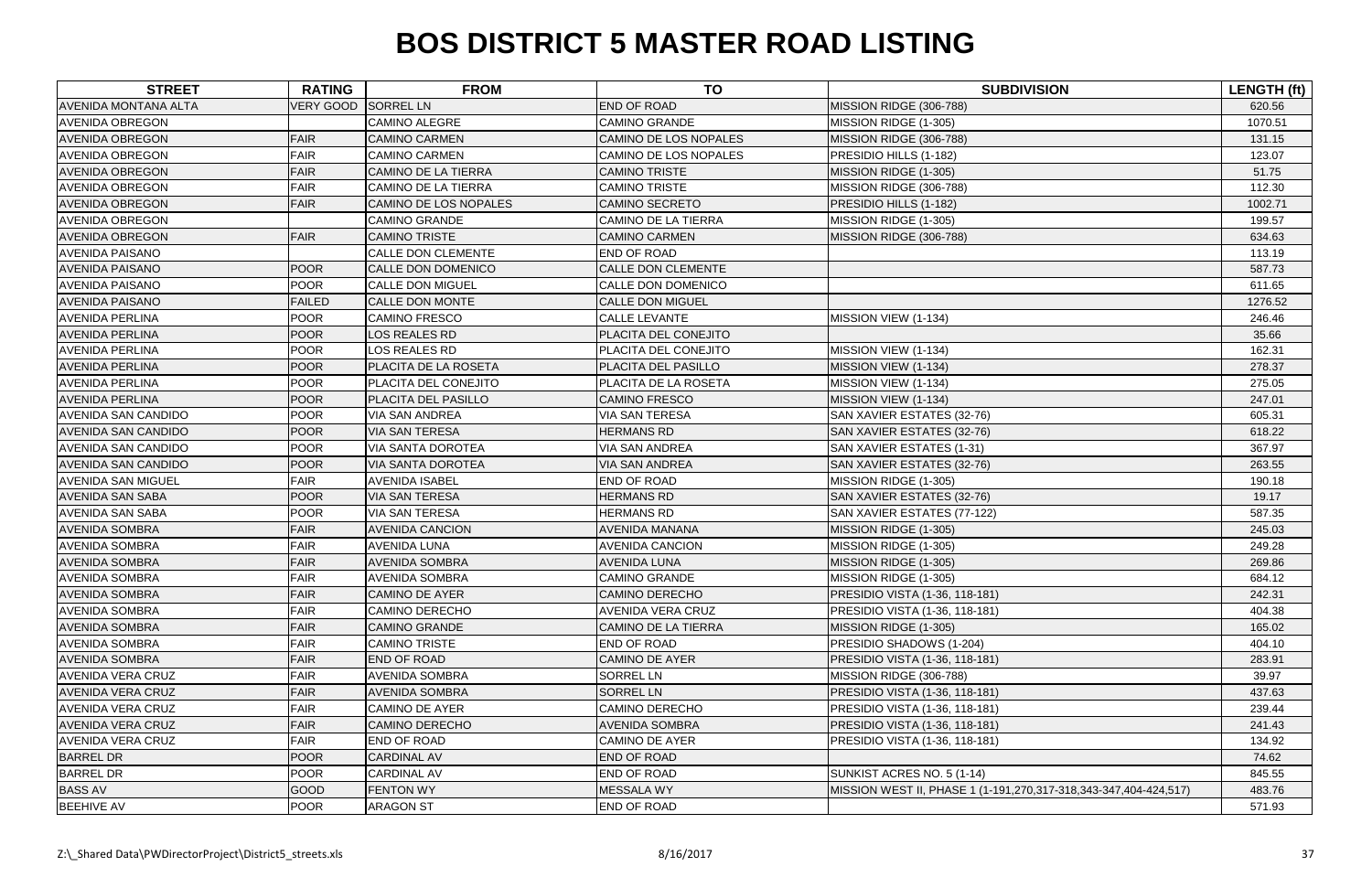| <b>STREET</b>          | <b>RATING</b> | <b>FROM</b>                | <b>TO</b>                  | <b>SUBDIVISION</b>                                               | LENGTH (ft) |
|------------------------|---------------|----------------------------|----------------------------|------------------------------------------------------------------|-------------|
| <b>BEEHIVE AV</b>      | <b>POOR</b>   | <b>MEDINA RD</b>           | <b>ARAGON ST</b>           |                                                                  | 647.88      |
| <b>BEEHIVE AV</b>      | <b>POOR</b>   | <b>VALENCIA RD</b>         | <b>MEDINA RD</b>           |                                                                  | 1100.94     |
| <b>BEEHIVE PEAK CT</b> | VERY GOOD     | <b>END OF ROAD</b>         | <b>SAGINAW HILL DR</b>     | <b>WESTVIEW POINTE (1-114)</b>                                   | 742.28      |
| <b>BENT SAGUARO CT</b> |               | END OF ROAD                | <b>BENT SAGUARO LN</b>     | SAGUARO CREST (1-18)                                             | 614.18      |
| <b>BENT SAGUARO LN</b> |               | <b>BENT SAGUARO CT</b>     | MOONLIT SAGUARO CT         | SAGUARO CREST (1-18)                                             | 707.76      |
| <b>BIG HILL PL</b>     | <b>POOR</b>   | <b>MOSSMAN RD</b>          | END OF ROAD                | VALENCIA RANCHOS (1-107)                                         | 799.77      |
| <b>BILBRAY AV</b>      | <b>FAILED</b> | <b>CALLE DON MONTE</b>     | <b>COYOTE RIDGE TR</b>     |                                                                  | 647.04      |
| <b>BILBRAY AV</b>      | <b>FAILED</b> | <b>COYOTE RIDGE TR</b>     | <b>CALLE DON MIGUEL</b>    |                                                                  | 650.53      |
| <b>BILBRAY AV</b>      | <b>FAILED</b> | <b>LINCOLN ST</b>          | <b>CALLE DON MONTE</b>     |                                                                  | 672.85      |
| <b>BILBY RD</b>        | <b>POOR</b>   | <b>ARROWHEAD LN</b>        | <b>SORREL LN</b>           |                                                                  | 660.20      |
| <b>BILBY RD</b>        | <b>FAIR</b>   | <b>CABALLO RD</b>          | PINTO RD                   |                                                                  | 314.84      |
| <b>BILBY RD</b>        | <b>POOR</b>   | <b>CACTUS WREN AV</b>      | <b>CARDINAL AV</b>         |                                                                  | 653.23      |
| <b>BILBY RD</b>        | <b>POOR</b>   | <b>CALLE CHILITO</b>       | <b>HOPDOWN LN</b>          |                                                                  | 245.66      |
| <b>BILBY RD</b>        | <b>FAIR</b>   | <b>CAMINO DE CERRO</b>     | <b>VISTA DEL OESTE</b>     |                                                                  | 127.63      |
| <b>BILBY RD</b>        | <b>POOR</b>   | <b>CAMINO DE LA TIERRA</b> | <b>GUNSIGHT LN</b>         |                                                                  | 674.92      |
| <b>BILBY RD</b>        | <b>POOR</b>   | <b>CARDINAL AV</b>         | <b>CALLE CHILITO</b>       |                                                                  | 1060.92     |
| <b>BILBY RD</b>        | <b>POOR</b>   | <b>GUNSIGHT LN</b>         | <b>SADDLE RIDGE LN</b>     |                                                                  | 660.19      |
| <b>BILBY RD</b>        | <b>POOR</b>   | HILDRETH AV                | HILDRETH AV                |                                                                  | 170.69      |
| <b>BILBY RD</b>        | <b>POOR</b>   | <b>HILDRETH AV</b>         | <b>SAN GABRIEL AV</b>      |                                                                  | 321.88      |
| <b>BILBY RD</b>        | <b>FAIR</b>   | <b>HOPDOWN LN</b>          | <b>CAMINO DE CERRO</b>     |                                                                  | 686.14      |
| <b>BILBY RD</b>        | <b>FAIR</b>   | PALOMINO RD                | <b>CABALLO RD</b>          |                                                                  | 325.57      |
| <b>BILBY RD</b>        | <b>FAIR</b>   | PINTO RD                   | <b>VILLA SUENO LEJOS</b>   |                                                                  | 341.02      |
| <b>BILBY RD</b>        | <b>POOR</b>   | <b>SADDLE RIDGE LN</b>     | <b>ARROWHEAD LN</b>        |                                                                  | 674.05      |
| <b>BILBY RD</b>        | <b>POOR</b>   | <b>SAN GABRIEL AV</b>      | <b>CACTUS WREN AV</b>      |                                                                  | 166.63      |
| <b>BILBY RD</b>        | <b>POOR</b>   | <b>SORREL LN</b>           | PALOMINO RD                |                                                                  | 1668.33     |
| <b>BILBY RD</b>        | <b>POOR</b>   | <b>VISTA DEL OESTE</b>     | <b>CAMINO DE LA TIERRA</b> |                                                                  | 513.76      |
| <b>BILBY RD</b>        | <b>POOR</b>   | <b>WESTOVER AV</b>         | <b>HILDRETH AV</b>         |                                                                  | 1285.76     |
| <b>BIRD RD</b>         | <b>POOR</b>   | <b>CACTUS WREN AV</b>      | <b>CARDINAL AV</b>         |                                                                  | 35.47       |
| <b>BIRD RD</b>         | <b>POOR</b>   | <b>CACTUS WREN AV</b>      | <b>CARDINAL AV</b>         | <b>DREXEL HEIGHTS</b>                                            | 629.47      |
| <b>BIRD RD</b>         | <b>POOR</b>   | <b>HILDRETH AV</b>         | <b>CACTUS WREN AV</b>      |                                                                  | 21.05       |
| <b>BIRD RD</b>         | <b>POOR</b>   | <b>HILDRETH AV</b>         | <b>CACTUS WREN AV</b>      | <b>DREXEL HEIGHTS</b>                                            | 634.69      |
| <b>BLUE RIDGE RD</b>   | <b>POOR</b>   | SANDALWOOD DR              | PAINTED HILLS RD           |                                                                  | 39.09       |
| <b>BLUE RIDGE RD</b>   | <b>POOR</b>   | <b>SANDALWOOD DR</b>       | PAINTED HILLS RD           | PAINTED HILLS ESTATES (19-40)                                    | 921.20      |
| <b>BLUE RIDGE RD</b>   | <b>POOR</b>   | <b>SANDALWOOD DR</b>       | <b>PAINTED HILLS RD</b>    | PAINTED HILLS ESTATES (41-65)                                    | 571.66      |
| <b>BLUE STAR DR</b>    | GOOD          | <b>BLUE STAR PL</b>        | <b>COPPER LEAF DR</b>      | CAMINO VERDE ESTATES (80-177)                                    | 349.43      |
| <b>BLUE STAR DR</b>    | GOOD          | <b>EMPRESS TREE PL</b>     | <b>BLUE STAR PL</b>        | CAMINO VERDE ESTATES (80-177)                                    | 300.95      |
| <b>BLUE STAR DR</b>    | <b>GOOD</b>   | <b>LEMON TREE DR</b>       | <b>EMPRESS TREE PL</b>     | CAMINO VERDE ESTATES (80-177)                                    | 183.30      |
| <b>BLUE STAR DR</b>    | <b>FAIR</b>   | <b>SILK TASSEL DR</b>      | <b>LEMON TREE DR</b>       | CAMINO VERDE ESTATES (80-177)                                    | 707.51      |
| <b>BLUE STAR DR</b>    | <b>FAIR</b>   | <b>SKY FLOWER DR</b>       | <b>SILK TASSEL DR</b>      | CAMINO VERDE ESTATES (80-177)                                    | 230.56      |
| <b>BLUE STAR DR</b>    | <b>FAIR</b>   | <b>WILD SAGE DR</b>        | <b>SKY FLOWER DR</b>       | CAMINO VERDE ESTATES (80-177)                                    | 463.00      |
| <b>BLUE STAR PL</b>    | <b>GOOD</b>   | <b>BLUE STAR DR</b>        | <b>END OF ROAD</b>         | CAMINO VERDE ESTATES (80-177)                                    | 194.67      |
| <b>BOLINGBROKE AV</b>  | <b>FAIR</b>   | <b>EXTON LN</b>            | <b>MESSALA WY</b>          | MISSION WEST II (518-608)                                        | 9.31        |
| <b>BOLINGBROKE AV</b>  | <b>FAIR</b>   | <b>EXTON LN</b>            | <b>MESSALA WY</b>          | MISSION WEST II, PHASE 1 (1-191,270,317-318,343-347,404-424,517) | 200.76      |
| <b>BOLINGBROKE AV</b>  | <b>FAIR</b>   | FENTON WY                  | <b>EXTON LN</b>            | MISSION WEST II (518-608)                                        | 262.13      |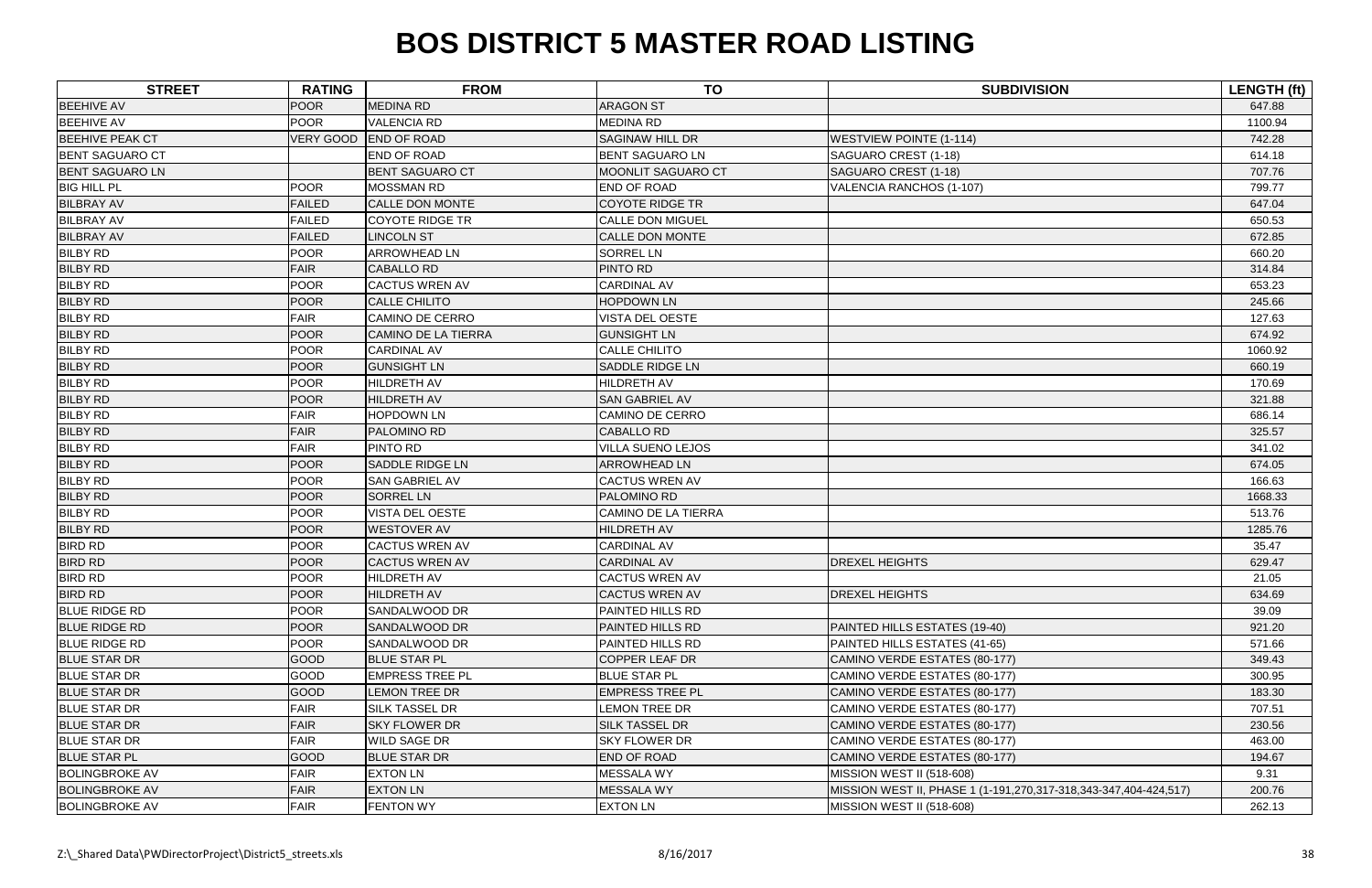| <b>STREET</b>             | <b>RATING</b>    | <b>FROM</b>               | <b>TO</b>              | <b>SUBDIVISION</b>                                                 | <b>LENGTH (ft)</b> |
|---------------------------|------------------|---------------------------|------------------------|--------------------------------------------------------------------|--------------------|
| <b>BOLINGBROKE AV</b>     | FAIR             | <b>LOS REALES RD</b>      | <b>FENTON WY</b>       |                                                                    | 18.96              |
| <b>BOLINGBROKE AV</b>     | FAIR             | LOS REALES RD             | <b>FENTON WY</b>       | <b>MISSION WEST II (518-608)</b>                                   | 158.12             |
| <b>BOLINGBROKE AV</b>     | FAIR             | MESSALA WY                | <b>NEVIL DR</b>        | MISSION WEST II, PHASE 1 (1-191,270,317-318,343-347,404-424,517)   | 327.80             |
| <b>BOLINGBROKE AV</b>     | FAIR             | NEVIL DR                  | <b>TETAKUSIM RD</b>    | MISSION WEST II, PHASE 1 (1-191,270,317-318,343-347,404-424,517)   | 266.86             |
| <b>BOSWORTH FIELD WY</b>  | GOOD             | <b>OSTLER ST</b>          | <b>END OF ROAD</b>     | MISSION WEST II, PHASE 2 (192-269,271-316,319-342,348-403,425-516) | 393.48             |
| <b>BOSWORTH FIELD WY</b>  | GOOD             | TYBOLT DR                 | <b>OSTLER ST</b>       | MISSION WEST II, PHASE 2 (192-269,271-316,319-342,348-403,425-516) | 454.32             |
| <b>BOUSCHOR LN</b>        | POOR             | MCELROY DR                | <b>MONTE CARLO DR</b>  | PASEO MONTANA (1-25)                                               | 342.71             |
| <b>BRACKENBURY CT</b>     | VERY GOOD        | <b>BRACKENBURY DR</b>     | <b>END OF ROAD</b>     | MISSION WEST II, PHASE 2 (192-269,271-316,319-342,348-403,425-516) | 113.18             |
| <b>BRACKENBURY DR</b>     | GOOD             | <b>BRACKENBURY CT</b>     | AVENIDA DE SAN CANDIDO | MISSION WEST II, PHASE 2 (192-269,271-316,319-342,348-403,425-516) | 382.90             |
| <b>BRACKENBURY DR</b>     | FAIR             | <b>COBHAM DR</b>          | <b>BRACKENBURY CT</b>  | MISSION WEST II, PHASE 2 (192-269,271-316,319-342,348-403,425-516) | 319.09             |
| <b>BRACKENBURY DR</b>     | FAIR             | <b>FENTON WY</b>          | <b>MESSALA WY</b>      | MISSION WEST II, PHASE 1 (1-191,270,317-318,343-347,404-424,517)   | 487.80             |
| <b>BRACKENBURY DR</b>     | FAIR             | <b>GOWER ST</b>           | <b>STAFFORD ST</b>     | MISSION WEST II, PHASE 2 (192-269,271-316,319-342,348-403,425-516) | 267.01             |
| <b>BRACKENBURY DR</b>     | FAIR             | <b>LOS REALES RD</b>      | <b>FENTON WY</b>       |                                                                    | 29.60              |
| <b>BRACKENBURY DR</b>     | FAIR             | LOS REALES RD             | <b>FENTON WY</b>       | MISSION WEST II, PHASE 1 (1-191,270,317-318,343-347,404-424,517)   | 151.83             |
| <b>BRACKENBURY DR</b>     | FAIR             | <b>MESSALA WY</b>         | <b>TETAKUSIM RD</b>    | MISSION WEST II, PHASE 1 (1-191,270,317-318,343-347,404-424,517)   | 482.01             |
| <b>BRACKENBURY DR</b>     | FAIR             | <b>STAFFORD ST</b>        | <b>COBHAM DR</b>       | MISSION WEST II, PHASE 2 (192-269,271-316,319-342,348-403,425-516) | 266.38             |
| <b>BRACKENBURY DR</b>     | FAIR             | <b>TETAKUSIM RD</b>       | <b>GOWER ST</b>        | MISSION WEST II, PHASE 1 (1-191,270,317-318,343-347,404-424,517)   | 190.77             |
| <b>BRACKENBURY DR</b>     | FAIR             | TETAKUSIM RD              | <b>GOWER ST</b>        | MISSION WEST II, PHASE 2 (192-269,271-316,319-342,348-403,425-516) | 67.47              |
| <b>BRUSH BERRY DR</b>     | <b>POOR</b>      | <b>VINCA ROSE DR</b>      | <b>GOLDEN RAIN DR</b>  | CAMINO VERDE ESTATES(1-79)                                         | 451.55             |
| <b>BUSHMASTER PEAK DR</b> | <b>VERY GOOD</b> | <b>END OF ROAD</b>        | <b>ROBLES WELL DR</b>  | <b>WESTVIEW POINTE (1-114)</b>                                     | 470.75             |
| <b>BUSHMASTER PEAK DR</b> | <b>VERY GOOD</b> | <b>ROBLES WELL DR</b>     | <b>SAGINAW HILL DR</b> | <b>WESTVIEW POINTE (1-114)</b>                                     | 276.00             |
| <b>BUTTS RD</b>           | <b>FAILED</b>    | <b>DAKOTA ST</b>          | <b>END OF ROAD</b>     |                                                                    | 1652.84            |
| <b>BUTTS RD</b>           | <b>FAILED</b>    | NEBRASKA ST               | <b>DAKOTA ST</b>       |                                                                    | 980.70             |
| <b>BUTTS RD</b>           | <b>FAILED</b>    | UTAH ST                   | NEBRASKA ST            |                                                                    | 8.09               |
| <b>CABALLO RD</b>         | <b>GOOD</b>      | <b>ARAGON ST</b>          | <b>JEFFREY RD</b>      |                                                                    | 676.91             |
| <b>CABALLO RD</b>         | <b>POOR</b>      | <b>CABALLO RD</b>         | NEBRASKA ST            |                                                                    | 1111.80            |
| <b>CABALLO RD</b>         | POOR             | <b>CANADA ST</b>          | <b>HOLLADAY ST</b>     |                                                                    | 637.45             |
| <b>CABALLO RD</b>         | POOR             | <b>DAKOTA ST</b>          | <b>CANADA ST</b>       |                                                                    | 675.19             |
| <b>CABALLO RD</b>         | POOR             | <b>END OF ROAD</b>        | <b>TETAKUSIM RD</b>    |                                                                    | 1283.49            |
| <b>CABALLO RD</b>         | <b>POOR</b>      | <b>HOLLADAY ST</b>        | DREXEL RD              |                                                                    | 640.38             |
| <b>CABALLO RD</b>         | <b>POOR</b>      | <b>HOLLADAY ST</b>        | <b>HOLLADAY ST</b>     |                                                                    | 24.31              |
| <b>CABALLO RD</b>         | GOOD             | <b>MEDINA RD</b>          | <b>ARAGON ST</b>       |                                                                    | 630.26             |
| <b>CABALLO RD</b>         | <b>POOR</b>      | NEBRASKA ST               | <b>DAKOTA ST</b>       |                                                                    | 632.59             |
| <b>CABALLO RD</b>         | GOOD             | <b>VALENCIA RD</b>        | <b>MEDINA RD</b>       |                                                                    | 964.21             |
| <b>CACTUS BERRY WY</b>    | FAIR             | <b>OCOTILLO MEADOW DR</b> | <b>MESA GARDEN DR</b>  | CAMINO VERDE ESTATES II (1-204)                                    | 270.94             |
| <b>CACTUS WREN AV</b>     | POOR             | <b>ALVARO RD</b>          | <b>ROADRUNNER RD</b>   | <b>DREXEL HEIGHTS</b>                                              | 332.02             |
| <b>CACTUS WREN AV</b>     | <b>POOR</b>      | <b>BIRD RD</b>            | <b>MILTON RD</b>       | <b>DREXEL HEIGHTS</b>                                              | 319.85             |
| <b>CACTUS WREN AV</b>     | <b>FAILED</b>    | <b>CANADA ST</b>          | <b>VERMONT ST</b>      | MANZANITA MANOR NO.3 BK(9,10,11,12)                                | 338.17             |
| <b>CACTUS WREN AV</b>     | POOR             | DOVE RD                   | <b>ALVARO RD</b>       | <b>DREXEL HEIGHTS</b>                                              | 319.47             |
| <b>CACTUS WREN AV</b>     | POOR             | <b>DREXEL RD</b>          | <b>BIRD RD</b>         |                                                                    | 55.92              |
| <b>CACTUS WREN AV</b>     | POOR             | <b>DREXEL RD</b>          | <b>BIRD RD</b>         | <b>DREXEL HEIGHTS</b>                                              | 302.74             |
| <b>CACTUS WREN AV</b>     | <b>FAILED</b>    | <b>HOLLADAY ST</b>        | <b>DREXEL RD</b>       |                                                                    | 77.31              |
| <b>CACTUS WREN AV</b>     | <b>FAILED</b>    | <b>HOLLADAY ST</b>        | DREXEL RD              | MANZANITA MANOR NO.3 BK(9,10,11,12)                                | 636.24             |
| <b>CACTUS WREN AV</b>     | POOR             | <b>MILTON RD</b>          | DOVE RD                | <b>DREXEL HEIGHTS</b>                                              | 314.57             |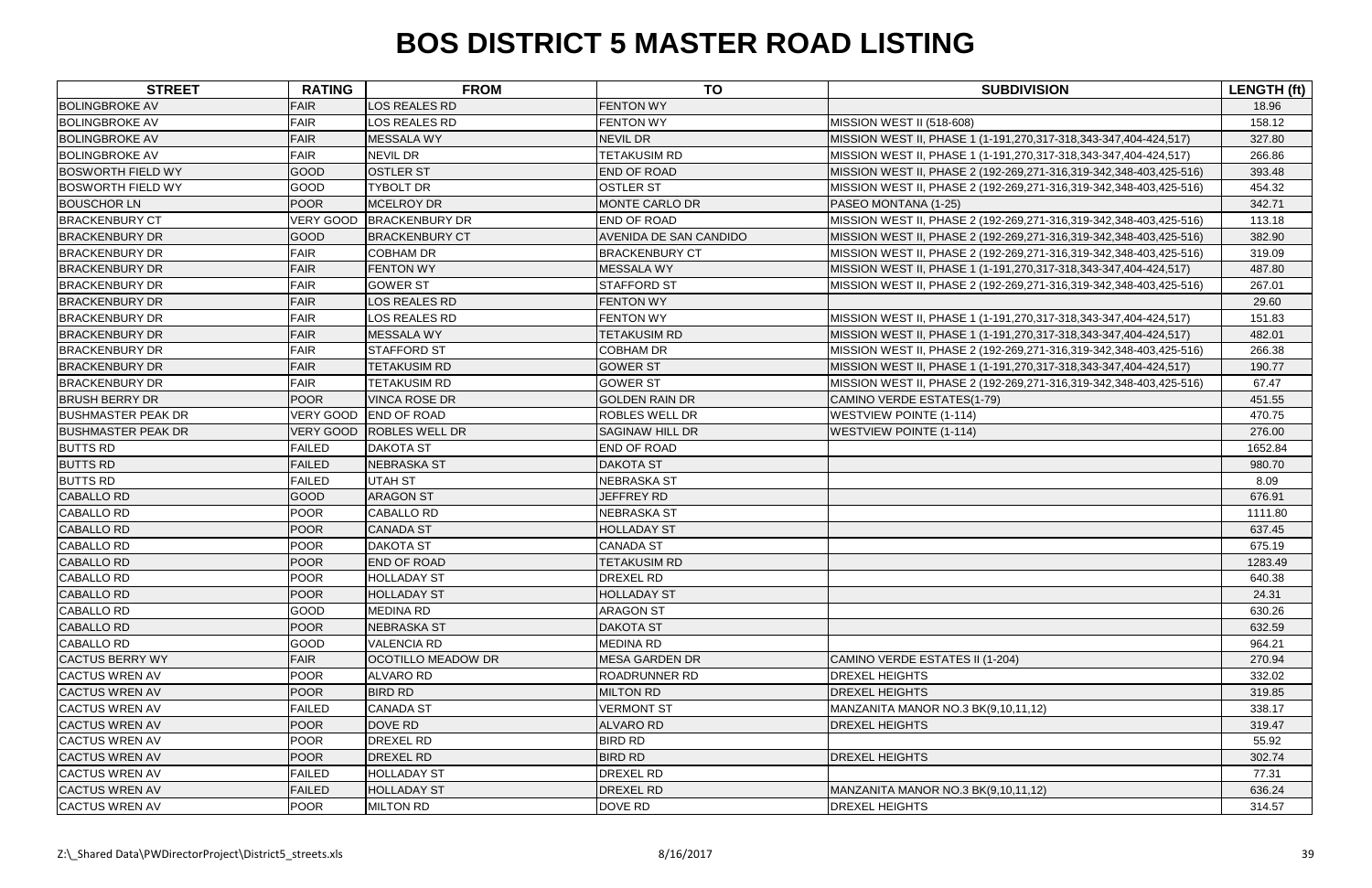| <b>STREET</b>           | <b>RATING</b> | <b>FROM</b>                | <b>TO</b>                  | <b>SUBDIVISION</b>                  | <b>LENGTH (ft)</b> |
|-------------------------|---------------|----------------------------|----------------------------|-------------------------------------|--------------------|
| <b>CACTUS WREN AV</b>   | <b>POOR</b>   | <b>MOSSMAN RD</b>          | <b>QUAIL RD</b>            | <b>DREXEL HEIGHTS</b>               | 318.38             |
| <b>CACTUS WREN AV</b>   | <b>POOR</b>   | <b>QUAIL RD</b>            | <b>BILBY RD</b>            |                                     | 12.87              |
| <b>CACTUS WREN AV</b>   | <b>POOR</b>   | <b>QUAIL RD</b>            | <b>BILBY RD</b>            | <b>DREXEL HEIGHTS</b>               | 304.16             |
| <b>CACTUS WREN AV</b>   | <b>POOR</b>   | <b>ROADRUNNER RD</b>       | <b>MOSSMAN RD</b>          | <b>DREXEL HEIGHTS</b>               | 329.25             |
| <b>CACTUS WREN AV</b>   | <b>FAILED</b> | <b>VERMONT ST</b>          | <b>HOLLADAY ST</b>         | MANZANITA MANOR NO.3 BK(9,10,11,12) | 313.88             |
| <b>CACTUS WREN PL</b>   | <b>POOR</b>   | END OF ROAD                | <b>DORADO CI</b>           | MISSION TERRACE NO.3 (7-28)         | 390.58             |
| <b>CALLE CANARIO</b>    | GOOD          | <b>CALLE CANARIO</b>       | <b>END OF ROAD</b>         | <b>LAS PALOMAS</b>                  | 83.57              |
| <b>CALLE CANARIO</b>    | GOOD          | <b>CALLE CANARIO</b>       | PLAZA DEL PERDIZ           | <b>LAS PALOMAS</b>                  | 337.72             |
| <b>CALLE CANARIO</b>    | <b>GOOD</b>   | CALLE TECOLOTE             | <b>CALLE CANARIO</b>       | <b>LAS PALOMAS</b>                  | 232.13             |
| <b>CALLE CANARIO</b>    | GOOD          | <b>CARDINAL AV</b>         | CALLE TECOLOTE             |                                     | 41.57              |
| <b>CALLE CANARIO</b>    | GOOD          | <b>CARDINAL AV</b>         | <b>CALLE TECOLOTE</b>      | <b>LAS PALOMAS</b>                  | 615.51             |
| <b>CALLE CANARIO</b>    | GOOD          | PLAZA DEL GANZO            | PAVO REAL PL               | <b>LAS PALOMAS</b>                  | 291.47             |
| <b>CALLE CANARIO</b>    | <b>GOOD</b>   | PLAZA DEL PERDIZ           | PLAZA DEL GANZO            | <b>LAS PALOMAS</b>                  | 354.25             |
| <b>CALLE CASTELLON</b>  | <b>POOR</b>   | <b>CALLE CASTELLON</b>     | PLACITA DE CASTELLON       | TUCSON MOUNTAIN VISTAS (1-34)       | 577.59             |
| <b>CALLE CASTELLON</b>  | <b>POOR</b>   | <b>CORTE CASTELLON</b>     | <b>GORET RD</b>            |                                     | 42.21              |
| <b>CALLE CASTELLON</b>  | <b>POOR</b>   | <b>CORTE CASTELLON</b>     | <b>GORET RD</b>            | TUCSON MOUNTAIN VISTAS (1-34)       | 603.59             |
| <b>CALLE CASTELLON</b>  | <b>POOR</b>   | <b>END OF ROAD</b>         | <b>CALLE CASTELLON</b>     | TUCSON MOUNTAIN VISTAS (1-34)       | 2.23               |
| <b>CALLE CASTELLON</b>  | <b>POOR</b>   | PLACITA DE CASTELLON       | <b>CORTE CASTELLON</b>     | TUCSON MOUNTAIN VISTAS (1-34)       | 380.81             |
| <b>CALLE CISNE</b>      | <b>GOOD</b>   | <b>CAMINO DE LA TIERRA</b> | <b>END OF ROAD</b>         | LAS PALOMAS (1-284)                 | 477.30             |
| <b>CALLE CISNE</b>      | GOOD          | END OF ROAD                | PAVO REAL PL               | <b>LAS PALOMAS</b>                  | 288.69             |
| <b>CALLE CISNE</b>      | GOOD          | <b>PAVO REAL PL</b>        | <b>CAMINO DE LA TIERRA</b> | <b>LAS PALOMAS</b>                  | 757.32             |
| <b>CALLE CISNE</b>      | GOOD          | PAVO REAL PL               | <b>CAMINO DE LA TIERRA</b> | LAS PALOMAS (1-284)                 | 46.95              |
| CALLE DE LA BAJADA      | <b>POOR</b>   | <b>AVENIDA FRESCA</b>      | <b>CALLE DEL LAGO</b>      | MISSION WEST (1-370)                | 281.57             |
| CALLE DE LA BAJADA      | <b>POOR</b>   | <b>CALLE DEL LAGO</b>      | <b>CAMINO ESCARPADO</b>    | MISSION WEST (1-370)                | 415.21             |
| CALLE DE LA BAJADA      | <b>POOR</b>   | <b>CAMINO BELLO</b>        | PLACITA DE LA SOMBRA       | MISSION WEST (1-370)                | 287.19             |
| CALLE DE LA BAJADA      | <b>POOR</b>   | <b>CAMINO DE LA TIERRA</b> | VISTA DEL ARROYO           | MISSION WEST (1-370)                | 301.76             |
| CALLE DE LA BAJADA      | <b>POOR</b>   | <b>CAMINO ESCARPADO</b>    | <b>VIA HERMOSA</b>         | MISSION WEST (1-370)                | 368.97             |
| CALLE DE LA BAJADA      | <b>POOR</b>   | PLACITA DE LA BAJADA       | LOS REALES RD              |                                     | 31.84              |
| CALLE DE LA BAJADA      | <b>POOR</b>   | PLACITA DE LA BAJADA       | LOS REALES RD              | MISSION WEST (1-370)                | 285.78             |
| CALLE DE LA BAJADA      | <b>POOR</b>   | PLACITA DE LA SOMBRA       | VIA DEL PROMONTORIO        | MISSION WEST (1-370)                | 266.69             |
| CALLE DE LA BAJADA      | <b>POOR</b>   | <b>VIA DEL PROMONTORIO</b> | <b>CAMINO DE LA TIERRA</b> | MISSION WEST (1-370)                | 331.66             |
| CALLE DE LA BAJADA      | <b>POOR</b>   | <b>VIA HERMOSA</b>         | <b>CAMINO BELLO</b>        | MISSION WEST (1-370)                | 447.11             |
| CALLE DE LA BAJADA      | <b>POOR</b>   | VISTA DEL ARROYO           | PLACITA DE LA BAJADA       | MISSION WEST (1-370)                | 661.66             |
| CALLE DE LA TINTA       | <b>POOR</b>   | <b>CAMINO FRESCO</b>       | <b>CALLE LEVANTE</b>       | MISSION VIEW (1-134)                | 230.50             |
| CALLE DE ROSITA         | <b>POOR</b>   | <b>AVENIDA ESTRADA</b>     | CALLE DEL TIGRE            | SALIDA DEL SOL V (1-109)            | 1158.55            |
| <b>CALLE DEL CERRO</b>  | <b>POOR</b>   | <b>END OF ROAD</b>         | <b>VISTA DEL OESTE</b>     | WESTVIEW(1-142)                     | 195.75             |
| <b>CALLE DEL LAGO</b>   | <b>POOR</b>   | <b>CALLE ESCARPADA</b>     | CALLE DE LA BAJADA         | MISSION WEST (1-370)                | 820.90             |
| <b>CALLE DEL SUERTE</b> | <b>FAIR</b>   | <b>CALLE DEL SUERTE</b>    | <b>CAMINO DE OESTE</b>     |                                     | 84.43              |
| <b>CALLE DEL SUERTE</b> | <b>FAIR</b>   | <b>CALLE DEL SUERTE</b>    | CAMINO DE OESTE            | CASAS COLINA CABO (1-30)            | 451.66             |
| CALLE DEL SUERTE        | <b>FAIR</b>   | <b>CALLE DEL SUERTE</b>    | END OF ROAD                | CASAS COLINA CABO (1-30)            | 262.31             |
| <b>CALLE DEL SUERTE</b> | <b>POOR</b>   | <b>CAMINO DE OESTE</b>     | <b>CAMINO DE VENIAS</b>    |                                     | 72.94              |
| <b>CALLE DEL SUERTE</b> | <b>POOR</b>   | <b>CAMINO DE OESTE</b>     | <b>CAMINO DE VENIAS</b>    | VISTA DE LA SIERRA DE DIOS (22-83)  | 1171.12            |
| <b>CALLE DEL SUERTE</b> | <b>POOR</b>   | <b>CAMINO DE VENIAS</b>    | <b>IRONWOOD HILL DR</b>    |                                     | 74.36              |
| <b>CALLE DEL SUERTE</b> | <b>POOR</b>   | <b>CAMINO DE VENIAS</b>    | <b>IRONWOOD HILL DR</b>    | VISTA DE LA SIERRA DE DIOS (1-21)   | 1632.60            |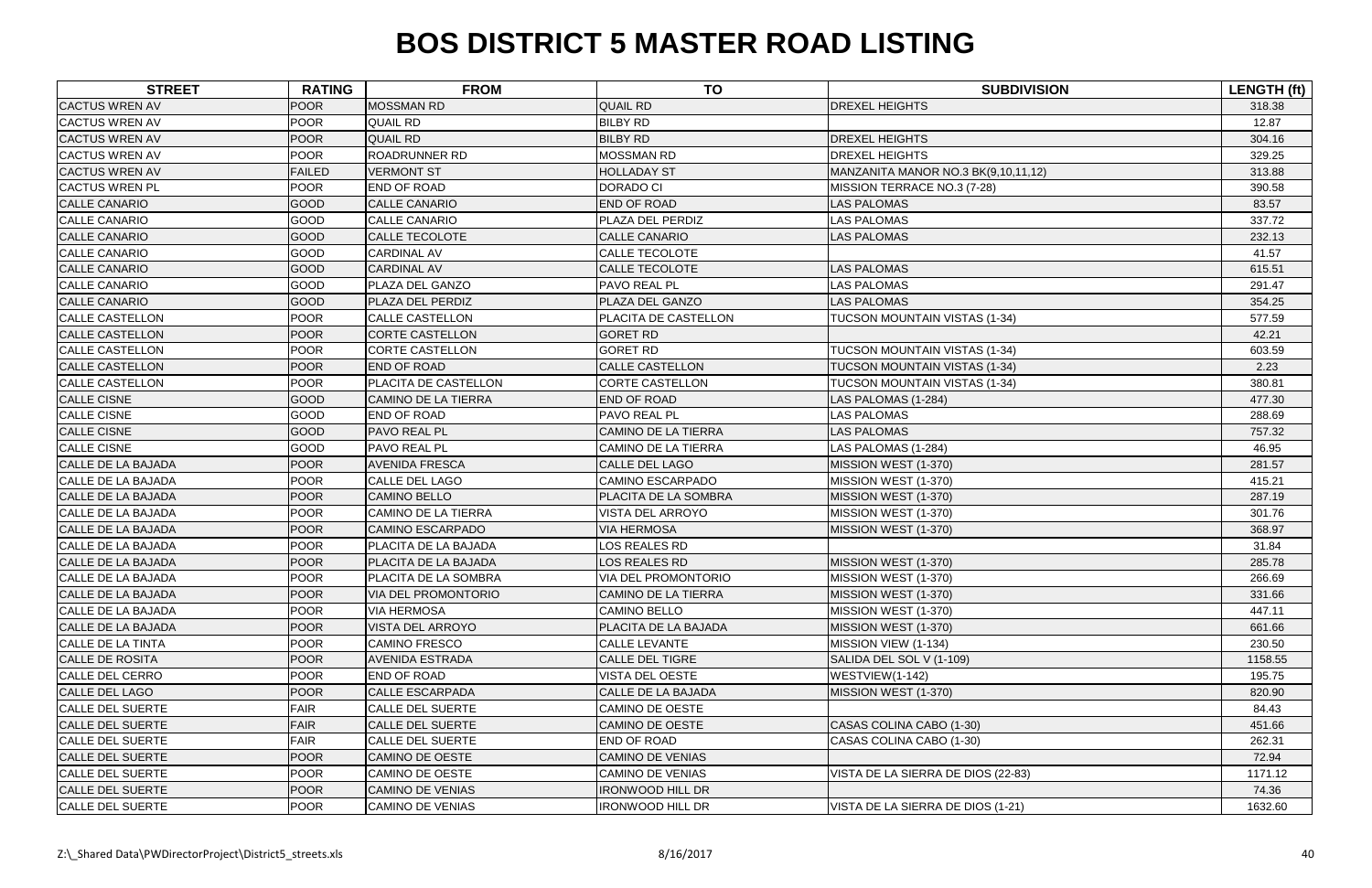| <b>STREET</b>             | <b>RATING</b> | <b>FROM</b>                 | <b>TO</b>                   | <b>SUBDIVISION</b>                      | LENGTH (ft) |
|---------------------------|---------------|-----------------------------|-----------------------------|-----------------------------------------|-------------|
| <b>CALLE DEL SUERTE</b>   | <b>POOR</b>   | <b>CAMINO DE VENIAS</b>     | <b>IRONWOOD HILL DR</b>     | VISTA DE LA SIERRA DE DIOS (22-83)      | 764.01      |
| <b>CALLE DEL SUERTE</b>   | <b>FAIR</b>   | PLACITA DE SUERTE           | <b>CALLE DEL SUERTE</b>     | CASAS COLINA CABO (1-30)                | 226.46      |
| <b>CALLE DEL SUERTE</b>   | <b>FAIR</b>   | <b>TRAILS END RD</b>        | PLACITA DE SUERTE           |                                         | 47.70       |
| <b>CALLE DEL SUERTE</b>   | <b>FAIR</b>   | TRAILS END RD               | PLACITA DE SUERTE           | CASAS COLINA CABO (1-30)                | 797.19      |
| <b>CALLE DEL TIGRE</b>    | <b>POOR</b>   | <b>AVENIDA ESTRADA</b>      | <b>CALLE DE ROSITA</b>      | SALIDA DEL SOL V (1-109)                | 1098.46     |
| <b>CALLE DEL TIGRE</b>    | <b>POOR</b>   | <b>CALLE DE ROSITA</b>      | <b>CARDINAL AV</b>          |                                         | 118.11      |
| <b>CALLE DEL TIGRE</b>    | <b>POOR</b>   | <b>CALLE DE ROSITA</b>      | <b>CARDINAL AV</b>          | SALIDA DEL SOL V (1-109)                | 88.53       |
| <b>CALLE DON CLEMENTE</b> | <b>POOR</b>   | <b>AVENIDA PAISANO</b>      | CALLE DON DOMENICO          |                                         | 25.88       |
| <b>CALLE DON CLEMENTE</b> | <b>POOR</b>   | <b>AVENIDA PAISANO</b>      | CALLE DON DOMENICO          | MOUNTAIN VILLAGE ESTATES NO. II (1-150) | 588.33      |
| <b>CALLE DON CLEMENTE</b> | <b>POOR</b>   | CALLE DON DOMENICO          | END OF ROAD                 | MOUNTAIN VILLAGE ESTATES NO. II (1-150) | 240.12      |
| <b>CALLE DON CLEMENTE</b> |               | VERY GOOD END OF ROAD       | <b>SAGINAW HILL DR</b>      | <b>WESTVIEW POINTE (1-114)</b>          | 755.93      |
| <b>CALLE DON CLEMENTE</b> | VERY GOOD     | <b>SAGINAW HILL DR</b>      | <b>AVENIDA PAISANO</b>      |                                         | 27.24       |
| <b>CALLE DON CLEMENTE</b> | VERY GOOD     | <b>SAGINAW HILL DR</b>      | <b>AVENIDA PAISANO</b>      | <b>WESTVIEW POINTE (1-114)</b>          | 262.80      |
| <b>CALLE DON DOMENICO</b> | <b>POOR</b>   | <b>AVENIDA PAISANO</b>      | CALLE DON DOMENICO          |                                         | 28.95       |
| <b>CALLE DON DOMENICO</b> | <b>POOR</b>   | <b>AVENIDA PAISANO</b>      | <b>CALLE DON DOMENICO</b>   | MOUNTAIN VILLAGE ESTATES NO. II (1-150) | 451.63      |
| <b>CALLE DON DOMENICO</b> | <b>POOR</b>   | CALLE DON DOMENICO          | CALLE DON CLEMENTE          | MOUNTAIN VILLAGE ESTATES NO. II (1-150) | 440.75      |
| <b>CALLE DON DOMENICO</b> | <b>POOR</b>   | CALLE DON DOMENICO          | <b>END OF ROAD</b>          | MOUNTAIN VILLAGE ESTATES NO. II (1-150) | 101.45      |
| <b>CALLE DON MIGUEL</b>   | <b>POOR</b>   | <b>AVENIDA DON FELIPE</b>   | <b>ROBLES WELL DR</b>       |                                         | 281.17      |
| <b>CALLE DON MIGUEL</b>   | <b>POOR</b>   | <b>AVENIDA DON GERARDO</b>  | <b>CAMINO DE OESTE</b>      |                                         | 285.70      |
| <b>CALLE DON MIGUEL</b>   | <b>POOR</b>   | <b>AVENIDA DON PEPE</b>     | <b>AVENIDA DON GERARDO</b>  |                                         | 261.30      |
| <b>CALLE DON MIGUEL</b>   | <b>POOR</b>   | <b>AVENIDA DON PORFIRIO</b> | <b>SAGINAW HILL DR</b>      |                                         | 158.08      |
| <b>CALLE DON MIGUEL</b>   | <b>POOR</b>   | <b>AVENIDA PAISANO</b>      | PASEO DON ROLANDO           |                                         | 272.55      |
| <b>CALLE DON MIGUEL</b>   | <b>POOR</b>   | <b>BILBRAY AV</b>           | <b>AVENIDA DON FELIPE</b>   |                                         | 424.90      |
| <b>CALLE DON MIGUEL</b>   | <b>POOR</b>   | PASEO DON ROLANDO           | AVENIDA DON PEPE            |                                         | 450.78      |
| <b>CALLE DON MIGUEL</b>   | <b>POOR</b>   | <b>ROBLES WELL DR</b>       | <b>AVENIDA DON PORFIRIO</b> |                                         | 156.56      |
| <b>CALLE DON MIGUEL</b>   | <b>POOR</b>   | <b>SAGINAW HILL DR</b>      | <b>AVENIDA PAISANO</b>      |                                         | 275.22      |
| <b>CALLE DON MONTE</b>    | <b>FAILED</b> | <b>AVENIDA DON FELIPE</b>   | <b>AVENIDA DON PORFIRIO</b> |                                         | 437.26      |
| <b>CALLE DON MONTE</b>    | <b>FAILED</b> | <b>AVENIDA DON PORFIRIO</b> | <b>AVENIDA PAISANO</b>      |                                         | 433.26      |
| <b>CALLE DON MONTE</b>    | <b>FAILED</b> | <b>BILBRAY AV</b>           | <b>AVENIDA DON FELIPE</b>   |                                         | 438.92      |
| <b>CALLE DON TOMAS</b>    |               | VERY GOOD CAMINO DE OESTE   | PASEO DON CARLOS            |                                         | 13.10       |
| <b>CALLE ESCARPADA</b>    | <b>POOR</b>   | <b>AVENIDA FRESCA</b>       | <b>CALLE DEL LAGO</b>       | MISSION WEST (1-370)                    | 316.25      |
| <b>CALLE ESCARPADA</b>    | <b>POOR</b>   | <b>CALLE DEL LAGO</b>       | <b>CAMINO ESCARPADO</b>     | MISSION WEST (1-370)                    | 297.91      |
| <b>CALLE ESCARPADA</b>    | <b>POOR</b>   | <b>CAMINO ESCARPADO</b>     | <b>VIA HERMOSA</b>          | MISSION WEST (1-370)                    | 324.17      |
| <b>CALLE FAISAN</b>       | GOOD          | <b>CAMINO DE LA TIERRA</b>  | PASEO DE LAS AGUILAS        | LAS PALOMAS (1-284)                     | 472.77      |
| <b>CALLE GAVILAN</b>      | <b>GOOD</b>   | <b>VIA PERICO</b>           | PASEO DE LAS AVES           | <b>LAS PALOMAS</b>                      | 554.35      |
| <b>CALLE LEONIDO</b>      | <b>FAIR</b>   | <b>CARDINAL AV</b>          | <b>CALLE ROSALINDA</b>      |                                         | 60.16       |
| <b>CALLE LEONIDO</b>      | <b>FAIR</b>   | <b>CARDINAL AV</b>          | <b>CALLE ROSALINDA</b>      | TRES LEONES (1-68)                      | 1234.76     |
| <b>CALLE LEVANTE</b>      | <b>POOR</b>   | <b>AVENIDA PERLINA</b>      | CALLE DE LA TINTA           | MISSION VIEW (1-134)                    | 318.59      |
| <b>CALLE PAJARITO</b>     | <b>GOOD</b>   | <b>CARDINAL AV</b>          | <b>PASEO DE LAS AVES</b>    |                                         | 45.60       |
| <b>CALLE PAJARITO</b>     | GOOD          | <b>CARDINAL AV</b>          | <b>PASEO DE LAS AVES</b>    | <b>LAS PALOMAS</b>                      | 876.95      |
| <b>CALLE ROSALINDA</b>    | <b>FAIR</b>   | <b>CALLE LEONIDO</b>        | <b>CALLE ROSALINDA</b>      | TRES LEONES (1-68)                      | 271.73      |
| <b>CALLE ROSALINDA</b>    | <b>FAIR</b>   | <b>CALLE ROSALINDA</b>      | END OF ROAD                 | TRES LEONES (1-68)                      | 48.75       |
| <b>CALLE ROSALINDA</b>    | <b>FAIR</b>   | <b>CARDINAL AV</b>          | <b>CALLE LEONIDO</b>        |                                         | 70.10       |
| <b>CALLE ROSALINDA</b>    | <b>FAIR</b>   | <b>CARDINAL AV</b>          | CALLE LEONIDO               | TRES LEONES (1-68)                      | 1171.50     |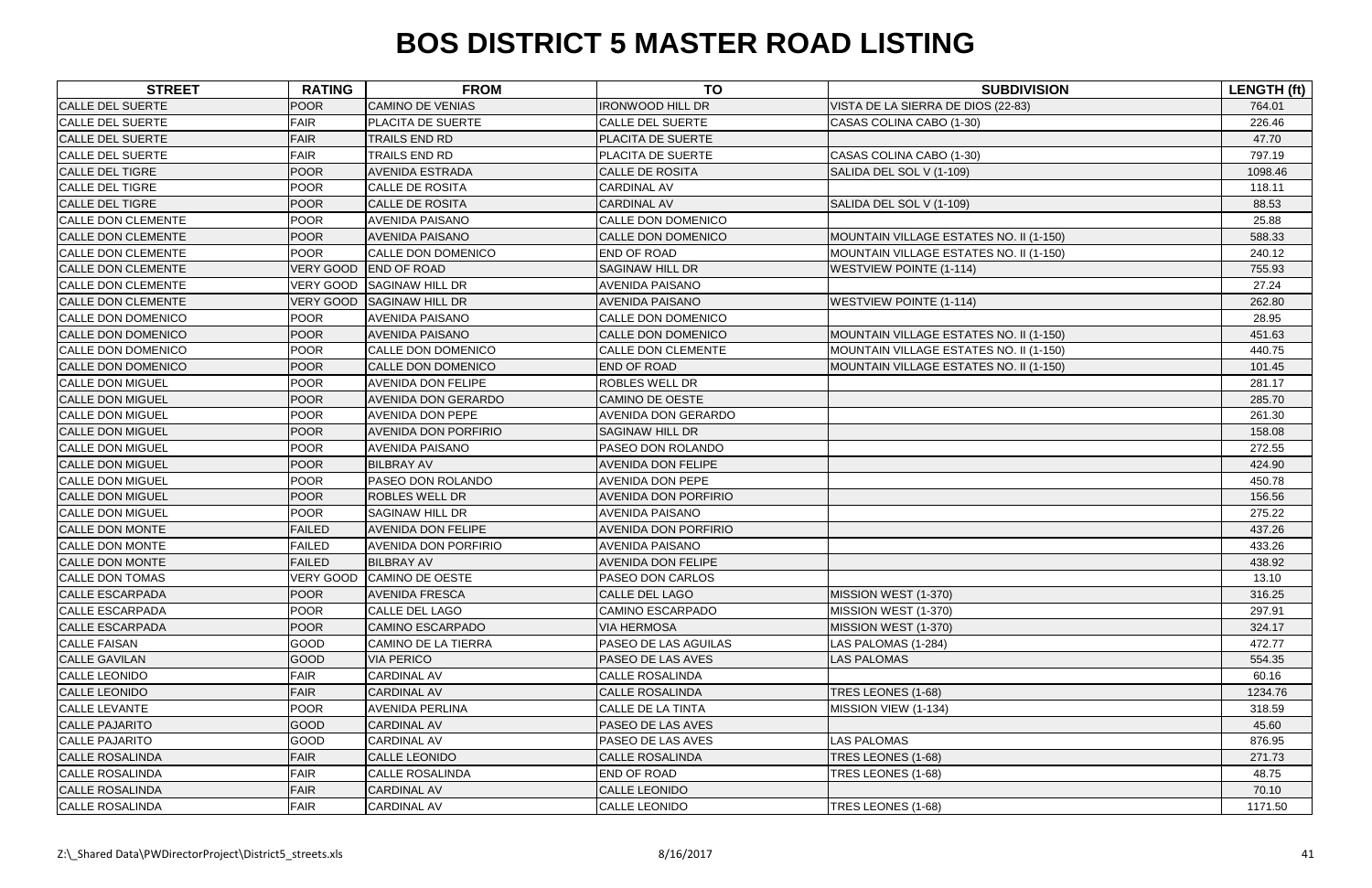| <b>STREET</b>              | <b>RATING</b>    | <b>FROM</b>                | <b>TO</b>                  | <b>SUBDIVISION</b>                       | <b>LENGTH (ft)</b> |
|----------------------------|------------------|----------------------------|----------------------------|------------------------------------------|--------------------|
| <b>CALLE ROSALINDA</b>     | <b>FAIR</b>      | END OF ROAD                | <b>CALLE ROSALINDA</b>     | TRES LEONES (1-68)                       | 71.53              |
| CALLE TECOLOTE             | GOOD             | <b>CALLE CANARIO</b>       | PASEO DE LAS AVES          | <b>LAS PALOMAS</b>                       | 315.73             |
| <b>CAMINO ALEGRE</b>       |                  | AVENIDA DESTINO            | LOS REALES RD              |                                          | 113.50             |
| <b>CAMINO ALEGRE</b>       |                  | <b>AVENIDA DESTINO</b>     | LOS REALES RD              | MISSION RIDGE (1-305)                    | 132.26             |
| <b>CAMINO ALEGRE</b>       |                  | <b>AVENIDA OBREGON</b>     | <b>AVENIDA DESTINO</b>     | MISSION RIDGE (1-305)                    | 242.00             |
| <b>CAMINO ALLENDA</b>      | <b>FAIR</b>      | TRAILS END RD              | <b>CAMINO DEL DESIERTO</b> |                                          | 46.26              |
| <b>CAMINO ALLENDA</b>      | <b>FAIR</b>      | <b>TRAILS END RD</b>       | <b>CAMINO DEL DESIERTO</b> | CASAS COLINA CABO NO. 2 (31-67)          | 607.20             |
| <b>CAMINO AZUL</b>         | <b>FAIR</b>      | <b>CAMINO LIBERTAD</b>     | <b>END OF ROAD</b>         | MISSION RIDGE (1-305)                    | 312.14             |
| <b>CAMINO BELLO</b>        | <b>POOR</b>      | <b>AVENIDA BELLA</b>       | <b>CIRCULO BELLO</b>       | MISSION WEST (1-370)                     | 297.04             |
| <b>CAMINO BELLO</b>        | <b>POOR</b>      | <b>CIRCULO ALEGRE</b>      | PLACITA PENASCO            | MISSION WEST (1-370)                     | 306.74             |
| <b>CAMINO BELLO</b>        | <b>POOR</b>      | <b>CIRCULO BELLO</b>       | PLACITA ALEGRE             | MISSION WEST (1-370)                     | 302.72             |
| <b>CAMINO BELLO</b>        | <b>POOR</b>      | LOS REALES RD              | <b>AVENIDA BELLA</b>       |                                          | 34.00              |
| <b>CAMINO BELLO</b>        | <b>POOR</b>      | LOS REALES RD              | <b>AVENIDA BELLA</b>       | MISSION WEST (1-370)                     | 271.16             |
| CAMINO BELLO               | <b>POOR</b>      | PLACITA ALEGRE             | <b>CIRCULO ALEGRE</b>      | MISSION WEST (1-370)                     | 145.72             |
| <b>CAMINO BELLO</b>        | <b>POOR</b>      | PLACITA ALEGRE             | PLACITA ALEGRE             | MISSION WEST (1-370)                     | 152.77             |
| <b>CAMINO BELLO</b>        | <b>POOR</b>      | PLACITA PENASCO            | CALLE DE LA BAJADA         | MISSION WEST (1-370)                     | 293.12             |
| <b>CAMINO BUENO</b>        | <b>POOR</b>      | <b>CARDINAL AV</b>         | <b>END OF ROAD</b>         |                                          | 96.60              |
| <b>CAMINO BUENO</b>        | <b>POOR</b>      | <b>CARDINAL AV</b>         | END OF ROAD                | WESTVIEW(1-142)                          | 770.00             |
| <b>CAMINO CARMEN</b>       | <b>FAIR</b>      | <b>AVENIDA OBREGON</b>     | <b>AVENIDA DEL PUEBLO</b>  | MISSION RIDGE (306-788)                  | 271.11             |
| <b>CAMINO DE AYER</b>      | <b>FAIR</b>      | <b>AVENIDA BONITA</b>      | <b>AVENIDA VERA CRUZ</b>   | PRESIDIO VISTA (1-36, 118-181)           | 341.93             |
| <b>CAMINO DE AYER</b>      | <b>FAIR</b>      | <b>AVENIDA SOMBRA</b>      | <b>AVENIDA BONITA</b>      | PRESIDIO VISTA (1-36, 118-181)           | 394.08             |
| CAMINO DE AYER             | <b>FAIR</b>      | <b>CENTER MOUNTAIN WY</b>  | LOST VILLAGE LN            | PRESIDIO RIDGE (1-99)                    | 265.01             |
| <b>CAMINO DE CERRO</b>     | <b>POOR</b>      | END OF ROAD                | <b>BILBY RD</b>            |                                          | 962.09             |
| <b>CAMINO DE CIELO</b>     | <b>POOR</b>      | VIA DE SUENOS              | END OF ROAD                | VISTA DE LA SIERRA DE DIOS (22-83)       | 513.09             |
| CAMINO DE LA PENA          | <b>FAILED</b>    | <b>END OF ROAD</b>         | <b>IRVINGTON PL</b>        | LOMAS SAENZ (1-24)                       | 1171.73            |
| <b>CAMINO DE LA TIERRA</b> | <b>VERY GOOD</b> | <b>AVENIDA BONITA</b>      | <b>AVENIDA OBREGON</b>     | MISSION RIDGE (1-305)                    | 875.23             |
| <b>CAMINO DE LA TIERRA</b> | <b>VERY GOOD</b> | <b>AVENIDA ISABEL</b>      | <b>AVENIDA SOMBRA</b>      | MISSION RIDGE (1-305)                    | 262.07             |
| CAMINO DE LA TIERRA        | VERY GOOD        | <b>AVENIDA OBREGON</b>     | LOS REALES RD              |                                          | 110.76             |
| <b>CAMINO DE LA TIERRA</b> | <b>VERY GOOD</b> | <b>AVENIDA OBREGON</b>     | LOS REALES RD              | MISSION RIDGE (1-305)                    | 382.59             |
| CAMINO DE LA TIERRA        |                  | VERY GOOD AVENIDA SOMBRA   | <b>AVENIDA BONITA</b>      | MISSION RIDGE (1-305)                    | 489.28             |
| <b>CAMINO DE LA TIERRA</b> | <b>FAILED</b>    | <b>BILBY RD</b>            | <b>CAMINO DE LA TIERRA</b> |                                          | 417.74             |
| <b>CAMINO DE LA TIERRA</b> | <b>VERY GOOD</b> | <b>CALLE CISNE</b>         | <b>CAMINO DE AMIGOS</b>    | LAS PALOMAS (1-284)                      | 171.91             |
| <b>CAMINO DE LA TIERRA</b> | <b>VERY GOOD</b> | CALLE CISNE                | <b>CAMINO DE AMIGOS</b>    | MISSION RIDGE (1-305)                    | 124.74             |
| CAMINO DE LA TIERRA        | <b>VERY GOOD</b> | <b>CALLE FAISAN</b>        | <b>CAMINO DE LA TIERRA</b> | LAS PALOMAS (1-284)                      | 314.88             |
| CAMINO DE LA TIERRA        | <b>VERY GOOD</b> | <b>CAMINO DE AMIGOS</b>    | <b>AVENIDA ISABEL</b>      | MISSION RIDGE (1-305)                    | 467.30             |
| <b>CAMINO DE LA TIERRA</b> | <b>POOR</b>      | <b>CAMINO DE LA TIERRA</b> | <b>BILBY RD</b>            |                                          | 995.00             |
| <b>CAMINO DE LA TIERRA</b> | <b>FAILED</b>    | <b>CAMINO DE LA TIERRA</b> | <b>CAMINO SASCO</b>        |                                          | 289.31             |
| CAMINO DE LA TIERRA        | <b>GOOD</b>      | <b>CAMINO DE LA TIERRA</b> | <b>END OF ROAD</b>         | LAS PALOMAS (1-284)                      | 121.75             |
| <b>CAMINO DE LA TIERRA</b> | <b>VERY GOOD</b> | <b>CAMINO DE LA TIERRA</b> | PASEO DE LAS AVES          | LAS PALOMAS (1-284)                      | 320.72             |
| CAMINO DE LA TIERRA        | <b>POOR</b>      | CAMINO SALERO              | <b>GENTRY LN</b>           |                                          | 131.94             |
| CAMINO DE LA TIERRA        | <b>POOR</b>      | <b>CAMINO SASCO</b>        | <b>CAMINO SALERO</b>       |                                          | 261.59             |
| CAMINO DE LA TIERRA        | <b>POOR</b>      | CAPISTRANO RD              | <b>TUMBLEWEED DR</b>       |                                          | 298.89             |
| CAMINO DE LA TIERRA        | <b>FAILED</b>    | <b>DAKOTA ST</b>           | <b>HOLLADAY ST</b>         | MANZANITA TERRACE II LOTS 1-35 & BLOCK 1 | 409.57             |
| CAMINO DE LA TIERRA        | <b>POOR</b>      | END OF ROAD                | <b>WYOMING ST</b>          | MANZANITA TERRACE(350-537)               | 133.44             |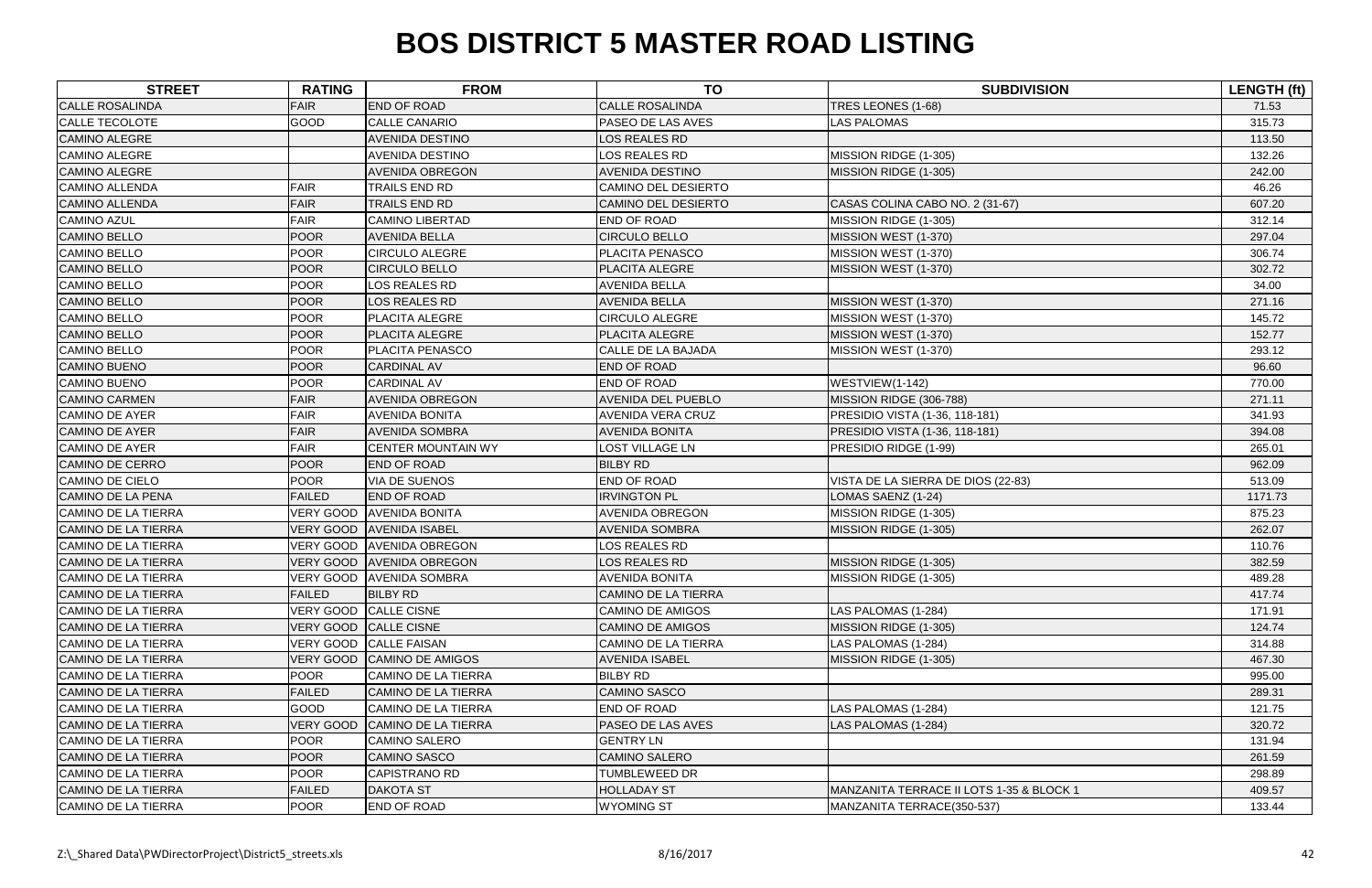| <b>STREET</b>              | <b>RATING</b>    | <b>FROM</b>                 | <b>TO</b>                   | <b>SUBDIVISION</b>                        | LENGTH (ft) |
|----------------------------|------------------|-----------------------------|-----------------------------|-------------------------------------------|-------------|
| <b>CAMINO DE LA TIERRA</b> | <b>POOR</b>      | <b>GENTRY LN</b>            | CAPISTRANO RD               |                                           | 115.36      |
| <b>CAMINO DE LA TIERRA</b> | POOR             | <b>GROVESNOR PL</b>         | <b>VALENCIA RD</b>          |                                           | 776.41      |
| <b>CAMINO DE LA TIERRA</b> | <b>FAILED</b>    | <b>HOLLADAY ST</b>          | <b>PLACITA DE LA TIERRA</b> | MANZANITA TERRACE II LOTS 1-35 & BLOCK 1  | 122.88      |
| <b>CAMINO DE LA TIERRA</b> | <b>FAILED</b>    | <b>HOLLADAY ST</b>          | PLACITA DE LA TIERRA        | MANZANITA TERRACE LOTS 1-349 & BLOCKS 1-4 | 315.96      |
| <b>CAMINO DE LA TIERRA</b> | <b>POOR</b>      | <b>IDAHO ST</b>             | <b>NEBRASKA ST</b>          |                                           | 36.49       |
| <b>CAMINO DE LA TIERRA</b> | POOR             | <b>IDAHO ST</b>             | <b>NEBRASKA ST</b>          | MANZANITA TERRACE(350-537)                | 603.72      |
| CAMINO DE LA TIERRA        | POOR             | <b>MONTANA ST</b>           | <b>UTAH ST</b>              | MANZANITA TERRACE(350-537)                | 264.03      |
| <b>CAMINO DE LA TIERRA</b> | <b>FAILED</b>    | <b>NEBRASKA ST</b>          | <b>UNION JACK ST</b>        |                                           | 20.48       |
| <b>CAMINO DE LA TIERRA</b> | <b>FAILED</b>    | <b>NEBRASKA ST</b>          | <b>UNION JACK ST</b>        | MANZANITA TERRACE II LOTS 1-35 & BLOCK 1  | 286.94      |
| CAMINO DE LA TIERRA        | <b>VERY GOOD</b> | <b>PASEO DE LAS AGUILAS</b> | <b>CALLE FAISAN</b>         | LAS PALOMAS (1-284)                       | 497.47      |
| <b>CAMINO DE LA TIERRA</b> | <b>VERY GOOD</b> | <b>PASEO DE LAS AVES</b>    | <b>CALLE CISNE</b>          | LAS PALOMAS (1-284)                       | 447.35      |
| CAMINO DE LA TIERRA        | POOR             | PLACITA DE LA BAJADA        | CALLE DE LA BAJADA          | MISSION WEST (1-370)                      | 888.28      |
| <b>CAMINO DE LA TIERRA</b> | <b>POOR</b>      | <b>TUMBLEWEED DR</b>        | <b>GROVESNOR PL</b>         |                                           | 387.64      |
| <b>CAMINO DE LA TIERRA</b> | <b>FAILED</b>    | <b>UNION JACK ST</b>        | VANDE LOO ST                | MANZANITA TERRACE II LOTS 1-35 & BLOCK 1  | 294.74      |
| <b>CAMINO DE LA TIERRA</b> | <b>POOR</b>      | <b>UTAH ST</b>              | <b>IDAHO ST</b>             | MANZANITA TERRACE(350-537)                | 233.05      |
| <b>CAMINO DE LA TIERRA</b> | <b>VERY GOOD</b> | <b>VALENCIA RD</b>          | PASEO DE LAS AGUILAS        |                                           | 697.30      |
| <b>CAMINO DE LA TIERRA</b> | VERY GOOD        | <b>VALENCIA RD</b>          | PASEO DE LAS AGUILAS        | LAS PALOMAS (1-284)                       | 189.85      |
| <b>CAMINO DE LA TIERRA</b> | <b>FAILED</b>    | VANDE LOO ST                | <b>DAKOTA ST</b>            | MANZANITA TERRACE II LOTS 1-35 & BLOCK 1  | 443.14      |
| <b>CAMINO DE LA TIERRA</b> | POOR             | <b>WYOMING ST</b>           | <b>MONTANA ST</b>           | MANZANITA TERRACE(350-537)                | 310.57      |
| <b>CAMINO DE LA TIERRA</b> | POOR             | <b>WYOMING ST</b>           | <b>WYOMING ST</b>           | MANZANITA TERRACE(350-537)                | 291.14      |
| CAMINO DE LOS NOPALES      | FAIR             | <b>AVENIDA DEL MAR</b>      | <b>AVENIDA FRIA</b>         | PRESIDIO HILLS (1-182)                    | 145.51      |
| CAMINO DE LOS NOPALES      | FAIR             | <b>AVENIDA OBREGON</b>      | <b>AVENIDA DEL MAR</b>      | PRESIDIO HILLS (1-182)                    | 254.26      |
| CAMINO DE OESTE            | <b>GOOD</b>      | <b>CAMINO DE OESTE</b>      | <b>GATES PASS RD</b>        |                                           | 1669.73     |
| CAMINO DE OESTE            | <b>VERY GOOD</b> | <b>END OF ROAD</b>          | <b>VALENCIA RD</b>          |                                           | 870.74      |
| <b>CAMINO DE RIQUEZA</b>   | <b>POOR</b>      | <b>VIA DE SUENOS</b>        | <b>END OF ROAD</b>          | VISTA DE LA SIERRA DE DIOS (22-83)        | 452.95      |
| CAMINO DE VENIAS           | <b>POOR</b>      | <b>END OF ROAD</b>          | <b>CALLE DEL SUERTE</b>     | VISTA DE LA SIERRA DE DIOS (22-83)        | 590.14      |
| <b>CAMINO DEL DESIERTO</b> | FAIR             | <b>CAMINO ALLENDA</b>       | <b>END OF ROAD</b>          | CASAS COLINA CABO NO. 2 (31-67)           | 320.33      |
| <b>CAMINO DEL DESIERTO</b> | <b>FAIR</b>      | <b>CAMINO ALLENDA</b>       | <b>END OF ROAD</b>          | CASAS COLINA CABO NO. 2 (68-96)           | 1260.50     |
| <b>CAMINO DEL DESIERTO</b> | <b>FAIR</b>      | <b>PLACITA LA ZARCA</b>     | <b>CAMINO ALLENDA</b>       | CASAS COLINA CABO NO. 2 (31-67)           | 1714.27     |
| CAMINO DEL VIENTO          | FAIR             | <b>CAMINO SECRETO</b>       | <b>SORREL LN</b>            | MISSION RIDGE (306-788)                   | 31.99       |
| <b>CAMINO DEL VIENTO</b>   | FAIR             | CAMINO SECRETO              | <b>SORREL LN</b>            | PRESIDIO RIDGE (1-99)                     | 273.66      |
| <b>CAMINO DEL VIENTO</b>   | <b>FAIR</b>      | END OF ROAD                 | <b>CAMINO SECRETO</b>       | PRESIDIO RIDGE (1-99)                     | 368.94      |
| <b>CAMINO DERECHO</b>      | <b>FAIR</b>      | <b>AVENIDA SOMBRA</b>       | <b>AVENIDA VERA CRUZ</b>    | PRESIDIO VISTA (1-36, 118-181)            | 421.39      |
| <b>CAMINO ELARIO</b>       | <b>FAILED</b>    | <b>CAMINO DE OESTE</b>      | <b>CAMINO ZENA</b>          |                                           | 83.08       |
| <b>CAMINO ELARIO</b>       | <b>FAILED</b>    | <b>CAMINO DE OESTE</b>      | <b>CAMINO ZENA</b>          | TIERRA VALENCIA (21-35)                   | 1035.53     |
| CAMINO ESCARPADO           | <b>POOR</b>      | <b>CALLE ESCARPADA</b>      | CALLE DE LA BAJADA          | MISSION WEST (1-370)                      | 837.19      |
| <b>CAMINO FRESCO</b>       | <b>POOR</b>      | <b>AVENIDA FRESCA</b>       | <b>AVENIDA PERLINA</b>      | MISSION VIEW (1-134)                      | 431.34      |
| <b>CAMINO FRESCO</b>       | <b>POOR</b>      | <b>AVENIDA PERLINA</b>      | CALLE DE LA TINTA           | MISSION VIEW (1-134)                      | 336.19      |
| <b>CAMINO FRESCO</b>       | <b>POOR</b>      | <b>CARDINAL AV</b>          | <b>AVENIDA FRESCA</b>       |                                           | 35.50       |
| <b>CAMINO FRESCO</b>       | <b>POOR</b>      | <b>CARDINAL AV</b>          | <b>AVENIDA FRESCA</b>       | MISSION VIEW (1-134)                      | 55.43       |
| <b>CAMINO FRESCO</b>       | POOR             | <b>CARDINAL AV</b>          | <b>AVENIDA FRESCA</b>       | MISSION WEST (1-370)                      | 372.26      |
| <b>CAMINO GRANDE</b>       | <b>FAIR</b>      | <b>AVENIDA LUNA</b>         | <b>AVENIDA MANANA</b>       | MISSION RIDGE (1-305)                     | 707.38      |
| <b>CAMINO GRANDE</b>       |                  | <b>AVENIDA OBREGON</b>      | <b>AVENIDA DESTINO</b>      | MISSION RIDGE (1-305)                     | 243.64      |
| <b>CAMINO GRANDE</b>       | <b>FAIR</b>      | <b>AVENIDA SOMBRA</b>       | <b>AVENIDA LUNA</b>         | MISSION RIDGE (1-305)                     | 257.90      |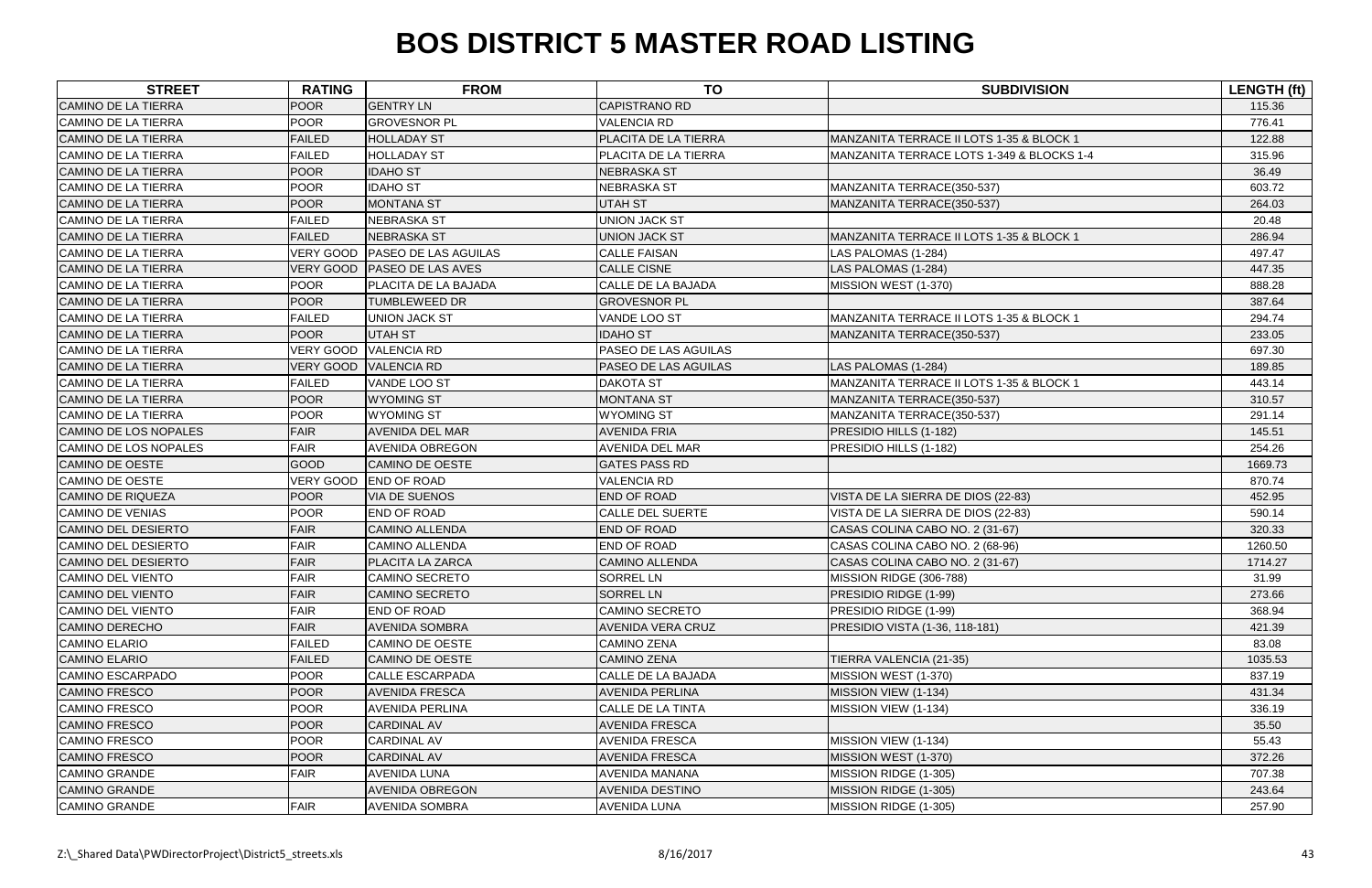| <b>STREET</b>           | <b>RATING</b> | <b>FROM</b>               | <b>TO</b>                  | <b>SUBDIVISION</b>                        | LENGTH (ft) |
|-------------------------|---------------|---------------------------|----------------------------|-------------------------------------------|-------------|
| <b>CAMINO LIBERTAD</b>  | <b>FAIR</b>   | <b>AVENIDA ISABEL</b>     | <b>CAMINO AZUL</b>         | MISSION RIDGE (1-305)                     | 393.70      |
| <b>CAMINO LIBERTAD</b>  | <b>FAIR</b>   | <b>CAMINO AZUL</b>        | <b>AVENIDA ISABEL</b>      | MISSION RIDGE (1-305)                     | 566.25      |
| CAMINO ORO BLANCO       | <b>POOR</b>   | <b>CARDINAL AV</b>        | <b>HOPDOWN LN</b>          |                                           | 100.03      |
| CAMINO ORO BLANCO       | <b>POOR</b>   | <b>CARDINAL AV</b>        | <b>HOPDOWN LN</b>          | WESTVIEW(1-142)                           | 976.44      |
| <b>CAMINO PRIMAVERA</b> | <b>FAIR</b>   | <b>AVENIDA ISABEL</b>     | <b>END OF ROAD</b>         | MISSION RIDGE (1-305)                     | 93.46       |
| <b>CAMINO SALERO</b>    | <b>FAILED</b> | <b>CAPISTRANO RD</b>      | <b>CAMINO DE LA TIERRA</b> |                                           | 40.99       |
| <b>CAMINO SALERO</b>    | <b>FAILED</b> | <b>CAPISTRANO RD</b>      | <b>CAMINO DE LA TIERRA</b> | WESTVIEW(1-142)                           | 612.77      |
| <b>CAMINO SASCO</b>     | <b>POOR</b>   | <b>END OF ROAD</b>        | <b>CAMINO DE LA TIERRA</b> |                                           | 41.97       |
| <b>CAMINO SASCO</b>     | <b>POOR</b>   | <b>END OF ROAD</b>        | <b>CAMINO DE LA TIERRA</b> | WESTVIEW(1-142)                           | 183.82      |
| CAMINO SECRETO          | <b>FAIR</b>   | <b>AVENIDA DEL MAR</b>    | <b>AVENIDA FRIA</b>        | PRESIDIO HILLS (1-182)                    | 411.55      |
| <b>CAMINO SECRETO</b>   | <b>FAIR</b>   | <b>AVENIDA OBREGON</b>    | <b>AVENIDA DEL MAR</b>     | PRESIDIO HILLS (1-182)                    | 276.96      |
| <b>CAMINO SECRETO</b>   | <b>FAIR</b>   | <b>CENTER MOUNTAIN WY</b> | <b>LOST VILLAGE LN</b>     | PRESIDIO RIDGE (1-99)                     | 265.78      |
| <b>CAMINO SECRETO</b>   | <b>FAIR</b>   | <b>LOST VILLAGE LN</b>    | <b>CAMINO DEL VIENTO</b>   | PRESIDIO RIDGE (1-99)                     | 408.86      |
| <b>CAMINO TIERRA</b>    | <b>FAILED</b> | <b>CAMINO DE OESTE</b>    | <b>CAMINO ZENA</b>         |                                           | 95.96       |
| <b>CAMINO TIERRA</b>    | <b>FAILED</b> | <b>CAMINO DE OESTE</b>    | <b>CAMINO ZENA</b>         | TIERRA VALENCIA (2-20)                    | 1040.10     |
| <b>CAMINO TIERRA</b>    | <b>FAILED</b> | <b>CAMINO TIERRA</b>      | <b>IGNACIO M BAUMEA</b>    |                                           | 733.29      |
| <b>CAMINO TIERRA</b>    | <b>FAILED</b> | <b>MARK RD</b>            | <b>CAMINO TIERRA</b>       |                                           | 1985.99     |
| <b>CAMINO TRISTE</b>    | <b>FAIR</b>   | <b>AVENIDA BONITA</b>     | END OF ROAD                | PRESIDIO SHADOWS (1-204)                  | 226.37      |
| <b>CAMINO TRISTE</b>    | <b>FAIR</b>   | <b>AVENIDA ESPERANZA</b>  | <b>AVENIDA BONITA</b>      | PRESIDIO SHADOWS (1-204)                  | 247.23      |
| <b>CAMINO TRISTE</b>    | <b>FAIR</b>   | <b>AVENIDA OBREGON</b>    | <b>AVENIDA DEL PUEBLO</b>  | MISSION RIDGE (306-788)                   | 243.85      |
| <b>CAMINO TRISTE</b>    | <b>FAIR</b>   | <b>AVENIDA SOMBRA</b>     | <b>AVENIDA ESPERANZA</b>   | PRESIDIO SHADOWS (1-204)                  | 246.65      |
| <b>CAMINO ZENA</b>      | <b>FAILED</b> | CAMINO TIERRA             | <b>CAMINO ELARIO</b>       | TIERRA VALENCIA (2-20)                    | 263.48      |
| <b>CAMINO ZENA</b>      | <b>FAILED</b> | <b>CAMINO TIERRA</b>      | <b>CAMINO ELARIO</b>       | TIERRA VALENCIA (21-35)                   | 285.96      |
| <b>CANADA ST</b>        | <b>FAILED</b> | <b>CACTUS WREN AV</b>     | <b>CARDINAL AV</b>         |                                           | 95.24       |
| <b>CANADA ST</b>        | <b>FAILED</b> | <b>CACTUS WREN AV</b>     | <b>CARDINAL AV</b>         | MANZANITA MANOR NO.3 BK(9,10,11,12)       | 945.09      |
| <b>CANADA ST</b>        | <b>FAILED</b> | <b>CARDINAL AV</b>        | <b>VERMONT ST</b>          |                                           | 49.89       |
| <b>CANADA ST</b>        | <b>FAILED</b> | <b>CARDINAL AV</b>        | <b>VERMONT ST</b>          | MANZANITA TERRACE LOTS 1-349 & BLOCKS 1-4 | 588.43      |
| <b>CANADA ST</b>        | <b>FAILED</b> | <b>FORREST AV</b>         | <b>WESTOVER AV</b>         |                                           | 17.75       |
| <b>CANADA ST</b>        | <b>FAILED</b> | <b>FORREST AV</b>         | <b>WESTOVER AV</b>         | <b>GARDEN CITY SUBDIVISION</b>            | 604.27      |
| <b>CANADA ST</b>        | <b>FAILED</b> | <b>HILDRETH AV</b>        | <b>CACTUS WREN AV</b>      | MANZANITA MANOR BK(1,2,3,4)               | 3.02        |
| <b>CANADA ST</b>        | <b>FAILED</b> | <b>HILDRETH AV</b>        | <b>CACTUS WREN AV</b>      | MANZANITA MANOR NO.3 BK(9,10,11,12)       | 295.63      |
| <b>CANADA ST</b>        | <b>FAILED</b> | <b>MEADOWLARK AV</b>      | <b>ROBIN AV</b>            | MANZANITA MANOR BK(1,2,3,4)               | 337.36      |
| <b>CANADA ST</b>        | <b>FAILED</b> | <b>MIDVALE AV</b>         | FORREST AV                 | <b>GARDEN CITY SUBDIVISION</b>            | 1050.71     |
| <b>CANADA ST</b>        | <b>FAILED</b> | <b>MISSION RD</b>         | <b>ROSEPINE RD</b>         |                                           | 337.66      |
| <b>CANADA ST</b>        | <b>FAILED</b> | <b>MISSION RD</b>         | <b>ROSEPINE RD</b>         | <b>GARDEN CITY SUBDIVISION</b>            | 138.70      |
| <b>CANADA ST</b>        | <b>FAILED</b> | ORIOLE AV                 | <b>MEADOWLARK AV</b>       | MANZANITA MANOR BK(1,2,3,4)               | 277.25      |
| <b>CANADA ST</b>        | <b>FAILED</b> | <b>ORIOLE AV</b>          | <b>MEADOWLARK AV</b>       | MANZANITA MANOR NO.2 BK(5,6,7,8)          | 40.41       |
| <b>CANADA ST</b>        | <b>FAILED</b> | <b>ROBIN AV</b>           | <b>HILDRETH AV</b>         | MANZANITA MANOR BK(1,2,3,4)               | 339.10      |
| <b>CANADA ST</b>        | <b>FAILED</b> | ROSEPINE RD               | <b>MIDVALE AV</b>          | <b>GARDEN CITY SUBDIVISION</b>            | 771.35      |
| <b>CANADA ST</b>        | <b>FAILED</b> | <b>VERMONT ST</b>         | VANDE LOO ST               | MANZANITA TERRACE LOTS 1-349 & BLOCKS 1-4 | 399.43      |
| <b>CANADA ST</b>        | <b>FAILED</b> | <b>WESTOVER AV</b>        | <b>ORIOLE AV</b>           |                                           | 228.73      |
| <b>CANADA ST</b>        | <b>FAILED</b> | <b>WESTOVER AV</b>        | <b>ORIOLE AV</b>           | MANZANITA MANOR NO.2 BK(5,6,7,8)          | 180.51      |
| <b>CAPISTRANO RD</b>    | <b>POOR</b>   | <b>CAMINO SALERO</b>      | <b>CAMINO DE LA TIERRA</b> |                                           | 44.42       |
| <b>CAPISTRANO RD</b>    | <b>POOR</b>   | <b>CAMINO SALERO</b>      | <b>CAMINO DE LA TIERRA</b> | WESTVIEW(1-142)                           | 428.93      |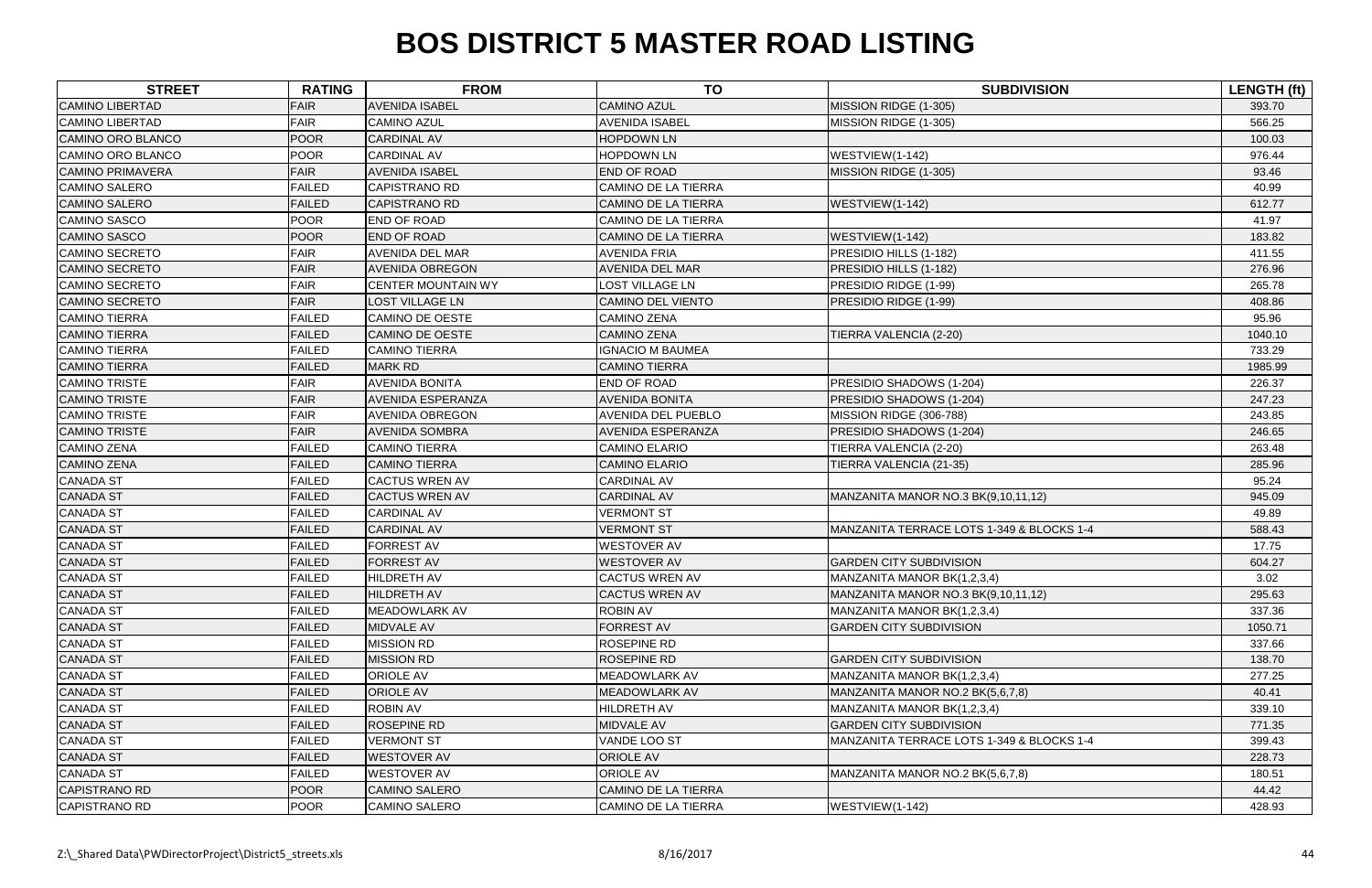| <b>STREET</b>             | <b>RATING</b>    | <b>FROM</b>            | <b>TO</b>              | <b>SUBDIVISION</b>                                                 | <b>LENGTH (ft)</b> |
|---------------------------|------------------|------------------------|------------------------|--------------------------------------------------------------------|--------------------|
| <b>CAPISTRANO RD</b>      | <b>POOR</b>      | <b>CARDINAL AV</b>     | <b>HOPDOWN LN</b>      |                                                                    | 103.84             |
| <b>CAPISTRANO RD</b>      | <b>POOR</b>      | <b>CARDINAL AV</b>     | <b>HOPDOWN LN</b>      | WESTVIEW(1-142)                                                    | 1182.62            |
| <b>CAPISTRANO RD</b>      | <b>POOR</b>      | <b>HILDRETH AV</b>     | <b>SAN GABRIEL AV</b>  | <b>MISSION TERRACE</b>                                             | 323.50             |
| <b>CAPISTRANO RD</b>      | <b>POOR</b>      | <b>HOPDOWN LN</b>      | VISTA DEL OESTE        | WESTVIEW(1-142)                                                    | 417.39             |
| <b>CAPISTRANO RD</b>      | <b>POOR</b>      | <b>SAN GABRIEL AV</b>  | <b>TOLOSA PL</b>       | <b>MISSION TERRACE</b>                                             | 486.74             |
| CAPISTRANO RD             | <b>POOR</b>      | <b>SOLANO CI</b>       | HILDRETH AV            | <b>MISSION TERRACE</b>                                             | 317.90             |
| <b>CAPISTRANO RD</b>      | <b>POOR</b>      | <b>SOLANO CI</b>       | <b>SOLANO CI</b>       | <b>MISSION TERRACE</b>                                             | 771.63             |
| CAPISTRANO RD             | <b>POOR</b>      | <b>TOLOSA PL</b>       | <b>CARDINAL AV</b>     |                                                                    | 17.78              |
| <b>CAPISTRANO RD</b>      | <b>POOR</b>      | <b>TOLOSA PL</b>       | <b>CARDINAL AV</b>     | <b>MISSION TERRACE</b>                                             | 297.07             |
| <b>CAPISTRANO RD</b>      | <b>POOR</b>      | VISTA DEL OESTE        | <b>CAMINO SALERO</b>   | WESTVIEW(1-142)                                                    | 623.13             |
| <b>CAPISTRANO RD</b>      | <b>POOR</b>      | <b>WESTOVER AV</b>     | <b>SOLANO CI</b>       |                                                                    | 213.07             |
| CAPISTRANO RD             | <b>POOR</b>      | <b>WESTOVER AV</b>     | <b>SOLANO CI</b>       | <b>MISSION TERRACE</b>                                             | 153.47             |
| <b>CARLISLE AV</b>        | <b>GOOD</b>      | AVENIDA DE SAN CANDIDO | <b>CRESSIDA WY</b>     | MISSION WEST II, PHASE 2 (192-269,271-316,319-342,348-403,425-516) | 856.34             |
| <b>CARLISLE AV</b>        | <b>VERY GOOD</b> | <b>CARLISLE AV</b>     | AVENIDA DE SAN CANDIDO | MISSION WEST II, PHASE 2 (192-269,271-316,319-342,348-403,425-516) | 1013.30            |
| <b>CARLISLE AV</b>        | GOOD             | <b>TETAKUSIM RD</b>    | <b>CARLISLE AV</b>     | MISSION WEST II, PHASE 1 (1-191,270,317-318,343-347,404-424,517)   | 139.06             |
| <b>CARLISLE AV</b>        | GOOD             | <b>TETAKUSIM RD</b>    | <b>CARLISLE AV</b>     | MISSION WEST II, PHASE 2 (192-269,271-316,319-342,348-403,425-516) | 13.15              |
| <b>CASHIN DR</b>          | <b>POOR</b>      | <b>CASHIN DR</b>       | <b>CASHIN DR</b>       | VALENCIA RANCHOS (1-107)                                           | 301.25             |
| <b>CASHIN DR</b>          | <b>POOR</b>      | <b>CASHIN DR</b>       | END OF ROAD            | VALENCIA RANCHOS (1-107)                                           | 527.27             |
| <b>CASHIN DR</b>          | <b>POOR</b>      | <b>CASHIN DR</b>       | <b>JOSEPH AV</b>       |                                                                    | 47.51              |
| <b>CASHIN DR</b>          | <b>POOR</b>      | <b>CASHIN DR</b>       | <b>JOSEPH AV</b>       | VALENCIA RANCHOS (1-107)                                           | 863.67             |
| <b>CASHIN DR</b>          | <b>POOR</b>      | <b>END OF ROAD</b>     | <b>CASHIN DR</b>       | VALENCIA RANCHOS (1-107)                                           | 284.02             |
| <b>CASHIN DR</b>          | <b>POOR</b>      | MOSSMAN RD             | <b>CASHIN DR</b>       | VALENCIA RANCHOS (1-107)                                           | 502.45             |
| <b>CENTER MOUNTAIN WY</b> | <b>FAIR</b>      | <b>CAMINO DE AYER</b>  | <b>CAMINO SECRETO</b>  | PRESIDIO RIDGE (1-99)                                              | 691.03             |
| <b>CENTER MOUNTAIN WY</b> | <b>FAIR</b>      | <b>CAMINO SECRETO</b>  | <b>SORREL LN</b>       | MISSION RIDGE (306-788)                                            | 47.90              |
| <b>CENTER MOUNTAIN WY</b> | <b>FAIR</b>      | <b>CAMINO SECRETO</b>  | <b>SORREL LN</b>       | PRESIDIO RIDGE (1-99)                                              | 150.52             |
| <b>CENTURY DR</b>         | <b>POOR</b>      | <b>CARDINAL AV</b>     | <b>ORGAN PIPE PL</b>   |                                                                    | 82.44              |
| <b>CENTURY DR</b>         | <b>POOR</b>      | <b>CARDINAL AV</b>     | <b>ORGAN PIPE PL</b>   | SUNKIST ACRES NO.3(1-25)                                           | 391.76             |
| <b>CENTURY DR</b>         | <b>POOR</b>      | <b>CENTURY DR</b>      | <b>END OF ROAD</b>     | SUNKIST ACRES NO.4(26-97)                                          | 53.23              |
| <b>CENTURY DR</b>         | POOR             | <b>CENTURY DR</b>      | <b>END OF ROAD</b>     | SUNKIST ACRES NO.4(26-97)                                          | 57.75              |
| <b>CENTURY DR</b>         | <b>POOR</b>      | <b>CENTURY DR</b>      | <b>TUMBLEWEED DR</b>   | SUNKIST ACRES NO.4(26-97)                                          | 326.00             |
| <b>CENTURY DR</b>         | <b>POOR</b>      | <b>CENTURY DR</b>      | <b>TUMBLEWEED DR</b>   | SUNKIST ACRES NO.4(26-97)                                          | 50.52              |
| <b>CENTURY DR</b>         | <b>POOR</b>      | <b>HEDGEHOG DR</b>     | <b>CENTURY DR</b>      | SUNKIST ACRES NO.4(26-97)                                          | 380.85             |
| <b>CENTURY DR</b>         | <b>POOR</b>      | <b>ORGAN PIPE PL</b>   | PEYOTE PL              | SUNKIST ACRES NO.3(1-25)                                           | 434.73             |
| <b>CENTURY DR</b>         | <b>POOR</b>      | PEYOTE PL              | <b>HEDGEHOG DR</b>     |                                                                    | 54.97              |
| <b>CENTURY DR</b>         | <b>POOR</b>      | PEYOTE PL              | <b>HEDGEHOG DR</b>     | SUNKIST ACRES NO.3(1-25)                                           | 124.22             |
| <b>CENTURY DR</b>         | <b>POOR</b>      | PEYOTE PL              | <b>HEDGEHOG DR</b>     | SUNKIST ACRES NO.4(26-97)                                          | 131.81             |
| <b>CENTURY DR</b>         | <b>POOR</b>      | <b>TUMBLEWEED DR</b>   | <b>CENTURY DR</b>      | SUNKIST ACRES NO.4(26-97)                                          | 785.61             |
| <b>CHRISTOPHER DR</b>     | <b>FAIR</b>      | CALLE DEL TIGRE        | <b>TERRY LN</b>        |                                                                    | 34.73              |
| <b>CHRISTOPHER DR</b>     | <b>FAIR</b>      | <b>CALLE DEL TIGRE</b> | <b>TERRY LN</b>        | CARDINAL ESTATES (1-111)                                           | 394.40             |
| <b>CHRISTOPHER DR</b>     | <b>FAIR</b>      | CHRISTOPHER PL         | <b>MAXINE CI</b>       | CARDINAL ESTATES (1-111)                                           | 378.13             |
| <b>CHRISTOPHER DR</b>     | FAIR             | <b>TERRY LN</b>        | <b>CHRISTOPHER PL</b>  | CARDINAL ESTATES (1-111)                                           | 458.83             |
| <b>CHRISTOPHER DR</b>     | <b>FAIR</b>      | <b>TERRY LN</b>        | <b>END OF ROAD</b>     | CARDINAL ESTATES (1-111)                                           | 81.38              |
| <b>CHRISTOPHER PL</b>     | FAIR             | <b>CHRISTOPHER DR</b>  | <b>END OF ROAD</b>     | CARDINAL ESTATES (1-111)                                           | 144.67             |
| <b>CIRCULO ALEGRE</b>     | <b>POOR</b>      | END OF ROAD            | <b>CAMINO BELLO</b>    | MISSION WEST (1-370)                                               | 166.23             |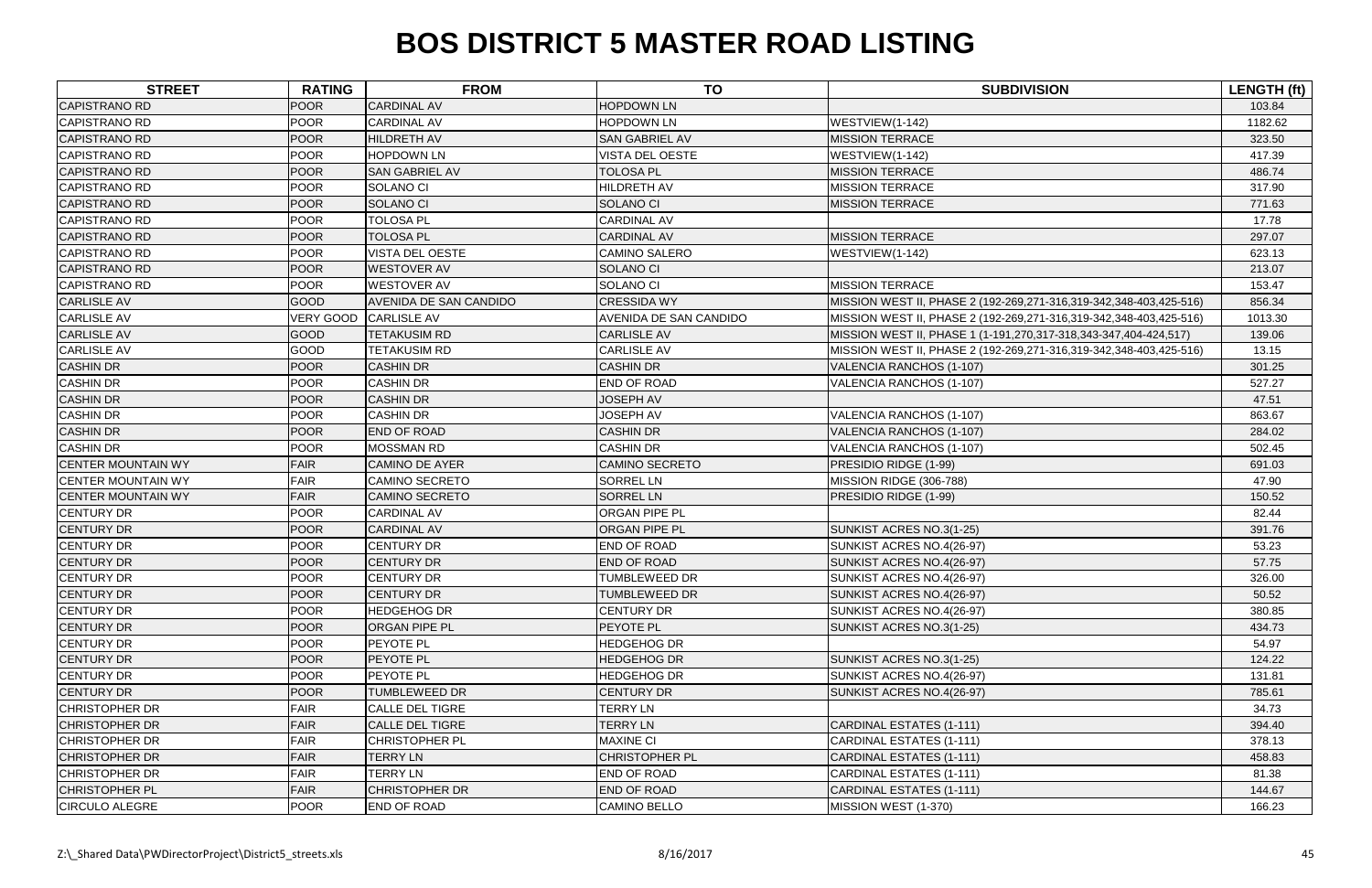| <b>STREET</b>          | <b>RATING</b>    | <b>FROM</b>             | <b>TO</b>               | <b>SUBDIVISION</b>                                                 | <b>LENGTH (ft)</b> |
|------------------------|------------------|-------------------------|-------------------------|--------------------------------------------------------------------|--------------------|
| <b>CIRCULO BELLO</b>   | <b>POOR</b>      | <b>END OF ROAD</b>      | <b>CAMINO BELLO</b>     | MISSION WEST (1-370)                                               | 203.75             |
| <b>COBHAM DR</b>       | GOOD             | <b>BRACKENBURY DR</b>   | AVENIDA DE SAN CANDIDO  | MISSION WEST II, PHASE 2 (192-269,271-316,319-342,348-403,425-516) | 598.48             |
| <b>COLEVILLE ST</b>    | <b>GOOD</b>      | <b>OSTLER ST</b>        | <b>END OF ROAD</b>      | MISSION WEST II, PHASE 2 (192-269,271-316,319-342,348-403,425-516) | 534.81             |
| <b>COLEVILLE ST</b>    | <b>GOOD</b>      | TYBOLT DR               | <b>OSTLER ST</b>        | MISSION WEST II, PHASE 2 (192-269,271-316,319-342,348-403,425-516) | 260.69             |
| <b>COPPER LEAF DR</b>  | GOOD             | <b>BLUE STAR DR</b>     | <b>CAMINO VERDE</b>     |                                                                    | 14.22              |
| COPPER LEAF DR         | GOOD             | <b>BLUE STAR DR</b>     | <b>CAMINO VERDE</b>     | CAMINO VERDE ESTATES (80-177)                                      | 493.56             |
| <b>COPPER LEAF DR</b>  | FAIR             | <b>CRIMSON THORN DR</b> | <b>LEMON TREE DR</b>    | CAMINO VERDE ESTATES (80-177)                                      | 64.11              |
| COPPER LEAF DR         | <b>FAIR</b>      | <b>CRIMSON THORN DR</b> | <b>LEMON TREE DR</b>    | CAMINO VERDE ESTATES II (1-204)                                    | 1078.97            |
| <b>COPPER LEAF DR</b>  | <b>GOOD</b>      | <b>DESERT REDBUD DR</b> | <b>BLUE STAR DR</b>     | CAMINO VERDE ESTATES (80-177)                                      | 274.25             |
| <b>COPPER LEAF DR</b>  | <b>GOOD</b>      | <b>LEMON TREE DR</b>    | <b>DESERT REDBUD DR</b> | CAMINO VERDE ESTATES (80-177)                                      | 480.94             |
| <b>CORAL BEAN CT</b>   | <b>GOOD</b>      | END OF ROAD             | <b>VELVET SENNA DR</b>  | CAMINO VERDE ESTATES II (1-204)                                    | 204.82             |
| <b>CORDELIA AV</b>     | <b>VERY GOOD</b> | <b>CORDELIA AV</b>      | AVENIDA DE SAN CANDIDO  | MISSION WEST II, PHASE 2 (192-269,271-316,319-342,348-403,425-516) | 860.11             |
| <b>CORDELIA AV</b>     | <b>VERY GOOD</b> | <b>TETAKUSIM RD</b>     | <b>CORDELIA AV</b>      | MISSION WEST II, PHASE 1 (1-191,270,317-318,343-347,404-424,517)   | 118.60             |
| <b>CORDELIA AV</b>     | <b>VERY GOOD</b> | <b>TETAKUSIM RD</b>     | <b>CORDELIA AV</b>      | MISSION WEST II, PHASE 2 (192-269,271-316,319-342,348-403,425-516) | 3.26               |
| <b>CORONA RD</b>       | <b>POOR</b>      | <b>HILDRETH AV</b>      | <b>AVENIDA ESTRADA</b>  | SALIDA DEL SOL IV (1-130)                                          | 59.03              |
| <b>CORONA RD</b>       | <b>POOR</b>      | <b>HILDRETH AV</b>      | <b>AVENIDA ESTRADA</b>  | SALIDA DEL SOL V (1-109)                                           | 116.34             |
| <b>CORONA RD</b>       | <b>FAIR</b>      | <b>PAISANO AV</b>       | <b>CAMINO DE OESTE</b>  |                                                                    | 1310.13            |
| <b>CORONA RD</b>       | <b>POOR</b>      | PLACITA DEL MUNDO       | HILDRETH AV             | SALIDA DEL SOL IV (1-130)                                          | 87.00              |
| <b>CORONA RD</b>       | <b>FAIR</b>      | <b>SPARROW AV</b>       | PAISANO AV              |                                                                    | 666.60             |
| <b>CORONA RD</b>       | <b>GOOD</b>      | <b>VEREDA CHUMAS</b>    | PLACITA DEL MUNDO       | SALIDA DEL SOL IV (1-130)                                          | 246.75             |
| <b>CORONA RD</b>       | <b>GOOD</b>      | <b>VEREDA OPALO</b>     | <b>VEREDA CHUMAS</b>    | SALIDA DEL SOL IV (1-130)                                          | 255.94             |
| <b>CORONA RD</b>       | <b>GOOD</b>      | <b>WESTOVER AV</b>      | <b>VEREDA OPALO</b>     |                                                                    | 32.29              |
| <b>CORONA RD</b>       | <b>GOOD</b>      | <b>WESTOVER AV</b>      | <b>VEREDA OPALO</b>     | EL SOL ACRES (1-29)                                                | 8.03               |
| <b>CORONA RD</b>       | GOOD             | <b>WESTOVER AV</b>      | <b>VEREDA OPALO</b>     | SALIDA DEL SOL IV (1-130)                                          | 364.72             |
| <b>CORONA ST</b>       | <b>POOR</b>      | <b>HEADLEY AV</b>       | SANDPIPER AV            |                                                                    | 820.51             |
| <b>CORTE CASTELLON</b> | <b>POOR</b>      | END OF ROAD             | <b>CALLE CASTELLON</b>  | TUCSON MOUNTAIN VISTAS (1-34)                                      | 579.92             |
| <b>COYOTE BRUSH DR</b> | <b>POOR</b>      | <b>ROCKROSE DR</b>      | <b>GOLDEN RAIN DR</b>   | CAMINO VERDE ESTATES(1-79)                                         | 296.72             |
| <b>COYOTE BRUSH DR</b> | <b>POOR</b>      | <b>VINCA ROSE DR</b>    | <b>ROCKROSE DR</b>      | CAMINO VERDE ESTATES(1-79)                                         | 327.51             |
| <b>CRANBROOK ST</b>    | <b>POOR</b>      | <b>CARDINAL AV</b>      | <b>AVENIDA FRESCA</b>   |                                                                    | 42.34              |
| <b>CRANBROOK ST</b>    | <b>POOR</b>      | <b>CARDINAL AV</b>      | <b>AVENIDA FRESCA</b>   | MISSION WEST (1-370)                                               | 621.05             |
| <b>CRANBROOK ST</b>    | <b>FAILED</b>    | <b>MEADOWLARK AV</b>    | <b>CARDINAL AV</b>      |                                                                    | 108.11             |
| <b>CRANBROOK ST</b>    | <b>FAILED</b>    | MEADOWLARK AV           | <b>CARDINAL AV</b>      | MISSION VALLEY (1-115)                                             | 1575.47            |
| <b>CRANBROOK ST</b>    | <b>FAILED</b>    | <b>WESTOVER AV</b>      | <b>MEADOWLARK AV</b>    | MISSION VALLEY (1-115)                                             | 654.18             |
| <b>CRESSIDA WY</b>     | <b>GOOD</b>      | AVENIDA DE SAN CANDIDO  | <b>CARLISLE AV</b>      | MISSION WEST II, PHASE 2 (192-269,271-316,319-342,348-403,425-516) | 274.09             |
| <b>CRESTVIEW CI</b>    | VERY GOOD        | <b>CRESTVIEW DR</b>     | <b>CRESTVIEW CI</b>     | SUNDANCE ESTATES (1-33)                                            | 175.48             |
| <b>CRESTVIEW CI</b>    |                  | VERY GOOD CRESTVIEW DR  | <b>CRESTVIEW CI</b>     | SUNSET HILLS ESTATES (2-18)                                        | 553.40             |
| <b>CRESTVIEW CI</b>    |                  | VERY GOOD CRESTVIEW RD  | <b>CRESTVIEW DR</b>     |                                                                    | 499.02             |
| <b>CRESTVIEW CI</b>    |                  | VERY GOOD CRESTVIEW RD  | <b>CRESTVIEW DR</b>     | SUNDANCE ESTATES (1-33)                                            | 501.77             |
| <b>CRESTVIEW DR</b>    |                  | VERY GOOD CRESTVIEW CI  | <b>SUNDANCE TR</b>      | SUNDANCE ESTATES (1-33)                                            | 553.84             |
| <b>CRESTVIEW DR</b>    |                  | VERY GOOD CRESTVIEW DR  | <b>HIGHTON HILLS DR</b> | SAN MARCOS ESTATES (1-6)                                           | 316.90             |
| <b>CRESTVIEW DR</b>    |                  | VERY GOOD CRESTVIEW DR  | <b>HIGHTON HILLS DR</b> | SUNDANCE ESTATES (1-33)                                            | 3.62               |
| <b>CRESTVIEW DR</b>    |                  | VERY GOOD SUNDANCE TR   | <b>CRESTVIEW DR</b>     | SUNDANCE ESTATES (1-33)                                            | 2241.59            |
| <b>CRESTVIEW RD</b>    |                  | VERY GOOD SUNROCK LN    | <b>CAMINO DE OESTE</b>  |                                                                    | 97.32              |
| <b>CRESTVIEW RD</b>    |                  | VERY GOOD SUNROCK LN    | CAMINO DE OESTE         | RANCHOS DEL OESTE (1-33)                                           | 2103.22            |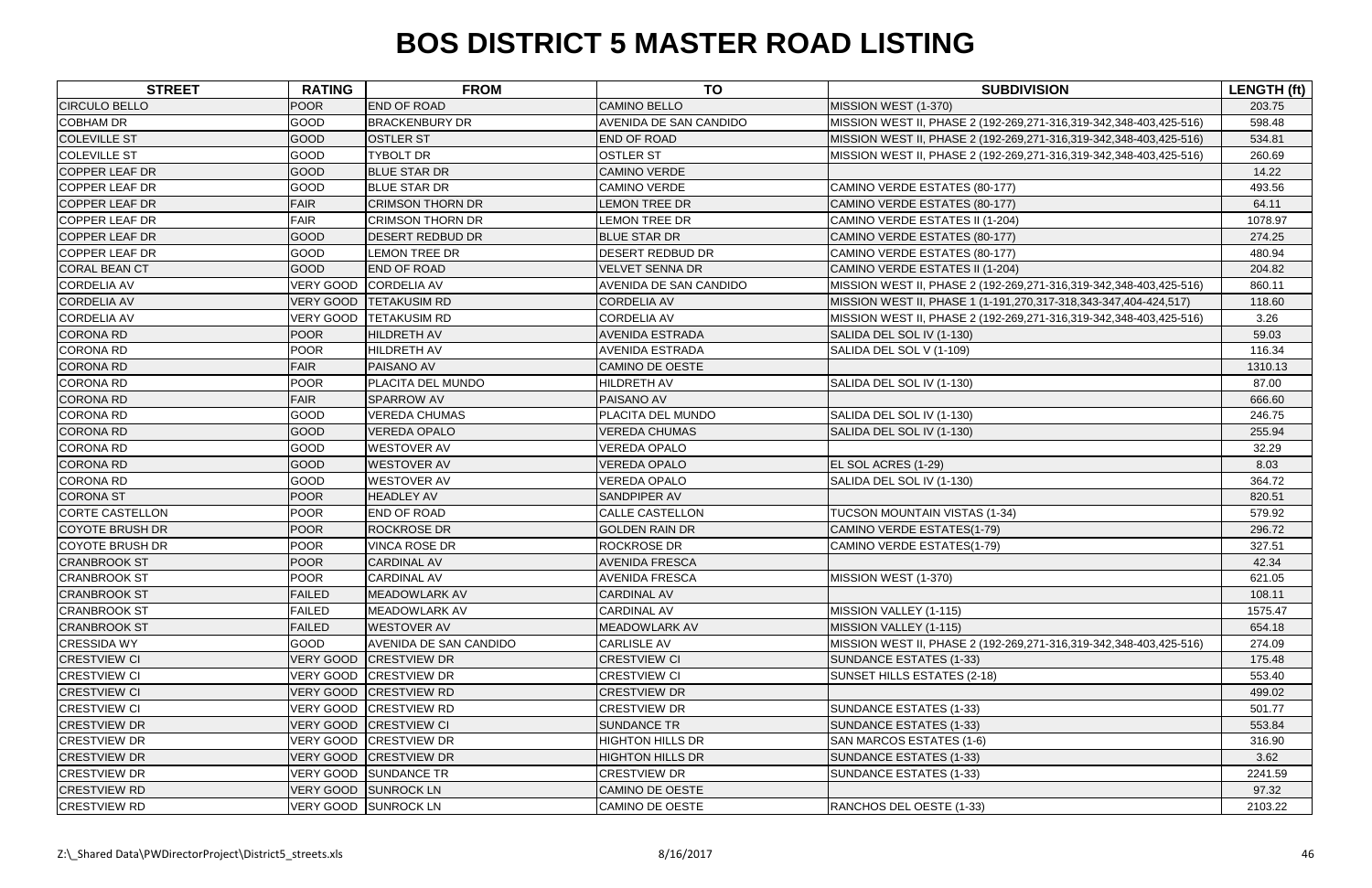| <b>CRIMSON THORN DR</b><br><b>FAIR</b><br><b>COPPER LEAF DR</b><br><b>OCOTILLO MEADOW DR</b><br>CAMINO VERDE ESTATES II (1-204)<br>280.53<br><b>FAIR</b><br><b>CRIMSON THORN DR</b><br><b>OCOTILLO MEADOW DR</b><br><b>MESA GARDEN DR</b><br>CAMINO VERDE ESTATES II (1-204)<br>272.56<br>GOOD<br><b>PRIMROSE CANYON DR</b><br><b>CYPRESS HILL DR</b><br>SANDPAPER TREE WY<br>CAMINO VERDE ESTATES II (1-204)<br>395.43<br><b>FAILED</b><br>END OF ROAD<br><b>DAKOTA PL</b><br><b>DAKOTA ST</b><br>MANZANITA TERRACE LOTS 1-349 & BLOCKS 1-4<br>261.28<br><b>DAKOTA ST</b><br>GOOD<br><b>CABALLO RD</b><br><b>CAMINO DE OESTE</b><br>3354.30<br><b>POOR</b><br><b>DAKOTA ST</b><br><b>CARDINAL AV</b><br><b>MACADAM ST</b><br>73.77<br><b>POOR</b><br><b>DAKOTA ST</b><br><b>CARDINAL AV</b><br><b>MACADAM ST</b><br>MANZANITA TERRACE LOTS 1-349 & BLOCKS 1-4<br>1077.66 |
|---------------------------------------------------------------------------------------------------------------------------------------------------------------------------------------------------------------------------------------------------------------------------------------------------------------------------------------------------------------------------------------------------------------------------------------------------------------------------------------------------------------------------------------------------------------------------------------------------------------------------------------------------------------------------------------------------------------------------------------------------------------------------------------------------------------------------------------------------------------------------|
|                                                                                                                                                                                                                                                                                                                                                                                                                                                                                                                                                                                                                                                                                                                                                                                                                                                                           |
|                                                                                                                                                                                                                                                                                                                                                                                                                                                                                                                                                                                                                                                                                                                                                                                                                                                                           |
|                                                                                                                                                                                                                                                                                                                                                                                                                                                                                                                                                                                                                                                                                                                                                                                                                                                                           |
|                                                                                                                                                                                                                                                                                                                                                                                                                                                                                                                                                                                                                                                                                                                                                                                                                                                                           |
|                                                                                                                                                                                                                                                                                                                                                                                                                                                                                                                                                                                                                                                                                                                                                                                                                                                                           |
|                                                                                                                                                                                                                                                                                                                                                                                                                                                                                                                                                                                                                                                                                                                                                                                                                                                                           |
|                                                                                                                                                                                                                                                                                                                                                                                                                                                                                                                                                                                                                                                                                                                                                                                                                                                                           |
| <b>FAILED</b><br><b>DAKOTA ST</b><br><b>DAKOTA PL</b><br><b>CAMINO DE LA TIERRA</b><br>MANZANITA TERRACE II LOTS 1-35 & BLOCK 1<br>161.54                                                                                                                                                                                                                                                                                                                                                                                                                                                                                                                                                                                                                                                                                                                                 |
| <b>DAKOTA ST</b><br><b>FAILED</b><br><b>DAKOTA PL</b><br><b>CAMINO DE LA TIERRA</b><br>MANZANITA TERRACE LOTS 1-349 & BLOCKS 1-4<br>721.22                                                                                                                                                                                                                                                                                                                                                                                                                                                                                                                                                                                                                                                                                                                                |
| <b>DAKOTA ST</b><br><b>FAILED</b><br><b>FORREST AV</b><br><b>WESTOVER AV</b><br>16.06                                                                                                                                                                                                                                                                                                                                                                                                                                                                                                                                                                                                                                                                                                                                                                                     |
| <b>DAKOTA ST</b><br><b>FAILED</b><br><b>FORREST AV</b><br><b>WESTOVER AV</b><br><b>GARDEN CITY SUBDIVISION</b><br>615.34                                                                                                                                                                                                                                                                                                                                                                                                                                                                                                                                                                                                                                                                                                                                                  |
| <b>DAKOTA ST</b><br><b>FAILED</b><br><b>HILDRETH AV</b><br><b>CARDINAL AV</b><br>71.16                                                                                                                                                                                                                                                                                                                                                                                                                                                                                                                                                                                                                                                                                                                                                                                    |
| <b>DAKOTA ST</b><br><b>FAILED</b><br><b>HILDRETH AV</b><br><b>CARDINAL AV</b><br>MANZANITA MANOR NO.4(1-94)<br>1253.87                                                                                                                                                                                                                                                                                                                                                                                                                                                                                                                                                                                                                                                                                                                                                    |
| <b>POOR</b><br><b>MACADAM ST</b><br><b>UNION JACK ST</b><br><b>DAKOTA ST</b><br>MANZANITA TERRACE LOTS 1-349 & BLOCKS 1-4<br>266.12                                                                                                                                                                                                                                                                                                                                                                                                                                                                                                                                                                                                                                                                                                                                       |
| POOR<br><b>DAKOTA ST</b><br><b>MARK AV</b><br><b>BUTTS RD</b><br>1300.84                                                                                                                                                                                                                                                                                                                                                                                                                                                                                                                                                                                                                                                                                                                                                                                                  |
| <b>DAKOTA ST</b><br><b>GARDEN CITY SUBDIVISION</b><br><b>FAILED</b><br>MIDVALE AV<br><b>SAN JOAQUIN AV</b><br>869.32                                                                                                                                                                                                                                                                                                                                                                                                                                                                                                                                                                                                                                                                                                                                                      |
| <b>DAKOTA ST</b><br><b>FAILED</b><br><b>ROSEPINE RD</b><br><b>MIDVALE AV</b><br>16.25                                                                                                                                                                                                                                                                                                                                                                                                                                                                                                                                                                                                                                                                                                                                                                                     |
| <b>DAKOTA ST</b><br><b>FAILED</b><br><b>ROSEPINE RD</b><br>MIDVALE AV<br><b>GARDEN CITY SUBDIVISION</b><br>497.00                                                                                                                                                                                                                                                                                                                                                                                                                                                                                                                                                                                                                                                                                                                                                         |
| <b>FORREST AV</b><br><b>DAKOTA ST</b><br><b>FAILED</b><br><b>SAN JOAQUIN AV</b><br><b>GARDEN CITY SUBDIVISION</b><br>645.72                                                                                                                                                                                                                                                                                                                                                                                                                                                                                                                                                                                                                                                                                                                                               |
| <b>DAKOTA ST</b><br><b>POOR</b><br><b>UNION JACK ST</b><br>VANDE LOO ST<br>MANZANITA TERRACE LOTS 1-349 & BLOCKS 1-4<br>295.03                                                                                                                                                                                                                                                                                                                                                                                                                                                                                                                                                                                                                                                                                                                                            |
| <b>DAKOTA ST</b><br><b>FAILED</b><br><b>VANDE LOO ST</b><br><b>DAKOTA PL</b><br>MANZANITA TERRACE LOTS 1-349 & BLOCKS 1-4<br>272.52                                                                                                                                                                                                                                                                                                                                                                                                                                                                                                                                                                                                                                                                                                                                       |
| GOOD<br><b>DERBY CT</b><br>AVENIDA DE SAN CANDIDO<br>END OF ROAD<br>MISSION WEST II, PHASE 2 (192-269,271-316,319-342,348-403,425-516)<br>243.13                                                                                                                                                                                                                                                                                                                                                                                                                                                                                                                                                                                                                                                                                                                          |
| END OF ROAD<br><b>DES MOINES PL</b><br><b>FAILED</b><br><b>WYOMING ST</b><br>MANZANITA TERRACE(350-537)<br>173.43                                                                                                                                                                                                                                                                                                                                                                                                                                                                                                                                                                                                                                                                                                                                                         |
| <b>DESERT DAISY WY</b><br>GOOD<br><b>VELVET SENNA DR</b><br><b>DREXEL RD</b><br>CAMINO VERDE ESTATES II (1-204)<br>183.10                                                                                                                                                                                                                                                                                                                                                                                                                                                                                                                                                                                                                                                                                                                                                 |
| GOOD<br><b>DESERT LAUREL LN</b><br><b>ACACIA RIDGE DR</b><br><b>LEMON TREE DR</b><br>CAMINO VERDE ESTATES II (1-204)<br>958.82                                                                                                                                                                                                                                                                                                                                                                                                                                                                                                                                                                                                                                                                                                                                            |
| GOOD<br>COPPER LEAF DR<br><b>DESERT REDBUD DR</b><br>PRIMROSE CANYON DR<br>CAMINO VERDE ESTATES (80-177)<br>25.79                                                                                                                                                                                                                                                                                                                                                                                                                                                                                                                                                                                                                                                                                                                                                         |
| GOOD<br><b>DESERT REDBUD DR</b><br>COPPER LEAF DR<br><b>PRIMROSE CANYON DR</b><br>CAMINO VERDE ESTATES II (1-204)<br>152.38                                                                                                                                                                                                                                                                                                                                                                                                                                                                                                                                                                                                                                                                                                                                               |
| <b>GOOD</b><br><b>DESERT REDBUD DR</b><br><b>PRIMROSE CANYON DR</b><br>SANDPAPER TREE WY<br>CAMINO VERDE ESTATES II (1-204)<br>323.96                                                                                                                                                                                                                                                                                                                                                                                                                                                                                                                                                                                                                                                                                                                                     |
| FAIR<br><b>DOOLEY DR</b><br><b>MAXINE CI</b><br>PLACITA MARIA<br>CARDINAL ESTATES (1-111)<br>91.51                                                                                                                                                                                                                                                                                                                                                                                                                                                                                                                                                                                                                                                                                                                                                                        |
| <b>FAIR</b><br><b>DOOLEY DR</b><br><b>MAXINE CI</b><br>PLACITA MARIA<br>MISSION RIDGE (1-305)<br>223.28                                                                                                                                                                                                                                                                                                                                                                                                                                                                                                                                                                                                                                                                                                                                                                   |
| <b>FAIR</b><br>DOOLEY DR<br><b>PLACITA MARIA</b><br><b>AVENIDA ISABEL</b><br>MISSION RIDGE (1-305)<br>305.76                                                                                                                                                                                                                                                                                                                                                                                                                                                                                                                                                                                                                                                                                                                                                              |
| DORADO CI<br><b>POOR</b><br><b>AURORA DR</b><br><b>DORADO CI</b><br>MISSION TERRACE NO.3 (7-28)<br>654.17                                                                                                                                                                                                                                                                                                                                                                                                                                                                                                                                                                                                                                                                                                                                                                 |
| <b>DORADO CI</b><br><b>POOR</b><br><b>CACTUS WREN PL</b><br><b>NEBLINA PL</b><br>MISSION TERRACE NO.3 (7-28)<br>275.69                                                                                                                                                                                                                                                                                                                                                                                                                                                                                                                                                                                                                                                                                                                                                    |
| <b>POOR</b><br>DORADO CI<br><b>NEBLINA PL</b><br><b>DORADO CI</b><br>MISSION TERRACE NO.3 (7-28)<br>200.67                                                                                                                                                                                                                                                                                                                                                                                                                                                                                                                                                                                                                                                                                                                                                                |
| <b>DORADO CI</b><br><b>POOR</b><br><b>SAN GABRIEL AV</b><br><b>CACTUS WREN PL</b><br>MISSION TERRACE NO.3 (7-28)<br>276.88                                                                                                                                                                                                                                                                                                                                                                                                                                                                                                                                                                                                                                                                                                                                                |
| DORADO CI<br><b>POOR</b><br><b>AURORA DR</b><br><b>SAN PAULUS RD</b><br>34.14                                                                                                                                                                                                                                                                                                                                                                                                                                                                                                                                                                                                                                                                                                                                                                                             |
| <b>DORADO CI</b><br><b>POOR</b><br><b>SAN PAULUS RD</b><br><b>AURORA DR</b><br>MISSION TERRACE NO.3 (7-28)<br>238.05                                                                                                                                                                                                                                                                                                                                                                                                                                                                                                                                                                                                                                                                                                                                                      |
| DORSET CT<br>GOOD<br><b>END OF ROAD</b><br>AVENIDA DE SAN CANDIDO<br>MISSION WEST II, PHASE 2 (192-269,271-316,319-342,348-403,425-516)<br>478.81                                                                                                                                                                                                                                                                                                                                                                                                                                                                                                                                                                                                                                                                                                                         |
| <b>POOR</b><br>DOVE RD<br><b>CARDINAL AV</b><br><b>CACTUS WREN AV</b><br>30.74                                                                                                                                                                                                                                                                                                                                                                                                                                                                                                                                                                                                                                                                                                                                                                                            |
| <b>POOR</b><br><b>CARDINAL AV</b><br><b>DREXEL HEIGHTS</b><br>DOVE RD<br><b>CACTUS WREN AV</b><br>633.28                                                                                                                                                                                                                                                                                                                                                                                                                                                                                                                                                                                                                                                                                                                                                                  |
| DOVE RD<br><b>POOR</b><br><b>CACTUS WREN AV</b><br><b>HILDRETH AV</b><br>28.97                                                                                                                                                                                                                                                                                                                                                                                                                                                                                                                                                                                                                                                                                                                                                                                            |
| DOVE RD<br><b>POOR</b><br><b>CACTUS WREN AV</b><br><b>HILDRETH AV</b><br><b>DREXEL HEIGHTS</b><br>630.31                                                                                                                                                                                                                                                                                                                                                                                                                                                                                                                                                                                                                                                                                                                                                                  |
| PINTO RD<br><b>DREXEL RD</b><br><b>POOR</b><br><b>CABALLO RD</b><br>324.96                                                                                                                                                                                                                                                                                                                                                                                                                                                                                                                                                                                                                                                                                                                                                                                                |
| <b>FAIR</b><br><b>DREXEL RD</b><br><b>CARDINAL AV</b><br><b>HOPDOWN LN</b><br>1313.48                                                                                                                                                                                                                                                                                                                                                                                                                                                                                                                                                                                                                                                                                                                                                                                     |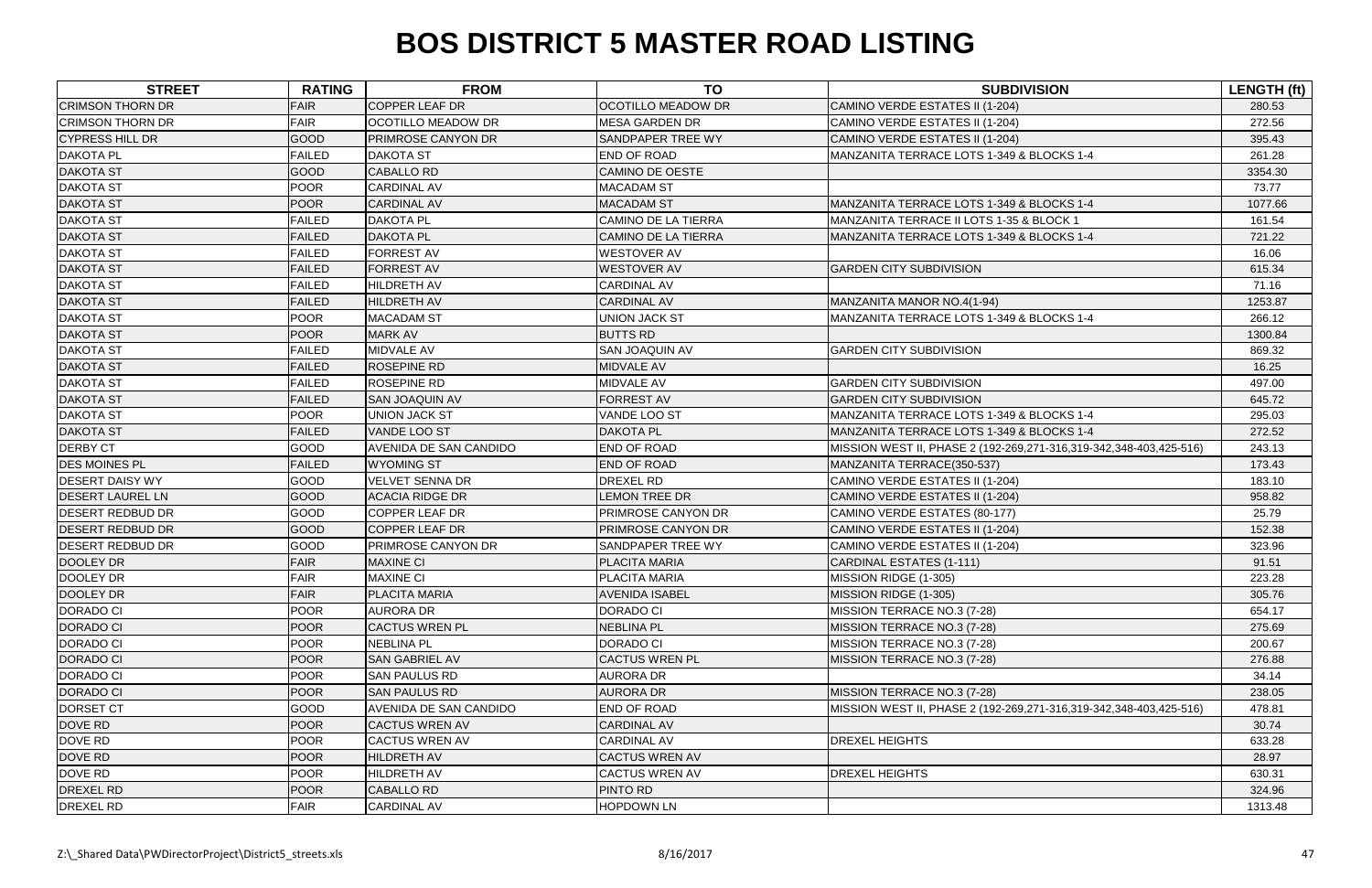| <b>STREET</b>                  | <b>RATING</b>    | <b>FROM</b>                     | <b>TO</b>               | <b>SUBDIVISION</b>                                                 | LENGTH (ft) |
|--------------------------------|------------------|---------------------------------|-------------------------|--------------------------------------------------------------------|-------------|
| <b>DREXEL RD</b>               | <b>POOR</b>      | PALOMINO RD                     | <b>CABALLO RD</b>       |                                                                    | 306.66      |
| <b>EL MORAGA DR</b>            | <b>VERY GOOD</b> | <b>BAR RANCH DR</b>             | <b>IRONWOOD HILL DR</b> |                                                                    | 1339.94     |
| <b>ELVADO RD</b>               | <b>FAILED</b>    | <b>MARK RD</b>                  | <b>END OF ROAD</b>      |                                                                    | 2594.26     |
| <b>ELVADO RD</b>               | <b>FAILED</b>    | <b>SPARROW AV</b>               | <b>CAMINO DE OESTE</b>  |                                                                    | 1970.92     |
| <b>ELVIRA ST</b>               | POOR             | <b>HEADLEY AV</b>               | <b>SANDPIPER AV</b>     |                                                                    | 815.32      |
| <b>ELVIRA ST</b>               | <b>POOR</b>      | <b>HEADLEY AV</b>               | <b>SANDPIPER AV</b>     | <b>INDIAN VALLEY ACRES(1-28)</b>                                   | 1.45        |
| <b>ELVIRA ST</b>               | <b>POOR</b>      | VALLEY INDIAN AGENCY CONNECT RD | <b>HEADLEY AV</b>       |                                                                    | 1381.12     |
| <b>EMPRESS TREE PL</b>         | GOOD             | <b>BLUE STAR DR</b>             | END OF ROAD             | CAMINO VERDE ESTATES (80-177)                                      | 344.27      |
| <b>EXTON LN</b>                | GOOD             | <b>BOLINGBROKE AV</b>           | NEVIL DR                | MISSION WEST II (518-608)                                          | 579.78      |
| <b>EXTON LN</b>                | GOOD             | <b>BOLINGBROKE AV</b>           | NEVIL DR                | MISSION WEST II, PHASE 1 (1-191,270,317-318,343-347,404-424,517)   | 24.16       |
| <b>FALLON PL</b>               | POOR             | <b>LOREE AV</b>                 | <b>END OF ROAD</b>      | <b>VALENCIA HOMESITES (1-75)</b>                                   | 338.46      |
| <b>FALLON ST</b>               | <b>POOR</b>      | <b>END OF ROAD</b>              | <b>FALLON PL</b>        | <b>VALENCIA HOMESITES (1-75)</b>                                   | 631.65      |
| <b>FENTON WY</b>               | <b>GOOD</b>      | <b>BOLINGBROKE AV</b>           | <b>NEVIL DR</b>         | MISSION WEST II (518-608)                                          | 582.88      |
| <b>FENTON WY</b>               | GOOD             | <b>BOLINGBROKE AV</b>           | <b>NEVIL DR</b>         | MISSION WEST II, PHASE 1 (1-191,270,317-318,343-347,404-424,517)   | 23.53       |
| <b>FENTON WY</b>               | GOOD             | <b>BRACKENBURY DR</b>           | <b>BASS AV</b>          | MISSION WEST II, PHASE 1 (1-191,270,317-318,343-347,404-424,517)   | 278.03      |
| <b>FICKETT AV</b>              | <b>POOR</b>      | <b>IRVINGTON RD</b>             | <b>NEBRASKA ST</b>      |                                                                    | 1304.21     |
| <b>FICKETT PL</b>              | <b>FAILED</b>    | <b>END OF ROAD</b>              | <b>IRVINGTON PL</b>     | FOOTHILLS RANCHOS (1-37)                                           | 494.71      |
| <b>FITZWATER AV</b>            | GOOD             | <b>END OF ROAD</b>              | <b>TETAKUSIM RD</b>     | MISSION WEST II, PHASE 1 (1-191,270,317-318,343-347,404-424,517)   | 242.08      |
| <b>FITZWATER AV</b>            | GOOD             | <b>FITZWATER CT</b>             | <b>TYBOLT DR</b>        | MISSION WEST II, PHASE 2 (192-269,271-316,319-342,348-403,425-516) | 272.38      |
| <b>FITZWATER AV</b>            | GOOD             | <b>TETAKUSIM RD</b>             | <b>FITZWATER CT</b>     | MISSION WEST II, PHASE 1 (1-191,270,317-318,343-347,404-424,517)   | 131.05      |
| <b>FITZWATER AV</b>            | GOOD             | <b>TETAKUSIM RD</b>             | <b>FITZWATER CT</b>     | MISSION WEST II, PHASE 2 (192-269,271-316,319-342,348-403,425-516) | 147.44      |
| <b>FITZWATER CT</b>            | GOOD             | <b>END OF ROAD</b>              | <b>FITZWATER AV</b>     | MISSION WEST II, PHASE 2 (192-269,271-316,319-342,348-403,425-516) | 597.14      |
| <b>FORREST AV</b>              | <b>FAILED</b>    | <b>CANADA ST</b>                | <b>HOLLADAY ST</b>      | <b>GARDEN CITY SUBDIVISION</b>                                     | 656.83      |
| <b>FORREST AV</b>              | <b>FAILED</b>    | <b>DAKOTA ST</b>                | <b>OREGON ST</b>        | <b>GARDEN CITY SUBDIVISION</b>                                     | 488.46      |
| <b>FORREST AV</b>              | <b>FAILED</b>    | <b>HOLLADAY ST</b>              | DREXEL RD               |                                                                    | 21.20       |
| <b>FORREST AV</b>              | <b>FAILED</b>    | <b>HOLLADAY ST</b>              | DREXEL RD               | <b>GARDEN CITY SUBDIVISION</b>                                     | 622.89      |
| <b>FORREST AV</b>              | <b>FAILED</b>    | <b>OREGON ST</b>                | <b>CANADA ST</b>        | <b>GARDEN CITY SUBDIVISION</b>                                     | 494.17      |
| <b>GILA AV</b>                 | <b>FAILED</b>    | <b>END OF ROAD</b>              | <b>TETAKUSIM RD</b>     |                                                                    | 676.84      |
| <b>GILA AV</b>                 | <b>FAILED</b>    | <b>PARTRIDGE ST</b>             | <b>CALLE TORIM</b>      |                                                                    | 648.91      |
| <b>GILA AV</b>                 | <b>FAILED</b>    | <b>TETAKUSIM RD</b>             | PARTRIDGE ST            |                                                                    | 684.50      |
| <b>GILA AV</b>                 | <b>POOR</b>      | <b>VALENCIA RD</b>              | <b>END OF ROAD</b>      |                                                                    | 854.84      |
| <b>GOLDEN GATE MOUNTAIN CT</b> | <b>VERY GOOD</b> | <b>END OF ROAD</b>              | SAGINAW HILL DR         | <b>WESTVIEW POINTE (1-114)</b>                                     | 741.16      |
| <b>GOLDEN RAIN DR</b>          | <b>POOR</b>      | <b>ANGELS BREATH DR</b>         | <b>COYOTE BRUSH DR</b>  | CAMINO VERDE ESTATES(1-79)                                         | 337.22      |
| <b>GOLDEN RAIN DR</b>          | <b>POOR</b>      | <b>BRUSH BERRY DR</b>           | <b>ANGELS BREATH DR</b> | CAMINO VERDE ESTATES(1-79)                                         | 287.57      |
| <b>GOLDEN RAIN DR</b>          | <b>POOR</b>      | <b>LEMON TREE DR</b>            | <b>BRUSH BERRY DR</b>   | CAMINO VERDE ESTATES(1-79)                                         | 271.26      |
| <b>GOWER ST</b>                | GOOD             | <b>BRACKENBURY DR</b>           | MALCOLM AV              | MISSION WEST II, PHASE 2 (192-269,271-316,319-342,348-403,425-516) | 426.32      |
| <b>GRANNEN RD</b>              | <b>POOR</b>      | <b>IRONWOOD HILL DR</b>         | PEARL DR                |                                                                    | 22.14       |
| <b>GROUND DOVE PL</b>          | <b>POOR</b>      | <b>RING TAIL DR</b>             | END OF ROAD             | SIERRA SAGRADA (1-46)                                              | 581.84      |
| <b>GUNSIGHT LN</b>             | <b>POOR</b>      | <b>MILTON RD</b>                | <b>BILBY RD</b>         |                                                                    | 1961.67     |
| <b>HASKINS DR</b>              | <b>FAIR</b>      | AVENIDA DE LAS FLORES           | AVENIDA DOMINGO         | MISSION RIDGE (1-305)                                              | 239.71      |
| <b>HASKINS DR</b>              | FAIR             | <b>MAXINE CI</b>                | AVENIDA DE LAS FLORES   | CARDINAL ESTATES (1-111)                                           | 102.00      |
| <b>HASKINS DR</b>              | <b>FAIR</b>      | <b>MAXINE CI</b>                | AVENIDA DE LAS FLORES   | MISSION RIDGE (1-305)                                              | 143.80      |
| <b>HEADLEY AV</b>              | POOR             | <b>ELVIRA ST</b>                | <b>CORONA ST</b>        |                                                                    | 1186.51     |
| <b>HEDGEHOG DR</b>             | <b>POOR</b>      | <b>CENTURY DR</b>               | END OF ROAD             | SUNKIST ACRES NO.4(26-97)                                          | 178.85      |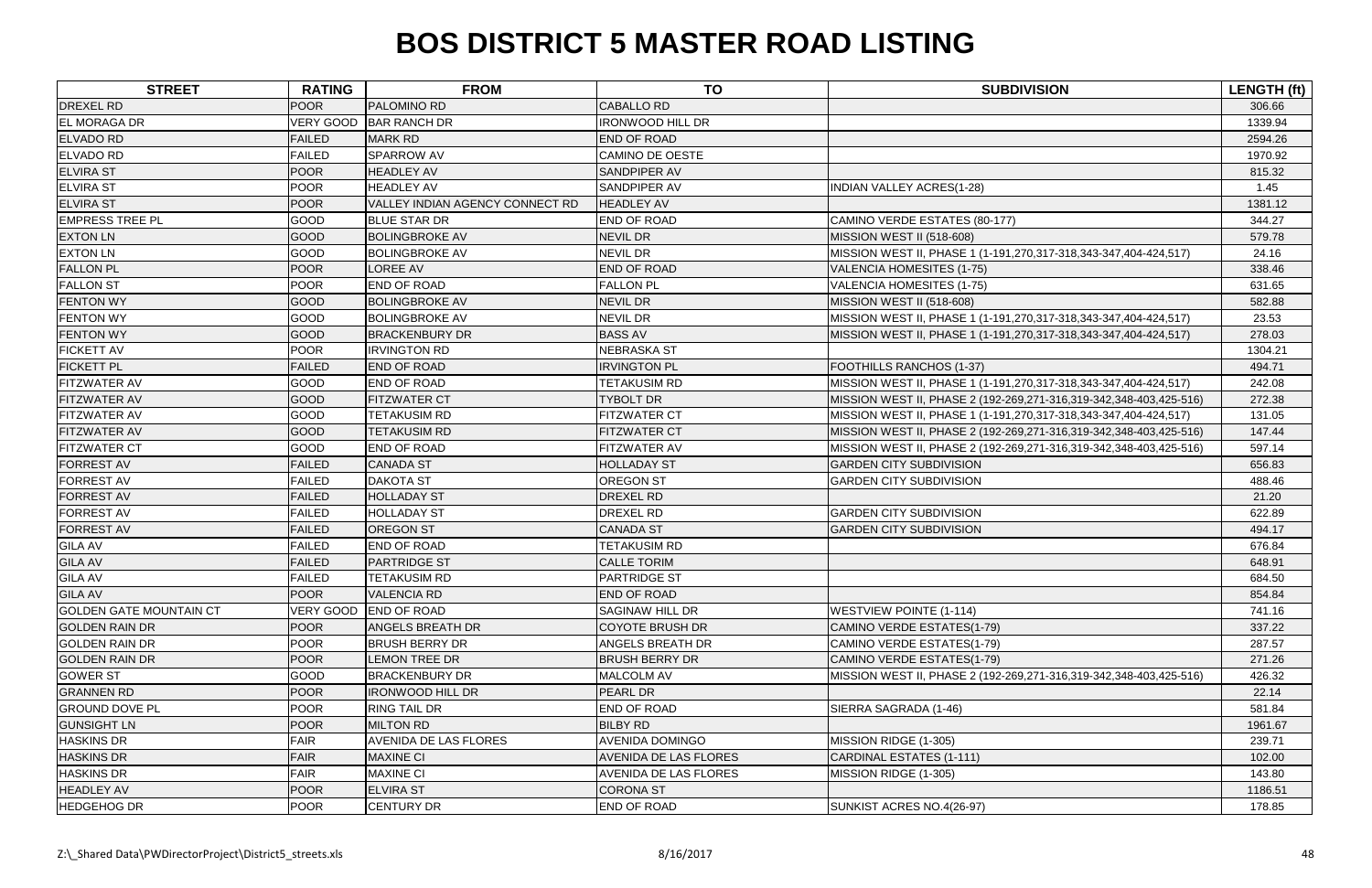| <b>STREET</b>      | <b>RATING</b> | <b>FROM</b>             | <b>TO</b>                  | <b>SUBDIVISION</b>                        | <b>LENGTH (ft)</b> |
|--------------------|---------------|-------------------------|----------------------------|-------------------------------------------|--------------------|
| <b>HEDGEHOG DR</b> | <b>POOR</b>   | <b>END OF ROAD</b>      | <b>CENTURY DR</b>          | SUNKIST ACRES NO.4(26-97)                 | 357.91             |
| <b>HERMANS RD</b>  | <b>POOR</b>   | <b>AVENIDA SAN SABA</b> | <b>AVENIDA SAN CANDIDO</b> | SAN XAVIER ESTATES (32-76)                | 202.09             |
| <b>HERMANS RD</b>  | <b>POOR</b>   | <b>AVENIDA SAN SABA</b> | <b>AVENIDA SAN CANDIDO</b> | SAN XAVIER ESTATES (77-122)               | 994.53             |
| <b>HERMANS RD</b>  | <b>POOR</b>   | <b>CARDINAL AV</b>      | <b>AVENIDA SAN SABA</b>    | SAN XAVIER ESTATES (77-122)               | 923.56             |
| <b>HILDRETH AV</b> | <b>FAILED</b> | <b>ALASKA ST</b>        | <b>CANADA ST</b>           |                                           | 254.56             |
| HILDRETH AV        | <b>FAILED</b> | <b>ALASKA ST</b>        | <b>CANADA ST</b>           | MANZANITA MANOR BK(1,2,3,4)               | 27.52              |
| <b>HILDRETH AV</b> | <b>FAILED</b> | <b>ALASKA ST</b>        | <b>CANADA ST</b>           | MANZANITA MANOR NO.2 BK(5,6,7,8)          | 152.15             |
| HILDRETH AV        | <b>FAILED</b> | <b>ALASKA ST</b>        | <b>CANADA ST</b>           | MANZANITA MANOR NO.4(1-94)                | 21.72              |
| <b>HILDRETH AV</b> | <b>POOR</b>   | <b>ALVARO RD</b>        | <b>ROADRUNNER RD</b>       | <b>DREXEL HEIGHTS</b>                     | 327.22             |
| <b>HILDRETH AV</b> | <b>POOR</b>   | <b>AURORA DR</b>        | <b>SANTA LOUISA ST</b>     | MISSION TERRACE NO.2                      | 283.75             |
| <b>HILDRETH AV</b> | <b>POOR</b>   | <b>BILBY RD</b>         | <b>CAPISTRANO RD</b>       |                                           | 51.58              |
| <b>HILDRETH AV</b> | <b>POOR</b>   | <b>BILBY RD</b>         | <b>CAPISTRANO RD</b>       | <b>MISSION TERRACE</b>                    | 621.64             |
| <b>HILDRETH AV</b> | <b>POOR</b>   | <b>BIRD RD</b>          | <b>MILTON RD</b>           |                                           | 322.52             |
| <b>HILDRETH AV</b> | <b>FAILED</b> | <b>CANADA ST</b>        | <b>CANADA ST</b>           | MANZANITA MANOR BK(1,2,3,4)               | 228.47             |
| <b>HILDRETH AV</b> | <b>FAILED</b> | <b>CANADA ST</b>        | <b>VIRGINIA ST</b>         | MANZANITA MANOR BK(1,2,3,4)               | 573.89             |
| <b>HILDRETH AV</b> | <b>FAILED</b> | <b>CANADA ST</b>        | <b>VIRGINIA ST</b>         | MANZANITA MANOR NO.3 BK(9,10,11,12)       | 442.26             |
| <b>HILDRETH AV</b> | <b>POOR</b>   | <b>CAPISTRANO RD</b>    | <b>TOLOSA PL</b>           | <b>MISSION TERRACE</b>                    | 318.19             |
| <b>HILDRETH AV</b> | <b>FAILED</b> | <b>CORONA RD</b>        | LOS REALES RD              |                                           | 21.19              |
| <b>HILDRETH AV</b> | <b>FAILED</b> | <b>CORONA RD</b>        | <b>LOS REALES RD</b>       | EL SOL ACRES (1-29)                       | 1356.82            |
| HILDRETH AV        | <b>FAILED</b> | <b>CORONA RD</b>        | <b>LOS REALES RD</b>       | SALIDA DEL SOL IV (1-130)                 | 35.08              |
| <b>HILDRETH AV</b> | <b>FAILED</b> | <b>DAKOTA ST</b>        | <b>ALASKA ST</b>           | MANZANITA MANOR NO.2 BK(5,6,7,8)          | 111.08             |
| HILDRETH AV        | <b>FAILED</b> | <b>DAKOTA ST</b>        | <b>ALASKA ST</b>           | MANZANITA MANOR NO.4(1-94)                | 226.37             |
| <b>HILDRETH AV</b> | <b>POOR</b>   | DOVE RD                 | <b>ALVARO RD</b>           |                                           | 278.04             |
| <b>HILDRETH AV</b> | <b>POOR</b>   | DOVE RD                 | <b>ALVARO RD</b>           | <b>DREXEL HEIGHTS</b>                     | 49.74              |
| <b>HILDRETH AV</b> | <b>POOR</b>   | <b>DREXEL RD</b>        | <b>BIRD RD</b>             |                                           | 357.88             |
| <b>HILDRETH AV</b> | <b>POOR</b>   | <b>MILTON RD</b>        | DOVE RD                    |                                           | 316.79             |
| HILDRETH AV        | <b>POOR</b>   | <b>MOSSMAN RD</b>       | <b>QUAIL RD</b>            | <b>DREXEL HEIGHTS</b>                     | 320.83             |
| <b>HILDRETH AV</b> | <b>FAILED</b> | <b>NEBRASKA ST</b>      | <b>DAKOTA ST</b>           | MANZANITA MANOR NO.4(1-94)                | 285.99             |
| <b>HILDRETH AV</b> | <b>POOR</b>   | ORIOLE CI               | <b>VALENCIA RD</b>         |                                           | 102.21             |
| <b>HILDRETH AV</b> | <b>POOR</b>   | ORIOLE CI               | <b>VALENCIA RD</b>         | MISSION TERRACE NO.3 (7-28)               | 409.89             |
| <b>HILDRETH AV</b> | <b>POOR</b>   | ORIOLE ST               | <b>ORIOLE CI</b>           | MISSION TERRACE NO.3 (7-28)               | 141.50             |
| HILDRETH AV        | <b>POOR</b>   | <b>QUAIL RD</b>         | <b>BILBY RD</b>            |                                           | 21.85              |
| <b>HILDRETH AV</b> | <b>POOR</b>   | <b>QUAIL RD</b>         | <b>BILBY RD</b>            | <b>DREXEL HEIGHTS</b>                     | 297.72             |
| HILDRETH AV        | <b>POOR</b>   | ROADRUNNER RD           | <b>MOSSMAN RD</b>          | <b>DREXEL HEIGHTS</b>                     | 327.00             |
| <b>HILDRETH AV</b> | <b>POOR</b>   | <b>SAN PAULUS RD</b>    | <b>AURORA DR</b>           |                                           | 35.88              |
| <b>HILDRETH AV</b> | <b>POOR</b>   | <b>SAN PAULUS RD</b>    | <b>AURORA DR</b>           | <b>MISSION TERRACE NO.2</b>               | 263.73             |
| <b>HILDRETH AV</b> | <b>POOR</b>   | <b>SANTA LOUISA ST</b>  | <b>ORIOLE ST</b>           | <b>MISSION TERRACE NO.2</b>               | 21.81              |
| <b>HILDRETH AV</b> | <b>POOR</b>   | <b>SANTA LOUISA ST</b>  | ORIOLE ST                  | MISSION TERRACE NO.3 (7-28)               | 98.82              |
| <b>HILDRETH AV</b> | <b>POOR</b>   | <b>TOLOSA PL</b>        | <b>SAN PAULUS RD</b>       |                                           | 19.49              |
| HILDRETH AV        | <b>POOR</b>   | <b>TOLOSA PL</b>        | <b>SAN PAULUS RD</b>       | <b>MISSION TERRACE</b>                    | 297.96             |
| <b>HILDRETH AV</b> | <b>FAILED</b> | <b>VIRGINIA ST</b>      | <b>DREXEL RD</b>           |                                           | 73.04              |
| HILDRETH AV        | <b>FAILED</b> | <b>VIRGINIA ST</b>      | <b>DREXEL RD</b>           | MANZANITA MANOR BK(1,2,3,4)               | 193.18             |
| <b>HILDRETH AV</b> | <b>FAILED</b> | <b>VIRGINIA ST</b>      | <b>DREXEL RD</b>           | MANZANITA MANOR NO.3 BK(9,10,11,12)       | 84.27              |
| <b>HOLLADAY PL</b> | <b>FAILED</b> | <b>END OF ROAD</b>      | <b>HOLLADAY ST</b>         | MANZANITA TERRACE LOTS 1-349 & BLOCKS 1-4 | 401.70             |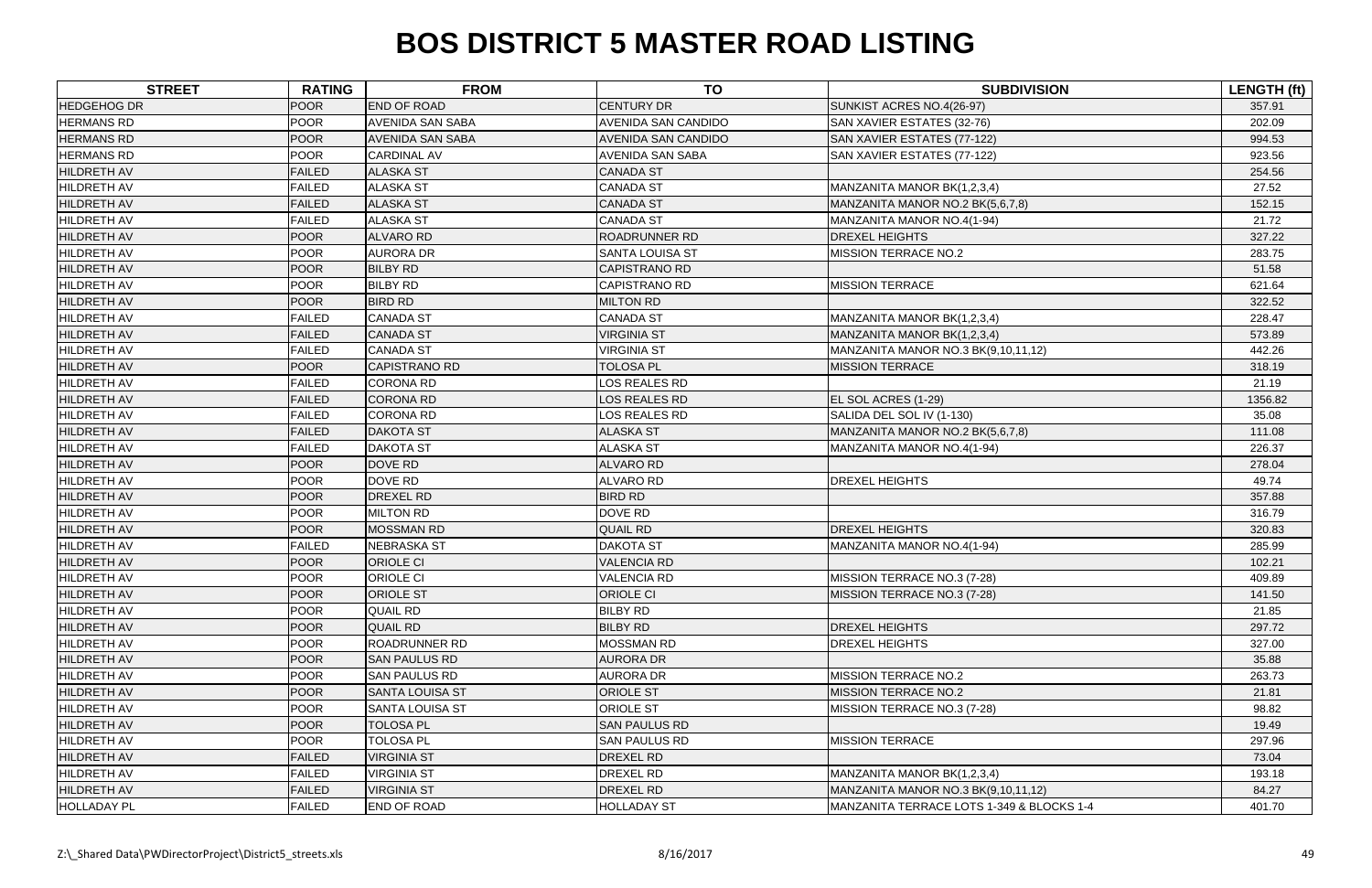|                     | <b>STREET</b><br><b>RATING</b> | <b>FROM</b>              | <b>TO</b>                  | <b>SUBDIVISION</b>                        | <b>LENGTH (ft)</b> |
|---------------------|--------------------------------|--------------------------|----------------------------|-------------------------------------------|--------------------|
| <b>HOLLADAY ST</b>  | <b>FAILED</b>                  | <b>ALASKA ST</b>         | <b>CAMINO DE LA TIERRA</b> | MANZANITA TERRACE II LOTS 1-35 & BLOCK 1  | 147.35             |
| <b>HOLLADAY ST</b>  | <b>FAILED</b>                  | <b>ALASKA ST</b>         | <b>CAMINO DE LA TIERRA</b> | MANZANITA TERRACE LOTS 1-349 & BLOCKS 1-4 | 751.46             |
| <b>HOLLADAY ST</b>  | <b>FAILED</b>                  | <b>CACTUS WREN AV</b>    | <b>CARDINAL AV</b>         |                                           | 92.02              |
| <b>HOLLADAY ST</b>  | <b>FAILED</b>                  | <b>CACTUS WREN AV</b>    | <b>CARDINAL AV</b>         | MANZANITA MANOR NO.3 BK(9,10,11,12)       | 781.88             |
| <b>HOLLADAY ST</b>  | <b>FAILED</b>                  | <b>CARDINAL AV</b>       | VANDE LOO ST               |                                           | 53.12              |
| <b>HOLLADAY ST</b>  | <b>FAILED</b>                  | <b>CARDINAL AV</b>       | VANDE LOO ST               | MANZANITA TERRACE LOTS 1-349 & BLOCKS 1-4 | 709.68             |
| <b>HOLLADAY ST</b>  | <b>FAILED</b>                  | <b>HOLLADAY PL</b>       | <b>MONROE ST</b>           | MANZANITA TERRACE LOTS 1-349 & BLOCKS 1-4 | 383.47             |
| <b>HOLLADAY ST</b>  | <b>FAILED</b>                  | MIDVALE AV               | <b>FORREST AV</b>          | <b>GARDEN CITY SUBDIVISION</b>            | 721.86             |
| <b>HOLLADAY ST</b>  | <b>FAILED</b>                  | <b>MIDVALE AV</b>        | <b>MIDVALE AV</b>          | <b>GARDEN CITY SUBDIVISION</b>            | 233.25             |
| <b>HOLLADAY ST</b>  | <b>FAILED</b>                  | <b>MISSION RD</b>        | MIDVALE AV                 | <b>GARDEN CITY SUBDIVISION</b>            | 789.39             |
| <b>HOLLADAY ST</b>  | <b>FAILED</b>                  | <b>MONROE ST</b>         | <b>ALASKA ST</b>           | MANZANITA TERRACE LOTS 1-349 & BLOCKS 1-4 | 229.13             |
| <b>HOLLADAY ST</b>  | <b>FAILED</b>                  | VANDE LOO ST             | <b>HOLLADAY PL</b>         | MANZANITA TERRACE LOTS 1-349 & BLOCKS 1-4 | 341.98             |
| <b>HOME DR</b>      | <b>POOR</b>                    | <b>IRVINGTON RD</b>      | <b>MERMAID CT</b>          |                                           | 48.17              |
| <b>HOME DR</b>      | <b>POOR</b>                    | <b>IRVINGTON RD</b>      | <b>MERMAID CT</b>          | <b>MOUNTAIN MANOR VIEW</b>                | 133.50             |
| <b>HOME DR</b>      | <b>POOR</b>                    | <b>MERMAID CT</b>        | ALEXANDERWOOD DR           | <b>MOUNTAIN MANOR VIEW</b>                | 135.08             |
| <b>HOPDOWN LN</b>   | <b>POOR</b>                    | <b>ALVARO RD</b>         | <b>MOSSMAN RD</b>          |                                           | 649.09             |
| <b>HOPDOWN LN</b>   | <b>POOR</b>                    | CAMINO DE LAS TRILLAS    | <b>CAPISTRANO RD</b>       | WESTVIEW(1-142)                           | 214.98             |
| <b>HOPDOWN LN</b>   | <b>POOR</b>                    | CAMINO DE LAS TRILLAS    | <b>CAPISTRANO RD</b>       | <b>WESTVIEW</b> (143-241)                 | 169.22             |
| <b>HOPDOWN LN</b>   | <b>POOR</b>                    | <b>CAPISTRANO RD</b>     | CAMINO ORO BLANCO          | WESTVIEW(1-142)                           | 411.84             |
| <b>HOPDOWN LN</b>   | <b>POOR</b>                    | <b>DREXEL RD</b>         | <b>MILTON RD</b>           |                                           | 656.56             |
| <b>HOPDOWN LN</b>   | <b>POOR</b>                    | <b>MILTON RD</b>         | <b>ALVARO RD</b>           |                                           | 664.75             |
| <b>HOPDOWN LN</b>   | <b>POOR</b>                    | <b>MOSSMAN RD</b>        | <b>BILBY RD</b>            |                                           | 652.02             |
| <b>IDAHO ST</b>     | <b>FAILED</b>                  | <b>WYOMING ST</b>        | <b>CAMINO DE LA TIERRA</b> | MANZANITA TERRACE(350-537)                | 1275.23            |
| <b>INDIGO DR</b>    | <b>POOR</b>                    | <b>INDIGO DR</b>         | <b>END OF ROAD</b>         | PAINTED HILLS ESTATES (19-40)             | 241.19             |
| <b>INDIGO DR</b>    | POOR                           | <b>INDIGO DR</b>         | PAINTED HILLS RD           |                                           | 45.77              |
| <b>INDIGO DR</b>    | <b>POOR</b>                    | <b>INDIGO DR</b>         | PAINTED HILLS RD           | PAINTED HILLS ESTATES (19-40)             | 707.58             |
| <b>INDIGO DR</b>    | <b>POOR</b>                    | <b>INDIGO DR</b>         | <b>PAINTED HILLS RD</b>    | PAINTED HILLS ESTATES (41-65)             | 1687.76            |
| <b>INDIGO DR</b>    | <b>POOR</b>                    | SANDALWOOD DR            | <b>INDIGO DR</b>           | PAINTED HILLS ESTATES (19-40)             | 151.88             |
| <b>INDIGO DR</b>    | <b>POOR</b>                    | <b>SPEEDWAY BL</b>       | <b>SANDALWOOD DR</b>       |                                           | 35.50              |
| <b>INDIGO DR</b>    | <b>POOR</b>                    | SPEEDWAY BL              | SANDALWOOD DR              | PAINTED HILLS ESTATES (19-40)             | 406.40             |
| <b>IRVINGTON PL</b> | <b>POOR</b>                    | <b>CAMINO DE LA PENA</b> | SINGLETON DR               |                                           | 218.43             |
| <b>IRVINGTON PL</b> | <b>POOR</b>                    | CAMINO DE LA PENA        | <b>SINGLETON DR</b>        | LOMAS SAENZ (1-24)                        | 829.67             |
| <b>IRVINGTON PL</b> | <b>POOR</b>                    | <b>CAMINO DE LA PENA</b> | SINGLETON DR               | <b>MOUNTAIN PARK ESTATES (1-10)</b>       | 510.45             |
| <b>IRVINGTON PL</b> | <b>FAILED</b>                  | <b>FICKETT PL</b>        | <b>SAN JOAQUIN AV</b>      | FOOTHILLS RANCHOS (1-37)                  | 498.51             |
| <b>IRVINGTON PL</b> | <b>FAILED</b>                  | <b>FICKETT PL</b>        | <b>SAN JOAQUIN AV</b>      | LOMAS SAENZ (1-24)                        | 10.66              |
| <b>IRVINGTON PL</b> | <b>POOR</b>                    | <b>JAMAICA WY</b>        | <b>CAMINO DE LA PENA</b>   | LOMAS SAENZ (1-24)                        | 489.22             |
| <b>IRVINGTON PL</b> | <b>POOR</b>                    | <b>JAMAICA WY</b>        | <b>CAMINO DE LA PENA</b>   | SUNKIST ACRES(1-17)                       | 6.27               |
| <b>IRVINGTON PL</b> | <b>POOR</b>                    | LA CHOLLA BL             | <b>FICKETT PL</b>          | FOOTHILLS RANCHOS (1-37)                  | 782.81             |
| <b>IRVINGTON PL</b> | <b>POOR</b>                    | <b>MISSION RD</b>        | LA CHOLLA BL               |                                           | 1533.56            |
| <b>IRVINGTON PL</b> | <b>POOR</b>                    | MISSION RD               | LA CHOLLA BL               | FOOTHILLS RANCHOS (1-37)                  | 7.16               |
| <b>IRVINGTON PL</b> | <b>POOR</b>                    | <b>SAN JOAQUIN AV</b>    | <b>JAMAICA WY</b>          | LOMAS SAENZ (1-24)                        | 84.09              |
| <b>IRVINGTON PL</b> | <b>POOR</b>                    | <b>SAN JOAQUIN AV</b>    | <b>JAMAICA WY</b>          | SUNKIST ACRES(1-17)                       | 42.47              |
| <b>IRVINGTON PL</b> | <b>POOR</b>                    | SINGLETON DR             | <b>END OF ROAD</b>         | <b>MOUNTAIN PARK ESTATES (1-10)</b>       | 689.50             |
| <b>JAMAICA WY</b>   | <b>POOR</b>                    | <b>IRVINGTON PL</b>      | <b>WYOMING ST</b>          |                                           | 26.17              |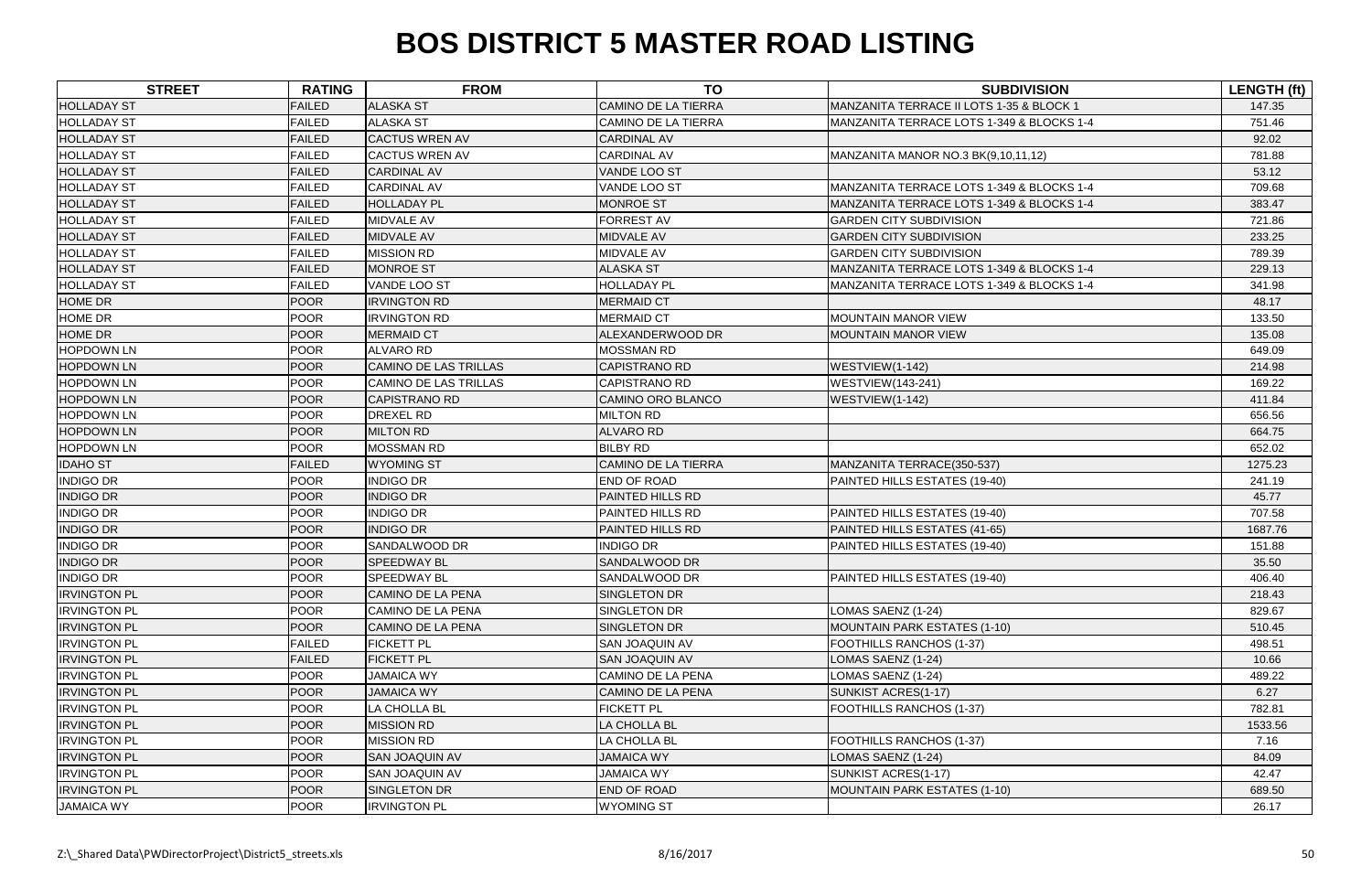| <b>STREET</b>        | <b>RATING</b> | <b>FROM</b>               | <b>TO</b>                 | <b>SUBDIVISION</b>                | <b>LENGTH (ft)</b> |
|----------------------|---------------|---------------------------|---------------------------|-----------------------------------|--------------------|
| <b>JAMAICA WY</b>    | <b>POOR</b>   | <b>IRVINGTON PL</b>       | <b>WYOMING ST</b>         | SUNKIST ACRES(1-17)               | 1344.78            |
| <b>JAMAICA WY</b>    | <b>POOR</b>   | <b>WYOMING ST</b>         | <b>IRVINGTON RD</b>       |                                   | 136.71             |
| JEFFREY RD           | GOOD          | <b>CABALLO RD</b>         | <b>SETTLER AV</b>         |                                   | 657.13             |
| JEFFREY RD           | GOOD          | CAMINO DE OESTE           | <b>MARK RD</b>            |                                   | 2744.80            |
| JEFFREY RD           |               | <b>END OF ROAD</b>        | JEFFREY RD                |                                   | 61.43              |
| <b>JEFFREY RD</b>    |               | END OF ROAD               | <b>JEFFREY RD</b>         | <b>VALENCIA HOMESITES (1-75)</b>  | 269.49             |
| JEFFREY RD           | <b>POOR</b>   | <b>JEFFREY RD</b>         | <b>TILLERY ST</b>         |                                   | 777.66             |
| JEFFREY RD           | <b>POOR</b>   | <b>JEFFREY RD</b>         | <b>TILLERY ST</b>         | <b>VALENCIA HOMESITES (1-75)</b>  | 80.83              |
| JEFFREY RD           | <b>POOR</b>   | <b>MARK RD</b>            | <b>SEEHORN AV</b>         |                                   | 597.47             |
| <b>JEFFREY RD</b>    | GOOD          | PAISANO AV                | <b>CAMINO DE OESTE</b>    |                                   | 1285.88            |
| JEFFREY RD           | <b>POOR</b>   | <b>SEEHORN AV</b>         | <b>JEFFREY RD</b>         |                                   | 485.57             |
| JEFFREY RD           | GOOD          | <b>SETTLER AV</b>         | <b>SPARROW AV</b>         |                                   | 674.76             |
| JEFFREY RD           | <b>GOOD</b>   | <b>SPARROW AV</b>         | PAISANO AV                |                                   | 659.22             |
| JEFFREY RD           | <b>FAIR</b>   | <b>TILLERY ST</b>         | <b>END OF ROAD</b>        |                                   | 4.75               |
| JEFFREY RD           | <b>FAIR</b>   | <b>TILLERY ST</b>         | <b>END OF ROAD</b>        | <b>VALENCIA HOMESITES (1-75)</b>  | 823.06             |
| <b>JOSEPH AV</b>     | <b>FAILED</b> | <b>END OF ROAD</b>        | <b>JOSEPH AV</b>          | VALENCIA RANCHOS (1-107)          | 360.06             |
| <b>KENTUCKY PL</b>   | <b>FAILED</b> | LA CHOLLA BL              | <b>END OF ROAD</b>        | FOOTHILLS RANCHOS (1-37)          | 463.14             |
| <b>KERRY DR</b>      | <b>FAILED</b> | <b>ORIOLE AV</b>          | <b>NEBRASKA ST</b>        | MANZANITA MANOR NO.4(1-94)        | 729.90             |
| <b>KIT FOX PL</b>    | <b>POOR</b>   | <b>END OF ROAD</b>        | MULE DEER RD              | SIERRA SAGRADA (1-46)             | 403.03             |
| LA CHOLLA BL         | <b>FAILED</b> | END OF ROAD               | <b>SUBURBAN DR</b>        | FOOTHILLS RANCHOS (1-37)          | 178.80             |
| LA CHOLLA BL         | <b>FAILED</b> | <b>KENTUCKY PL</b>        | <b>IRVINGTON PL</b>       | FOOTHILLS RANCHOS (1-37)          | 521.41             |
| LA CHOLLA BL         | <b>FAILED</b> | LA CHOLLA BL              | <b>END OF ROAD</b>        | FOOTHILLS RANCHOS (1-37)          | 133.76             |
| LA CHOLLA BL         | <b>FAILED</b> | LA CHOLLA BL              | <b>KENTUCKY PL</b>        |                                   | 1.83               |
| LA CHOLLA BL         | <b>FAILED</b> | LA CHOLLA BL              | <b>KENTUCKY PL</b>        | <b>FOOTHILLS RANCHOS (1-37)</b>   | 528.37             |
| <b>LA CHOLLA BL</b>  | <b>FAILED</b> | <b>SUBURBAN DR</b>        | LA CHOLLA BL              | FOOTHILLS RANCHOS (1-37)          | 168.52             |
| <b>LAZY C DR</b>     | <b>POOR</b>   | <b>CAMINO DE OESTE</b>    | LAZY C DR                 |                                   | 567.45             |
| LAZY C DR            | <b>POOR</b>   | <b>CAMINO DE OESTE</b>    | <b>AZY C DR</b>           | LAZY C RANCH ESTATES NO. 1        | 1347.16            |
| LAZY C DR            | <b>POOR</b>   | <b>CAMINO DE OESTE</b>    | LAZY C DR                 | LAZY C RANCH ESTATES NO. 2 (1-20) | 250.70             |
| <b>LAZY C DR</b>     | <b>POOR</b>   | LAZY C DR                 | RHYOLITE LP               |                                   | 501.38             |
| <b>LAZY C DR</b>     | <b>POOR</b>   | RHYOLITE LP               | RHYOLITE LP               |                                   | 1776.18            |
| <b>LEBRUN CT</b>     | <b>POOR</b>   | <b>END OF ROAD</b>        | ALEXANDERWOOD DR          | <b>MOUNTAIN MANOR VIEW</b>        | 224.99             |
| <b>LEMON TREE DR</b> | GOOD          | <b>BLUE STAR DR</b>       | <b>ROYAL FERN DR</b>      | CAMINO VERDE ESTATES (80-177)     | 252.58             |
| <b>LEMON TREE DR</b> | GOOD          | <b>COPPER LEAF DR</b>     | <b>OCOTILLO MEADOW DR</b> | CAMINO VERDE ESTATES (80-177)     | 60.17              |
| <b>LEMON TREE DR</b> | GOOD          | <b>COPPER LEAF DR</b>     | OCOTILLO MEADOW DR        | CAMINO VERDE ESTATES II (1-204)   | 217.36             |
| LEMON TREE DR        | GOOD          | <b>DESERT LAUREL LN</b>   | <b>VELVET SENNA DR</b>    | CAMINO VERDE ESTATES II (1-204)   | 273.85             |
| <b>LEMON TREE DR</b> | <b>POOR</b>   | <b>GOLDEN RAIN DR</b>     | <b>BLUE STAR DR</b>       | CAMINO VERDE ESTATES (80-177)     | 126.77             |
| <b>LEMON TREE DR</b> | <b>POOR</b>   | <b>GOLDEN RAIN DR</b>     | <b>BLUE STAR DR</b>       | CAMINO VERDE ESTATES(1-79)        | 181.40             |
| <b>LEMON TREE DR</b> | GOOD          | <b>OCOTILLO MEADOW DR</b> | SANDPAPER TREE WY         | CAMINO VERDE ESTATES II (1-204)   | 311.50             |
| LEMON TREE DR        | <b>GOOD</b>   | <b>ROYAL FERN DR</b>      | <b>COPPER LEAF DR</b>     | CAMINO VERDE ESTATES (80-177)     | 257.64             |
| LEMON TREE DR        | GOOD          | <b>SANDPAPER TREE WY</b>  | <b>DESERT LAUREL LN</b>   | CAMINO VERDE ESTATES II (1-204)   | 337.95             |
| <b>LEMON TREE DR</b> | <b>POOR</b>   | <b>VINCA ROSE DR</b>      | <b>GOLDEN RAIN DR</b>     | CAMINO VERDE ESTATES(1-79)        | 317.76             |
| <b>LINCOLN ST</b>    | <b>POOR</b>   | <b>END OF ROAD</b>        | <b>BILBRAY AV</b>         |                                   | 2559.12            |
| LLOYD BUSH DR        | <b>POOR</b>   | <b>IRONWOOD HILL DR</b>   | <b>TOMAS RD</b>           |                                   | 13.07              |
| <b>LLOYD BUSH DR</b> | <b>POOR</b>   | <b>PLACITA GRACIOSA</b>   | PLACITA FANTASIA          | SAHUAROS GRANDES (1-29)           | 126.13             |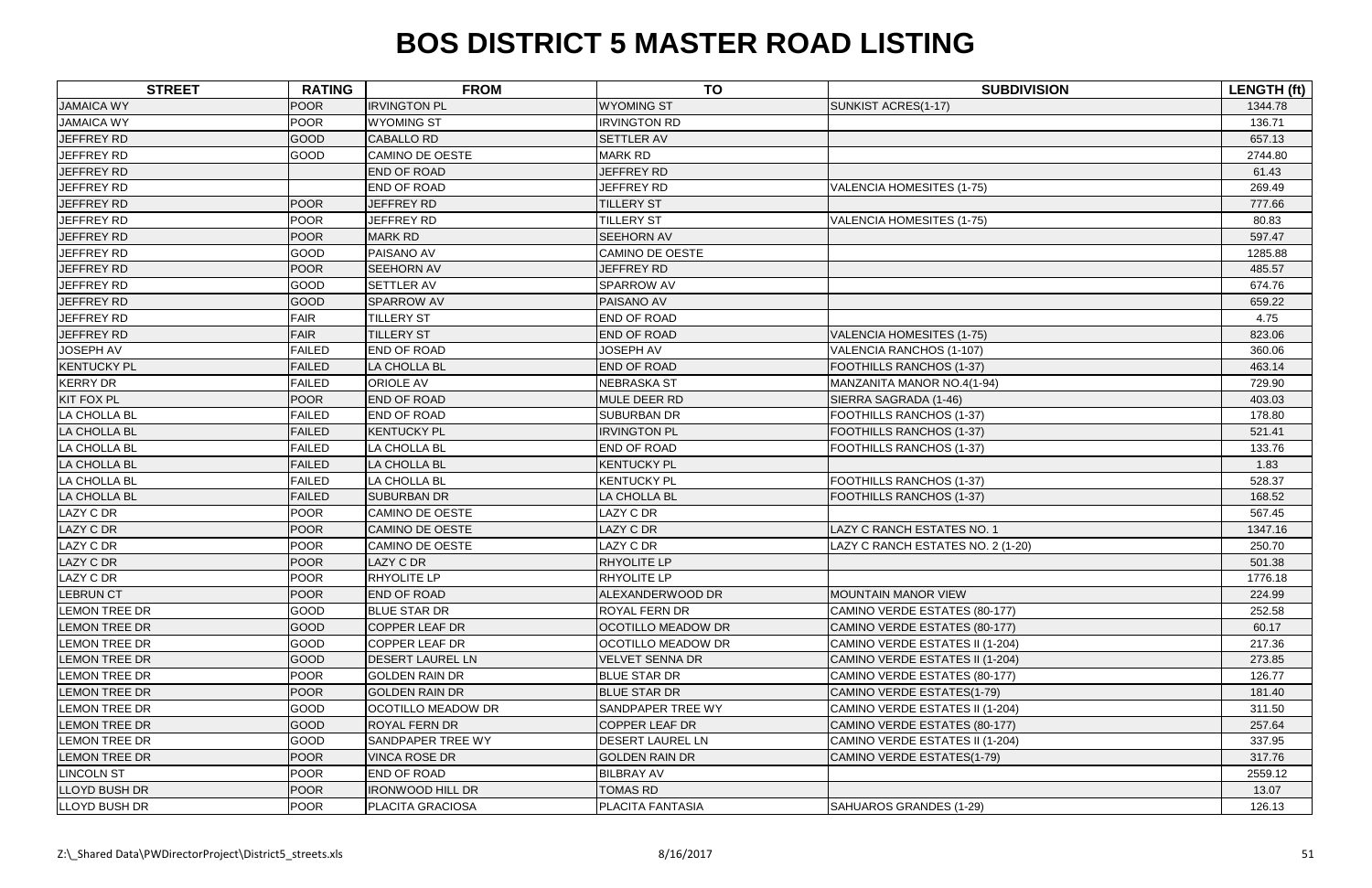| <b>STREET</b>          | <b>RATING</b> | <b>FROM</b>                     | <b>TO</b>                 | <b>SUBDIVISION</b>                                                 | LENGTH (ft) |
|------------------------|---------------|---------------------------------|---------------------------|--------------------------------------------------------------------|-------------|
| <b>LONDON CT</b>       | <b>POOR</b>   | <b>END OF ROAD</b>              | ALEXANDERWOOD DR          | <b>MOUNTAIN MANOR VIEW</b>                                         | 199.71      |
| <b>LOREE AV</b>        | <b>FAIR</b>   | <b>END OF ROAD</b>              | <b>FALLON PL</b>          | <b>VALENCIA HOMESITES (1-75)</b>                                   | 458.15      |
| LOREE AV               | <b>POOR</b>   | <b>FALLON PL</b>                | <b>TILLERY ST</b>         | <b>VALENCIA HOMESITES (1-75)</b>                                   | 640.55      |
| <b>LOS REALES RD</b>   | <b>POOR</b>   | VALLEY INDIAN AGENCY CONNECT RD | <b>END OF ROAD</b>        |                                                                    | 2478.65     |
| <b>LOST VILLAGE LN</b> | FAIR          | <b>CAMINO DE AYER</b>           | <b>CAMINO SECRETO</b>     | PRESIDIO RIDGE (1-99)                                              | 696.03      |
| <b>MACADAM ST</b>      | <b>POOR</b>   | <b>NEBRASKA ST</b>              | <b>DAKOTA ST</b>          |                                                                    | 25.71       |
| <b>MACADAM ST</b>      | <b>POOR</b>   | <b>NEBRASKA ST</b>              | <b>DAKOTA ST</b>          | MANZANITA TERRACE LOTS 1-349 & BLOCKS 1-4                          | 395.67      |
| <b>MALCOLM AV</b>      | GOOD          | <b>GOWER ST</b>                 | <b>STAFFORD ST</b>        | MISSION WEST II, PHASE 2 (192-269,271-316,319-342,348-403,425-516) | 280.20      |
| <b>MALCOLM AV</b>      | GOOD          | <b>STAFFORD ST</b>              | AVENIDA DE SAN CANDIDO    | MISSION WEST II, PHASE 2 (192-269,271-316,319-342,348-403,425-516) | 414.42      |
| MALCOLM AV             | GOOD          | <b>TETAKUSIM RD</b>             | <b>GOWER ST</b>           | MISSION WEST II, PHASE 1 (1-191,270,317-318,343-347,404-424,517)   | 95.29       |
| <b>MALCOLM AV</b>      | GOOD          | <b>TETAKUSIM RD</b>             | <b>GOWER ST</b>           | MISSION WEST II, PHASE 2 (192-269,271-316,319-342,348-403,425-516) | 176.01      |
| <b>MANHATTAN DR</b>    | <b>POOR</b>   | <b>ATHENEE CT</b>               | ALEXANDERWOOD DR          | <b>MOUNTAIN MANOR VIEW</b>                                         | 234.56      |
| <b>MANHATTAN DR</b>    | <b>POOR</b>   | <b>IRVINGTON RD</b>             | <b>ATHENEE CT</b>         |                                                                    | 58.04       |
| MANHATTAN DR           | <b>POOR</b>   | <b>IRVINGTON RD</b>             | <b>ATHENEE CT</b>         | <b>MOUNTAIN MANOR VIEW</b>                                         | 181.38      |
| <b>MAPLE CT</b>        | <b>POOR</b>   | <b>END OF ROAD</b>              | ALEXANDERWOOD DR          | <b>MOUNTAIN MANOR VIEW</b>                                         | 200.68      |
| <b>MARIO PL</b>        | <b>FAILED</b> | <b>ORIOLE AV</b>                | <b>END OF ROAD</b>        | MANZANITA MANOR NO.2 BK(5,6,7,8)                                   | 344.39      |
| <b>MARSHALL PL</b>     | <b>POOR</b>   | <b>END OF ROAD</b>              | <b>ANTON RD</b>           | VALENCIA RANCHOS (1-107)                                           | 739.00      |
| <b>MAXINE CI</b>       | <b>FAIR</b>   | <b>CARDINAL AV</b>              | <b>HASKINS DR</b>         |                                                                    | 35.36       |
| <b>MAXINE CI</b>       | <b>FAIR</b>   | <b>CARDINAL AV</b>              | <b>HASKINS DR</b>         | CARDINAL ESTATES (1-111)                                           | 314.46      |
| <b>MAXINE CI</b>       | <b>FAIR</b>   | <b>CHRISTOPHER DR</b>           | <b>MAXINE CI</b>          | CARDINAL ESTATES (1-111)                                           | 547.07      |
| <b>MAXINE CI</b>       | <b>FAIR</b>   | <b>DOOLEY DR</b>                | <b>MAXINE CI</b>          | CARDINAL ESTATES (1-111)                                           | 391.88      |
| <b>MAXINE CI</b>       | <b>FAIR</b>   | <b>HASKINS DR</b>               | DOOLEY DR                 | <b>CARDINAL ESTATES (1-111)</b>                                    | 347.60      |
| <b>MAXINE CI</b>       | <b>FAIR</b>   | <b>TUCKER ST</b>                | <b>CHRISTOPHER DR</b>     | CARDINAL ESTATES (1-111)                                           | 336.41      |
| <b>MAYES PL</b>        | <b>POOR</b>   | <b>ORIOLE CI</b>                | END OF ROAD               | MISSION TERRACE NO.3 (7-28)                                        | 166.57      |
| MCELROY DR             | <b>POOR</b>   | <b>BOUSCHOR LN</b>              | <b>END OF ROAD</b>        | PASEO MONTANA (1-25)                                               | 431.55      |
| MCELROY DR             | <b>POOR</b>   | <b>GATES PASS RD</b>            | MCELROY PL                |                                                                    | 86.81       |
| MCELROY DR             | <b>POOR</b>   | <b>GATES PASS RD</b>            | MCELROY PL                | PASEO MONTANA (1-25)                                               | 178.69      |
| MCELROY DR             | <b>POOR</b>   | <b>MCELROY PL</b>               | <b>BOUSCHOR LN</b>        | PASEO MONTANA (1-25)                                               | 401.09      |
| <b>MCELROY PL</b>      | <b>POOR</b>   | <b>END OF ROAD</b>              | MCELROY DR                | PASEO MONTANA (1-25)                                               | 209.64      |
| MEADOWLARK AV          | <b>FAILED</b> | <b>CANADA ST</b>                | <b>VIRGINIA ST</b>        | MANZANITA MANOR BK(1,2,3,4)                                        | 997.10      |
| <b>MEADOWLARK AV</b>   | <b>POOR</b>   | <b>CRANBROOK ST</b>             | <b>WESTOVER AV</b>        | MISSION VALLEY (1-115)                                             | 730.07      |
| <b>MEADOWLARK AV</b>   | <b>POOR</b>   | PELSTON ST                      | <b>CRANBROOK ST</b>       | MISSION VALLEY (1-115)                                             | 770.47      |
| <b>MEADOWLARK AV</b>   | <b>POOR</b>   | <b>WESTOVER AV</b>              | <b>LOS REALES RD</b>      |                                                                    | 21.07       |
| <b>MEADOWLARK AV</b>   | <b>POOR</b>   | <b>WESTOVER AV</b>              | LOS REALES RD             | EL SOL ACRES (1-29)                                                | 1274.01     |
| <b>MEDINA RD</b>       | <b>POOR</b>   | <b>AVENIDA DON FERNANDO</b>     | <b>AVENIDA DON ARTURO</b> | CIRCLE J ESTATES (1-17)                                            | 613.63      |
| <b>MERMAID CT</b>      | <b>POOR</b>   | <b>END OF ROAD</b>              | HOME DR                   | <b>MOUNTAIN MANOR VIEW</b>                                         | 305.88      |
| <b>MESA GARDEN DR</b>  | FAIR          | <b>CRIMSON THORN DR</b>         | <b>CACTUS BERRY WY</b>    | CAMINO VERDE ESTATES II (1-204)                                    | 633.55      |
| <b>MESSALA CT</b>      | GOOD          | <b>END OF ROAD</b>              | <b>MESSALA WY</b>         | MISSION WEST II, PHASE 1 (1-191,270,317-318,343-347,404-424,517)   | 460.41      |
| <b>MESSALA WY</b>      | <b>FAIR</b>   | <b>BASS AV</b>                  | <b>MESSALA CT</b>         | MISSION WEST II, PHASE 1 (1-191,270,317-318,343-347,404-424,517)   | 271.68      |
| <b>MESSALA WY</b>      | GOOD          | <b>BRACKENBURY DR</b>           | <b>BASS AV</b>            | MISSION WEST II, PHASE 1 (1-191,270,317-318,343-347,404-424,517)   | 285.73      |
| <b>MESSALA WY</b>      | FAIR          | <b>MESSALA CT</b>               | <b>BOLINGBROKE AV</b>     | MISSION WEST II, PHASE 1 (1-191,270,317-318,343-347,404-424,517)   | 278.74      |
| <b>MEXICO ST</b>       | <b>FAILED</b> | <b>CARDINAL AV</b>              | VANDE LOO ST              |                                                                    | 52.26       |
| <b>MEXICO ST</b>       | <b>FAILED</b> | <b>CARDINAL AV</b>              | VANDE LOO ST              | MANZANITA TERRACE LOTS 1-349 & BLOCKS 1-4                          | 1186.98     |
| <b>MIDVALE AV</b>      | <b>FAILED</b> | <b>CANADA ST</b>                | <b>HOLLADAY ST</b>        | <b>GARDEN CITY SUBDIVISION</b>                                     | 720.32      |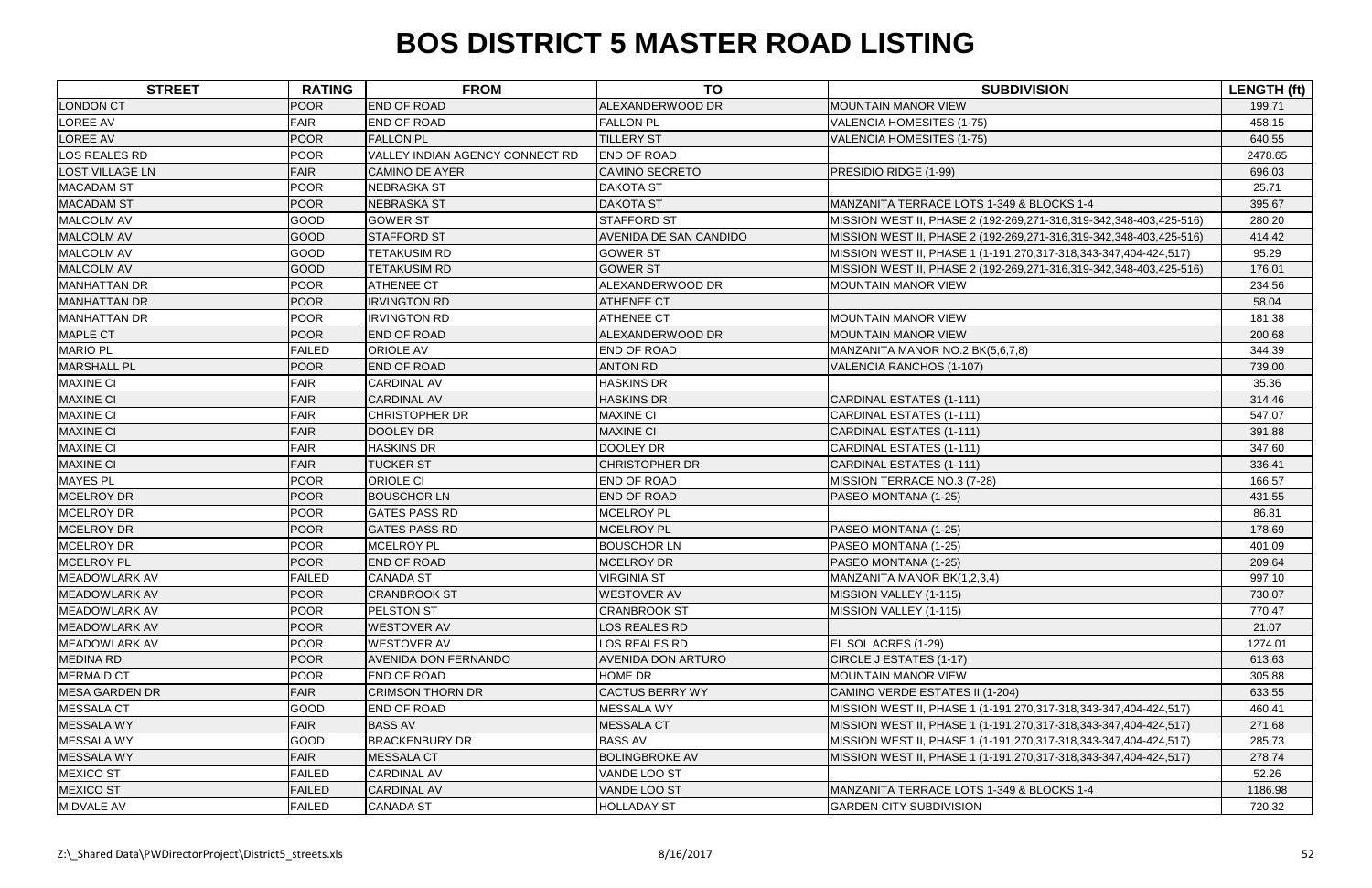| <b>STREET</b>          | <b>RATING</b> | <b>FROM</b>                | <b>TO</b>                  | <b>SUBDIVISION</b>                        | LENGTH (ft) |
|------------------------|---------------|----------------------------|----------------------------|-------------------------------------------|-------------|
| <b>MIDVALE AV</b>      | <b>FAILED</b> | <b>DAKOTA ST</b>           | <b>OREGON ST</b>           | <b>GARDEN CITY SUBDIVISION</b>            | 562.11      |
| <b>MIDVALE AV</b>      | <b>FAILED</b> | <b>HOLLADAY ST</b>         | <b>VIRGINIA PL</b>         | <b>GARDEN CITY SUBDIVISION</b>            | 32.67       |
| <b>MIDVALE AV</b>      | <b>FAILED</b> | <b>HOLLADAY ST</b>         | <b>VIRGINIA PL</b>         | <b>GARDEN CITY SUBDIVISION(1-40)</b>      | 275.24      |
| MIDVALE AV             | <b>POOR</b>   | NEBRASKA ST                | <b>DAKOTA ST</b>           |                                           | 28.80       |
| MIDVALE AV             | <b>POOR</b>   | <b>NEBRASKA ST</b>         | <b>DAKOTA ST</b>           | <b>GARDEN CITY SUBDIVISION</b>            | 347.96      |
| <b>MIDVALE AV</b>      | <b>FAILED</b> | <b>OREGON ST</b>           | <b>CANADA ST</b>           | <b>GARDEN CITY SUBDIVISION</b>            | 530.71      |
| MIDVALE AV             | <b>FAILED</b> | <b>VIRGINIA PL</b>         | DREXEL RD                  |                                           | 57.79       |
| MIDVALE AV             | <b>FAILED</b> | <b>VIRGINIA PL</b>         | DREXEL RD                  | <b>GARDEN CITY SUBDIVISION(1-40)</b>      | 286.05      |
| <b>MILTON RD</b>       | <b>POOR</b>   | <b>CACTUS WREN AV</b>      | <b>CARDINAL AV</b>         |                                           | 27.76       |
| <b>MILTON RD</b>       | <b>POOR</b>   | <b>CACTUS WREN AV</b>      | CARDINAL AV                | <b>DREXEL HEIGHTS</b>                     | 631.12      |
| <b>MILTON RD</b>       | <b>POOR</b>   | <b>CAMINO DE LA TIERRA</b> | <b>GUNSIGHT LN</b>         |                                           | 646.27      |
| <b>MILTON RD</b>       | <b>POOR</b>   | <b>CARDINAL AV</b>         | <b>HOPDOWN LN</b>          |                                           | 1381.54     |
| <b>MILTON RD</b>       | <b>POOR</b>   | <b>GUNSIGHT LN</b>         | <b>SADDLE RIDGE LN</b>     |                                           | 673.08      |
| <b>MILTON RD</b>       | <b>POOR</b>   | <b>HILDRETH AV</b>         | <b>CACTUS WREN AV</b>      |                                           | 26.66       |
| <b>MILTON RD</b>       | POOR          | <b>HILDRETH AV</b>         | <b>CACTUS WREN AV</b>      | <b>DREXEL HEIGHTS</b>                     | 632.78      |
| <b>MILTON RD</b>       | <b>POOR</b>   | <b>HOPDOWN LN</b>          | <b>CAMINO DE LA TIERRA</b> |                                           | 1335.07     |
| <b>MILTON RD</b>       | <b>POOR</b>   | <b>SADDLE RIDGE LN</b>     | <b>ARROWHEAD LN</b>        |                                           | 628.88      |
| <b>MISSOURI DR</b>     | <b>FAILED</b> | <b>COOK AV</b>             | <b>SUBURBAN DR</b>         | CLARKE PARK (BLKS 1 & 2)                  | 10.34       |
| <b>MISSOURI DR</b>     | <b>FAILED</b> | <b>COOK AV</b>             | <b>SUBURBAN DR</b>         | <b>FOOTHILLS RANCHOS (1-37)</b>           | 954.03      |
| <b>MONROE ST</b>       | <b>FAIR</b>   | <b>HOLLADAY ST</b>         | DREXEL RD                  | MANZANITA TERRACE LOTS 1-349 & BLOCKS 1-4 | 456.01      |
| <b>MONTANA ST</b>      | <b>POOR</b>   | CAMINO DE LA TIERRA        | <b>END OF ROAD</b>         | MANZANITA TERRACE(350-537)                | 592.28      |
| <b>MONTANA ST</b>      | <b>POOR</b>   | <b>WYOMING ST</b>          | <b>CAMINO DE LA TIERRA</b> | MANZANITA TERRACE(350-537)                | 827.79      |
| <b>MONTE CARLO DR</b>  | <b>POOR</b>   | <b>BOUSCHOR LN</b>         | END OF ROAD                | PASEO MONTANA (1-25)                      | 205.20      |
| <b>MONTE CARLO DR</b>  | <b>POOR</b>   | <b>END OF ROAD</b>         | <b>BOUSCHOR LN</b>         | PASEO MONTANA (1-25)                      | 312.21      |
| <b>MONTE CARLO DR</b>  | <b>POOR</b>   | <b>END OF ROAD</b>         | <b>VIA ROMA</b>            | MOUNTAIN GARDENS ESTATES (12-64)          | 274.51      |
| MOONLIT SAGUARO CT     |               | <b>BENT SAGUARO LN</b>     | <b>IRVINGTON RD</b>        |                                           | 59.43       |
| MOONLIT SAGUARO CT     |               | <b>BENT SAGUARO LN</b>     | <b>IRVINGTON RD</b>        | SAGUARO CREST (1-18)                      | 197.70      |
| MOONLIT SAGUARO CT     |               | END OF ROAD                | <b>BENT SAGUARO LN</b>     | SAGUARO CREST (1-18)                      | 314.05      |
| <b>MOSSMAN RD</b>      | <b>POOR</b>   | <b>ANTON RD</b>            | <b>BIG HILL PL</b>         | VALENCIA RANCHOS (1-107)                  | 542.55      |
| MOSSMAN RD             | POOR          | <b>ANTON RD</b>            | <b>JOSEPH AV</b>           | VALENCIA RANCHOS (1-107)                  | 670.75      |
| <b>MOSSMAN RD</b>      | <b>POOR</b>   | <b>BIG HILL PL</b>         | <b>CASHIN DR</b>           | VALENCIA RANCHOS (1-107)                  | 516.73      |
| <b>MOSSMAN RD</b>      | <b>POOR</b>   | <b>CACTUS WREN AV</b>      | <b>CARDINAL AV</b>         |                                           | 24.09       |
| <b>MOSSMAN RD</b>      | <b>POOR</b>   | <b>CACTUS WREN AV</b>      | <b>CARDINAL AV</b>         | <b>DREXEL HEIGHTS</b>                     | 638.44      |
| <b>MOSSMAN RD</b>      | <b>POOR</b>   | <b>CAMINO DE OESTE</b>     | <b>ANTON RD</b>            |                                           | 13.61       |
| <b>MOSSMAN RD</b>      | <b>POOR</b>   | <b>CAMINO DE OESTE</b>     | <b>ANTON RD</b>            | VALENCIA RANCHOS (1-107)                  | 337.33      |
| <b>MOSSMAN RD</b>      | <b>POOR</b>   | <b>CARDINAL AV</b>         | <b>HOPDOWN LN</b>          |                                           | 1318.12     |
| <b>MOSSMAN RD</b>      | <b>POOR</b>   | <b>CASHIN DR</b>           | <b>ANTON RD</b>            | VALENCIA RANCHOS (1-107)                  | 556.97      |
| <b>MOSSMAN RD</b>      | <b>POOR</b>   | <b>HILDRETH AV</b>         | <b>CACTUS WREN AV</b>      | <b>DREXEL HEIGHTS</b>                     | 659.52      |
| <b>MOSSMAN RD</b>      | <b>FAILED</b> | <b>JOSEPH AV</b>           | <b>END OF ROAD</b>         |                                           | 0.03        |
| <b>MOSSMAN RD</b>      | <b>FAILED</b> | <b>JOSEPH AV</b>           | <b>END OF ROAD</b>         | VALENCIA RANCHOS (1-107)                  | 342.23      |
| <b>MOSSMAN RD</b>      | <b>POOR</b>   | <b>WESTOVER AV</b>         | <b>HILDRETH AV</b>         |                                           | 33.96       |
| <b>MOSSMAN RD</b>      | <b>POOR</b>   | <b>WESTOVER AV</b>         | HILDRETH AV                | <b>DREXEL HEIGHTS</b>                     | 1258.31     |
| <b>MOUNTAIN DEW ST</b> | <b>GOOD</b>   | <b>TERRAIN DR</b>          | <b>TOURING PL</b>          | <b>MOUNTAIN MANOR VIEW</b>                | 846.06      |
| <b>MOUNTAIN DEW ST</b> | <b>GOOD</b>   | <b>TIME CT</b>             | <b>IRVINGTON RD</b>        |                                           | 95.22       |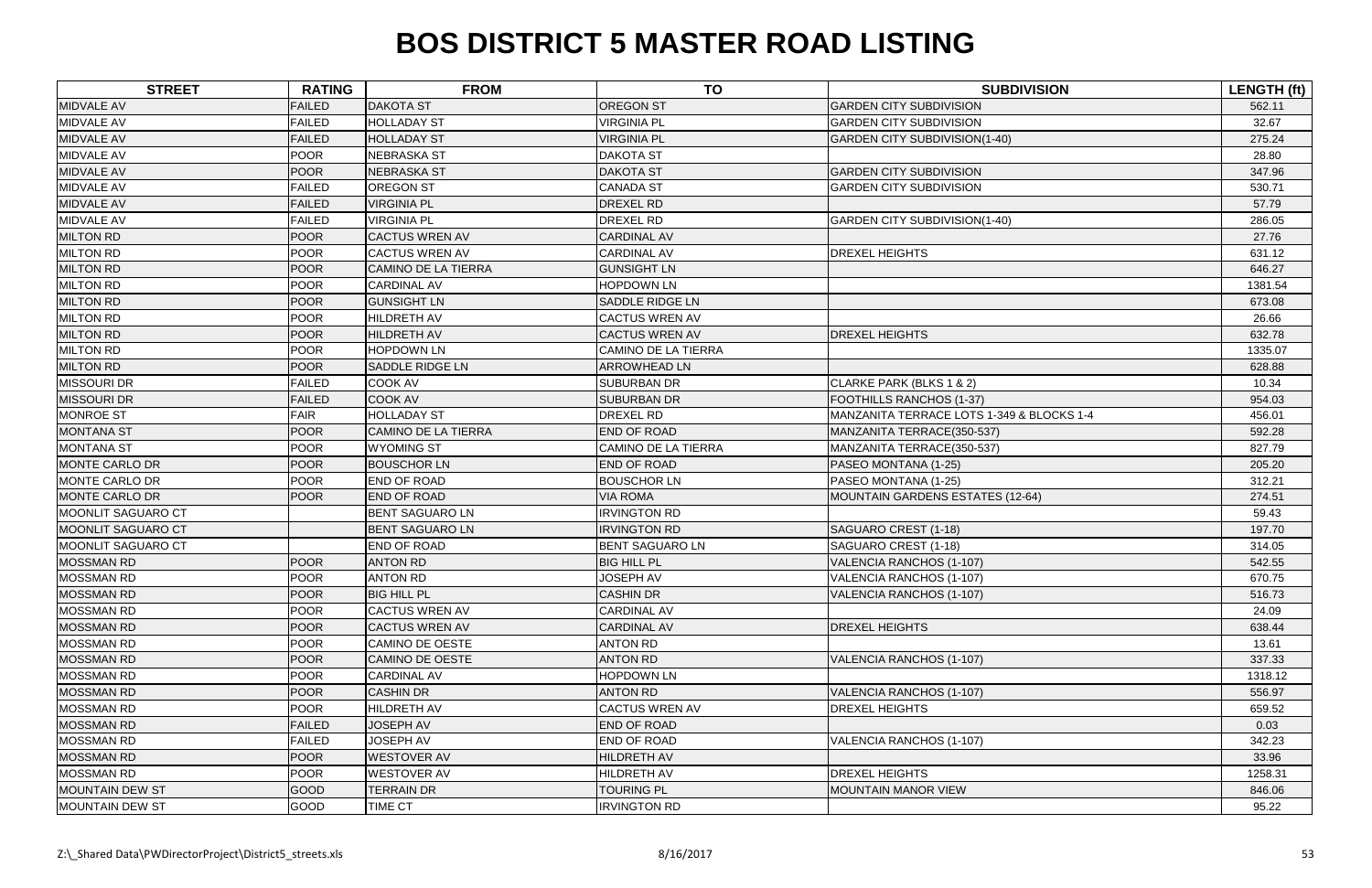| <b>STREET</b>             | <b>RATING</b> | <b>FROM</b>                | <b>TO</b>                  | <b>SUBDIVISION</b>                                               | LENGTH (ft) |
|---------------------------|---------------|----------------------------|----------------------------|------------------------------------------------------------------|-------------|
| <b>MOUNTAIN DEW ST</b>    | GOOD          | <b>TIME CT</b>             | <b>IRVINGTON RD</b>        | <b>MOUNTAIN MANOR VIEW</b>                                       | 137.98      |
| <b>MOUNTAIN DEW ST</b>    | <b>GOOD</b>   | <b>TOURING PL</b>          | TIME CT                    | <b>MOUNTAIN MANOR VIEW</b>                                       | 627.53      |
| MULE DEER RD              | <b>POOR</b>   | <b>KIT FOX PL</b>          | <b>RING TAIL DR</b>        | SIERRA SAGRADA (1-46)                                            | 255.88      |
| MULE DEER RD              | <b>POOR</b>   | <b>LOS REALES RD</b>       | <b>KIT FOX PL</b>          |                                                                  | 43.98       |
| MULE DEER RD              | <b>POOR</b>   | <b>LOS REALES RD</b>       | <b>KIT FOX PL</b>          | SIERRA SAGRADA (1-46)                                            | 132.97      |
| <b>NEBLINA PL</b>         | <b>POOR</b>   | END OF ROAD                | <b>DORADO CI</b>           | MISSION TERRACE NO.3 (7-28)                                      | 404.84      |
| <b>NEBRASKA ST</b>        | <b>FAILED</b> | <b>CACTUS WREN AV</b>      | <b>MOONSTAR TR</b>         | MANZANITA MANOR NO.4(1-94)                                       | 648.69      |
| <b>NEBRASKA ST</b>        | <b>POOR</b>   | CALLE LADO AL RIO          | <b>ROSEPINE RD</b>         |                                                                  | 654.76      |
| <b>NEBRASKA ST</b>        | <b>POOR</b>   | <b>CAMINO DE LA TIERRA</b> | <b>END OF ROAD</b>         |                                                                  | 291.29      |
| <b>NEBRASKA ST</b>        | <b>POOR</b>   | <b>CARDINAL AV</b>         | <b>MACADAM ST</b>          |                                                                  | 1182.95     |
| <b>NEBRASKA ST</b>        | <b>POOR</b>   | <b>DIRK AV</b>             | <b>SUNSET BL</b>           |                                                                  | 95.67       |
| <b>NEBRASKA ST</b>        | <b>FAILED</b> | <b>FICKETT AV</b>          | SAN JOAQUIN AV             |                                                                  | 643.55      |
| <b>NEBRASKA ST</b>        | <b>FAILED</b> | <b>HILDRETH AV</b>         | <b>CACTUS WREN AV</b>      | MANZANITA MANOR NO.4(1-94)                                       | 279.13      |
| <b>NEBRASKA ST</b>        | <b>FAILED</b> | <b>KERRY DR</b>            | HILDRETH AV                | MANZANITA MANOR NO.4(1-94)                                       | 466.17      |
| <b>NEBRASKA ST</b>        | <b>FAILED</b> | LA CHOLLA BL               | MIDVALE AV                 |                                                                  | 304.15      |
| <b>NEBRASKA ST</b>        | <b>POOR</b>   | <b>MACADAM ST</b>          | <b>CAMINO DE LA TIERRA</b> |                                                                  | 1090.64     |
| <b>NEBRASKA ST</b>        | <b>FAILED</b> | MIDVALE AV                 | <b>FICKETT AV</b>          |                                                                  | 358.26      |
| <b>NEBRASKA ST</b>        | <b>FAILED</b> | <b>MOONSTAR TR</b>         | <b>CARDINAL AV</b>         |                                                                  | 118.29      |
| <b>NEBRASKA ST</b>        | <b>FAILED</b> | <b>MOONSTAR TR</b>         | <b>CARDINAL AV</b>         | MANZANITA MANOR NO.4(1-94)                                       | 273.65      |
| <b>NEBRASKA ST</b>        | <b>FAILED</b> | <b>ORIOLE AV</b>           | <b>KERRY DR</b>            | MANZANITA MANOR NO.4(1-94)                                       | 539.26      |
| <b>NEBRASKA ST</b>        | <b>FAILED</b> | <b>ROSEPINE RD</b>         | LA CHOLLA BL               |                                                                  | 478.41      |
| <b>NEBRASKA ST</b>        | <b>FAILED</b> | <b>SAN JOAQUIN AV</b>      | <b>WESTOVER AV</b>         |                                                                  | 1307.01     |
| <b>NEBRASKA ST</b>        | <b>POOR</b>   | SHERIDAN AV                | <b>DIRK AV</b>             |                                                                  | 226.88      |
| <b>NEBRASKA ST</b>        | <b>POOR</b>   | <b>SUNSET BL</b>           | SPENCER AV                 |                                                                  | 1142.23     |
| <b>NEBRASKA ST</b>        | <b>POOR</b>   | <b>VINCA ROSE DR</b>       | <b>CAMINO VERDE</b>        |                                                                  | 18.16       |
| <b>NEBRASKA ST</b>        | <b>POOR</b>   | <b>VINCA ROSE DR</b>       | CAMINO VERDE               | CAMINO VERDE ESTATES(1-79)                                       | 1596.76     |
| <b>NEBRASKA ST</b>        | <b>FAILED</b> | <b>WESTOVER AV</b>         | <b>ORIOLE AV</b>           |                                                                  | 207.73      |
| <b>NEBRASKA ST</b>        | <b>FAILED</b> | <b>WESTOVER AV</b>         | ORIOLE AV                  | MANZANITA MANOR NO.4(1-94)                                       | 182.77      |
| <b>NEVIL CT</b>           | <b>GOOD</b>   | <b>END OF ROAD</b>         | NEVIL DR                   | MISSION WEST II, PHASE 1 (1-191,270,317-318,343-347,404-424,517) | 273.03      |
| NEVIL DR                  | <b>GOOD</b>   | <b>EXTON LN</b>            | <b>NEVIL CT</b>            | MISSION WEST II, PHASE 1 (1-191,270,317-318,343-347,404-424,517) | 346.09      |
| <b>NEVIL DR</b>           | GOOD          | <b>FENTON WY</b>           | <b>EXTON LN</b>            | MISSION WEST II, PHASE 1 (1-191,270,317-318,343-347,404-424,517) | 267.63      |
| <b>NEVIL DR</b>           | <b>GOOD</b>   | <b>LOS REALES RD</b>       | <b>FENTON WY</b>           |                                                                  | 35.23       |
| <b>NEVIL DR</b>           | GOOD          | <b>LOS REALES RD</b>       | <b>FENTON WY</b>           | MISSION WEST II, PHASE 1 (1-191,270,317-318,343-347,404-424,517) | 137.83      |
| <b>NEVIL DR</b>           | GOOD          | <b>NEVIL CT</b>            | <b>BOLINGBROKE AV</b>      | MISSION WEST II, PHASE 1 (1-191,270,317-318,343-347,404-424,517) | 633.50      |
| <b>OCOTILLO MEADOW DR</b> | <b>FAIR</b>   | <b>CACTUS BERRY WY</b>     | <b>LEMON TREE DR</b>       | CAMINO VERDE ESTATES II (1-204)                                  | 341.93      |
| <b>OCOTILLO MEADOW DR</b> | <b>FAIR</b>   | <b>CRIMSON THORN DR</b>    | <b>CACTUS BERRY WY</b>     | CAMINO VERDE ESTATES II (1-204)                                  | 722.26      |
| <b>OLD AJO WY</b>         | <b>POOR</b>   | AJO HY                     | AJO HY                     |                                                                  | 4505.39     |
| <b>OREGON ST</b>          | <b>FAILED</b> | MIDVALE AV                 | <b>FORREST AV</b>          | <b>GARDEN CITY SUBDIVISION</b>                                   | 1288.84     |
| <b>OREGON ST</b>          | <b>FAILED</b> | <b>ORIOLE AV</b>           | <b>ROBIN AV</b>            | MANZANITA MANOR NO.2 BK(5,6,7,8)                                 | 620.02      |
| <b>ORGAN PIPE PL</b>      | <b>POOR</b>   | END OF ROAD                | <b>CENTURY DR</b>          | SUNKIST ACRES NO.3(1-25)                                         | 130.41      |
| <b>ORIOLE AV</b>          | <b>FAILED</b> | <b>CANADA ST</b>           | <b>VIRGINIA ST</b>         | MANZANITA MANOR BK(1,2,3,4)                                      | 924.18      |
| <b>ORIOLE AV</b>          | <b>FAILED</b> | <b>CANADA ST</b>           | VIRGINIA ST                | MANZANITA MANOR NO.2 BK(5,6,7,8)                                 | 44.84       |
| <b>ORIOLE AV</b>          | <b>FAILED</b> | <b>KERRY DR</b>            | <b>OREGON ST</b>           | MANZANITA MANOR NO.2 BK(5,6,7,8)                                 | 145.94      |
| <b>ORIOLE AV</b>          | <b>FAILED</b> | <b>KERRY DR</b>            | OREGON ST                  | MANZANITA MANOR NO.4(1-94)                                       | 252.77      |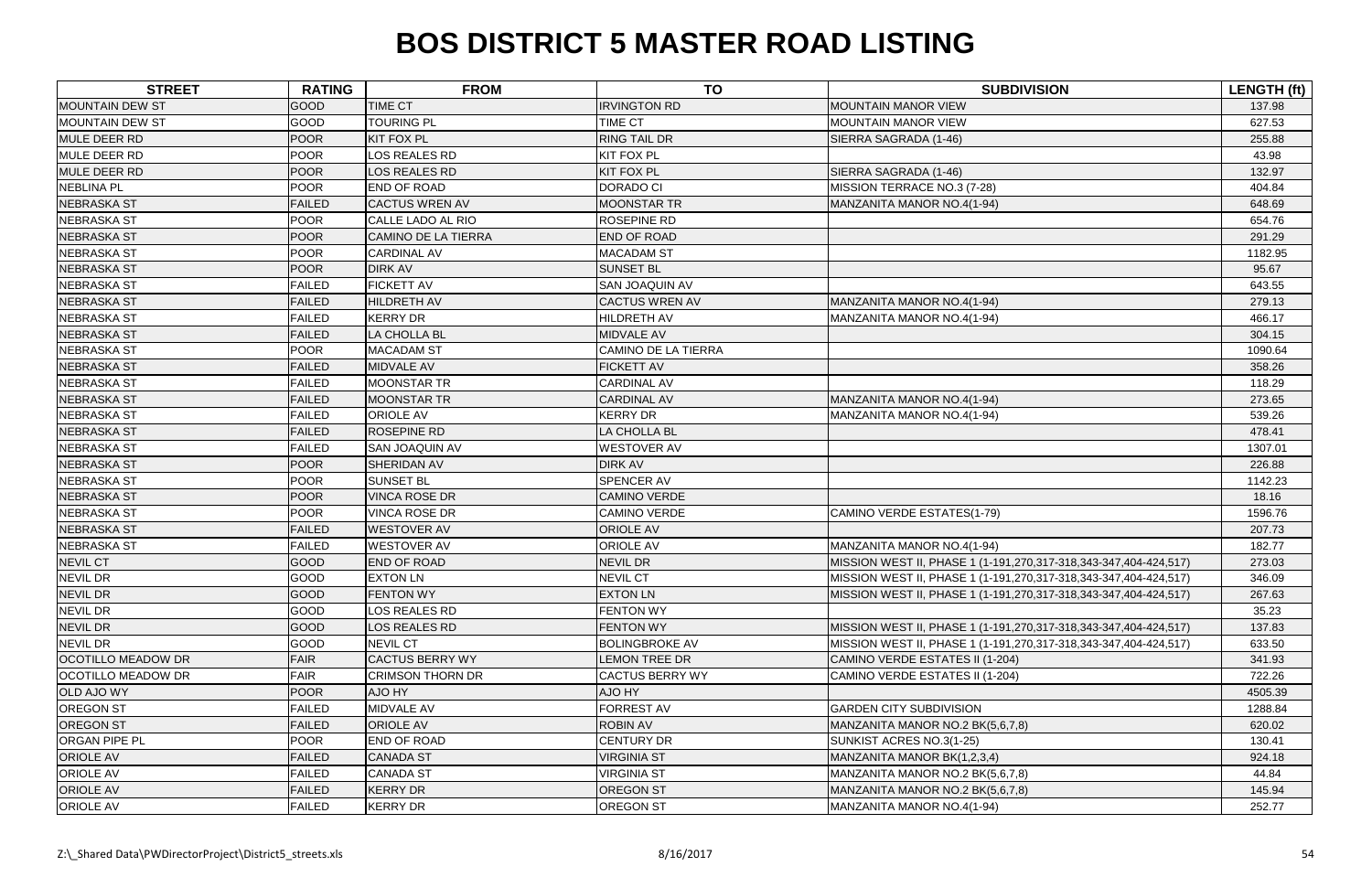| <b>STREET</b>               | <b>RATING</b>         | <b>FROM</b>                  | <b>TO</b>                  | <b>SUBDIVISION</b>                                                 | <b>LENGTH (ft)</b> |
|-----------------------------|-----------------------|------------------------------|----------------------------|--------------------------------------------------------------------|--------------------|
| <b>ORIOLE AV</b>            | <b>FAILED</b>         | <b>MARIO PL</b>              | <b>CANADA ST</b>           | MANZANITA MANOR NO.2 BK(5,6,7,8)                                   | 281.46             |
| <b>ORIOLE AV</b>            | <b>FAILED</b>         | <b>NEBRASKA ST</b>           | <b>KERRY DR</b>            | MANZANITA MANOR NO.4(1-94)                                         | 321.63             |
| <b>ORIOLE AV</b>            | <b>FAILED</b>         | <b>OREGON ST</b>             | <b>MARIO PL</b>            | MANZANITA MANOR NO.2 BK(5,6,7,8)                                   | 293.41             |
| <b>ORIOLE AV</b>            | <b>FAILED</b>         | <b>VIRGINIA ST</b>           | <b>DREXEL RD</b>           |                                                                    | 99.30              |
| <b>ORIOLE AV</b>            | <b>FAILED</b>         | <b>VIRGINIA ST</b>           | <b>DREXEL RD</b>           | MANZANITA MANOR BK(1,2,3,4)                                        | 259.74             |
| <b>ORIOLE CI</b>            | <b>POOR</b>           | <b>AURORA DR</b>             | <b>SANTA LOUISA ST</b>     | <b>MISSION TERRACE NO.2</b>                                        | 298.96             |
| <b>ORIOLE CI</b>            | <b>POOR</b>           | <b>MAYES PL</b>              | ORIOLE PL                  | MISSION TERRACE NO.3 (7-28)                                        | 300.75             |
| <b>ORIOLE CI</b>            | <b>POOR</b>           | <b>ORIOLE PL</b>             | HILDRETH AV                | MISSION TERRACE NO.3 (7-28)                                        | 291.06             |
| <b>ORIOLE CI</b>            | <b>POOR</b>           | <b>SAN PAULUS RD</b>         | <b>AURORA DR</b>           |                                                                    | 24.29              |
| <b>ORIOLE CI</b>            | <b>POOR</b>           | <b>SAN PAULUS RD</b>         | <b>AURORA DR</b>           | <b>MISSION TERRACE NO.2</b>                                        | 271.52             |
| <b>ORIOLE CI</b>            | <b>POOR</b>           | <b>SANTA LOUISA ST</b>       | <b>MAYES PL</b>            | <b>MISSION TERRACE NO.2</b>                                        | 2.56               |
| <b>ORIOLE CI</b>            | <b>POOR</b>           | <b>SANTA LOUISA ST</b>       | <b>MAYES PL</b>            | MISSION TERRACE NO.3 (7-28)                                        | 428.77             |
| <b>ORIOLE PL</b>            | <b>POOR</b>           | <b>ORIOLE CI</b>             | <b>END OF ROAD</b>         | MISSION TERRACE NO.3 (7-28)                                        | 180.55             |
| <b>ORIOLE ST</b>            | <b>POOR</b>           | <b>HILDRETH AV</b>           | <b>SAN GABRIEL AV</b>      | MISSION TERRACE NO.3 (7-28)                                        | 266.64             |
| <b>OSTLER ST</b>            | VERY GOOD             | <b>COLEVILLE ST</b>          | <b>BOSWORTH FIELD WY</b>   | MISSION WEST II, PHASE 2 (192-269,271-316,319-342,348-403,425-516) | 440.45             |
| <b>PAINTED HILLS RD</b>     |                       | VERY GOOD BLUE RIDGE RD      | <b>TUCANA ST</b>           |                                                                    | 246.14             |
| <b>PAINTED HILLS RD</b>     |                       | VERY GOOD CAMINO DEL SAGUARO | <b>INDIGO DR</b>           |                                                                    | 131.25             |
| <b>PAINTED HILLS RD</b>     | VERY GOOD  INDIGO DR  |                              | <b>SAGUARO WEST TR</b>     |                                                                    | 256.02             |
| <b>PAINTED HILLS RD</b>     |                       | VERY GOOD SAGUARO WEST TR    | <b>IRONWOOD HILL DR</b>    |                                                                    | 1949.08            |
| <b>PAINTED HILLS RD</b>     |                       | VERY GOOD SANDALWOOD DR      | <b>WESTRIDGE AV</b>        |                                                                    | 109.22             |
| <b>PAINTED HILLS RD</b>     | <b>VERY GOOD</b>      | <b>SPEEDWAY BL</b>           | <b>WESTWOOD PL</b>         |                                                                    | 420.74             |
| <b>PAINTED HILLS RD</b>     | VERY GOOD   TUCANA ST |                              | CAMINO DEL SAGUARO         |                                                                    | 387.98             |
| <b>PAINTED HILLS RD</b>     |                       | VERY GOOD WESTRIDGE AV       | <b>BLUE RIDGE RD</b>       |                                                                    | 1154.77            |
| <b>PAINTED HILLS RD</b>     | VERY GOOD             | <b>WESTWOOD PL</b>           | SANDALWOOD DR              |                                                                    | 394.42             |
| PAISANO AV                  | <b>POOR</b>           | <b>ARAGON ST</b>             | JEFFREY RD                 |                                                                    | 632.10             |
| <b>PALOMINO RD</b>          | <b>POOR</b>           | DREXEL RD                    | <b>MILTON RD</b>           |                                                                    | 966.32             |
| PALOMINO RD                 | <b>POOR</b>           | <b>MILTON RD</b>             | <b>BILBY RD</b>            |                                                                    | 1659.17            |
| <b>PARTRIDGE ST</b>         | <b>POOR</b>           | <b>CARDINAL AV</b>           | <b>AVENIDA FRESCA</b>      |                                                                    | 39.04              |
| <b>PARTRIDGE ST</b>         | <b>POOR</b>           | <b>CARDINAL AV</b>           | <b>AVENIDA FRESCA</b>      | MISSION WEST (1-370)                                               | 868.79             |
| <b>PARTRIDGE ST</b>         | <b>POOR</b>           | <b>WESTOVER AV</b>           | <b>CARDINAL AV</b>         |                                                                    | 111.69             |
| <b>PARTRIDGE ST</b>         | <b>POOR</b>           | <b>WESTOVER AV</b>           | <b>CARDINAL AV</b>         | MISSION VALLEY (1-115)                                             | 1910.41            |
| <b>PASEO BONITO</b>         | <b>POOR</b>           | <b>END OF ROAD</b>           | <b>AVENIDA FRESCA</b>      | MISSION WEST (1-370)                                               | 424.32             |
| <b>PASEO DE LAS AGUILAS</b> | <b>GOOD</b>           | <b>CALLE FAISAN</b>          | PASEO DE LAS AGUILAS       | LAS PALOMAS (1-284)                                                | 753.61             |
| <b>PASEO DE LAS AGUILAS</b> | GOOD                  | <b>CAMINO DE LA TIERRA</b>   | <b>CALLE FAISAN</b>        | LAS PALOMAS (1-284)                                                | 513.48             |
| <b>PASEO DE LAS AGUILAS</b> | <b>GOOD</b>           | <b>PASEO DE LAS AGUILAS</b>  | <b>CAMINO DE LA TIERRA</b> | LAS PALOMAS (1-284)                                                | 428.02             |
| <b>PASEO DE LAS AGUILAS</b> | <b>GOOD</b>           | <b>PASEO DE LAS AGUILAS</b>  | END OF ROAD                | LAS PALOMAS (1-284)                                                | 156.59             |
| <b>PASEO DE LAS AVES</b>    | <b>GOOD</b>           | <b>CALLE GAVILAN</b>         | <b>VIA PERICO</b>          | <b>LAS PALOMAS</b>                                                 | 268.73             |
| <b>PASEO DE LAS AVES</b>    | <b>GOOD</b>           | <b>CALLE PAJARITO</b>        | <b>VIA CUERVO</b>          | <b>LAS PALOMAS</b>                                                 | 360.57             |
| <b>PASEO DE LAS AVES</b>    | <b>GOOD</b>           | <b>CALLE TECOLOTE</b>        | <b>CALLE PAJARITO</b>      | <b>LAS PALOMAS</b>                                                 | 217.04             |
| <b>PASEO DE LAS AVES</b>    | GOOD                  | <b>CARDINAL AV</b>           | CALLE TECOLOTE             |                                                                    | 43.58              |
| <b>PASEO DE LAS AVES</b>    | <b>GOOD</b>           | <b>CARDINAL AV</b>           | <b>CALLE TECOLOTE</b>      | <b>LAS PALOMAS</b>                                                 | 601.08             |
| <b>PASEO DE LAS AVES</b>    | <b>GOOD</b>           | PAVO REAL PL                 | <b>CALLE GAVILAN</b>       | <b>LAS PALOMAS</b>                                                 | 277.68             |
| <b>PASEO DE LAS AVES</b>    | <b>GOOD</b>           | <b>VIA CUERVO</b>            | PAVO REAL PL               | LAS PALOMAS                                                        | 641.98             |
| <b>PASEO DE LAS AVES</b>    | <b>GOOD</b>           | <b>VIA PERICO</b>            | <b>CAMINO DE LA TIERRA</b> | <b>LAS PALOMAS</b>                                                 | 234.92             |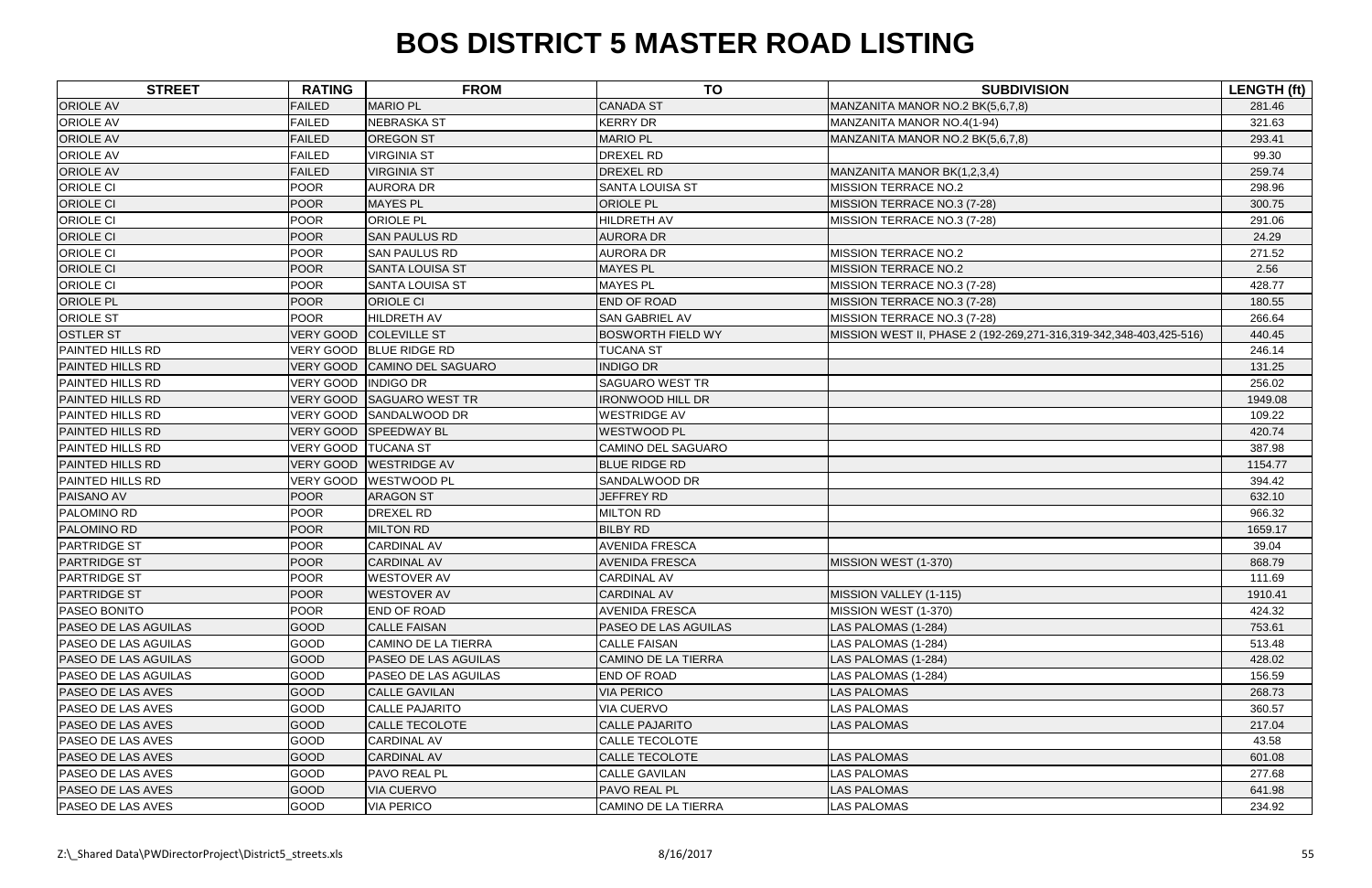| <b>STREET</b>               | <b>RATING</b> | <b>FROM</b>                | <b>TO</b>                  | <b>SUBDIVISION</b>                      | <b>LENGTH (ft)</b> |
|-----------------------------|---------------|----------------------------|----------------------------|-----------------------------------------|--------------------|
| <b>PASEO DE LAS AVES</b>    | <b>GOOD</b>   | <b>VIA PERICO</b>          | <b>CAMINO DE LA TIERRA</b> | LAS PALOMAS (1-284)                     | 46.34              |
| <b>PASEO DON ROLANDO</b>    | <b>POOR</b>   | AVENIDA DON GERARDO        | <b>CAMINO DE OESTE</b>     |                                         | 24.93              |
| PASEO DON ROLANDO           | <b>POOR</b>   | AVENIDA DON GERARDO        | <b>CAMINO DE OESTE</b>     | MOUNTAIN VILLAGE ESTATES NO. II (1-150) | 389.95             |
| <b>PASEO DON ROLANDO</b>    | <b>POOR</b>   | <b>AVENIDA DON PEPE</b>    | <b>AVENIDA DON GERARDO</b> | MOUNTAIN VILLAGE ESTATES NO. II (1-150) | 398.13             |
| PASEO DON ROLANDO           | <b>POOR</b>   | <b>CALLE DON MIGUEL</b>    | PASEO DON ROLANDO          |                                         | 31.35              |
| <b>PASEO DON ROLANDO</b>    | <b>POOR</b>   | <b>CALLE DON MIGUEL</b>    | PASEO DON ROLANDO          | MOUNTAIN VILLAGE ESTATES NO. II (1-150) | 450.47             |
| PASEO DON ROLANDO           | <b>POOR</b>   | <b>END OF ROAD</b>         | PASEO DON ROLANDO          | MOUNTAIN VILLAGE ESTATES NO. II (1-150) | 124.88             |
| <b>PASEO DON ROLANDO</b>    | <b>POOR</b>   | PASEO DON ROLANDO          | AVENIDA DON PEPE           | MOUNTAIN VILLAGE ESTATES NO. II (1-150) | 361.44             |
| <b>PAVO REAL PL</b>         | GOOD          | <b>CALLE CANARIO</b>       | PASEO DE LAS AVES          | <b>LAS PALOMAS</b>                      | 290.60             |
| <b>PAVO REAL PL</b>         | GOOD          | <b>END OF ROAD</b>         | <b>VIA PERICO</b>          | LAS PALOMAS                             | 145.34             |
| <b>PAVO REAL PL</b>         | <b>POOR</b>   | PASEO DE LAS AVES          | <b>CALLE CISNE</b>         | <b>LAS PALOMAS</b>                      | 425.00             |
| <b>PAVO REAL PL</b>         | GOOD          | <b>VIA PERICO</b>          | <b>CALLE CANARIO</b>       | LAS PALOMAS                             | 308.75             |
| <b>PELSTON ST</b>           | <b>FAILED</b> | MEADOWLARK AV              | <b>CARDINAL AV</b>         |                                         | 110.21             |
| <b>PELSTON ST</b>           | <b>FAILED</b> | MEADOWLARK AV              | <b>CARDINAL AV</b>         | MISSION VALLEY (1-115)                  | 1571.70            |
| <b>PELSTON ST</b>           | <b>FAILED</b> | <b>WESTOVER AV</b>         | MEADOWLARK AV              | MISSION VALLEY (1-115)                  | 654.26             |
| <b>PETER SEWARD DR</b>      | <b>POOR</b>   | <b>IRONWOOD HILL DR</b>    | <b>PEARL DR</b>            |                                         | 9.40               |
| <b>PEYOTE PL</b>            | <b>POOR</b>   | <b>END OF ROAD</b>         | <b>CENTURY DR</b>          | SUNKIST ACRES NO.3(1-25)                | 134.96             |
| <b>PINCUSHION LN</b>        | <b>FAILED</b> | <b>CARDINAL AV</b>         | END OF ROAD                |                                         | 692.91             |
| <b>PINCUSHION LN</b>        | <b>FAILED</b> | <b>CARDINAL AV</b>         | <b>END OF ROAD</b>         | SUNKIST ACRES NO. 5 (1-14)              | 1243.44            |
| <b>PINTO RD</b>             | <b>POOR</b>   | DREXEL RD                  | <b>MOSSMAN RD</b>          |                                         | 2016.42            |
| <b>PINTO RD</b>             | <b>POOR</b>   | <b>MOSSMAN RD</b>          | <b>BILBY RD</b>            |                                         | 636.19             |
| <b>PLACITA ALEGRE</b>       | <b>POOR</b>   | CAMINO BELLO               | VIA DEL PROMONTORIO        | MISSION WEST (1-370)                    | 378.62             |
| <b>PLACITA ALEGRE</b>       | <b>POOR</b>   | <b>VIA HERMOSA</b>         | <b>CAMINO BELLO</b>        | MISSION WEST (1-370)                    | 430.94             |
| <b>PLACITA ARIDA</b>        | <b>POOR</b>   | END OF ROAD                | <b>MAXINE CI</b>           |                                         | 116.62             |
| PLACITA ARIDA               | <b>POOR</b>   | END OF ROAD                | <b>MAXINE CI</b>           | SALIDA DEL SOL V (1-109)                | 225.27             |
| <b>PLACITA ATOYAC</b>       | <b>FAIR</b>   | <b>AVENIDA BONITA</b>      | END OF ROAD                | PRESIDIO VISTA (1-36, 118-181)          | 191.52             |
| PLACITA DE CASTELLON        | POOR          | <b>CALLE CASTELLON</b>     | END OF ROAD                | <b>TUCSON MOUNTAIN VISTAS (1-34)</b>    | 546.52             |
| <b>PLACITA DE LA BAJADA</b> | <b>POOR</b>   | <b>CAMINO DE LA TIERRA</b> | VISTA DEL ARROYO           | MISSION WEST (1-370)                    | 294.76             |
| <b>PLACITA DE LA BAJADA</b> | POOR          | VISTA DEL ARROYO           | CALLE DE LA BAJADA         | MISSION WEST (1-370)                    | 301.07             |
| <b>PLACITA DE LA ROSETA</b> | <b>POOR</b>   | <b>AVENIDA PERLINA</b>     | <b>END OF ROAD</b>         | MISSION VIEW (1-134)                    | 324.66             |
| <b>PLACITA DE LA SOMBRA</b> | <b>POOR</b>   | <b>END OF ROAD</b>         | CALLE DE LA BAJADA         | MISSION WEST (1-370)                    | 291.41             |
| <b>PLACITA DE LAROCA</b>    | <b>FAIR</b>   | TRAILS END RD              | <b>END OF ROAD</b>         |                                         | 46.00              |
| PLACITA DE LAROCA           | <b>FAIR</b>   | TRAILS END RD              | <b>END OF ROAD</b>         | CASAS COLINA CABO NO. 2 (68-96)         | 474.02             |
| <b>PLACITA DE SUERTE</b>    | <b>FAIR</b>   | <b>CALLE DEL SUERTE</b>    | PLACITA DE SUERTE          | CASAS COLINA CABO (1-30)                | 451.62             |
| <b>PLACITA DE SUERTE</b>    | FAIR          | PLACITA DE SUERTE          | <b>END OF ROAD</b>         | CASAS COLINA CABO (1-30)                | 318.70             |
| <b>PLACITA DE SUERTE</b>    | <b>FAIR</b>   | PLACITA DE SUERTE          | <b>END OF ROAD</b>         | CASAS COLINA CABO (1-30)                | 361.95             |
| <b>PLACITA DEL CAMPO</b>    | <b>FAIR</b>   | <b>AVENIDA BONITA</b>      | END OF ROAD                | <b>PRESIDIO VISTA (1-36, 118-181)</b>   | 264.23             |
| <b>PLACITA DEL CONEJITO</b> | <b>POOR</b>   | <b>AVENIDA PERLINA</b>     | END OF ROAD                | MISSION VIEW (1-134)                    | 331.33             |
| <b>PLACITA DEL MUNDO</b>    | <b>POOR</b>   | <b>END OF ROAD</b>         | <b>VEREDA LAS MUCHAS</b>   | SALIDA DEL SOL IV (1-130)               | 80.35              |
| <b>PLACITA DEL MUNDO</b>    | <b>POOR</b>   | <b>VEREDA LAS MUCHAS</b>   | <b>CORONA RD</b>           | SALIDA DEL SOL IV (1-130)               | 431.19             |
| <b>PLACITA DEL PASILLO</b>  | <b>POOR</b>   | <b>AVENIDA PERLINA</b>     | <b>END OF ROAD</b>         | MISSION VIEW (1-134)                    | 330.47             |
| <b>PLACITA ESTRADA</b>      | <b>POOR</b>   | <b>AVENIDA ESTRADA</b>     | <b>END OF ROAD</b>         | SALIDA DEL SOL V (1-109)                | 606.11             |
| <b>PLACITA FANTASIA</b>     | <b>POOR</b>   | LLOYD BUSH DR              | <b>END OF ROAD</b>         | SAHUAROS GRANDES (1-29)                 | 335.25             |
| <b>PLACITA GRACIOSA</b>     | <b>POOR</b>   | LLOYD BUSH DR              | END OF ROAD                | SAHUAROS GRANDES (1-29)                 | 406.37             |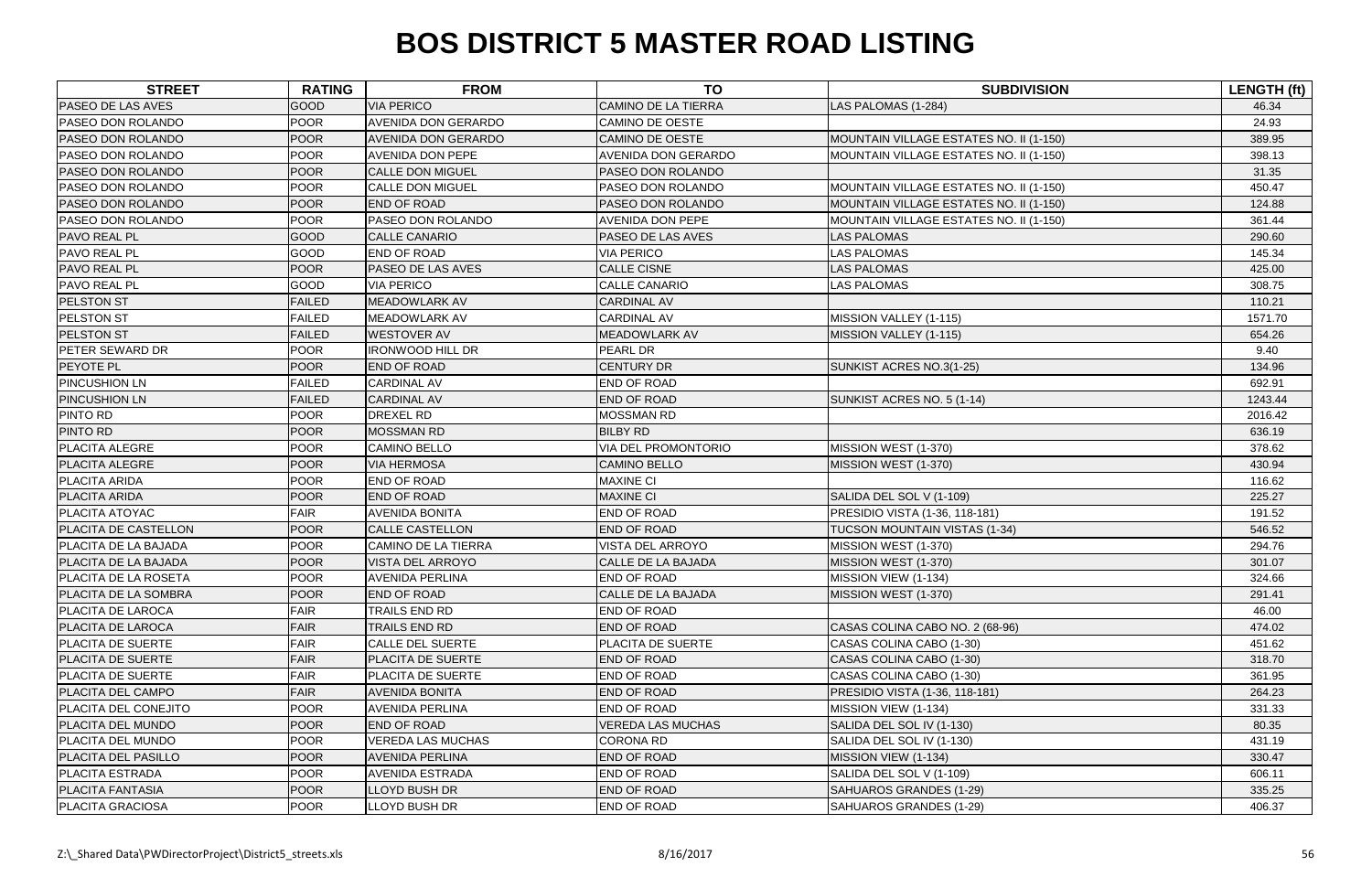| <b>STREET</b>             | <b>RATING</b> | <b>FROM</b>                       | <b>TO</b>                      | <b>SUBDIVISION</b>               | <b>LENGTH (ft)</b> |
|---------------------------|---------------|-----------------------------------|--------------------------------|----------------------------------|--------------------|
| <b>PLACITA LA ZARCA</b>   | <b>FAIR</b>   | <b>CAMINO DEL DESIERTO</b>        | <b>END OF ROAD</b>             | CASAS COLINA CABO NO. 2 (31-67)  | 600.87             |
| <b>PLACITA LA ZARCA</b>   | <b>FAIR</b>   | TRAILS END RD                     | <b>CAMINO DEL DESIERTO</b>     |                                  | 45.06              |
| PLACITA LA ZARCA          | <b>FAIR</b>   | <b>TRAILS END RD</b>              | <b>CAMINO DEL DESIERTO</b>     | CASAS COLINA CABO NO. 2 (31-67)  | 333.66             |
| <b>PLACITA MARIA</b>      | <b>FAIR</b>   | END OF ROAD                       | DOOLEY DR                      | MISSION RIDGE (1-305)            | 142.61             |
| <b>PLACITA PENASCO</b>    | <b>POOR</b>   | <b>END OF ROAD</b>                | <b>CAMINO BELLO</b>            | MISSION WEST (1-370)             | 160.47             |
| <b>PLACITA TUBERIA</b>    | <b>FAIR</b>   | TRAILS END RD                     | <b>END OF ROAD</b>             |                                  | 44.84              |
| <b>PLACITA TUBERIA</b>    | <b>FAIR</b>   | TRAILS END RD                     | <b>END OF ROAD</b>             | CASAS COLINA CABO NO. 2 (68-96)  | 386.71             |
| PLAZA DEL GANZO           | GOOD          | END OF ROAD                       | <b>CALLE CANARIO</b>           | <b>LAS PALOMAS</b>               | 369.37             |
| PLAZA DEL PERDIZ          | GOOD          | <b>END OF ROAD</b>                | <b>CALLE CANARIO</b>           | <b>LAS PALOMAS</b>               | 230.44             |
| <b>PRIMROSE CANYON DR</b> | GOOD          | <b>CYPRESS HILL DR</b>            | <b>DESERT REDBUD DR</b>        | CAMINO VERDE ESTATES II (1-204)  | 214.07             |
| <b>QUAIL RD</b>           | <b>POOR</b>   | <b>CACTUS WREN AV</b>             | <b>CARDINAL AV</b>             |                                  | 23.46              |
| <b>QUAIL RD</b>           | <b>POOR</b>   | <b>CACTUS WREN AV</b>             | <b>CARDINAL AV</b>             | <b>DREXEL HEIGHTS</b>            | 640.54             |
| <b>QUAIL RD</b>           | <b>POOR</b>   | <b>HILDRETH AV</b>                | <b>CACTUS WREN AV</b>          | <b>DREXEL HEIGHTS</b>            | 661.08             |
| <b>QUAIL RD</b>           | <b>POOR</b>   | <b>WESTOVER AV</b>                | HILDRETH AV                    |                                  | 39.29              |
| <b>QUAIL RD</b>           | <b>POOR</b>   | <b>WESTOVER AV</b>                | <b>HILDRETH AV</b>             | <b>DREXEL HEIGHTS</b>            | 1255.02            |
| <b>RING TAIL DR</b>       | <b>POOR</b>   | <b>CARDINAL AV</b>                | <b>GROUND DOVE PL</b>          |                                  | 43.37              |
| <b>RING TAIL DR</b>       | <b>POOR</b>   | <b>CARDINAL AV</b>                | <b>GROUND DOVE PL</b>          | SIERRA SAGRADA (1-46)            | 122.23             |
| <b>RING TAIL DR</b>       | <b>POOR</b>   | <b>GROUND DOVE PL</b>             | <b>MULE DEER RD</b>            | SIERRA SAGRADA (1-46)            | 445.88             |
| <b>ROADRUNNER RD</b>      | <b>POOR</b>   | <b>CACTUS WREN AV</b>             | <b>CARDINAL AV</b>             |                                  | 25.44              |
| <b>ROADRUNNER RD</b>      | <b>POOR</b>   | <b>CACTUS WREN AV</b>             | <b>CARDINAL AV</b>             | <b>DREXEL HEIGHTS</b>            | 643.16             |
| <b>ROADRUNNER RD</b>      | <b>POOR</b>   | <b>HILDRETH AV</b>                | <b>CACTUS WREN AV</b>          | <b>DREXEL HEIGHTS</b>            | 650.76             |
| <b>ROADRUNNER RD</b>      | <b>POOR</b>   | <b>WESTOVER AV</b>                | HILDRETH AV                    |                                  | 32.18              |
| <b>ROADRUNNER RD</b>      | <b>POOR</b>   | <b>WESTOVER AV</b>                | <b>HILDRETH AV</b>             | <b>DREXEL HEIGHTS</b>            | 1262.26            |
| <b>ROBIN AV</b>           | <b>FAILED</b> | <b>CANADA ST</b>                  | <b>VIRGINIA ST</b>             | MANZANITA MANOR BK(1,2,3,4)      | 1128.05            |
| <b>ROBIN AV</b>           | <b>FAILED</b> | <b>OREGON ST</b>                  | <b>CANADA ST</b>               | MANZANITA MANOR BK(1,2,3,4)      | 35.68              |
| <b>ROBIN AV</b>           | <b>FAILED</b> | OREGON ST                         | <b>CANADA ST</b>               | MANZANITA MANOR NO.2 BK(5,6,7,8) | 388.82             |
| <b>ROBLES WELL DR</b>     | VERY GOOD     | <b>CALLE DON MIGUEL</b>           | <b>BUSHMASTER PEAK DR</b>      |                                  | 25.48              |
| <b>ROBLES WELL DR</b>     | VERY GOOD     | <b>CALLE DON MIGUEL</b>           | <b>BUSHMASTER PEAK DR</b>      | <b>WESTVIEW POINTE (1-114)</b>   | 330.72             |
| <b>ROCKROSE DR</b>        | <b>POOR</b>   | <b>COYOTE BRUSH DR</b>            | <b>CAMINO VERDE</b>            |                                  | 18.54              |
| <b>ROCKROSE DR</b>        | <b>POOR</b>   | <b>COYOTE BRUSH DR</b>            | <b>CAMINO VERDE</b>            | CAMINO VERDE ESTATES(1-79)       | 144.15             |
| <b>ROSEPINE RD</b>        | <b>FAILED</b> | <b>CANADA ST</b>                  | <b>END OF ROAD</b>             | <b>GARDEN CITY SUBDIVISION</b>   | 302.69             |
| <b>ROSEPINE RD</b>        | <b>FAILED</b> | <b>DAKOTA ST</b>                  | <b>CANADA ST</b>               |                                  | 75.22              |
| <b>ROSEPINE RD</b>        | <b>FAILED</b> | <b>DAKOTA ST</b>                  | <b>CANADA ST</b>               | <b>GARDEN CITY SUBDIVISION</b>   | 694.31             |
| <b>ROYAL FERN DR</b>      | <b>FAIR</b>   | SILK TASSEL DR                    | <b>LEMON TREE DR</b>           | CAMINO VERDE ESTATES (80-177)    | 662.89             |
| <b>ROYAL FERN DR</b>      | <b>FAIR</b>   | <b>WILD SAGE DR</b>               | <b>SILK TASSEL DR</b>          | CAMINO VERDE ESTATES (80-177)    | 526.93             |
| <b>SADDLE RIDGE LN</b>    | <b>POOR</b>   | END OF ROAD                       | <b>MILTON RD</b>               |                                  | 671.59             |
| <b>SADDLE RIDGE LN</b>    | <b>POOR</b>   | <b>MILTON RD</b>                  | <b>SADDLE RIDGE LN</b>         |                                  | 269.28             |
| <b>SADDLE RIDGE LN</b>    | <b>POOR</b>   | <b>SADDLE RIDGE LN</b>            | <b>BILBY RD</b>                |                                  | 1272.56            |
| <b>SAGINAW HILL DR</b>    |               | VERY GOOD BEEHIVE PEAK CT         | <b>GOLDEN GATE MOUNTAIN CT</b> | <b>WESTVIEW POINTE (1-114)</b>   | 276.00             |
| <b>SAGINAW HILL DR</b>    |               | VERY GOOD BUSHMASTER PEAK DR      | <b>BEEHIVE PEAK CT</b>         | <b>WESTVIEW POINTE (1-114)</b>   | 276.00             |
| <b>SAGINAW HILL DR</b>    |               | VERY GOOD CALLE DON MIGUEL        | <b>BUSHMASTER PEAK DR</b>      |                                  | 27.92              |
| <b>SAGINAW HILL DR</b>    | VERY GOOD     | <b>CALLE DON MIGUEL</b>           | <b>BUSHMASTER PEAK DR</b>      | <b>WESTVIEW POINTE (1-114)</b>   | 326.38             |
| <b>SAGINAW HILL DR</b>    |               | VERY GOOD GOLDEN GATE MOUNTAIN CT | <b>CALLE DON CLEMENTE</b>      | <b>WESTVIEW POINTE (1-114)</b>   | 286.53             |
| <b>SAINT PAUL PL</b>      | <b>FAILED</b> | <b>WYOMING ST</b>                 | END OF ROAD                    | MANZANITA TERRACE(350-537)       | 166.71             |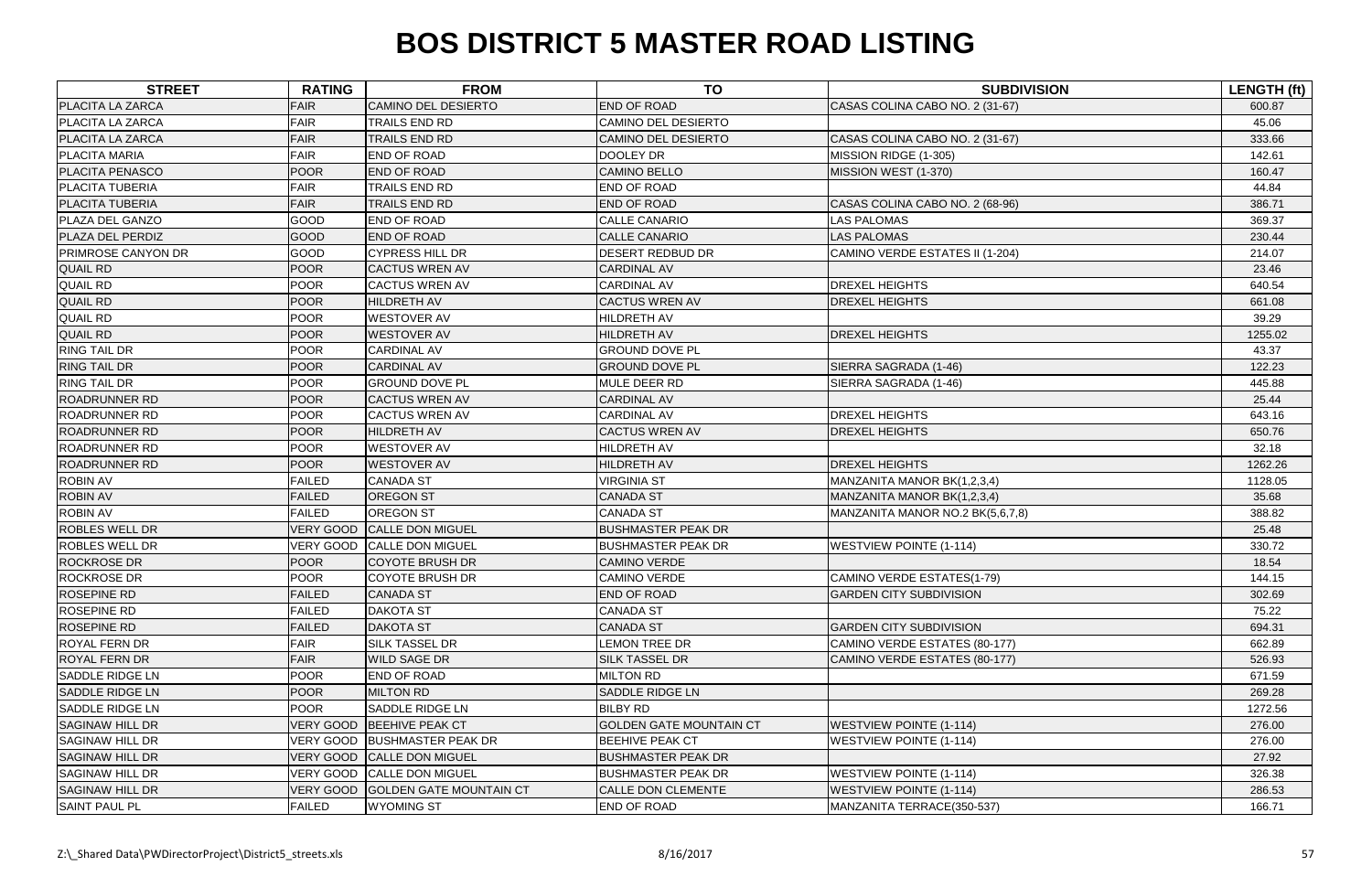| <b>STREET</b>            | <b>RATING</b> | <b>FROM</b>            | <b>TO</b>               | <b>SUBDIVISION</b>               | <b>LENGTH (ft)</b> |
|--------------------------|---------------|------------------------|-------------------------|----------------------------------|--------------------|
| <b>SALLEE RD</b>         | <b>POOR</b>   | <b>LLOYD BUSH DR</b>   | <b>SALLEE PL</b>        |                                  | 526.31             |
| <b>SALLEE RD</b>         | <b>POOR</b>   | <b>SALLEE PL</b>       | <b>END OF ROAD</b>      |                                  | 317.58             |
| <b>SAN GABRIEL AV</b>    | <b>POOR</b>   | <b>AURORA DR</b>       | <b>ORIOLE ST</b>        | MISSION TERRACE NO.3 (7-28)      | 438.66             |
| <b>SAN GABRIEL AV</b>    | <b>POOR</b>   | <b>BILBY RD</b>        | <b>SOLANO PL</b>        |                                  | 54.33              |
| <b>SAN GABRIEL AV</b>    | <b>POOR</b>   | <b>BILBY RD</b>        | <b>SOLANO PL</b>        | <b>MISSION TERRACE</b>           | 304.94             |
| <b>SAN GABRIEL AV</b>    | <b>POOR</b>   | <b>ORIOLE ST</b>       | <b>DORADO CI</b>        | MISSION TERRACE NO.3 (7-28)      | 242.44             |
| <b>SAN GABRIEL AV</b>    | <b>POOR</b>   | <b>SOLANO PL</b>       | <b>CAPISTRANO RD</b>    | <b>MISSION TERRACE</b>           | 308.10             |
| <b>SAN JOAQUIN AV</b>    | <b>FAILED</b> | <b>END OF ROAD</b>     | <b>SAENZ DR</b>         | LOMAS SAENZ NO. 2 (1-14)         | 355.10             |
| <b>SAN JOAQUIN AV</b>    | <b>POOR</b>   | <b>IRVINGTON RD</b>    | <b>NEBRASKA ST</b>      |                                  | 1250.09            |
| <b>SAN JOAQUIN AV</b>    | <b>FAILED</b> | <b>NEBRASKA ST</b>     | <b>DAKOTA ST</b>        |                                  | 27.08              |
| <b>SAN JOAQUIN AV</b>    | <b>FAILED</b> | <b>NEBRASKA ST</b>     | <b>DAKOTA ST</b>        | <b>GARDEN CITY SUBDIVISION</b>   | 319.28             |
| <b>SAN JOAQUIN AV</b>    | <b>FAILED</b> | <b>SAENZ DR</b>        | <b>IRVINGTON PL</b>     | FOOTHILLS RANCHOS (1-37)         | 496.66             |
| <b>SAN JOAQUIN AV</b>    | <b>FAILED</b> | <b>SAENZ DR</b>        | <b>IRVINGTON PL</b>     | LOMAS SAENZ (1-24)               | 122.41             |
| <b>SAN JOAQUIN AV</b>    | <b>FAILED</b> | <b>SAENZ DR</b>        | <b>IRVINGTON PL</b>     | LOMAS SAENZ NO. 2 (1-14)         | 1920.09            |
| <b>SAN PAULUS RD</b>     | <b>POOR</b>   | <b>DORADO CI</b>       | <b>CARDINAL AV</b>      |                                  | 290.32             |
| <b>SAN PAULUS RD</b>     | <b>POOR</b>   | <b>HILDRETH AV</b>     | <b>DORADO CI</b>        |                                  | 834.76             |
| <b>SAN PAULUS RD</b>     | <b>POOR</b>   | <b>HILDRETH AV</b>     | <b>HILDRETH AV</b>      |                                  | 254.63             |
| <b>SAN PAULUS RD</b>     | <b>POOR</b>   | ORIOLE CI              | <b>HILDRETH AV</b>      |                                  | 857.83             |
| <b>SAN PAULUS RD</b>     | <b>POOR</b>   | <b>WESTOVER AV</b>     | ORIOLE CI               |                                  | 344.09             |
| SANDALWOOD DR            | <b>POOR</b>   | <b>BLUE RIDGE RD</b>   | <b>INDIGO DR</b>        | PAINTED HILLS ESTATES (19-40)    | 585.33             |
| SANDALWOOD DR            | <b>POOR</b>   | PAINTED HILLS RD       | <b>BLUE RIDGE RD</b>    |                                  | 48.56              |
| SANDALWOOD DR            | <b>POOR</b>   | PAINTED HILLS RD       | <b>BLUE RIDGE RD</b>    | PAINTED HILLS ESTATES (1-18)     | 280.61             |
| <b>SANDALWOOD DR</b>     | <b>POOR</b>   | PAINTED HILLS RD       | <b>BLUE RIDGE RD</b>    | PAINTED HILLS ESTATES (19-40)    | 90.45              |
| <b>SANDPAPER TREE WY</b> | GOOD          | <b>CYPRESS HILL DR</b> | <b>DESERT REDBUD DR</b> | CAMINO VERDE ESTATES II (1-204)  | 326.51             |
| <b>SANDPAPER TREE WY</b> | <b>GOOD</b>   | <b>LEMON TREE DR</b>   | <b>CYPRESS HILL DR</b>  | CAMINO VERDE ESTATES II (1-204)  | 304.97             |
| SANDPIPER AV             | <b>POOR</b>   | <b>ELVIRA ST</b>       | <b>CORONA ST</b>        |                                  | 0.86               |
| <b>SANDPIPER AV</b>      | <b>POOR</b>   | <b>ELVIRA ST</b>       | <b>CORONA ST</b>        | <b>INDIAN VALLEY ACRES(1-28)</b> | 1184.06            |
| <b>SANTA LOUISA ST</b>   | <b>POOR</b>   | ORIOLE CI              | <b>HILDRETH AV</b>      | <b>MISSION TERRACE NO.2</b>      | 856.57             |
| <b>SEEHORN AV</b>        | <b>POOR</b>   | <b>TILLERY ST</b>      | JEFFREY RD              |                                  | 60.46              |
| <b>SEEHORN AV</b>        | POOR          | <b>TILLERY ST</b>      | JEFFREY RD              | VALENCIA HOMESITES (1-75)        | 1019.55            |
| <b>SETTLER AV</b>        | <b>FAIR</b>   | <b>ARAGON ST</b>       | JEFFREY RD              |                                  | 676.58             |
| <b>SETTLER AV</b>        | <b>POOR</b>   | END OF ROAD            | <b>TETAKUSIM RD</b>     |                                  | 635.63             |
| <b>SETTLER AV</b>        | <b>POOR</b>   | <b>TETAKUSIM RD</b>    | <b>CALLE TORIM</b>      |                                  | 1343.50            |
| SHERIDAN AV              | <b>POOR</b>   | <b>IDAHO ST</b>        | <b>NEBRASKA ST</b>      |                                  | 0.84               |
| <b>SILK TASSEL DR</b>    | <b>FAIR</b>   | <b>BLUE STAR DR</b>    | <b>ROYAL FERN DR</b>    | CAMINO VERDE ESTATES (80-177)    | 374.06             |
| SINDLE PL                | <b>POOR</b>   | <b>MISSION RD</b>      | <b>END OF ROAD</b>      |                                  | 2778.81            |
| <b>SKY FLOWER DR</b>     | <b>FAIR</b>   | <b>WILD SAGE DR</b>    | <b>BLUE STAR DR</b>     | CAMINO VERDE ESTATES (80-177)    | 492.45             |
| SMOKETREE CI             | <b>POOR</b>   | <b>END OF ROAD</b>     | <b>ANKLAM RD</b>        |                                  | 128.13             |
| SMOKETREE CI             | <b>POOR</b>   | END OF ROAD            | <b>ANKLAM RD</b>        | SMOKETREE ESTATES (1-15)         | 555.61             |
| <b>SOLANO CI</b>         | <b>POOR</b>   | <b>CAPISTRANO RD</b>   | <b>CAPISTRANO RD</b>    | <b>MISSION TERRACE</b>           | 1400.72            |
| <b>SOLANO PL</b>         | <b>POOR</b>   | <b>SAN GABRIEL AV</b>  | <b>END OF ROAD</b>      | <b>MISSION TERRACE</b>           | 493.45             |
| <b>SORREL LN</b>         | <b>POOR</b>   | <b>ALVARO RD</b>       | <b>MOSSMAN RD</b>       |                                  | 651.93             |
| <b>SORREL LN</b>         | <b>FAIR</b>   | <b>AVENIDA FRIA</b>    | LOS REALES RD           |                                  | 117.18             |
| <b>SORREL LN</b>         | <b>FAIR</b>   | <b>AVENIDA FRIA</b>    | LOS REALES RD           | MISSION RIDGE (306-788)          | 687.83             |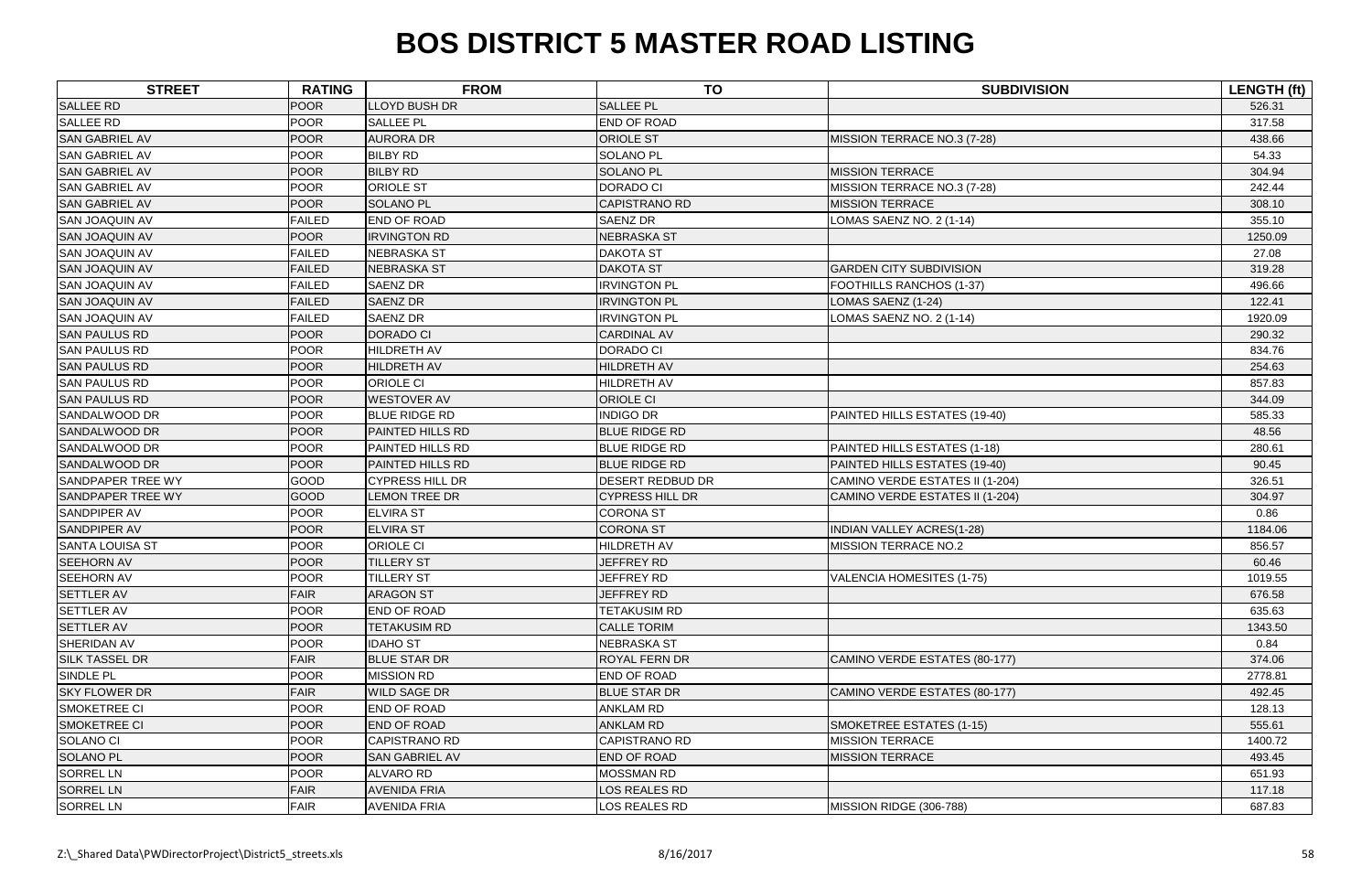| <b>STREET</b>       | <b>RATING</b>              | <b>FROM</b>                | <b>TO</b>                | <b>SUBDIVISION</b>                                                 | <b>LENGTH (ft)</b> |
|---------------------|----------------------------|----------------------------|--------------------------|--------------------------------------------------------------------|--------------------|
| <b>SORREL LN</b>    | <b>FAIR</b>                | AVENIDA MONTANA ALTA       | <b>CAMINO DEL VIENTO</b> | MISSION RIDGE (306-788)                                            | 672.61             |
| <b>SORREL LN</b>    | <b>FAIR</b>                | <b>AVENIDA VERA CRUZ</b>   | <b>SORREL LN</b>         | MISSION RIDGE (306-788)                                            | 194.85             |
| <b>SORREL LN</b>    | <b>FAILED</b>              | <b>CALLE TORIM</b>         | <b>SPURLOCK ST</b>       |                                                                    | 674.72             |
| <b>SORREL LN</b>    | <b>FAIR</b>                | <b>CAMINO DEL VIENTO</b>   | <b>AVENIDA VERA CRUZ</b> | MISSION RIDGE (306-788)                                            | 428.87             |
| <b>SORREL LN</b>    | <b>POOR</b>                | <b>MOSSMAN RD</b>          | <b>BILBY RD</b>          |                                                                    | 672.22             |
| <b>SORREL LN</b>    | <b>FAILED</b>              | <b>PARTRIDGE ST</b>        | <b>CALLE TORIM</b>       |                                                                    | 653.16             |
| <b>SORREL LN</b>    | <b>FAIR</b>                | <b>SORREL LN</b>           | <b>AVENIDA FRIA</b>      | MISSION RIDGE (306-788)                                            | 688.93             |
| <b>SORREL LN</b>    | <b>FAILED</b>              | <b>SPURLOCK ST</b>         | <b>HERMANS RD</b>        |                                                                    | 1953.47            |
| <b>SORREL LN</b>    | <b>FAILED</b>              | <b>TETAKUSIM RD</b>        | <b>TYBOLT DR</b>         |                                                                    | 561.92             |
| <b>SORREL LN</b>    | <b>FAILED</b>              | <b>TYBOLT DR</b>           | <b>PARTRIDGE ST</b>      |                                                                    | 118.48             |
| <b>SPARROW AV</b>   | <b>POOR</b>                | <b>ARAGON ST</b>           | <b>JEFFREY RD</b>        |                                                                    | 642.07             |
| <b>SPENCER AV</b>   | <b>POOR</b>                | <b>NEBRASKA ST</b>         | DREXEL RD                |                                                                    | 2624.26            |
| <b>SPENCER AV</b>   | <b>POOR</b>                | <b>UTAH ST</b>             | <b>NEBRASKA ST</b>       |                                                                    | 10.18              |
| <b>STAFFORD ST</b>  | GOOD                       | <b>BRACKENBURY DR</b>      | MALCOLM AV               | MISSION WEST II, PHASE 2 (192-269,271-316,319-342,348-403,425-516) | 554.78             |
| <b>SUBURBAN DR</b>  | <b>FAILED</b>              | <b>END OF ROAD</b>         | <b>MISSOURI DR</b>       | FOOTHILLS RANCHOS (1-37)                                           | 344.65             |
| <b>SUBURBAN DR</b>  | <b>FAILED</b>              | <b>MISSOURI DR</b>         | LA CHOLLA BL             | FOOTHILLS RANCHOS (1-37)                                           | 370.00             |
| <b>SUMMIT DR</b>    | <b>VERY GOOD</b>           | <b>IRONWOOD HILL DR</b>    | <b>WESTHAVEN CI</b>      |                                                                    | 78.60              |
| <b>SUMMIT DR</b>    |                            | VERY GOOD IRONWOOD HILL DR | <b>WESTHAVEN CI</b>      | RANCHOS DEL OESTE (1-33)                                           | 511.33             |
| <b>SUMMIT DR</b>    | VERY GOOD SUMMIT DR        |                            | <b>END OF ROAD</b>       | RANCHOS DEL OESTE (1-33)                                           | 411.14             |
| <b>SUMMIT DR</b>    | VERY GOOD SUMMIT DR        |                            | <b>SUNROCK LN</b>        | RANCHOS DEL OESTE (1-33)                                           | 473.14             |
| <b>SUMMIT DR</b>    | VERY GOOD                  | <b>WESTHAVEN CI</b>        | <b>SUMMIT DR</b>         | RANCHOS DEL OESTE (1-33)                                           | 1244.88            |
| <b>SUNDANCE TR</b>  |                            | VERY GOOD CRESTVIEW DR     | <b>SUNDANCE WY</b>       | SUNDANCE ESTATES (1-33)                                            | 1612.87            |
| <b>SUNDANCE WY</b>  | <b>VERY GOOD</b>           | <b>SUNDANCE TR</b>         | <b>END OF ROAD</b>       | SUNDANCE ESTATES (1-33)                                            | 616.75             |
| <b>SUNKIST DR</b>   | <b>POOR</b>                | <b>END OF ROAD</b>         | <b>SUNKIST PL</b>        | SUNKIST ACRES NO.2(20-40)                                          | 1043.82            |
| <b>SUNKIST DR</b>   | <b>POOR</b>                | <b>SUNKIST PL</b>          | <b>WYOMING ST</b>        |                                                                    | 43.01              |
| <b>SUNKIST DR</b>   | <b>POOR</b>                | <b>SUNKIST PL</b>          | <b>WYOMING ST</b>        | SUNKIST ACRES NO.2(20-40)                                          | 501.45             |
| <b>SUNKIST PL</b>   | <b>POOR</b>                | <b>END OF ROAD</b>         | <b>SUNKIST DR</b>        | SUNKIST ACRES NO.2(20-40)                                          | 190.85             |
| <b>SUNROCK LN</b>   | <b>VERY GOOD</b>           | <b>CRESTVIEW RD</b>        | <b>END OF ROAD</b>       |                                                                    | 648.53             |
| <b>SUNROCK LN</b>   | <b>VERY GOOD SUMMIT DR</b> |                            | <b>CRESTVIEW RD</b>      |                                                                    | 193.62             |
| <b>SUNROCK LN</b>   | VERY GOOD SUMMIT DR        |                            | <b>CRESTVIEW RD</b>      | RANCHOS DEL OESTE (1-33)                                           | 5.18               |
| <b>SUNSET BL</b>    | <b>POOR</b>                | <b>NEBRASKA ST</b>         | <b>DREXEL RD</b>         |                                                                    | 2629.91            |
| <b>SUNSET BL</b>    | <b>POOR</b>                | <b>UTAH ST</b>             | <b>NEBRASKA ST</b>       |                                                                    | 1.01               |
| <b>TERRAIN DR</b>   | <b>GOOD</b>                | <b>END OF ROAD</b>         | <b>MOUNTAIN DEW ST</b>   | <b>MOUNTAIN MANOR VIEW</b>                                         | 397.95             |
| <b>TERRAIN DR</b>   | <b>GOOD</b>                | <b>MOUNTAIN DEW ST</b>     | <b>IRVINGTON RD</b>      |                                                                    | 80.25              |
| <b>TERRAIN DR</b>   | <b>GOOD</b>                | <b>MOUNTAIN DEW ST</b>     | <b>IRVINGTON RD</b>      | <b>MOUNTAIN MANOR VIEW</b>                                         | 190.27             |
| <b>TERRY LN</b>     | <b>FAIR</b>                | <b>TUCKER ST</b>           | <b>CHRISTOPHER DR</b>    | CARDINAL ESTATES (1-111)                                           | 525.54             |
| <b>TETAKUSIM RD</b> | <b>FAIR</b>                | <b>BOLINGBROKE AV</b>      | <b>FITZWATER AV</b>      | MISSION WEST II, PHASE 1 (1-191,270,317-318,343-347,404-424,517)   | 669.89             |
| <b>TETAKUSIM RD</b> | <b>FAIR</b>                | <b>BRACKENBURY DR</b>      | <b>MALCOLM AV</b>        | MISSION WEST II, PHASE 1 (1-191,270,317-318,343-347,404-424,517)   | 283.76             |
| <b>TETAKUSIM RD</b> | FAIR                       | <b>CARLISLE AV</b>         | <b>BOLINGBROKE AV</b>    | MISSION WEST II, PHASE 1 (1-191,270,317-318,343-347,404-424,517)   | 156.25             |
| <b>TETAKUSIM RD</b> | <b>FAIR</b>                | <b>CORDELIA AV</b>         | <b>CARLISLE AV</b>       | MISSION WEST II, PHASE 1 (1-191,270,317-318,343-347,404-424,517)   | 273.90             |
| <b>TETAKUSIM RD</b> | FAIR                       | FITZWATER AV               | <b>SORREL LN</b>         |                                                                    | 46.11              |
| <b>TETAKUSIM RD</b> | <b>FAIR</b>                | FITZWATER AV               | <b>SORREL LN</b>         | MISSION WEST II, PHASE 1 (1-191,270,317-318,343-347,404-424,517)   | 139.81             |
| <b>TETAKUSIM RD</b> | <b>FAIR</b>                | <b>MALCOLM AV</b>          | <b>CORDELIA AV</b>       | MISSION WEST II, PHASE 1 (1-191,270,317-318,343-347,404-424,517)   | 281.45             |
| <b>TETON RD</b>     | <b>FAILED</b>              | PAISANO AV                 | <b>CAMINO DE OESTE</b>   |                                                                    | 1294.38            |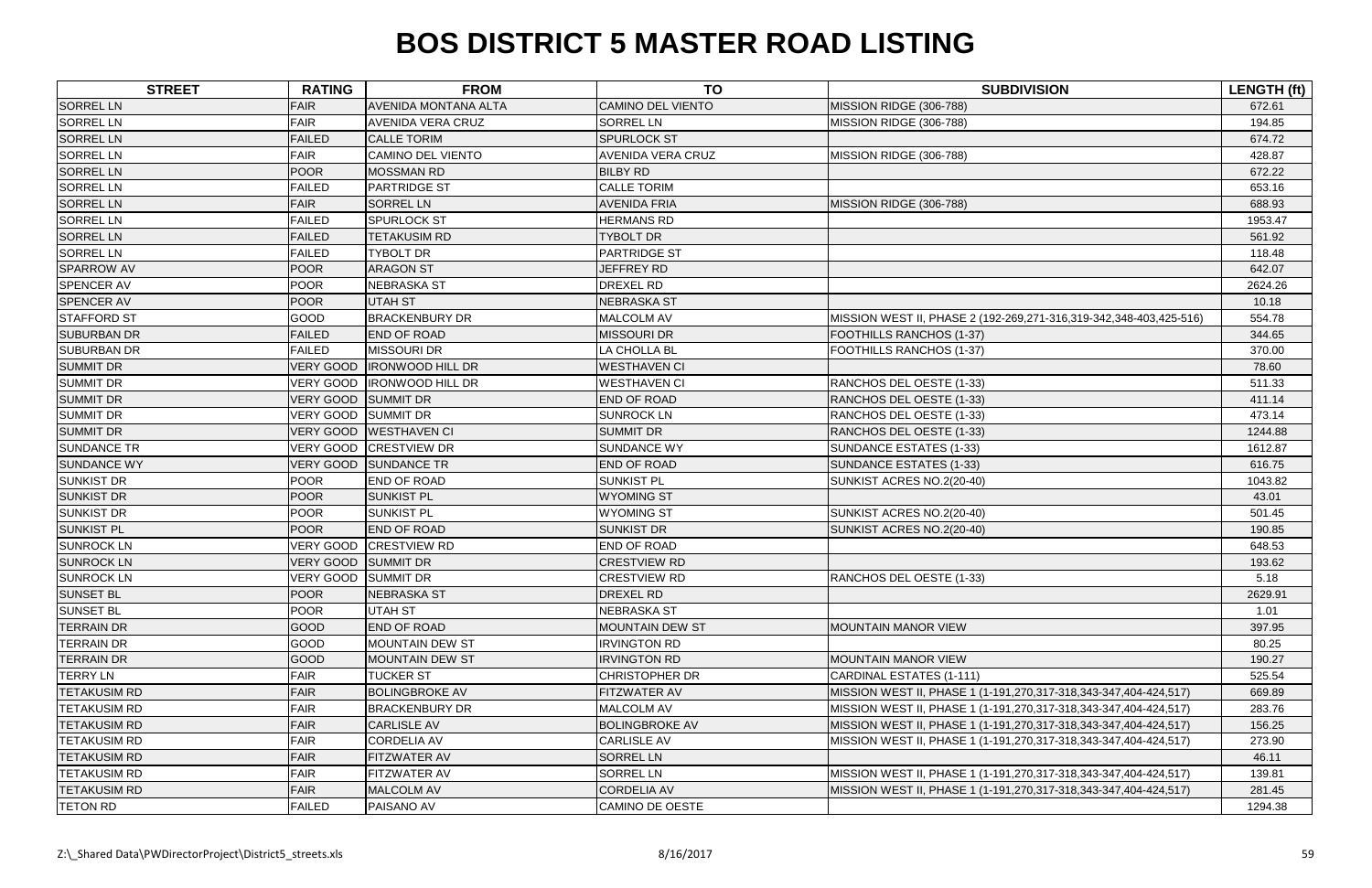| <b>STREET</b>                   | <b>RATING</b>    | <b>FROM</b>                     | <b>TO</b>                       | <b>SUBDIVISION</b>                                                 | LENGTH (ft) |
|---------------------------------|------------------|---------------------------------|---------------------------------|--------------------------------------------------------------------|-------------|
| <b>TETON RD</b>                 | <b>FAILED</b>    | <b>SETTLER AV</b>               | PAISANO AV                      |                                                                    | 1337.26     |
| <b>TILLERY ST</b>               | <b>POOR</b>      | <b>LOREE AV</b>                 | <b>JEFFREY RD</b>               | VALENCIA HOMESITES (1-75)                                          | 455.21      |
| <b>TILLERY ST</b>               | POOR             | <b>MARK RD</b>                  | <b>SEEHORN AV</b>               |                                                                    | 60.68       |
| <b>TILLERY ST</b>               | <b>POOR</b>      | <b>MARK RD</b>                  | SEEHORN AV                      | VALENCIA HOMESITES (1-75)                                          | 1122.50     |
| <b>TILLERY ST</b>               | POOR             | <b>SEEHORN AV</b>               | LOREE AV                        | VALENCIA HOMESITES (1-75)                                          | 1150.52     |
| <b>TIME CT</b>                  | GOOD             | <b>END OF ROAD</b>              | <b>MOUNTAIN DEW ST</b>          | <b>MOUNTAIN MANOR VIEW</b>                                         | 323.25      |
| <b>TIRZA CT</b>                 | POOR             | <b>END OF ROAD</b>              | ALEXANDERWOOD DR                | <b>MOUNTAIN MANOR VIEW</b>                                         | 180.57      |
| <b>TOLOSA CI</b>                | <b>POOR</b>      | <b>CAPISTRANO RD</b>            | SOLANO CI                       | <b>MISSION TERRACE</b>                                             | 1406.54     |
| <b>TOLOSA PL</b>                | <b>POOR</b>      | <b>HILDRETH AV</b>              | CAPISTRANO RD                   | <b>MISSION TERRACE</b>                                             | 1115.88     |
| <b>TOURING PL</b>               | <b>GOOD</b>      | <b>END OF ROAD</b>              | <b>MOUNTAIN DEW ST</b>          | <b>MOUNTAIN MANOR VIEW</b>                                         | 519.69      |
| <b>TRAILS END RD</b>            | <b>FAIR</b>      | TRAILS END RD                   | <b>END OF ROAD</b>              |                                                                    | 47.27       |
| <b>TRAILS END RD</b>            | <b>FAIR</b>      | TRAILS END RD                   | <b>END OF ROAD</b>              | CASAS COLINA CABO (1-30)                                           | 175.66      |
| <b>TUCKER ST</b>                | <b>FAIR</b>      | <b>CARDINAL AV</b>              | <b>TERRY LN</b>                 |                                                                    | 34.49       |
| <b>TUCKER ST</b>                | <b>FAIR</b>      | <b>CARDINAL AV</b>              | <b>TERRY LN</b>                 | CARDINAL ESTATES (1-111)                                           | 305.33      |
| <b>TUCKER ST</b>                | FAIR             | <b>MAXINE CI</b>                | <b>END OF ROAD</b>              | <b>CARDINAL ESTATES (1-111)</b>                                    | 155.82      |
| <b>TUCKER ST</b>                | <b>FAIR</b>      | <b>TERRY LN</b>                 | <b>MAXINE CI</b>                | <b>CARDINAL ESTATES (1-111)</b>                                    | 857.65      |
| <b>TUMBLEWEED DR</b>            | POOR             | <b>CENTURY DR</b>               | <b>CAMINO DE LA TIERRA</b>      |                                                                    | 35.61       |
| <b>TUMBLEWEED DR</b>            | <b>POOR</b>      | <b>CENTURY DR</b>               | <b>CAMINO DE LA TIERRA</b>      | SUNKIST ACRES NO.4(26-97)                                          | 418.12      |
| <b>TUMBLEWEED DR</b>            | <b>FAILED</b>    | <b>CENTURY DR</b>               | <b>TUMBLEWEED DR</b>            | SUNKIST ACRES NO.4(26-97)                                          | 333.05      |
| <b>TUMBLEWEED DR</b>            |                  | <b>TUMBLEWEED DR</b>            | <b>CENTURY DR</b>               | SUNKIST ACRES NO.4(26-97)                                          | 20.28       |
| <b>TUMBLEWEED DR</b>            | POOR             | <b>TUMBLEWEED DR</b>            | <b>END OF ROAD</b>              | SUNKIST ACRES NO.4(26-97)                                          | 71.55       |
| <b>TUMBLEWEED DR</b>            | <b>FAILED</b>    | <b>TUMBLEWEED DR</b>            | <b>END OF ROAD</b>              | SUNKIST ACRES NO.4(26-97)                                          | 60.17       |
| <b>TUMBLEWEED DR</b>            | <b>POOR</b>      | TUMBLEWEED DR                   | TUMBLEWEED DR                   | SUNKIST ACRES NO.4(26-97)                                          | 553.76      |
| <b>TYBOLT DR</b>                | <b>FAIR</b>      | <b>BOSWORTH FIELD WY</b>        | FITZWATER AV                    | MISSION WEST II, PHASE 2 (192-269,271-316,319-342,348-403,425-516) | 168.77      |
| <b>TYBOLT DR</b>                | <b>VERY GOOD</b> | <b>COLEVILLE ST</b>             | <b>BOSWORTH FIELD WY</b>        | MISSION WEST II, PHASE 2 (192-269,271-316,319-342,348-403,425-516) | 485.72      |
| <b>TYBOLT DR</b>                | <b>FAIR</b>      | FITZWATER AV                    | <b>SORREL LN</b>                |                                                                    | 43.40       |
| <b>TYBOLT DR</b>                | FAIR             | <b>FITZWATER AV</b>             | <b>SORREL LN</b>                | MISSION WEST II, PHASE 2 (192-269,271-316,319-342,348-403,425-516) | 136.41      |
| <b>UNION JACK ST</b>            | <b>POOR</b>      | <b>DAKOTA ST</b>                | <b>CAMINO DE LA TIERRA</b>      | MANZANITA TERRACE II LOTS 1-35 & BLOCK 1                           | 140.99      |
| <b>UNION JACK ST</b>            | POOR             | <b>DAKOTA ST</b>                | <b>CAMINO DE LA TIERRA</b>      | MANZANITA TERRACE LOTS 1-349 & BLOCKS 1-4                          | 863.18      |
| <b>UTAH ST</b>                  | <b>POOR</b>      | CAMINO DE LA TIERRA             | <b>END OF ROAD</b>              | MANZANITA TERRACE(350-537)                                         | 616.82      |
| <b>UTAH ST</b>                  | <b>POOR</b>      | <b>WYOMING ST</b>               | CAMINO DE LA TIERRA             | MANZANITA TERRACE(350-537)                                         | 897.02      |
| <b>VALENCIA RD</b>              | POOR             | <b>VALENCIA RD</b>              | <b>END OF ROAD</b>              |                                                                    | 75.33       |
| <b>VALENCIA RD</b>              | <b>POOR</b>      | <b>VALENCIA RD</b>              | <b>END OF ROAD</b>              | <b>VALENCIA HOMESITES (1-75)</b>                                   | 360.26      |
| VALLEY INDIAN AGENCY CONNECT RD | POOR             | <b>ELVIRA ST</b>                | VALLEY INDIAN AGENCY CONNECT RD |                                                                    | 1111.00     |
| VALLEY INDIAN AGENCY CONNECT RD | <b>POOR</b>      | <b>OAK TREE DR</b>              | VALLEY INDIAN AGENCY CONNECT RD |                                                                    | 2.97        |
| VALLEY INDIAN AGENCY CONNECT RD | <b>POOR</b>      | VALLEY INDIAN AGENCY CONNECT RD | <b>ELVIRA ST</b>                |                                                                    | 1869.03     |
| VANDE LOO ST                    | <b>FAILED</b>    | <b>ALASKA ST</b>                | <b>DAKOTA ST</b>                | MANZANITA TERRACE LOTS 1-349 & BLOCKS 1-4                          | 330.52      |
| VANDE LOO ST                    | <b>FAILED</b>    | <b>CANADA ST</b>                | <b>MEXICO ST</b>                | MANZANITA TERRACE LOTS 1-349 & BLOCKS 1-4                          | 270.02      |
| VANDE LOO ST                    | <b>FAILED</b>    | <b>DAKOTA ST</b>                | CAMINO DE LA TIERRA             | MANZANITA TERRACE II LOTS 1-35 & BLOCK 1                           | 228.89      |
| VANDE LOO ST                    | <b>FAILED</b>    | <b>DAKOTA ST</b>                | <b>CAMINO DE LA TIERRA</b>      | MANZANITA TERRACE LOTS 1-349 & BLOCKS 1-4                          | 496.95      |
| <b>VANDE LOO ST</b>             | <b>FAILED</b>    | <b>HOLLADAY ST</b>              | <b>CANADA ST</b>                | MANZANITA TERRACE LOTS 1-349 & BLOCKS 1-4                          | 481.23      |
| VANDE LOO ST                    | <b>FAILED</b>    | <b>MEXICO ST</b>                | <b>ALASKA ST</b>                | MANZANITA TERRACE LOTS 1-349 & BLOCKS 1-4                          | 263.53      |
| <b>VELVET SENNA DR</b>          | <b>GOOD</b>      | <b>ACACIA RIDGE DR</b>          | <b>CORAL BEAN CT</b>            | CAMINO VERDE ESTATES II (1-204)                                    | 276.01      |
| VELVET SENNA DR                 | <b>GOOD</b>      | <b>CORAL BEAN CT</b>            | <b>DESERT DAISY WY</b>          | CAMINO VERDE ESTATES II (1-204)                                    | 289.50      |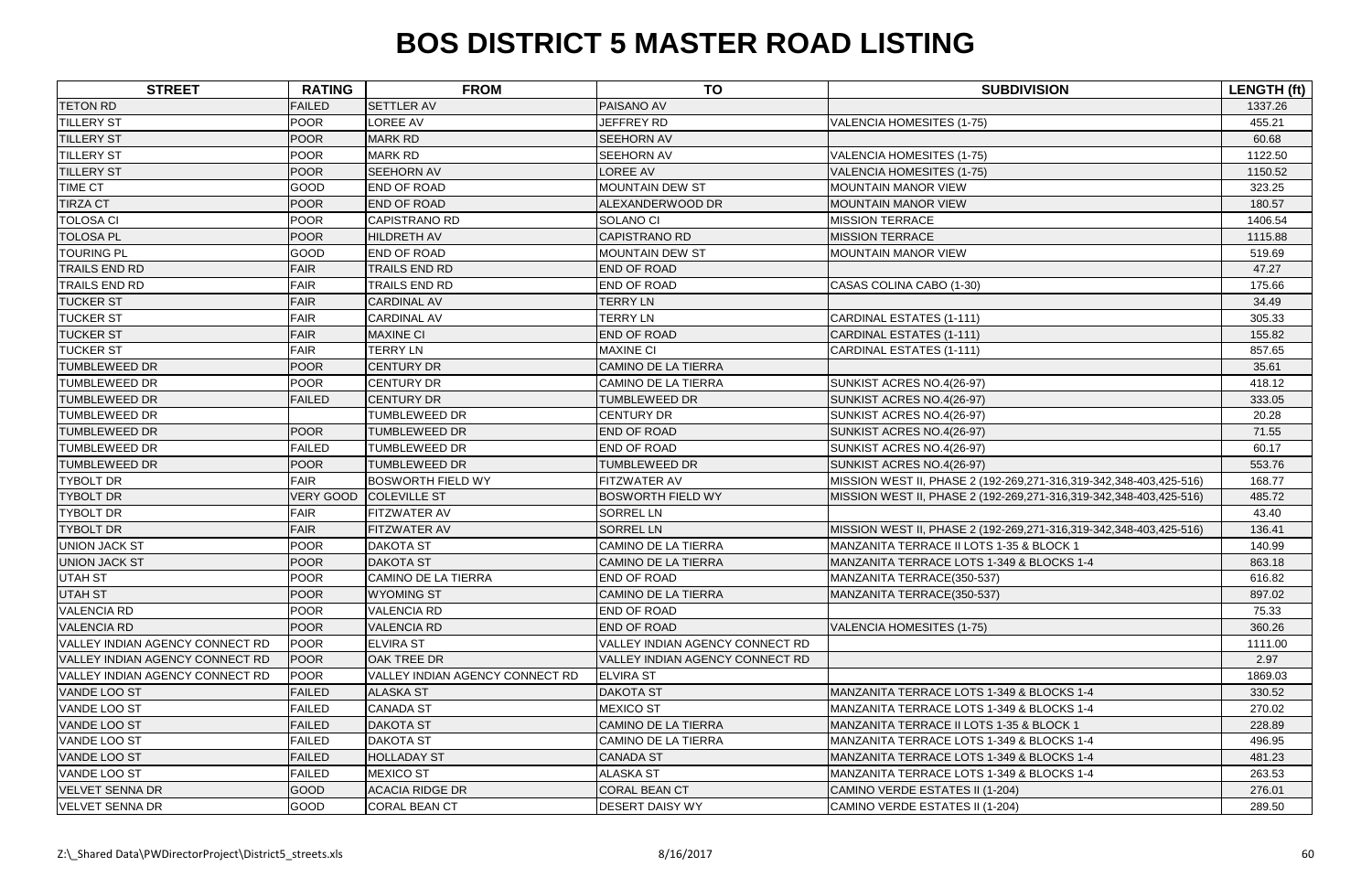| <b>STREET</b>                | <b>RATING</b> | <b>FROM</b>                  | <b>TO</b>                    | <b>SUBDIVISION</b>              | <b>LENGTH (ft)</b> |
|------------------------------|---------------|------------------------------|------------------------------|---------------------------------|--------------------|
| <b>VELVET SENNA DR</b>       | <b>GOOD</b>   | <b>DESERT DAISY WY</b>       | <b>LEMON TREE DR</b>         | CAMINO VERDE ESTATES II (1-204) | 351.57             |
| <b>VEREDA AMARILLO</b>       | <b>GOOD</b>   | <b>VEREDA DE LAS CASITAS</b> | <b>VEREDA OPALO</b>          | SALIDA DEL SOL (1-274)          | 563.40             |
| <b>VEREDA AMARILLO</b>       | <b>GOOD</b>   | <b>VEREDA OPALO</b>          | <b>VEREDA DE LOS ARBOLES</b> | SALIDA DEL SOL (1-274)          | 33.57              |
| <b>VEREDA AMARILLO</b>       | GOOD          | VEREDA OPALO                 | <b>VEREDA DE LOS ARBOLES</b> | SALIDA DEL SOL II (1-27)        | 612.69             |
| <b>VEREDA AZUL</b>           | GOOD          | <b>VEREDA DE LAS CASITAS</b> | <b>VEREDA OPALO</b>          | SALIDA DEL SOL (1-274)          | 613.26             |
| <b>VEREDA AZUL</b>           | GOOD          | <b>VEREDA OPALO</b>          | <b>VEREDA ROSA</b>           | SALIDA DEL SOL (1-274)          | 349.36             |
| <b>VEREDA AZUL</b>           | <b>GOOD</b>   | <b>VEREDA ROSA</b>           | <b>WESTOVER AV</b>           |                                 | 29.61              |
| <b>VEREDA AZUL</b>           | GOOD          | <b>VEREDA ROSA</b>           | <b>WESTOVER AV</b>           | SALIDA DEL SOL (1-274)          | 171.78             |
| <b>VEREDA CHUMAS</b>         | <b>GOOD</b>   | <b>VEREDA LAS MUCHAS</b>     | <b>CORONA RD</b>             | SALIDA DEL SOL IV (1-130)       | 335.38             |
| <b>VEREDA DE GENTE</b>       | <b>GOOD</b>   | <b>VEREDA DE LAS CASITAS</b> | END OF ROAD                  | SALIDA DEL SOL (1-274)          | 768.45             |
| <b>VEREDA DE GENTE</b>       | <b>GOOD</b>   | <b>WESTOVER AV</b>           | <b>END OF ROAD</b>           |                                 | 33.09              |
| <b>VEREDA DE GENTE</b>       | GOOD          | <b>WESTOVER AV</b>           | <b>END OF ROAD</b>           | SALIDA DEL SOL IV (1-130)       | 206.46             |
| <b>VEREDA DE LA MANANA</b>   | <b>GOOD</b>   | <b>VEREDA DE LAS CASITAS</b> | END OF ROAD                  | SALIDA DEL SOL (1-274)          | 651.21             |
| VEREDA DE LA MANANA          | <b>GOOD</b>   | <b>VEREDA SOMBRIA</b>        | <b>END OF ROAD</b>           |                                 | 1.01               |
| <b>VEREDA DE LA MANANA</b>   | <b>GOOD</b>   | <b>VEREDA SOMBRIA</b>        | <b>END OF ROAD</b>           | SALIDA DEL SOL IV (1-130)       | 148.94             |
| VEREDA DE LA MANANA          | <b>GOOD</b>   | <b>WESTOVER AV</b>           | <b>VEREDA SOMBRIA</b>        |                                 | 41.32              |
| <b>VEREDA DE LA MANANA</b>   | <b>GOOD</b>   | <b>WESTOVER AV</b>           | <b>VEREDA SOMBRIA</b>        | SALIDA DEL SOL IV (1-130)       | 222.66             |
| <b>VEREDA DE LA TIERRA</b>   | GOOD          | <b>VEREDA DE LAS CASITAS</b> | <b>VEREDA VERDE</b>          | SALIDA DEL SOL (1-274)          | 267.25             |
| <b>VEREDA DE LA TIERRA</b>   | <b>GOOD</b>   | <b>VEREDA VERDE</b>          | <b>VEREDA ROSA</b>           | SALIDA DEL SOL (1-274)          | 632.43             |
| <b>VEREDA DE LAS CASITAS</b> | <b>GOOD</b>   | <b>VEREDA AMARILLO</b>       | <b>VEREDA DE LOS ARBOLES</b> | SALIDA DEL SOL (1-274)          | 201.46             |
| <b>VEREDA DE LAS CASITAS</b> | <b>GOOD</b>   | <b>VEREDA AZUL</b>           | <b>VEREDA AMARILLO</b>       | SALIDA DEL SOL (1-274)          | 359.35             |
| <b>VEREDA DE LAS CASITAS</b> | <b>GOOD</b>   | <b>VEREDA DE GENTE</b>       | VEREDA DE LA MANANA          | SALIDA DEL SOL (1-274)          | 198.66             |
| <b>VEREDA DE LAS CASITAS</b> | <b>GOOD</b>   | VEREDA DE LA MANANA          | <b>VEREDA DE LAS NUBES</b>   | SALIDA DEL SOL (1-274)          | 211.01             |
| <b>VEREDA DE LAS CASITAS</b> | GOOD          | <b>VEREDA DE LA TIERRA</b>   | <b>VEREDA AZUL</b>           | SALIDA DEL SOL (1-274)          | 201.59             |
| <b>VEREDA DE LAS CASITAS</b> | <b>GOOD</b>   | <b>VEREDA DE LAS FLORES</b>  | <b>WESTOVER AV</b>           |                                 | 22.34              |
| <b>VEREDA DE LAS CASITAS</b> | GOOD          | <b>VEREDA DE LAS FLORES</b>  | <b>WESTOVER AV</b>           | SALIDA DEL SOL (1-274)          | 383.15             |
| <b>VEREDA DE LAS CASITAS</b> | GOOD          | <b>VEREDA DE LOS ARBOLES</b> | <b>VEREDA DE GENTE</b>       | SALIDA DEL SOL (1-274)          | 191.87             |
| <b>VEREDA DE LAS CASITAS</b> | <b>GOOD</b>   | <b>VEREDA FELICIDAD</b>      | <b>VEREDA DE LAS FLORES</b>  | SALIDA DEL SOL (1-274)          | 199.00             |
| <b>VEREDA DE LAS CASITAS</b> | <b>GOOD</b>   | <b>VEREDA PASADERA</b>       | <b>VEREDA FELICIDAD</b>      | SALIDA DEL SOL (1-274)          | 209.29             |
| <b>VEREDA DE LAS FLORES</b>  | GOOD          | <b>VEREDA DE LAS CASITAS</b> | <b>WESTOVER AV</b>           |                                 | 31.06              |
| <b>VEREDA DE LAS FLORES</b>  | <b>GOOD</b>   | <b>VEREDA DE LAS CASITAS</b> | <b>WESTOVER AV</b>           | SALIDA DEL SOL (1-274)          | 286.86             |
| <b>VEREDA DE LAS NUBES</b>   | <b>GOOD</b>   | <b>VEREDA DE LAS CASITAS</b> | <b>WESTOVER AV</b>           |                                 | 33.11              |
| <b>VEREDA DE LAS NUBES</b>   | <b>GOOD</b>   | <b>VEREDA DE LAS CASITAS</b> | <b>WESTOVER AV</b>           | SALIDA DEL SOL (1-274)          | 636.12             |
| <b>VEREDA DE LOS ARBOLES</b> | <b>GOOD</b>   | <b>VEREDA AMARILLO</b>       | <b>WESTOVER AV</b>           |                                 | 34.00              |
| <b>VEREDA DE LOS ARBOLES</b> | <b>GOOD</b>   | <b>VEREDA AMARILLO</b>       | <b>WESTOVER AV</b>           | SALIDA DEL SOL (1-274)          | 115.82             |
| VEREDA DE LOS ARBOLES        | <b>GOOD</b>   | <b>VEREDA DE LAS CASITAS</b> | <b>VEREDA OPALO</b>          | SALIDA DEL SOL (1-274)          | 557.41             |
| <b>VEREDA DE LOS ARBOLES</b> | <b>GOOD</b>   | <b>VEREDA OPALO</b>          | <b>VEREDA AMARILLO</b>       | SALIDA DEL SOL (1-274)          | 294.67             |
| <b>VEREDA FELICIDAD</b>      | GOOD          | <b>VEREDA DE LAS CASITAS</b> | <b>END OF ROAD</b>           | SALIDA DEL SOL (1-274)          | 319.42             |
| <b>VEREDA LAS MUCHAS</b>     | <b>GOOD</b>   | <b>END OF ROAD</b>           | <b>VEREDA OPALO</b>          | SALIDA DEL SOL IV (1-130)       | 68.70              |
| <b>VEREDA LAS MUCHAS</b>     | <b>GOOD</b>   | <b>VEREDA CHUMAS</b>         | PLACITA DEL MUNDO            | SALIDA DEL SOL IV (1-130)       | 275.64             |
| <b>VEREDA LAS MUCHAS</b>     | <b>GOOD</b>   | <b>VEREDA OPALO</b>          | <b>VEREDA CHUMAS</b>         | SALIDA DEL SOL IV (1-130)       | 270.45             |
| VEREDA OPALO                 | <b>GOOD</b>   | VEREDA AMARILLO              | <b>VEREDA DE LOS ARBOLES</b> | SALIDA DEL SOL (1-274)          | 206.73             |
| <b>VEREDA OPALO</b>          | <b>GOOD</b>   | <b>VEREDA AZUL</b>           | <b>VEREDA AMARILLO</b>       | SALIDA DEL SOL (1-274)          | 222.18             |
| <b>VEREDA OPALO</b>          | <b>POOR</b>   | <b>VEREDA LAS MUCHAS</b>     | <b>CORONA RD</b>             | SALIDA DEL SOL IV (1-130)       | 233.48             |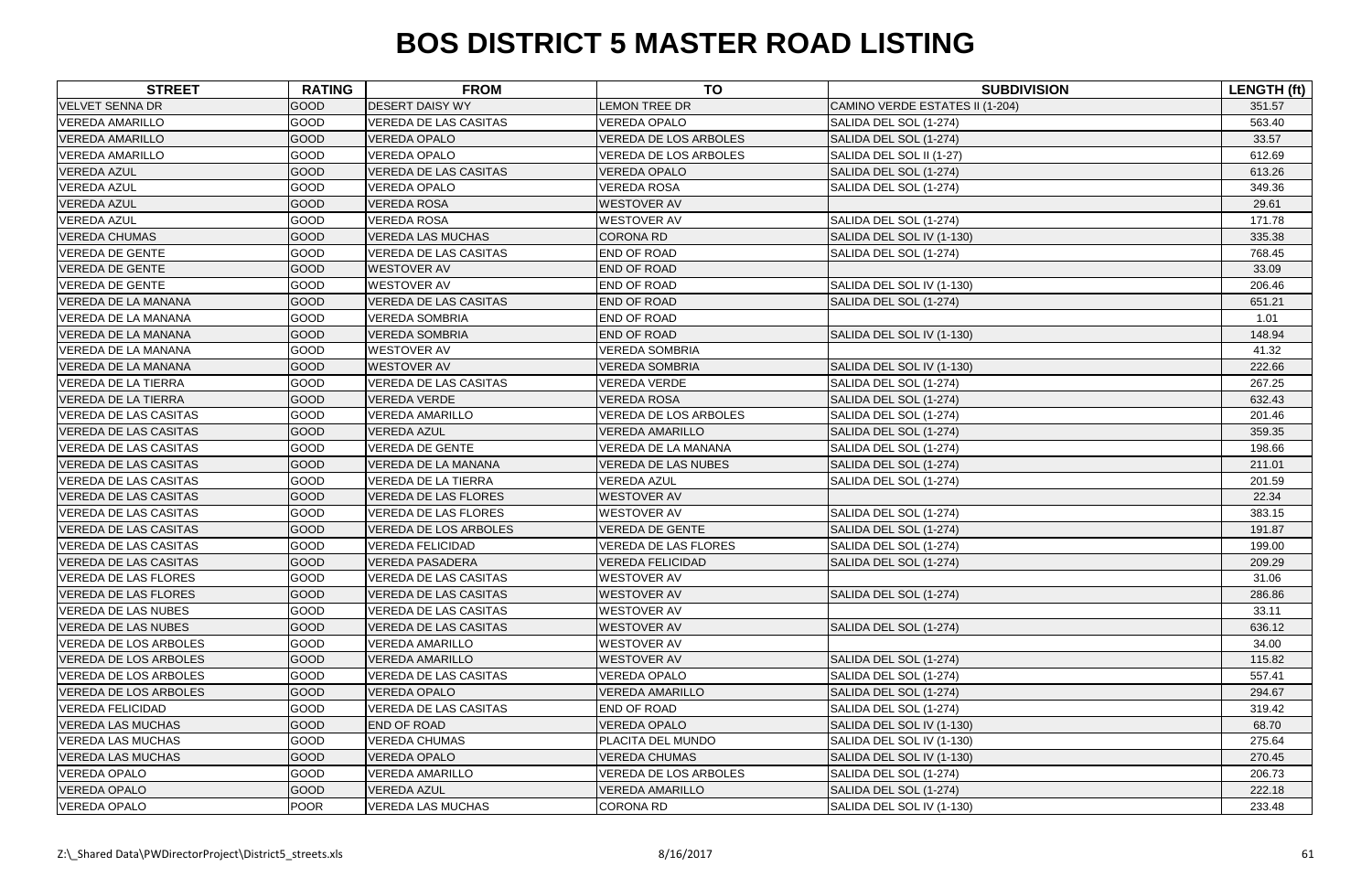| <b>STREET</b>              | <b>RATING</b> | <b>FROM</b>                  | <b>TO</b>                  | <b>SUBDIVISION</b>                        | LENGTH (ft) |
|----------------------------|---------------|------------------------------|----------------------------|-------------------------------------------|-------------|
| <b>VEREDA PASADERA</b>     | <b>GOOD</b>   | <b>VEREDA DE LAS CASITAS</b> | <b>WESTOVER AV</b>         |                                           | 37.20       |
| <b>VEREDA PASADERA</b>     | <b>GOOD</b>   | <b>VEREDA DE LAS CASITAS</b> | <b>WESTOVER AV</b>         | SALIDA DEL SOL (1-274)                    | 519.50      |
| <b>VEREDA ROJA</b>         | GOOD          | <b>END OF ROAD</b>           | <b>WESTOVER AV</b>         |                                           | 32.38       |
| <b>VEREDA ROJA</b>         | <b>GOOD</b>   | <b>END OF ROAD</b>           | <b>WESTOVER AV</b>         | SALIDA DEL SOL (1-274)                    | 118.80      |
| <b>VEREDA ROJA</b>         | <b>GOOD</b>   | <b>VEREDA SOMBRIA</b>        | <b>VEREDA SOMBRIA</b>      | SALIDA DEL SOL IV (1-130)                 | 983.09      |
| <b>VEREDA ROJA</b>         | GOOD          | <b>WESTOVER AV</b>           | <b>VEREDA SOMBRIA</b>      |                                           | 35.88       |
| <b>VEREDA ROJA</b>         | GOOD          | <b>WESTOVER AV</b>           | <b>VEREDA SOMBRIA</b>      | SALIDA DEL SOL IV (1-130)                 | 409.17      |
| <b>VEREDA ROSA</b>         | <b>GOOD</b>   | <b>VEREDA DE LA TIERRA</b>   | <b>VEREDA VERDE</b>        | SALIDA DEL SOL (1-274)                    | 240.31      |
| <b>VEREDA ROSA</b>         | <b>GOOD</b>   | <b>VEREDA VERDE</b>          | <b>VEREDA AZUL</b>         | SALIDA DEL SOL (1-274)                    | 201.75      |
| <b>VEREDA SOMBRIA</b>      | <b>GOOD</b>   | VEREDA DE LA MANANA          | <b>VEREDA ROJA</b>         | SALIDA DEL SOL IV (1-130)                 | 255.22      |
| <b>VEREDA SOMBRIA</b>      | GOOD          | <b>VEREDA ROJA</b>           | <b>VEREDA ROJA</b>         | SALIDA DEL SOL IV (1-130)                 | 773.09      |
| VEREDA VERDE               | GOOD          | <b>VEREDA DE LA TIERRA</b>   | <b>VEREDA ROSA</b>         | SALIDA DEL SOL (1-274)                    | 816.09      |
| <b>VERMONT ST</b>          | <b>FAILED</b> | <b>CACTUS WREN AV</b>        | <b>CARDINAL AV</b>         |                                           | 96.08       |
| <b>VERMONT ST</b>          | <b>FAILED</b> | <b>CACTUS WREN AV</b>        | <b>CARDINAL AV</b>         | MANZANITA MANOR NO.3 BK(9,10,11,12)       | 904.53      |
| <b>VERMONT ST</b>          | <b>FAILED</b> | <b>CARDINAL AV</b>           | <b>CANADA ST</b>           |                                           | 52.83       |
| <b>VERMONT ST</b>          | <b>FAILED</b> | <b>CARDINAL AV</b>           | <b>CANADA ST</b>           | MANZANITA TERRACE LOTS 1-349 & BLOCKS 1-4 | 788.75      |
| <b>VIA CUERVO</b>          | <b>GOOD</b>   | <b>CARDINAL AV</b>           | PASEO DE LAS AVES          |                                           | 45.60       |
| <b>VIA CUERVO</b>          | GOOD          | <b>CARDINAL AV</b>           | PASEO DE LAS AVES          | <b>LAS PALOMAS</b>                        | 1237.92     |
| <b>VIA DE SUENOS</b>       | POOR          | <b>CAMINO DE CIELO</b>       | <b>IRONWOOD HILL DR</b>    |                                           | 78.52       |
| <b>VIA DE SUENOS</b>       | POOR          | CAMINO DE CIELO              | <b>IRONWOOD HILL DR</b>    | VISTA DE LA SIERRA DE DIOS (22-83)        | 307.09      |
| <b>VIA DE SUENOS</b>       | POOR          | <b>CAMINO DE OESTE</b>       | <b>CAMINO DE RIQUEZA</b>   |                                           | 70.18       |
| <b>VIA DE SUENOS</b>       | <b>POOR</b>   | <b>CAMINO DE OESTE</b>       | CAMINO DE RIQUEZA          | VISTA DE LA SIERRA DE DIOS (22-83)        | 1349.95     |
| <b>VIA DE SUENOS</b>       | <b>POOR</b>   | <b>CAMINO DE RIQUEZA</b>     | <b>CAMINO DE CIELO</b>     | VISTA DE LA SIERRA DE DIOS (22-83)        | 415.01      |
| <b>VIA DEL PROMONTORIO</b> | POOR          | <b>END OF ROAD</b>           | PLACITA ALEGRE             | MISSION WEST (1-370)                      | 685.11      |
| <b>VIA DEL PROMONTORIO</b> | POOR          | <b>PLACITA ALEGRE</b>        | CALLE DE LA BAJADA         | MISSION WEST (1-370)                      | 481.16      |
| <b>VIA HERMOSA</b>         | <b>POOR</b>   | <b>AVENIDA BELLA</b>         | PLACITA ALEGRE             | MISSION WEST (1-370)                      | 602.06      |
| <b>VIA HERMOSA</b>         | POOR          | <b>CALLE ESCARPADA</b>       | CALLE DE LA BAJADA         | MISSION WEST (1-370)                      | 591.18      |
| <b>VIA HERMOSA</b>         | <b>POOR</b>   | PLACITA ALEGRE               | CALLE ESCARPADA            | MISSION WEST (1-370)                      | 630.61      |
| <b>VIA LUCIA DR</b>        | POOR          | <b>VIA MALLORCA</b>          | <b>SALERNO DR</b>          | <b>MOUNTAIN GARDEN ESTATES (1-11)</b>     | 184.09      |
| <b>VIA LUCIA DR</b>        | <b>POOR</b>   | <b>VIA MALLORCA</b>          | SALERNO DR                 | MOUNTAIN GARDENS ESTATES (12-64)          | 174.92      |
| <b>VIA MALLORCA</b>        |               | <b>VIA LUCIA DR</b>          | <b>END OF ROAD</b>         | <b>MOUNTAIN GARDEN ESTATES (1-11)</b>     | 260.67      |
| <b>VIA MALLORCA</b>        | <b>POOR</b>   | <b>VIA ROMA</b>              | <b>VIA LUCIA DR</b>        | MOUNTAIN GARDEN ESTATES (1-11)            | 1057.27     |
| <b>VIA PERICO</b>          | <b>GOOD</b>   | <b>CALLE GAVILAN</b>         | <b>VIA PERICO</b>          | <b>LAS PALOMAS</b>                        | 266.22      |
| <b>VIA PERICO</b>          | <b>GOOD</b>   | <b>PAVO REAL PL</b>          | <b>CALLE GAVILAN</b>       | LAS PALOMAS                               | 274.76      |
| <b>VIA PERICO</b>          | <b>GOOD</b>   | <b>VIA PERICO</b>            | PASEO DE LAS AVES          | <b>LAS PALOMAS</b>                        | 533.96      |
| <b>VIA ROMA</b>            | <b>POOR</b>   | <b>GATES PASS RD</b>         | <b>VIA MALLORCA</b>        |                                           | 60.58       |
| <b>VIA ROMA</b>            | <b>POOR</b>   | <b>GATES PASS RD</b>         | <b>VIA MALLORCA</b>        | <b>MOUNTAIN GARDEN ESTATES (1-11)</b>     | 240.48      |
| <b>VIA ROMA</b>            | <b>POOR</b>   | MONTE CARLO DR               | <b>END OF ROAD</b>         |                                           | 0.41        |
| <b>VIA ROMA</b>            | <b>POOR</b>   | <b>MONTE CARLO DR</b>        | <b>END OF ROAD</b>         | <b>MOUNTAIN GARDENS ESTATES (12-64)</b>   | 264.53      |
| <b>VIA ROMA</b>            | <b>POOR</b>   | <b>VIA MALLORCA</b>          | <b>VIA ROMA</b>            | <b>MOUNTAIN GARDEN ESTATES (1-11)</b>     | 91.83       |
| <b>VIA ROMA</b>            | POOR          | <b>VIA MALLORCA</b>          | <b>VIA ROMA</b>            | <b>MOUNTAIN GARDENS ESTATES (12-64)</b>   | 697.65      |
| <b>VIA ROMA</b>            | <b>POOR</b>   | <b>VIA ROMA</b>              | <b>END OF ROAD</b>         | <b>MOUNTAIN GARDENS ESTATES (12-64)</b>   | 225.68      |
| <b>VIA ROMA</b>            | <b>POOR</b>   | <b>VIA ROMA</b>              | MONTE CARLO DR             | <b>MOUNTAIN GARDENS ESTATES (12-64)</b>   | 859.41      |
| <b>VIA SAN ANDREA</b>      | <b>POOR</b>   | <b>CARDINAL AV</b>           | <b>AVENIDA SAN CANDIDO</b> |                                           | 43.14       |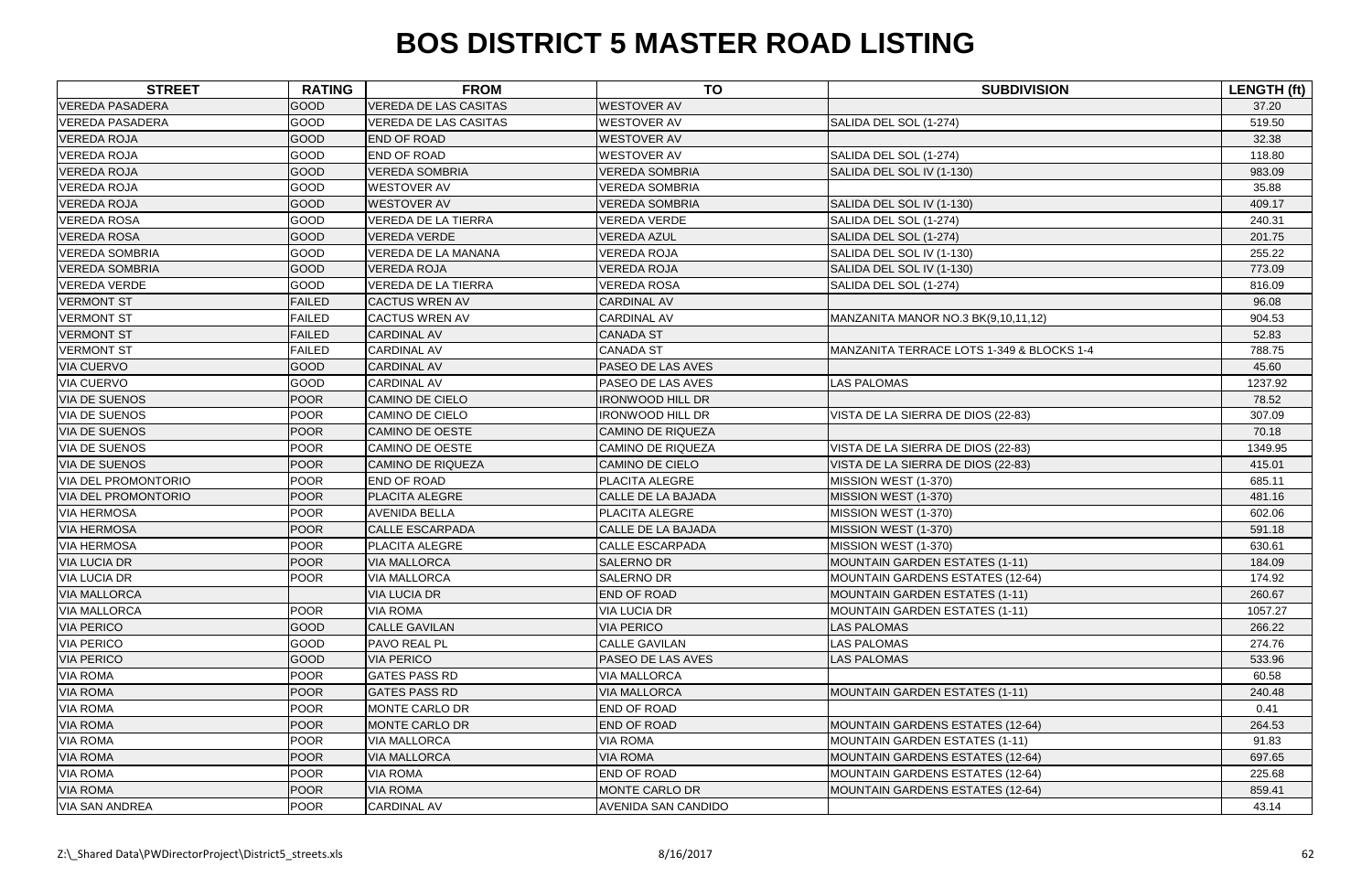| <b>STREET</b>                     | <b>RATING</b>    | <b>FROM</b>                  | <b>TO</b>                    | <b>SUBDIVISION</b>                  | <b>LENGTH (ft)</b> |
|-----------------------------------|------------------|------------------------------|------------------------------|-------------------------------------|--------------------|
| <b>VIA SAN ANDREA</b>             | <b>POOR</b>      | <b>CARDINAL AV</b>           | <b>AVENIDA SAN CANDIDO</b>   | SAN XAVIER ESTATES (32-76)          | 2247.07            |
| <b>VIA SAN TERESA</b>             | <b>POOR</b>      | <b>AVENIDA SAN SABA</b>      | <b>AVENIDA SAN CANDIDO</b>   | SAN XAVIER ESTATES (32-76)          | 1193.16            |
| <b>VIA SAN TERESA</b>             | <b>POOR</b>      | <b>CARDINAL AV</b>           | <b>AVENIDA SAN SABA</b>      |                                     | 56.80              |
| <b>VIA SAN TERESA</b>             | <b>POOR</b>      | <b>CARDINAL AV</b>           | <b>AVENIDA SAN SABA</b>      | SAN XAVIER ESTATES (32-76)          | 273.17             |
| <b>VIA SAN TERESA</b>             | <b>POOR</b>      | <b>CARDINAL AV</b>           | <b>AVENIDA SAN SABA</b>      | SAN XAVIER ESTATES (77-122)         | 776.54             |
| <b>VIA SANTA DOROTEA</b>          | <b>POOR</b>      | <b>CARDINAL AV</b>           | <b>AVENIDA SAN CANDIDO</b>   |                                     | 41.23              |
| <b>VIA SANTA DOROTEA</b>          | <b>POOR</b>      | <b>CARDINAL AV</b>           | <b>AVENIDA SAN CANDIDO</b>   | SAN XAVIER ESTATES (1-31)           | 2355.76            |
| <b>VINCA ROSE DR</b>              | <b>POOR</b>      | <b>ANGELS BREATH DR</b>      | <b>COYOTE BRUSH DR</b>       | CAMINO VERDE ESTATES(1-79)          | 296.01             |
| <b>VINCA ROSE DR</b>              | <b>POOR</b>      | <b>BRUSH BERRY DR</b>        | <b>ANGELS BREATH DR</b>      | CAMINO VERDE ESTATES(1-79)          | 245.02             |
| <b>VINCA ROSE DR</b>              | <b>POOR</b>      | LEMON TREE DR                | <b>BRUSH BERRY DR</b>        | CAMINO VERDE ESTATES(1-79)          | 243.65             |
| <b>VINCA ROSE DR</b>              | <b>POOR</b>      | <b>NEBRASKA ST</b>           | <b>VINCA ROSE PL</b>         | CAMINO VERDE ESTATES(1-79)          | 507.97             |
| <b>VINCA ROSE DR</b>              | <b>POOR</b>      | <b>VINCA ROSE PL</b>         | <b>LEMON TREE DR</b>         | CAMINO VERDE ESTATES(1-79)          | 288.21             |
| <b>VINCA ROSE PL</b>              | <b>POOR</b>      | <b>VINCA ROSE DR</b>         | END OF ROAD                  | CAMINO VERDE ESTATES(1-79)          | 151.10             |
| <b>VIRGINIA PL</b>                | <b>FAILED</b>    | <b>MIDVALE AV</b>            | <b>END OF ROAD</b>           | GARDEN CITY SUBDIVISION(1-40)       | 436.29             |
| <b>VIRGINIA ST</b>                | <b>FAILED</b>    | <b>MEADOWLARK AV</b>         | <b>ROBIN AV</b>              | MANZANITA MANOR BK(1,2,3,4)         | 370.40             |
| <b>VIRGINIA ST</b>                | <b>FAILED</b>    | <b>ORIOLE AV</b>             | MEADOWLARK AV                | MANZANITA MANOR BK(1,2,3,4)         | 389.93             |
| <b>VIRGINIA ST</b>                | <b>FAILED</b>    | <b>ROBIN AV</b>              | <b>HILDRETH AV</b>           | MANZANITA MANOR BK(1,2,3,4)         | 387.52             |
| <b>VIRGINIA ST</b>                | <b>FAILED</b>    | <b>ROBIN AV</b>              | <b>HILDRETH AV</b>           | MANZANITA MANOR NO.3 BK(9,10,11,12) | 1.29               |
| <b>VISTA DEL ARROYO</b>           | <b>POOR</b>      | PLACITA DE LA BAJADA         | CALLE DE LA BAJADA           | MISSION WEST (1-370)                | 681.80             |
| <b>VISTA DEL OESTE</b>            | <b>POOR</b>      | <b>CALLE DEL CERRO</b>       | <b>CAPISTRANO RD</b>         | WESTVIEW(1-142)                     | 237.75             |
| <b>VISTA DEL OESTE</b>            | <b>POOR</b>      | CAMINO DE LAS TRILLAS        | <b>CALLE DEL CERRO</b>       | WESTVIEW(1-142)                     | 299.96             |
| <b>VISTA DEL OESTE</b>            | <b>POOR</b>      | <b>CAMINO DE LAS TRILLAS</b> | <b>CALLE DEL CERRO</b>       | <b>WESTVIEW</b> (143-241)           | 150.14             |
| <b>VISTA DEL OESTE</b>            | <b>POOR</b>      | <b>CAPISTRANO RD</b>         | <b>END OF ROAD</b>           | WESTVIEW(1-142)                     | 187.60             |
| <b>WESTHAVEN CI</b>               | <b>VERY GOOD</b> | <b>SUMMIT DR</b>             | <b>END OF ROAD</b>           | RANCHOS DEL OESTE (1-33)            | 698.10             |
| <b>WESTOVER AV</b>                | <b>POOR</b>      | <b>CANADA ST</b>             | DREXEL RD                    |                                     | 1313.17            |
| <b>WESTOVER AV</b>                | <b>POOR</b>      | CORONA RD                    | <b>MEADOWLARK AV</b>         | EL SOL ACRES (1-29)                 | 539.85             |
| <b>WESTOVER AV</b>                | <b>POOR</b>      | <b>CRANBROOK ST</b>          | <b>PARTRIDGE ST</b>          | MISSION VALLEY (1-115)              | 801.90             |
| <b>WESTOVER AV</b>                | <b>POOR</b>      | <b>DAKOTA ST</b>             | <b>CANADA ST</b>             |                                     | 987.10             |
| <b>WESTOVER AV</b>                | <b>POOR</b>      | <b>END OF ROAD</b>           | NEBRASKA ST                  |                                     | 702.42             |
| <b>WESTOVER AV</b>                | <b>POOR</b>      | LOS REALES RD                | PELSTON ST                   |                                     | 65.94              |
| <b>WESTOVER AV</b>                | <b>POOR</b>      | <b>LOS REALES RD</b>         | PELSTON ST                   | MISSION VALLEY (1-115)              | 624.99             |
| <b>WESTOVER AV</b>                | <b>POOR</b>      | <b>MEADOWLARK AV</b>         | LOS REALES RD                |                                     | 22.32              |
| <b>WESTOVER AV</b>                | <b>POOR</b>      | <b>MEADOWLARK AV</b>         | LOS REALES RD                | EL SOL ACRES (1-29)                 | 803.97             |
| <b>WESTOVER AV</b>                | <b>FAIR</b>      | <b>MOSSMAN RD</b>            | QUAIL RD                     |                                     | 324.58             |
| <b>WESTOVER AV</b>                | <b>POOR</b>      | <b>NEBRASKA ST</b>           | <b>DAKOTA ST</b>             |                                     | 323.54             |
| <b>WESTOVER AV</b>                | <b>POOR</b>      | <b>PELSTON ST</b>            | <b>CRANBROOK ST</b>          | MISSION VALLEY (1-115)              | 765.24             |
| <b>WESTOVER AV</b><br><b>FAIR</b> |                  | <b>QUAIL RD</b>              | <b>BILBY RD</b>              |                                     | 156.65             |
| <b>FAIR</b><br><b>WESTOVER AV</b> |                  | <b>ROADRUNNER RD</b>         | <b>MOSSMAN RD</b>            |                                     | 248.69             |
| <b>FAIR</b><br><b>WESTOVER AV</b> |                  | <b>SAN PAULUS RD</b>         | <b>VALENCIA RD</b>           |                                     | 1.26               |
| <b>WESTOVER AV</b>                | GOOD             | <b>VALENCIA RD</b>           | <b>VEREDA AZUL</b>           |                                     | 1259.47            |
| <b>WESTOVER AV</b>                | <b>GOOD</b>      | <b>VEREDA AZUL</b>           | <b>VEREDA DE LOS ARBOLES</b> |                                     | 588.34             |
| <b>WESTOVER AV</b>                | GOOD             | <b>VEREDA DE GENTE</b>       | VEREDA DE LA MANANA          |                                     | 258.29             |
| <b>WESTOVER AV</b>                | <b>GOOD</b>      | VEREDA DE LA MANANA          | <b>VEREDA DE LAS NUBES</b>   |                                     | 184.62             |
| <b>WESTOVER AV</b>                | <b>GOOD</b>      | <b>VEREDA DE LAS CASITAS</b> | VEREDA ROJA                  |                                     | 170.59             |